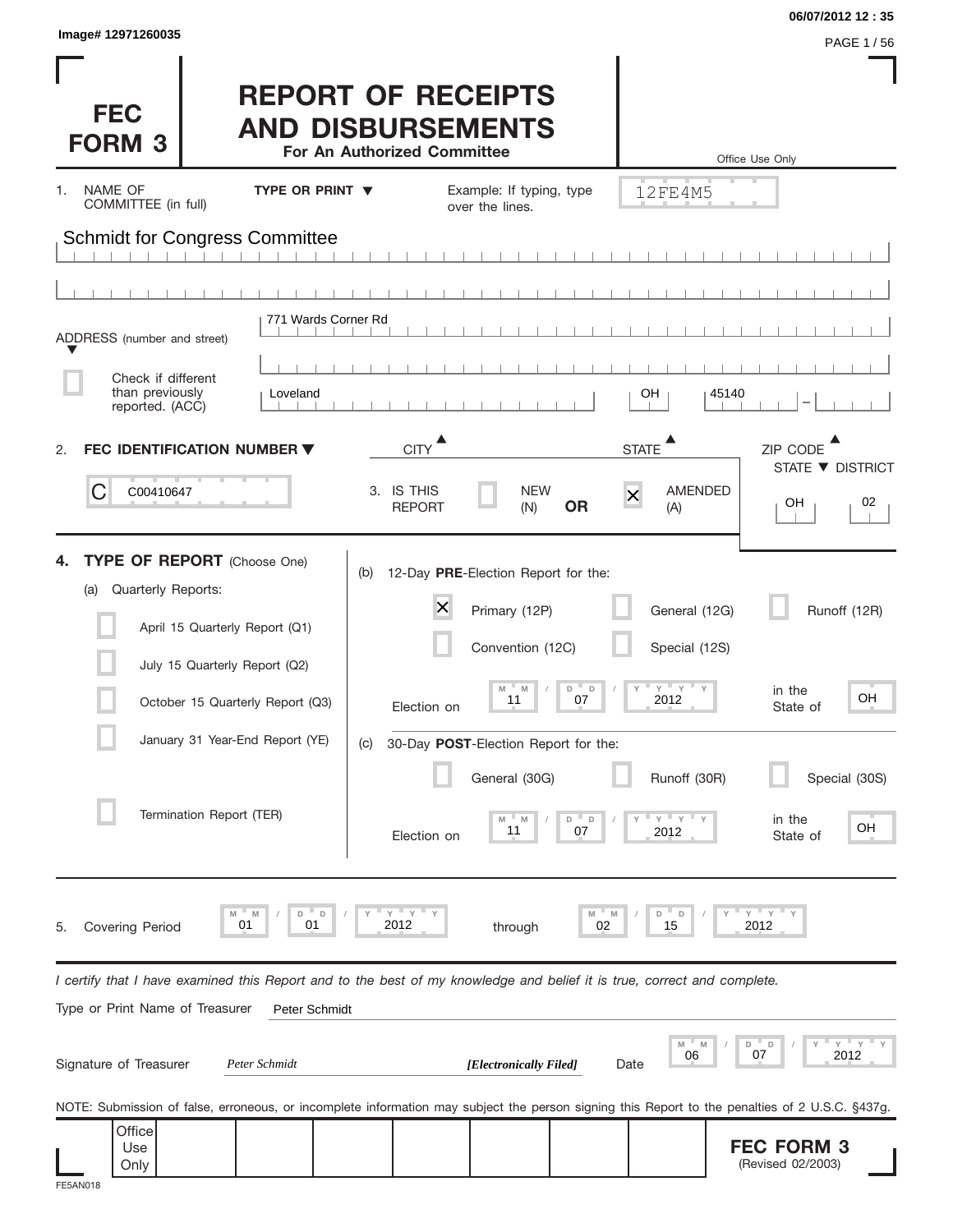## Write or Type Committee Name

|    | Image# 12971260036                                                                                  |                                                      |                                                          |
|----|-----------------------------------------------------------------------------------------------------|------------------------------------------------------|----------------------------------------------------------|
|    | FEC Form 3 (Revised 02/2003)                                                                        | <b>SUMMARY PAGE</b><br>of Receipts and Disbursements | PAGE 2/56                                                |
|    | Write or Type Committee Name<br><b>Schmidt for Congress Committee</b>                               |                                                      |                                                          |
|    | Report Covering the Period:<br>From:                                                                | $Y = Y$<br>D<br>D<br>M<br>01<br>01<br>2012<br>To:    | $Y = Y$<br>D<br>D<br>$Y =$<br>M<br>M<br>2012<br>02<br>15 |
|    |                                                                                                     | <b>COLUMN A</b><br><b>This Period</b>                | <b>COLUMN B</b><br><b>Election Cycle-to-Date</b>         |
| 6. | Net Contributions (other than loans)                                                                |                                                      |                                                          |
|    | <b>Total Contributions</b><br>(a)<br>(other than loans) (from Line 11(e))                           | 91538.00                                             | 603828.08                                                |
|    | <b>Total Contribution Refunds</b><br>(b)                                                            | 0.00                                                 | 500.00                                                   |
|    | Net Contributions (other than loans)<br>(C)<br>(subtract Line 6(b) from Line 6(a))                  | 91538.00                                             | 603328.08                                                |
| 7. | Net Operating Expenditures                                                                          |                                                      |                                                          |
|    | <b>Total Operating Expenditures</b><br>(a)                                                          | 80706.66                                             | 446476.40                                                |
|    | Total Offsets to Operating<br>(b)<br>Expenditures (from Line 14)                                    | 0.00                                                 | 283.55                                                   |
|    | Net Operating Expenditures<br>(C)<br>(subtract Line 7(b) from Line 7(a))                            | 80706.66                                             | 446192.85                                                |
| 8. | Cash on Hand at Close of<br>Reporting Period (from Line 27)                                         | 226477.92                                            |                                                          |
| 9. | Debts and Obligations Owed TO<br>the Committee (Itemize all on                                      | 0.00                                                 |                                                          |
|    | Schedule C and/or Schedule D)                                                                       |                                                      |                                                          |
|    | 10. Debts and Obligations Owed BY<br>the Committee (Itemize all on<br>Schedule C and/or Schedule D) | 224150.00                                            |                                                          |
|    |                                                                                                     |                                                      |                                                          |

## **For further information contact:**

Federal Election Commission 999 E Street, NW Washington, DC 20463

> Toll Free 800-424-9530 Local 202-694-1100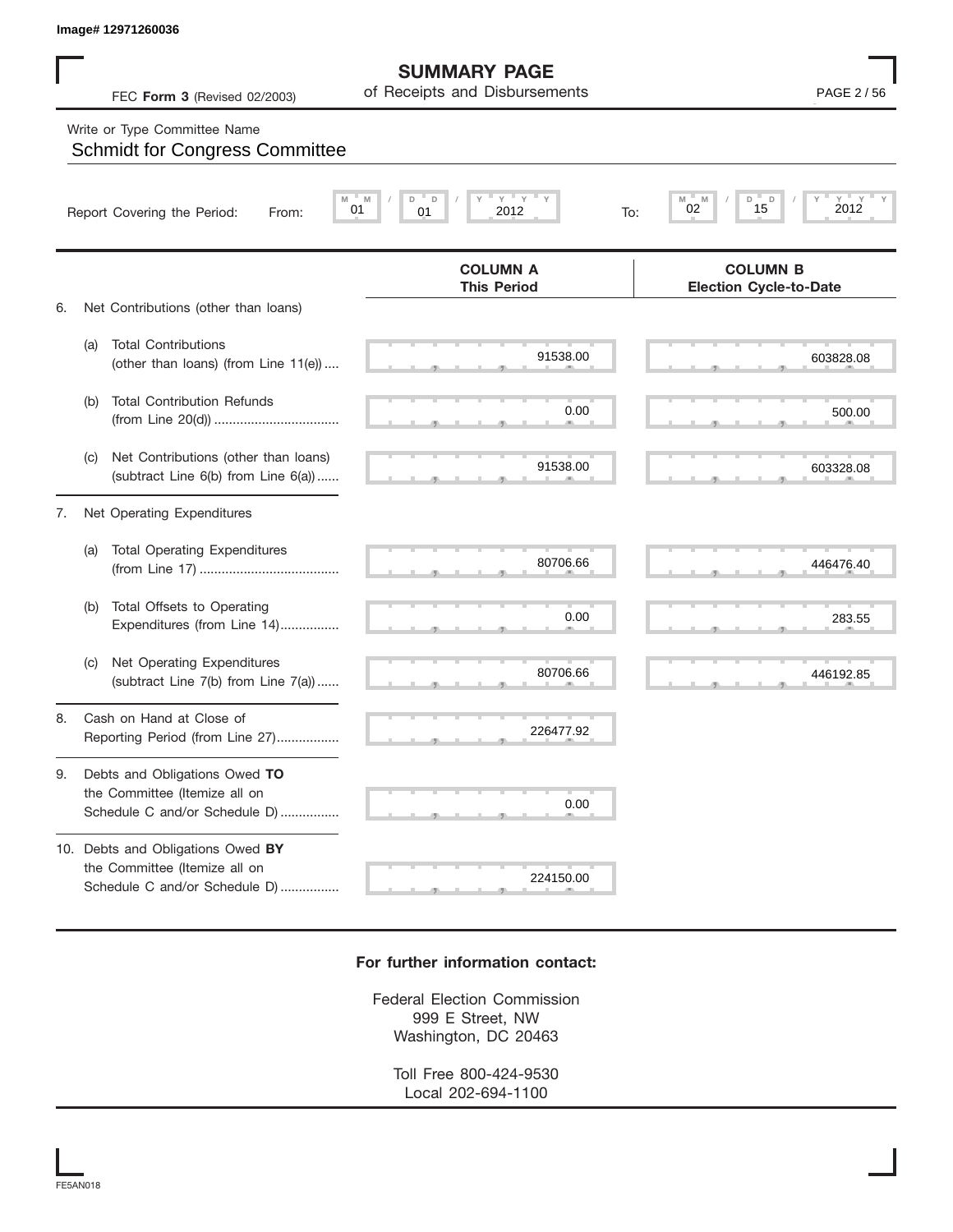| Image# 12971260037                                                                                 |                                                       |                                                  |
|----------------------------------------------------------------------------------------------------|-------------------------------------------------------|--------------------------------------------------|
|                                                                                                    | <b>DETAILED SUMMARY PAGE</b>                          |                                                  |
| FEC Form 3 (Revised 12/2003)                                                                       | of Receipts                                           | PAGE 3/56                                        |
| Write or Type Committee Name                                                                       |                                                       |                                                  |
| <b>Schmidt for Congress Committee</b>                                                              |                                                       |                                                  |
| M<br>Report Covering the Period:<br>From:                                                          | $Y$ $Y$ $Y$<br>M<br>D<br>D<br>01<br>01<br>2012<br>To: | $Y'$ $Y'$ $Y$<br>M<br>D<br>02<br>15<br>2012      |
|                                                                                                    |                                                       |                                                  |
| <b>I. RECEIPTS</b>                                                                                 | <b>COLUMN A</b><br><b>Total This Period</b>           | <b>COLUMN B</b><br><b>Election Cycle-to-Date</b> |
| 11. CONTRIBUTIONS (other than loans) FROM:                                                         |                                                       |                                                  |
| Individuals/Persons Other Than<br>(a)<br><b>Political Committees</b>                               |                                                       |                                                  |
| Itemized (use Schedule A)<br>(i)                                                                   | 37300.00                                              | 323695.14                                        |
| (ii)                                                                                               | 3852.00                                               | 36760.06                                         |
| (iii) TOTAL of contributions<br>from individuals                                                   | 41152.00                                              | 360455.20                                        |
| Political Party Committees<br>(b)                                                                  | 0.00                                                  | 0.00                                             |
| <b>Other Political Committees</b><br>(c)                                                           | 50386.00                                              | 242812.88                                        |
|                                                                                                    | 0.00                                                  | 560.00                                           |
| (d)<br>TOTAL CONTRIBUTIONS<br>(e)                                                                  |                                                       |                                                  |
| (other than loans)<br>(add Lines 11(a)(iii), (b), (c), and (d))                                    | 91538.00                                              | 603828.08                                        |
| 12. TRANSFERS FROM OTHER                                                                           |                                                       |                                                  |
| AUTHORIZED COMMITTEES                                                                              | 0.00                                                  | 0.00                                             |
| 13. LOANS:                                                                                         |                                                       |                                                  |
| Made or Guaranteed by the<br>(a)                                                                   | 0.00                                                  | 0.00                                             |
| (b)                                                                                                | 0.00                                                  | 0.00                                             |
| <b>TOTAL LOANS</b><br>(C)<br>(add Lines 13(a) and (b))                                             | 0.00                                                  | 0.00                                             |
|                                                                                                    |                                                       |                                                  |
| 14. OFFSETS TO OPERATING<br><b>EXPENDITURES</b>                                                    |                                                       |                                                  |
| (Refunds, Rebates, etc.)                                                                           | 0.00                                                  | 283.55                                           |
| 15. OTHER RECEIPTS                                                                                 | 0.00                                                  |                                                  |
|                                                                                                    |                                                       | 244.17                                           |
| 16. TOTAL RECEIPTS (add Lines<br>11(e), 12, 13(c), 14, and 15)<br>(Carry Total to Line 24, page 4) | 91538.00                                              | 604355.80                                        |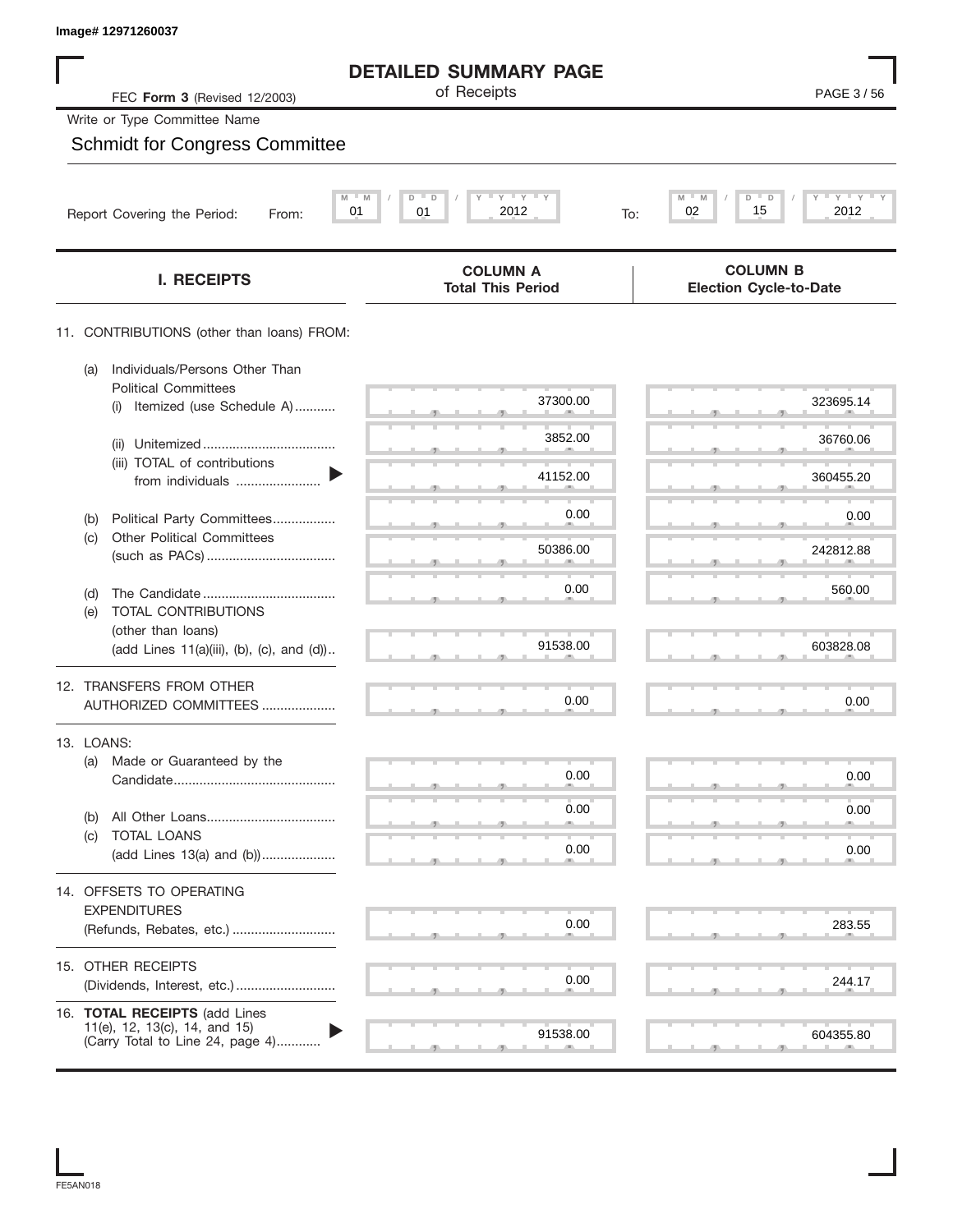$80706.66$   $446476.$  S S S , , . S S S , , . S S S , , . S S S , , .  $\overline{S}$  s  $\overline{S}$  ,  $\overline{S}$  ,  $\overline{S}$  ,  $\overline{S}$  ,  $\overline{S}$  ,  $\overline{S}$  ,  $\overline{S}$  ,  $\overline{S}$  ,  $\overline{S}$  ,  $\overline{S}$  ,  $\overline{S}$  ,  $\overline{S}$  ,  $\overline{S}$  ,  $\overline{S}$  ,  $\overline{S}$  ,  $\overline{S}$  ,  $\overline{S}$  ,  $\overline{S}$  ,  $\overline{S}$  , S S S , , . S S S , , . S S S , , . S S S , , . S S S , , . S S S , , . S S S , , . S S S , , . S S S , , . S S S , , . S S S , , . S S S , , . S S S S S S **COLUMN B Election Cycle-to-Date COLUMN A Total This Period** 17. OPERATING EXPENDITURES.................... 18. TRANSFERS TO OTHER AUTHORIZED COMMITTEES ..................... 19. LOAN REPAYMENTS: (a) Of Loans Made or Guaranteed by the Candidate ................................. (b) Of All Other Loans .............................. (c) TOTAL LOAN REPAYMENTS (add Lines 19(a) and (b)) ..................... 20. REFUNDS OF CONTRIBUTIONS TO: (a) Individuals/Persons Other Than Political Committees ................. (b) Political Party Committees.................. (c) Other Political Committees (such as PACs) .................................... (d) TOTAL CONTRIBUTION REFUNDS (add Lines 20(a), (b), and (c)).............. 21. OTHER DISBURSEMENTS ......................... 22. **TOTAL DISBURSEMENTS**   $(\text{add Lines 17}, 18, 19(c), 20(d), \text{and } 21)$ **II. DISBURSEMENTS** FEC **Form 3** (Revised 02/2003) **page 12** of Disbursements **PAGE 4** / 56 , , . , , . Example 12717606311<br>
FIED EVAIL BO SUMMARY PAGE<br>
FIED EVAIL BO SURVEY AND COLUMN AT COLUMN AT COLUMN AT COLUMN AT COLUMN AT COLUMN AT COLUMN AT COLUMN AT COLUMN AT COLUMN AT COLUMN AT COLUMN AT COLUMN AT COLUMN AT COLUMN

**DETAILED SUMMARY PAGE**

## **III. CASH SUMMARY**

|                                               |  |  |  | 245646.58 |
|-----------------------------------------------|--|--|--|-----------|
|                                               |  |  |  | 91538.00  |
|                                               |  |  |  | 337184.58 |
|                                               |  |  |  | 110706.66 |
| 27. CASH ON HAND AT CLOSE OF REPORTING PERIOD |  |  |  | 226477.92 |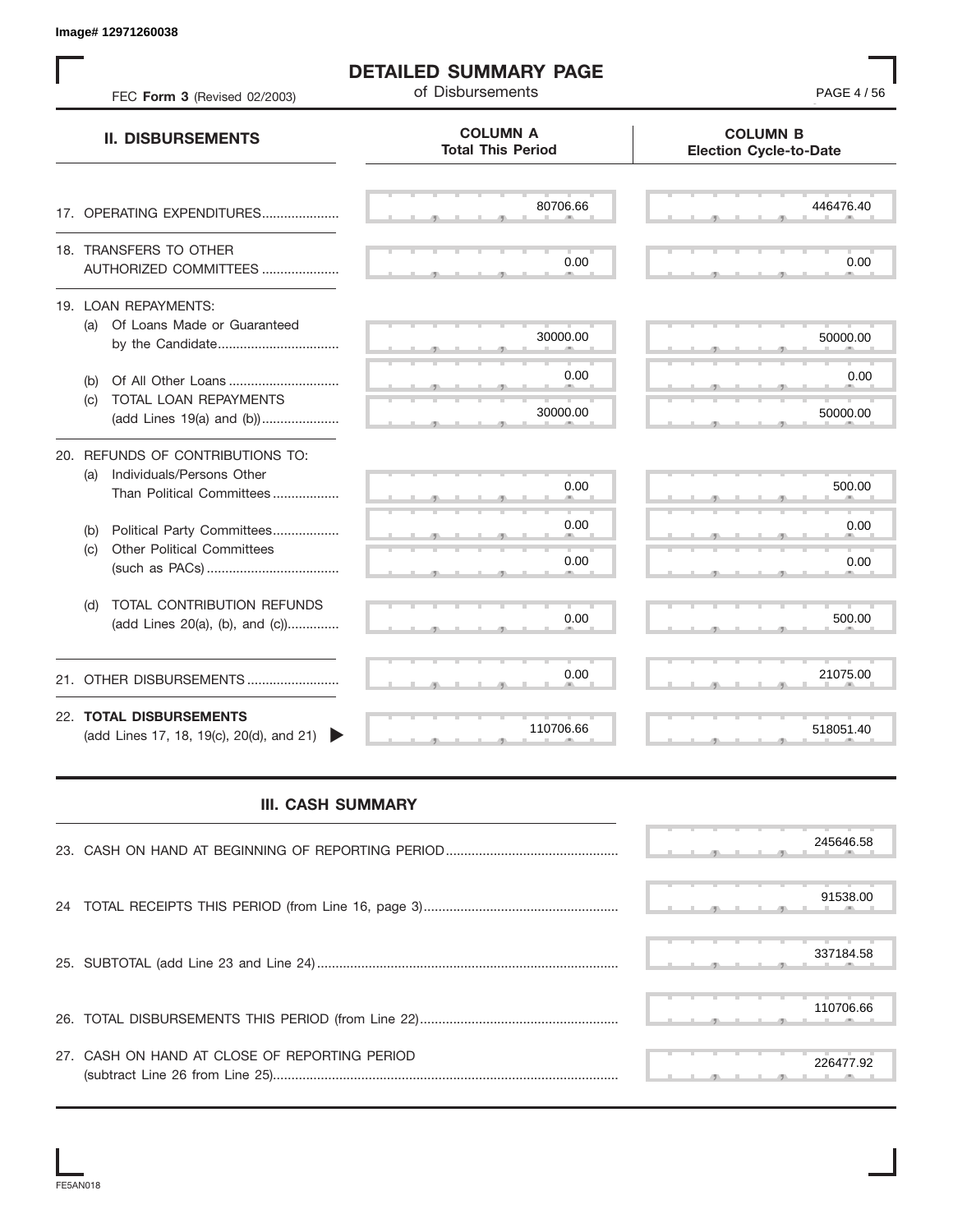|    | Image# 12971260039                                                   |                                                                   |                                                   |                                                                                                                                                                                                                                                                                         |  |
|----|----------------------------------------------------------------------|-------------------------------------------------------------------|---------------------------------------------------|-----------------------------------------------------------------------------------------------------------------------------------------------------------------------------------------------------------------------------------------------------------------------------------------|--|
|    | <b>SCHEDULE A (FEC Form 3)</b>                                       |                                                                   | Use separate schedule(s)                          | PAGE<br>5<br>OF<br>56<br>FOR LINE NUMBER:<br>(check only one)                                                                                                                                                                                                                           |  |
|    | <b>ITEMIZED RECEIPTS</b>                                             |                                                                   | for each category of the<br>Detailed Summary Page | ×<br>11a<br>11 <sub>b</sub><br>11c<br>11d                                                                                                                                                                                                                                               |  |
|    |                                                                      |                                                                   |                                                   | 12<br>13a<br>14<br>13 <sub>b</sub><br>15                                                                                                                                                                                                                                                |  |
|    |                                                                      |                                                                   |                                                   | Any information copied from such Reports and Statements may not be sold or used by any person for the purpose of soliciting contributions<br>or for commercial purposes, other than using the name and address of any political committee to solicit contributions from such committee. |  |
|    | NAME OF COMMITTEE (In Full)<br><b>Schmidt for Congress Committee</b> |                                                                   |                                                   |                                                                                                                                                                                                                                                                                         |  |
| Α. | Full Name (Last, First, Middle Initial)<br>John Acklen               |                                                                   |                                                   |                                                                                                                                                                                                                                                                                         |  |
|    | Mailing Address 6300 Redbird Hollow Ln                               |                                                                   |                                                   | Date of Receipt<br>$M - M$<br>Y I Y I Y I Y<br>$D$ $D$<br>20<br>01<br>2012                                                                                                                                                                                                              |  |
|    | City                                                                 | <b>State</b>                                                      | Zip Code                                          | <b>Transaction ID: 20123.C11670</b>                                                                                                                                                                                                                                                     |  |
|    | Cincinnati                                                           | OH                                                                | 45243-3353                                        |                                                                                                                                                                                                                                                                                         |  |
|    | FEC ID number of contributing<br>federal political committee.        | C                                                                 |                                                   | Amount of Each Receipt this Period<br>1000.00                                                                                                                                                                                                                                           |  |
|    | Name of Employer<br>Retired                                          | Occupation<br>Retired                                             |                                                   | Receipt                                                                                                                                                                                                                                                                                 |  |
|    | Receipt For: 2012<br>Primary<br>General<br>Other (specify)           |                                                                   | Election Cycle-to-Date<br>1500.00                 |                                                                                                                                                                                                                                                                                         |  |
| В. | Full Name (Last, First, Middle Initial)<br>John Acklen               |                                                                   |                                                   | Date of Receipt                                                                                                                                                                                                                                                                         |  |
|    | Mailing Address 6300 Redbird Hollow Ln                               | $T$ $Y$ $T$ $Y$ $T$ $Y$<br>$M - M$<br>$D$ $D$<br>01<br>29<br>2012 |                                                   |                                                                                                                                                                                                                                                                                         |  |
|    | City                                                                 | <b>State</b>                                                      | Zip Code                                          | <b>Transaction ID: 20130.C11719</b>                                                                                                                                                                                                                                                     |  |
|    | Cincinnati                                                           | OH                                                                | 45243-3353                                        |                                                                                                                                                                                                                                                                                         |  |
|    | FEC ID number of contributing<br>federal political committee.        | C                                                                 |                                                   | Amount of Each Receipt this Period                                                                                                                                                                                                                                                      |  |
|    | Name of Employer                                                     | Occupation                                                        |                                                   | 500.00                                                                                                                                                                                                                                                                                  |  |
|    | Retired                                                              | Retired                                                           |                                                   | Receipt                                                                                                                                                                                                                                                                                 |  |
|    | Receipt For: 2012<br>General<br>Primary<br>Other (specify)           |                                                                   | Election Cycle-to-Date<br>2000.00                 |                                                                                                                                                                                                                                                                                         |  |
| C. | Full Name (Last, First, Middle Initial)<br>James Anderson            |                                                                   |                                                   | Date of Receipt                                                                                                                                                                                                                                                                         |  |
|    | Mailing Address 9605 Shawnee Run Rd                                  |                                                                   |                                                   | <b>TEY TEY TEY</b><br>$M - M$<br>$D$ $D$<br>22<br>2012<br>01                                                                                                                                                                                                                            |  |
|    | City<br>Cincinnati                                                   | <b>State</b><br>OH                                                | Zip Code<br>45243-2831                            | <b>Transaction ID: 20123.C11686</b>                                                                                                                                                                                                                                                     |  |
|    | FEC ID number of contributing<br>federal political committee.        | C                                                                 |                                                   | Amount of Each Receipt this Period                                                                                                                                                                                                                                                      |  |
|    | Name of Employer                                                     | Occupation                                                        |                                                   | 200.00                                                                                                                                                                                                                                                                                  |  |
|    | <b>Childrens Hospital</b>                                            | Executive                                                         |                                                   | Receipt                                                                                                                                                                                                                                                                                 |  |
|    | Receipt For: 2012<br>Primary<br>General<br>Other (specify)           |                                                                   | Election Cycle-to-Date<br>200.00                  |                                                                                                                                                                                                                                                                                         |  |
|    |                                                                      |                                                                   |                                                   | 1700.00                                                                                                                                                                                                                                                                                 |  |
|    |                                                                      |                                                                   |                                                   |                                                                                                                                                                                                                                                                                         |  |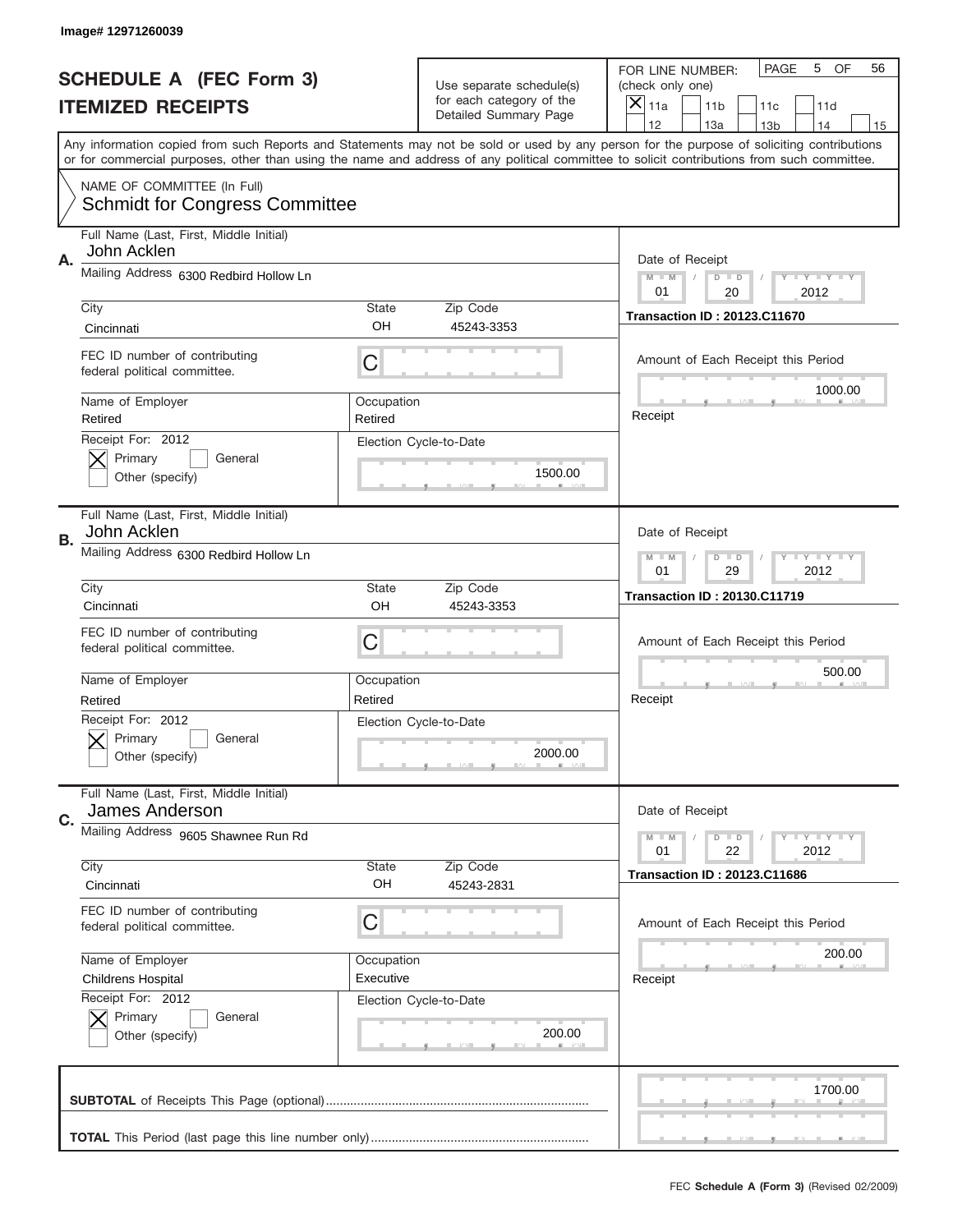|    | Image# 12971260040                                                   |                                                      |                                                   |                                                                                                                                                                                                                                                                                         |  |
|----|----------------------------------------------------------------------|------------------------------------------------------|---------------------------------------------------|-----------------------------------------------------------------------------------------------------------------------------------------------------------------------------------------------------------------------------------------------------------------------------------------|--|
|    | <b>SCHEDULE A (FEC Form 3)</b>                                       |                                                      | Use separate schedule(s)                          | PAGE<br>6<br>OF<br>56<br>FOR LINE NUMBER:<br>(check only one)                                                                                                                                                                                                                           |  |
|    | <b>ITEMIZED RECEIPTS</b>                                             |                                                      | for each category of the<br>Detailed Summary Page | ×<br>11a<br>11 <sub>b</sub><br>11c<br>11d                                                                                                                                                                                                                                               |  |
|    |                                                                      |                                                      |                                                   | 12<br>13a<br>14<br>13 <sub>b</sub><br>15                                                                                                                                                                                                                                                |  |
|    |                                                                      |                                                      |                                                   | Any information copied from such Reports and Statements may not be sold or used by any person for the purpose of soliciting contributions<br>or for commercial purposes, other than using the name and address of any political committee to solicit contributions from such committee. |  |
|    | NAME OF COMMITTEE (In Full)<br><b>Schmidt for Congress Committee</b> |                                                      |                                                   |                                                                                                                                                                                                                                                                                         |  |
| Α. | Full Name (Last, First, Middle Initial)<br>Thomas P. Atkins          |                                                      |                                                   | Date of Receipt                                                                                                                                                                                                                                                                         |  |
|    | Mailing Address 1201 Edgecliff PI Apt 1061                           |                                                      |                                                   | $M - M$<br>Y FY FY FY<br>$D$ $D$<br>01<br>29<br>2012                                                                                                                                                                                                                                    |  |
|    | City                                                                 | State                                                | Zip Code                                          | <b>Transaction ID: 20130.C11697</b>                                                                                                                                                                                                                                                     |  |
|    | Cincinnati                                                           | OH                                                   | 45206-2898                                        |                                                                                                                                                                                                                                                                                         |  |
|    | FEC ID number of contributing<br>federal political committee.        | C                                                    |                                                   | Amount of Each Receipt this Period<br>2500.00                                                                                                                                                                                                                                           |  |
|    | Name of Employer<br>Retired                                          | Occupation<br>Retired                                |                                                   | Receipt                                                                                                                                                                                                                                                                                 |  |
|    | Receipt For: 2012<br>Primary<br>General                              |                                                      | Election Cycle-to-Date                            |                                                                                                                                                                                                                                                                                         |  |
|    | Other (specify)                                                      |                                                      | 2500.00                                           |                                                                                                                                                                                                                                                                                         |  |
| В. | Full Name (Last, First, Middle Initial)<br>John F. Beary             |                                                      |                                                   | Date of Receipt                                                                                                                                                                                                                                                                         |  |
|    | Mailing Address 10451 Grandoaks Ln                                   | Y TYTTYTTY<br>$M$ $M$<br>$D$ $D$<br>01<br>29<br>2012 |                                                   |                                                                                                                                                                                                                                                                                         |  |
|    | City                                                                 | State                                                | Zip Code                                          | <b>Transaction ID: 20130.C11691</b>                                                                                                                                                                                                                                                     |  |
|    | Cincinnati                                                           | OH                                                   | 45242-5033                                        |                                                                                                                                                                                                                                                                                         |  |
|    | FEC ID number of contributing<br>federal political committee.        | C                                                    |                                                   | Amount of Each Receipt this Period                                                                                                                                                                                                                                                      |  |
|    | Name of Employer                                                     | Occupation                                           |                                                   | 500.00                                                                                                                                                                                                                                                                                  |  |
|    | Procter & Gamble                                                     |                                                      | <b>Healthcare Researcher</b>                      | Receipt                                                                                                                                                                                                                                                                                 |  |
|    | Receipt For: 2012<br>General<br>Primary<br>Other (specify)           |                                                      | Election Cycle-to-Date<br>1100.00                 |                                                                                                                                                                                                                                                                                         |  |
|    | Full Name (Last, First, Middle Initial)<br>Harvey Bergman            |                                                      |                                                   | Date of Receipt                                                                                                                                                                                                                                                                         |  |
| C. | Mailing Address 24 Woodcreek Dr                                      |                                                      |                                                   | $T$ $Y$ $Y$ $Y$ $Y$<br>$M - M$<br>$D$ $D$<br>02<br>2012<br>15                                                                                                                                                                                                                           |  |
|    | City<br>Cincinnati                                                   | State<br>OH                                          | Zip Code                                          | <b>Transaction ID: 20222.C11733</b>                                                                                                                                                                                                                                                     |  |
|    |                                                                      |                                                      | 45241-3255                                        |                                                                                                                                                                                                                                                                                         |  |
|    | FEC ID number of contributing<br>federal political committee.        | C                                                    |                                                   | Amount of Each Receipt this Period                                                                                                                                                                                                                                                      |  |
|    | Name of Employer                                                     | Occupation                                           |                                                   | 100.00                                                                                                                                                                                                                                                                                  |  |
|    | Bergman Group Inc.                                                   | Executive                                            |                                                   | Receipt                                                                                                                                                                                                                                                                                 |  |
|    | Receipt For: 2012<br>Primary<br>General                              |                                                      | Election Cycle-to-Date                            |                                                                                                                                                                                                                                                                                         |  |
|    | Other (specify)                                                      |                                                      | 200.00                                            |                                                                                                                                                                                                                                                                                         |  |
|    |                                                                      |                                                      |                                                   | 3100.00                                                                                                                                                                                                                                                                                 |  |
|    |                                                                      |                                                      |                                                   |                                                                                                                                                                                                                                                                                         |  |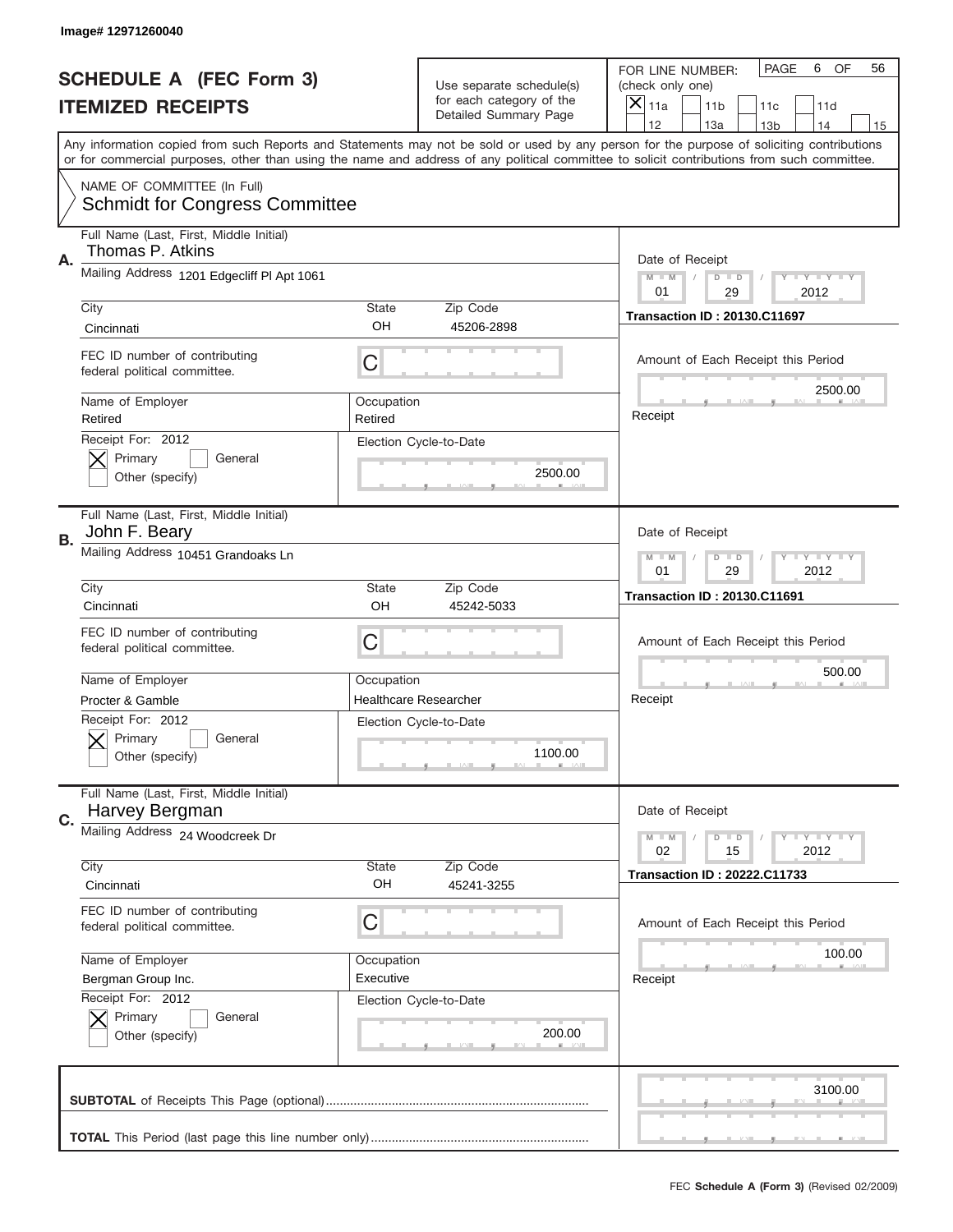|    | Image# 12971260041                                                   |                                                           |                                                   |                                                                                                                                                                                                                                                                                         |  |
|----|----------------------------------------------------------------------|-----------------------------------------------------------|---------------------------------------------------|-----------------------------------------------------------------------------------------------------------------------------------------------------------------------------------------------------------------------------------------------------------------------------------------|--|
|    | <b>SCHEDULE A (FEC Form 3)</b>                                       |                                                           | Use separate schedule(s)                          | PAGE<br>7 OF<br>56<br>FOR LINE NUMBER:<br>(check only one)                                                                                                                                                                                                                              |  |
|    | <b>ITEMIZED RECEIPTS</b>                                             |                                                           | for each category of the<br>Detailed Summary Page | ×<br>11a<br>11 <sub>b</sub><br>11c<br>11d                                                                                                                                                                                                                                               |  |
|    |                                                                      |                                                           |                                                   | 12<br>13a<br>14<br>13 <sub>b</sub><br>15                                                                                                                                                                                                                                                |  |
|    |                                                                      |                                                           |                                                   | Any information copied from such Reports and Statements may not be sold or used by any person for the purpose of soliciting contributions<br>or for commercial purposes, other than using the name and address of any political committee to solicit contributions from such committee. |  |
|    | NAME OF COMMITTEE (In Full)<br><b>Schmidt for Congress Committee</b> |                                                           |                                                   |                                                                                                                                                                                                                                                                                         |  |
|    | Full Name (Last, First, Middle Initial)<br>Michael Brown             |                                                           |                                                   |                                                                                                                                                                                                                                                                                         |  |
| Α. | Mailing Address 5355 Stone Barn Rd                                   |                                                           |                                                   | Date of Receipt<br>$M - M$<br>Y I Y I Y I Y<br>$D$ $D$<br>22<br>01<br>2012                                                                                                                                                                                                              |  |
|    | City                                                                 | <b>State</b>                                              | Zip Code                                          |                                                                                                                                                                                                                                                                                         |  |
|    | Cincinnati                                                           | OH                                                        | 45243-3748                                        | <b>Transaction ID: 20123.C11671</b>                                                                                                                                                                                                                                                     |  |
|    | FEC ID number of contributing<br>federal political committee.        | C                                                         |                                                   | Amount of Each Receipt this Period<br>2500.00                                                                                                                                                                                                                                           |  |
|    | Name of Employer<br>Cincinnati Bengals                               | Occupation<br>Ceo                                         |                                                   | Receipt                                                                                                                                                                                                                                                                                 |  |
|    | Receipt For: 2012<br>IХ<br>Primary<br>General<br>Other (specify)     |                                                           | Election Cycle-to-Date<br>5000.00                 |                                                                                                                                                                                                                                                                                         |  |
| В. | Full Name (Last, First, Middle Initial)<br><b>Edward Castleberry</b> |                                                           |                                                   | Date of Receipt                                                                                                                                                                                                                                                                         |  |
|    | Mailing Address 1041 Catawba Valley Dr                               | <b>LY LY LY</b><br>$M - M$<br>$D$ $D$<br>01<br>29<br>2012 |                                                   |                                                                                                                                                                                                                                                                                         |  |
|    | City                                                                 | <b>State</b>                                              | Zip Code                                          | <b>Transaction ID: 20130.C11690</b>                                                                                                                                                                                                                                                     |  |
|    | Cincinnati                                                           | OH                                                        | 45226-1701                                        |                                                                                                                                                                                                                                                                                         |  |
|    | FEC ID number of contributing<br>federal political committee.        | C                                                         |                                                   | Amount of Each Receipt this Period                                                                                                                                                                                                                                                      |  |
|    | Name of Employer                                                     | Occupation                                                |                                                   | 250.00                                                                                                                                                                                                                                                                                  |  |
|    | Retired                                                              | Retired                                                   |                                                   | Receipt                                                                                                                                                                                                                                                                                 |  |
|    | Receipt For: 2012<br>General<br>Primary<br>Other (specify)           |                                                           | Election Cycle-to-Date<br>250.00                  |                                                                                                                                                                                                                                                                                         |  |
| C. | Full Name (Last, First, Middle Initial)<br>Michael A. Castrucci      |                                                           |                                                   | Date of Receipt                                                                                                                                                                                                                                                                         |  |
|    | Mailing Address 9825 Fox Hollow                                      |                                                           |                                                   | <b>TEY TEY TEY</b><br>$M - M$<br>$D$ $D$<br>29<br>2012<br>01                                                                                                                                                                                                                            |  |
|    | City<br>Cincinnati                                                   | State<br>OH                                               | Zip Code<br>45243                                 | <b>Transaction ID: 20130.C11714</b>                                                                                                                                                                                                                                                     |  |
|    | FEC ID number of contributing<br>federal political committee.        | C                                                         |                                                   | Amount of Each Receipt this Period                                                                                                                                                                                                                                                      |  |
|    | Name of Employer                                                     | Occupation                                                |                                                   | 2500.00                                                                                                                                                                                                                                                                                 |  |
|    | Castrucci Automotive                                                 | Executive                                                 |                                                   | Receipt                                                                                                                                                                                                                                                                                 |  |
|    | Receipt For: 2012<br>Primary<br>General<br>Other (specify)           |                                                           | Election Cycle-to-Date<br>2500.00                 |                                                                                                                                                                                                                                                                                         |  |
|    |                                                                      |                                                           |                                                   | 5250.00                                                                                                                                                                                                                                                                                 |  |
|    |                                                                      |                                                           |                                                   |                                                                                                                                                                                                                                                                                         |  |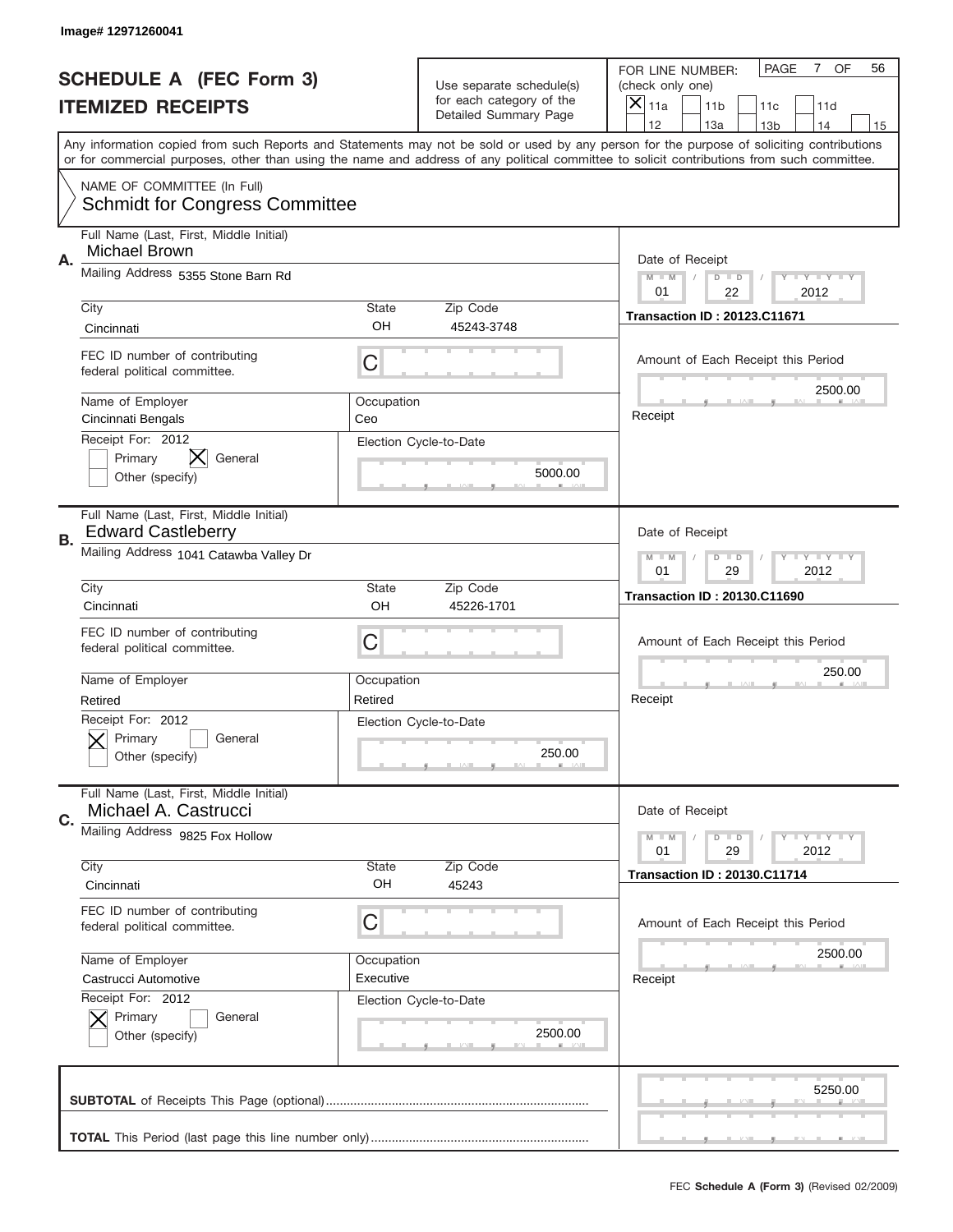|    | Image# 12971260042                                                   |                                  |                                                   |                                                                                                                                                                                                                                                                                         |
|----|----------------------------------------------------------------------|----------------------------------|---------------------------------------------------|-----------------------------------------------------------------------------------------------------------------------------------------------------------------------------------------------------------------------------------------------------------------------------------------|
|    | <b>SCHEDULE A (FEC Form 3)</b>                                       |                                  | Use separate schedule(s)                          | PAGE<br>8<br>OF<br>56<br>FOR LINE NUMBER:<br>(check only one)                                                                                                                                                                                                                           |
|    | <b>ITEMIZED RECEIPTS</b>                                             |                                  | for each category of the<br>Detailed Summary Page | ×<br>11a<br>11 <sub>b</sub><br>11c<br>11d                                                                                                                                                                                                                                               |
|    |                                                                      |                                  |                                                   | 12<br>13a<br>14<br>13 <sub>b</sub><br>15                                                                                                                                                                                                                                                |
|    |                                                                      |                                  |                                                   | Any information copied from such Reports and Statements may not be sold or used by any person for the purpose of soliciting contributions<br>or for commercial purposes, other than using the name and address of any political committee to solicit contributions from such committee. |
|    | NAME OF COMMITTEE (In Full)<br><b>Schmidt for Congress Committee</b> |                                  |                                                   |                                                                                                                                                                                                                                                                                         |
|    | Full Name (Last, First, Middle Initial)<br>Kenneth Cohen             |                                  |                                                   |                                                                                                                                                                                                                                                                                         |
| Α. | Mailing Address 4833 Waterstone Lane                                 |                                  |                                                   | Date of Receipt<br>$M - M$<br>Y FY FY FY<br>$D$ $D$<br>01<br>22<br>2012                                                                                                                                                                                                                 |
|    | City                                                                 | State                            | Zip Code                                          | <b>Transaction ID: 20123.C11680</b>                                                                                                                                                                                                                                                     |
|    | Maineville                                                           | OH                               | 45039                                             |                                                                                                                                                                                                                                                                                         |
|    | FEC ID number of contributing<br>federal political committee.        | C                                |                                                   | Amount of Each Receipt this Period<br>500.00                                                                                                                                                                                                                                            |
|    | Name of Employer<br>Cohen Brothers Inc.                              | Occupation<br>Executive          |                                                   | Receipt                                                                                                                                                                                                                                                                                 |
|    | Receipt For: 2012                                                    |                                  | Election Cycle-to-Date                            |                                                                                                                                                                                                                                                                                         |
|    | Primary<br>General                                                   |                                  |                                                   |                                                                                                                                                                                                                                                                                         |
|    | Other (specify)                                                      |                                  | 1500.00                                           |                                                                                                                                                                                                                                                                                         |
|    | Full Name (Last, First, Middle Initial)<br><b>Eric Collins</b>       |                                  |                                                   | Date of Receipt                                                                                                                                                                                                                                                                         |
| В. | Mailing Address 8592 Concord Hills Cir                               | Y TY TY TY<br>$M - M$<br>$D$ $D$ |                                                   |                                                                                                                                                                                                                                                                                         |
|    | City                                                                 | Zip Code                         | 02<br>15<br>2012                                  |                                                                                                                                                                                                                                                                                         |
|    | Cincinnati                                                           | State<br>OH                      | 45243-1014                                        | <b>Transaction ID: 20222.C11766</b>                                                                                                                                                                                                                                                     |
|    | FEC ID number of contributing<br>federal political committee.        | C                                |                                                   | Amount of Each Receipt this Period                                                                                                                                                                                                                                                      |
|    |                                                                      |                                  |                                                   | 500.00                                                                                                                                                                                                                                                                                  |
|    |                                                                      |                                  |                                                   |                                                                                                                                                                                                                                                                                         |
|    | Name of Employer                                                     | Occupation<br>Executive          |                                                   | Receipt                                                                                                                                                                                                                                                                                 |
|    | Maverick Corp                                                        |                                  | Election Cycle-to-Date                            |                                                                                                                                                                                                                                                                                         |
|    | Receipt For: 2012<br>General<br>Primary                              |                                  |                                                   |                                                                                                                                                                                                                                                                                         |
|    | Other (specify)                                                      |                                  | 500.00                                            |                                                                                                                                                                                                                                                                                         |
|    | Full Name (Last, First, Middle Initial)<br>Crystal F. Cooney         |                                  |                                                   | Date of Receipt                                                                                                                                                                                                                                                                         |
| C. | Mailing Address 3573 Bayard Dr.                                      |                                  |                                                   | <b>TEY TEY TEY</b><br>$M - M$<br>$D$ $D$<br>01                                                                                                                                                                                                                                          |
|    | City                                                                 | State                            | Zip Code                                          | 29<br>2012                                                                                                                                                                                                                                                                              |
|    | Cincinnati                                                           | OH                               | 45208-1601                                        | <b>Transaction ID: 20130.C11713</b>                                                                                                                                                                                                                                                     |
|    | FEC ID number of contributing<br>federal political committee.        | C                                |                                                   | Amount of Each Receipt this Period                                                                                                                                                                                                                                                      |
|    | Name of Employer                                                     | Occupation                       |                                                   | 300.00                                                                                                                                                                                                                                                                                  |
|    | Cooney Faulkner & Stevens LLC                                        | Partner                          |                                                   | Receipt                                                                                                                                                                                                                                                                                 |
|    | Receipt For: 2012                                                    |                                  | Election Cycle-to-Date                            |                                                                                                                                                                                                                                                                                         |
|    | Primary<br>General                                                   |                                  |                                                   |                                                                                                                                                                                                                                                                                         |
|    | Other (specify)                                                      |                                  | 300.00                                            |                                                                                                                                                                                                                                                                                         |
|    |                                                                      |                                  |                                                   | 1300.00                                                                                                                                                                                                                                                                                 |
|    |                                                                      |                                  |                                                   |                                                                                                                                                                                                                                                                                         |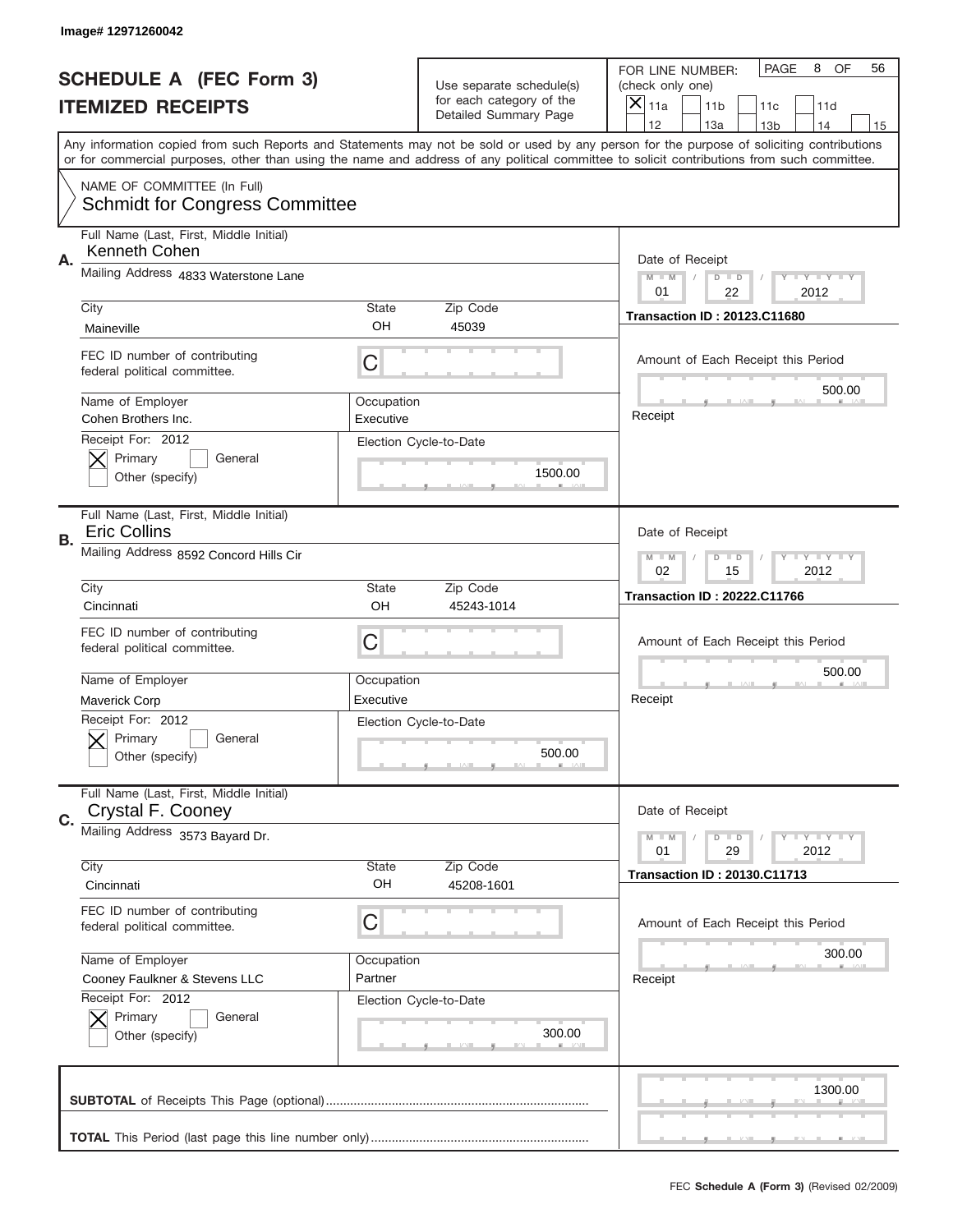|    | Image# 12971260043                                                      |                                                      |                                                   |                                                                                                                                                                                       |
|----|-------------------------------------------------------------------------|------------------------------------------------------|---------------------------------------------------|---------------------------------------------------------------------------------------------------------------------------------------------------------------------------------------|
|    | <b>SCHEDULE A (FEC Form 3)</b>                                          |                                                      | Use separate schedule(s)                          | PAGE<br>9<br>OF<br>56<br>FOR LINE NUMBER:<br>(check only one)                                                                                                                         |
|    | <b>ITEMIZED RECEIPTS</b>                                                |                                                      | for each category of the<br>Detailed Summary Page | ×<br>11a<br>11 <sub>b</sub><br>11c<br>11d                                                                                                                                             |
|    |                                                                         |                                                      |                                                   | 12<br>13a<br>14<br>13 <sub>b</sub><br>15<br>Any information copied from such Reports and Statements may not be sold or used by any person for the purpose of soliciting contributions |
|    |                                                                         |                                                      |                                                   | or for commercial purposes, other than using the name and address of any political committee to solicit contributions from such committee.                                            |
|    | NAME OF COMMITTEE (In Full)<br><b>Schmidt for Congress Committee</b>    |                                                      |                                                   |                                                                                                                                                                                       |
| А. | Full Name (Last, First, Middle Initial)<br><b>Raymond Cooper</b>        |                                                      |                                                   | Date of Receipt                                                                                                                                                                       |
|    | Mailing Address 7525 Graves Rd.                                         |                                                      |                                                   | $M$ M<br>Y I Y I Y I Y<br>$D$ $D$<br>01<br>22<br>2012                                                                                                                                 |
|    | City                                                                    | State                                                | Zip Code                                          | <b>Transaction ID: 20123.C11685</b>                                                                                                                                                   |
|    | Cincinnati                                                              | OH                                                   | 45243                                             |                                                                                                                                                                                       |
|    | FEC ID number of contributing<br>federal political committee.           | C                                                    |                                                   | Amount of Each Receipt this Period<br>250.00                                                                                                                                          |
|    | Name of Employer<br>The Meyers Cooper Company                           | Occupation<br>Owner                                  |                                                   | Receipt                                                                                                                                                                               |
|    | Receipt For: 2012                                                       |                                                      | Election Cycle-to-Date                            |                                                                                                                                                                                       |
|    | Primary<br>General                                                      |                                                      | 250.00                                            |                                                                                                                                                                                       |
|    | Other (specify)                                                         |                                                      |                                                   |                                                                                                                                                                                       |
| В. | Full Name (Last, First, Middle Initial)<br><b>William Dewitt</b>        |                                                      |                                                   | Date of Receipt                                                                                                                                                                       |
|    | Mailing Address 300 Main St                                             | Y TY TY TY<br>$M - M$<br>$D$ $D$<br>01<br>10<br>2012 |                                                   |                                                                                                                                                                                       |
|    | City                                                                    | Zip Code                                             | <b>Transaction ID: 20123.C11652</b>               |                                                                                                                                                                                       |
|    | Cincinnati                                                              | OH                                                   | 45202-4159                                        |                                                                                                                                                                                       |
|    | FEC ID number of contributing                                           | C                                                    |                                                   | Amount of Each Receipt this Period                                                                                                                                                    |
|    | federal political committee.                                            |                                                      |                                                   |                                                                                                                                                                                       |
|    | Name of Employer                                                        | Occupation                                           |                                                   | 500.00                                                                                                                                                                                |
|    | Reynolds Dewitt & Co                                                    | Private Investor                                     |                                                   | Receipt                                                                                                                                                                               |
|    | Receipt For: 2012<br>Primary<br>General                                 |                                                      | Election Cycle-to-Date                            |                                                                                                                                                                                       |
|    | Other (specify)                                                         |                                                      | 500.00                                            |                                                                                                                                                                                       |
|    |                                                                         |                                                      |                                                   |                                                                                                                                                                                       |
| C. | Full Name (Last, First, Middle Initial)<br>William E. Dirkes, Jr., M.D. |                                                      |                                                   | Date of Receipt                                                                                                                                                                       |
|    | Mailing Address 9593 Park Manor                                         |                                                      |                                                   | Y TY TY TY<br>$M - M$<br>$D$ $D$<br>02<br>2012<br>02                                                                                                                                  |
|    | City                                                                    | State                                                | Zip Code                                          | <b>Transaction ID: 20222.C11720</b>                                                                                                                                                   |
|    | Cincinnati                                                              | OH                                                   | 45242                                             |                                                                                                                                                                                       |
|    | FEC ID number of contributing<br>federal political committee.           | C                                                    |                                                   | Amount of Each Receipt this Period                                                                                                                                                    |
|    | Name of Employer                                                        | Occupation                                           |                                                   | 300.00                                                                                                                                                                                |
|    | Self                                                                    | Doctor                                               |                                                   | Receipt                                                                                                                                                                               |
|    |                                                                         |                                                      |                                                   |                                                                                                                                                                                       |
|    | Receipt For: 2012                                                       | Election Cycle-to-Date                               |                                                   |                                                                                                                                                                                       |
|    | Primary<br>General                                                      |                                                      | 300.00                                            |                                                                                                                                                                                       |
|    | Other (specify)                                                         |                                                      |                                                   |                                                                                                                                                                                       |
|    |                                                                         |                                                      |                                                   | 1050.00                                                                                                                                                                               |
|    |                                                                         |                                                      |                                                   |                                                                                                                                                                                       |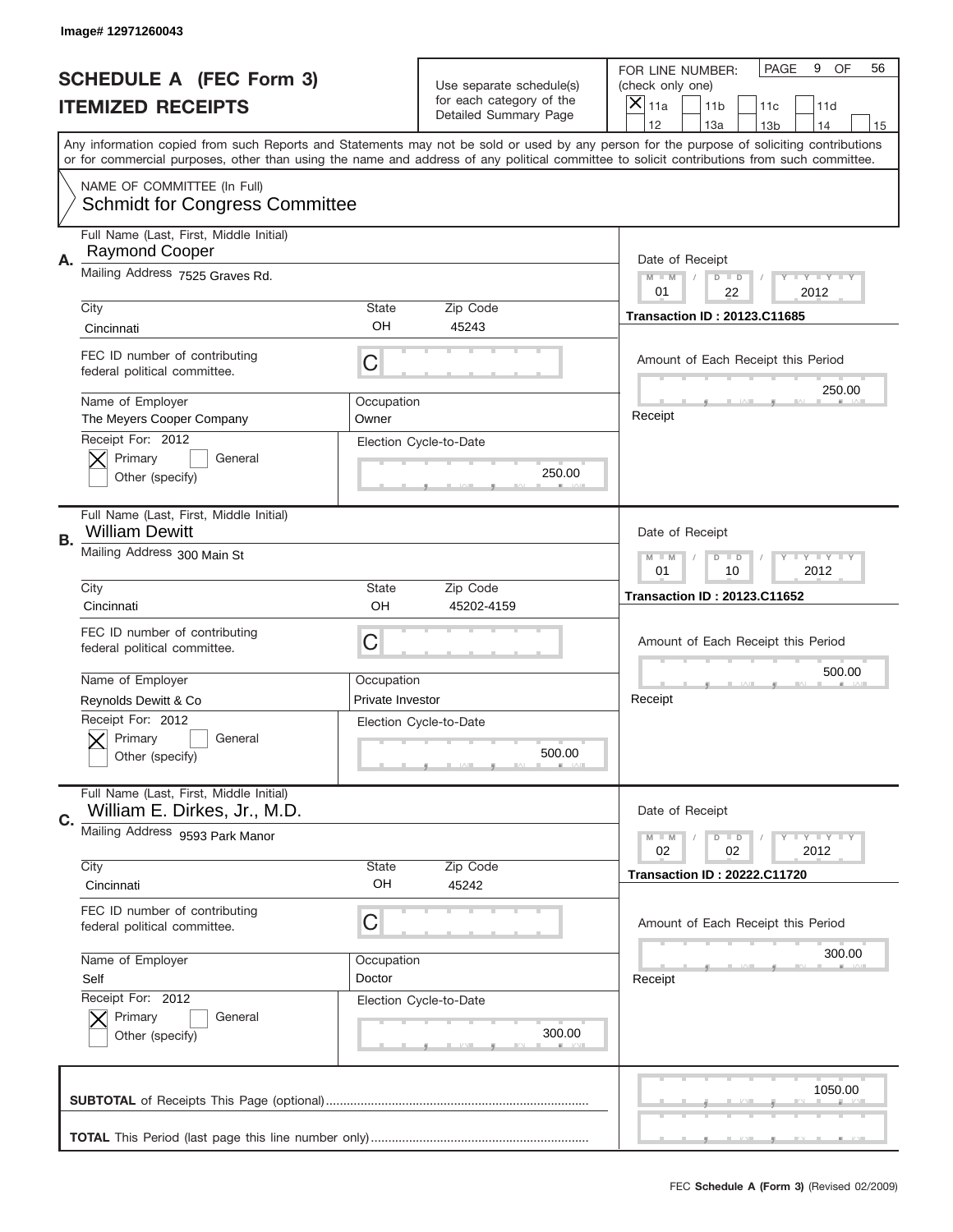|    | Image#12971260044                                                    |                                                                   |                                                   |                                                                                                                                                                                       |
|----|----------------------------------------------------------------------|-------------------------------------------------------------------|---------------------------------------------------|---------------------------------------------------------------------------------------------------------------------------------------------------------------------------------------|
|    | <b>SCHEDULE A (FEC Form 3)</b>                                       |                                                                   | Use separate schedule(s)                          | PAGE<br>10 OF<br>56<br>FOR LINE NUMBER:<br>(check only one)                                                                                                                           |
|    | <b>ITEMIZED RECEIPTS</b>                                             |                                                                   | for each category of the<br>Detailed Summary Page | $\overline{\mathsf{x}}$<br>11a<br>11 <sub>b</sub><br>11c<br>11d                                                                                                                       |
|    |                                                                      |                                                                   |                                                   | 12<br>13a<br>14<br>13 <sub>b</sub><br>15<br>Any information copied from such Reports and Statements may not be sold or used by any person for the purpose of soliciting contributions |
|    |                                                                      |                                                                   |                                                   | or for commercial purposes, other than using the name and address of any political committee to solicit contributions from such committee.                                            |
|    | NAME OF COMMITTEE (In Full)<br><b>Schmidt for Congress Committee</b> |                                                                   |                                                   |                                                                                                                                                                                       |
| Α. | Full Name (Last, First, Middle Initial)<br>Robert Economou           |                                                                   |                                                   | Date of Receipt                                                                                                                                                                       |
|    | Mailing Address 7716 Highgate PI                                     |                                                                   |                                                   | Y TY TY TY<br>$M - M$<br>$D$ $D$<br>01<br>10<br>2012                                                                                                                                  |
|    | City<br>Cincinnati                                                   | <b>State</b><br>OH                                                | Zip Code<br>45236-2122                            | <b>Transaction ID: 20123.C11658</b>                                                                                                                                                   |
|    | FEC ID number of contributing<br>federal political committee.        | C                                                                 |                                                   | Amount of Each Receipt this Period                                                                                                                                                    |
|    | Name of Employer<br>Retired                                          | Occupation<br>Retired                                             |                                                   | 1000.00<br>Receipt                                                                                                                                                                    |
|    | Receipt For: 2012<br>Primary<br>General<br>Other (specify)           |                                                                   | Election Cycle-to-Date<br>1875.00                 |                                                                                                                                                                                       |
| В. | Full Name (Last, First, Middle Initial)<br>Louis B. Eichhold         |                                                                   |                                                   | Date of Receipt                                                                                                                                                                       |
|    | Mailing Address 2985 Kleeman Rd.                                     | $T$ $Y$ $T$ $Y$ $T$ $Y$<br>$M - M$<br>$D$ $D$<br>02<br>15<br>2012 |                                                   |                                                                                                                                                                                       |
|    | City<br>Cincinnati                                                   | <b>State</b><br>OH                                                | Zip Code<br>45211                                 | <b>Transaction ID: 20222.C11729</b>                                                                                                                                                   |
|    |                                                                      |                                                                   |                                                   |                                                                                                                                                                                       |
|    | FEC ID number of contributing<br>federal political committee.        | C                                                                 |                                                   | Amount of Each Receipt this Period                                                                                                                                                    |
|    | Name of Employer                                                     | Occupation                                                        |                                                   | 2300.00                                                                                                                                                                               |
|    | <b>US Playing Card</b>                                               | Manager                                                           |                                                   | Receipt                                                                                                                                                                               |
|    | Receipt For: 2012<br>General<br>Primary<br>Other (specify)           |                                                                   | Election Cycle-to-Date<br>4700.00                 |                                                                                                                                                                                       |
| C. | Full Name (Last, First, Middle Initial)<br>Louis B. Eichhold         |                                                                   |                                                   | Date of Receipt                                                                                                                                                                       |
|    | Mailing Address 2985 Kleeman Rd.                                     |                                                                   |                                                   | Y FY FY FY<br>$M - M$<br>$D$ $D$<br>02<br>2012<br>15                                                                                                                                  |
|    | City<br>Cincinnati                                                   | State<br>OH                                                       | Zip Code<br>45211                                 | <b>Transaction ID: 20222.C11728</b>                                                                                                                                                   |
|    | FEC ID number of contributing<br>federal political committee.        | C                                                                 |                                                   | Amount of Each Receipt this Period                                                                                                                                                    |
|    | Name of Employer                                                     | Occupation                                                        |                                                   | 100.00                                                                                                                                                                                |
|    | <b>US Playing Card</b>                                               | Manager                                                           |                                                   | Receipt                                                                                                                                                                               |
|    | Receipt For: 2012<br>Primary<br>General<br>Other (specify)           |                                                                   | Election Cycle-to-Date<br>4800.00                 |                                                                                                                                                                                       |
|    |                                                                      |                                                                   |                                                   | 3400.00                                                                                                                                                                               |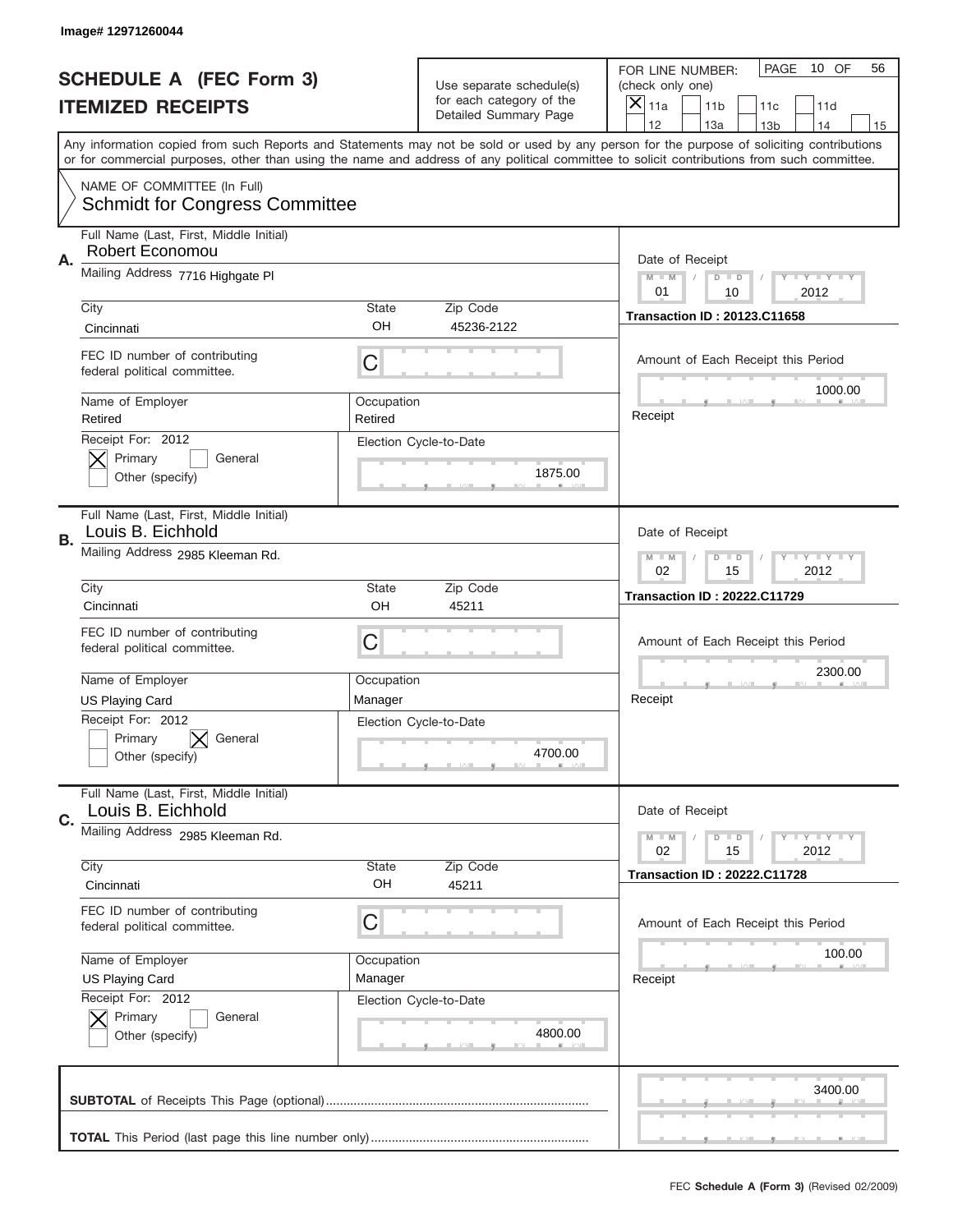|    | Image# 12971260045                                                   |                                                                   |                                                   |                                                                                                                                                                                       |
|----|----------------------------------------------------------------------|-------------------------------------------------------------------|---------------------------------------------------|---------------------------------------------------------------------------------------------------------------------------------------------------------------------------------------|
|    | <b>SCHEDULE A (FEC Form 3)</b>                                       |                                                                   | Use separate schedule(s)                          | PAGE<br>11 OF<br>56<br>FOR LINE NUMBER:<br>(check only one)                                                                                                                           |
|    | <b>ITEMIZED RECEIPTS</b>                                             |                                                                   | for each category of the<br>Detailed Summary Page | ×<br>11a<br>11 <sub>b</sub><br>11c<br>11d                                                                                                                                             |
|    |                                                                      |                                                                   |                                                   | 12<br>13a<br>14<br>13 <sub>b</sub><br>15<br>Any information copied from such Reports and Statements may not be sold or used by any person for the purpose of soliciting contributions |
|    |                                                                      |                                                                   |                                                   | or for commercial purposes, other than using the name and address of any political committee to solicit contributions from such committee.                                            |
|    | NAME OF COMMITTEE (In Full)<br><b>Schmidt for Congress Committee</b> |                                                                   |                                                   |                                                                                                                                                                                       |
| Α. | Full Name (Last, First, Middle Initial)<br>Burton W. Evans M.D.      |                                                                   |                                                   | Date of Receipt                                                                                                                                                                       |
|    | Mailing Address 3501 Bayard Dr                                       |                                                                   |                                                   | $M - M$<br>Y I Y I Y I Y<br>$D$ $D$<br>02<br>15<br>2012                                                                                                                               |
|    | City<br>Cincinnati                                                   | <b>State</b><br>OH                                                | Zip Code<br>45208-1601                            | <b>Transaction ID: 20222.C11793</b>                                                                                                                                                   |
|    | FEC ID number of contributing<br>federal political committee.        | C                                                                 |                                                   | Amount of Each Receipt this Period                                                                                                                                                    |
|    | Name of Employer<br>Retired                                          | Occupation<br>Retired                                             |                                                   | 100.00<br>Receipt                                                                                                                                                                     |
|    | Receipt For: 2012<br>Primary<br>General<br>Other (specify)           |                                                                   | Election Cycle-to-Date<br>200.00                  |                                                                                                                                                                                       |
| В. | Full Name (Last, First, Middle Initial)<br>Janet Ferguson            |                                                                   |                                                   | Date of Receipt                                                                                                                                                                       |
|    | Mailing Address 645 Loveland Miamiville Rd                           | $T$ $Y$ $T$ $Y$ $T$ $Y$<br>$M - M$<br>$D$ $D$<br>02<br>15<br>2012 |                                                   |                                                                                                                                                                                       |
|    | City<br>Loveland                                                     | <b>State</b><br>OH                                                | Zip Code<br>45140-6932                            | <b>Transaction ID: 20222.C11749</b>                                                                                                                                                   |
|    | FEC ID number of contributing<br>federal political committee.        | C                                                                 |                                                   | Amount of Each Receipt this Period                                                                                                                                                    |
|    | Name of Employer                                                     | Occupation                                                        |                                                   | 500.00                                                                                                                                                                                |
|    | Homemaker                                                            | Homemaker                                                         |                                                   | Receipt                                                                                                                                                                               |
|    | Receipt For: 2012<br>General<br>Primary<br>Other (specify)           |                                                                   | Election Cycle-to-Date<br>500.00                  |                                                                                                                                                                                       |
| C. | Full Name (Last, First, Middle Initial)<br>Kathleen Fussinger        |                                                                   |                                                   | Date of Receipt                                                                                                                                                                       |
|    | Mailing Address 3035 Werk Rd<br>City                                 |                                                                   | Zip Code                                          | Y FY FY FY<br>$M - M$<br>$D$ $D$<br>22<br>2012<br>01                                                                                                                                  |
|    | Cincinnati                                                           | State<br>OH                                                       | 45211-7041                                        | <b>Transaction ID: 20123.C11678</b>                                                                                                                                                   |
|    | FEC ID number of contributing<br>federal political committee.        | C                                                                 |                                                   | Amount of Each Receipt this Period                                                                                                                                                    |
|    | Name of Employer                                                     | Occupation                                                        |                                                   | 250.00                                                                                                                                                                                |
|    | Homemaker                                                            | Homemaker                                                         |                                                   | Receipt                                                                                                                                                                               |
|    | Receipt For: 2012<br>Primary<br>General<br>Other (specify)           |                                                                   | Election Cycle-to-Date<br>750.00                  |                                                                                                                                                                                       |
|    |                                                                      |                                                                   |                                                   | 850.00                                                                                                                                                                                |
|    |                                                                      |                                                                   |                                                   |                                                                                                                                                                                       |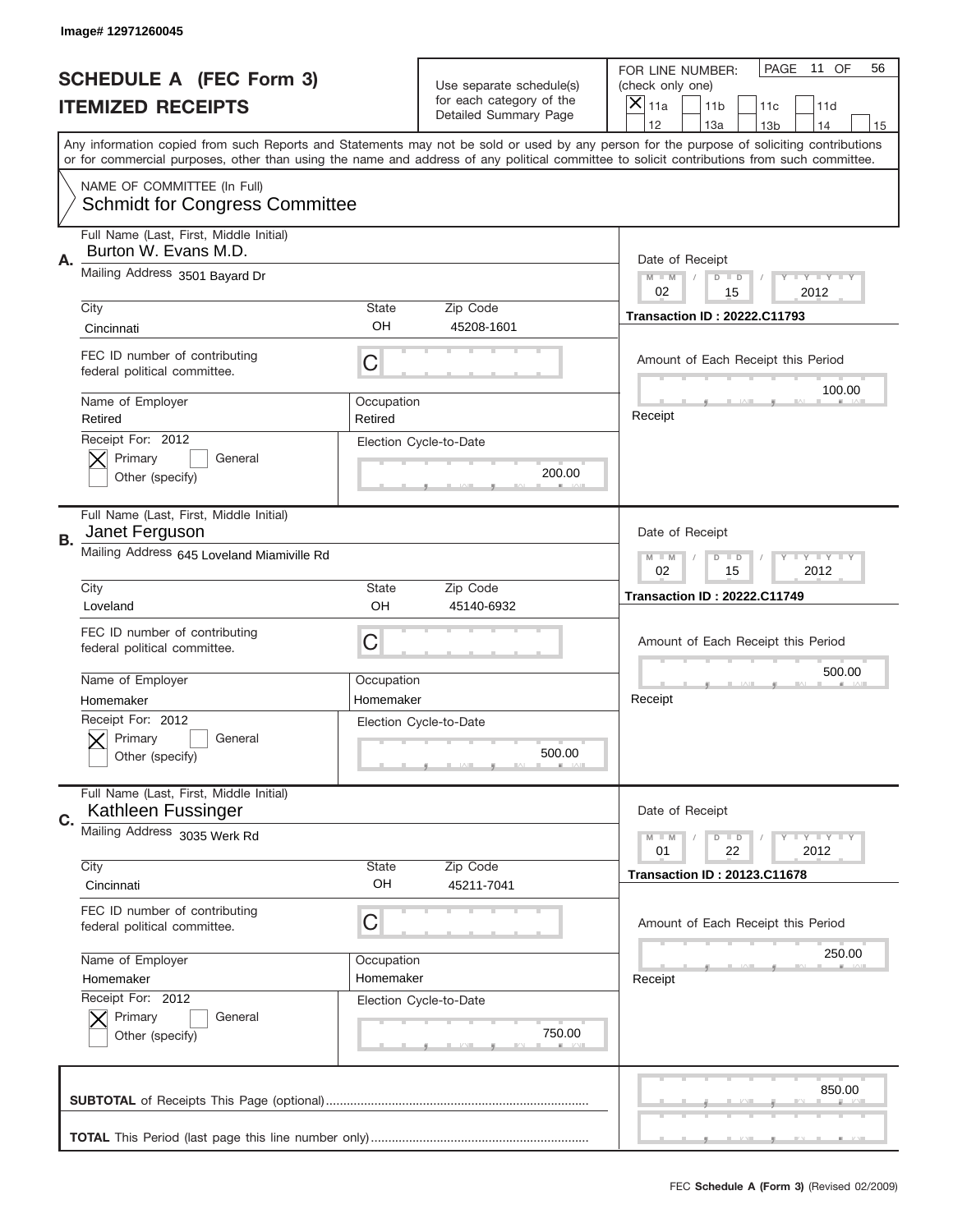|    | Image# 12971260046                                                   |                                                      |                                                   |                                                                                                                                                                                                                                                                                         |
|----|----------------------------------------------------------------------|------------------------------------------------------|---------------------------------------------------|-----------------------------------------------------------------------------------------------------------------------------------------------------------------------------------------------------------------------------------------------------------------------------------------|
|    | <b>SCHEDULE A (FEC Form 3)</b>                                       |                                                      | Use separate schedule(s)                          | PAGE<br>12 OF<br>56<br>FOR LINE NUMBER:<br>(check only one)                                                                                                                                                                                                                             |
|    | <b>ITEMIZED RECEIPTS</b>                                             |                                                      | for each category of the<br>Detailed Summary Page | ×<br>11a<br>11 <sub>b</sub><br>11c<br>11d                                                                                                                                                                                                                                               |
|    |                                                                      |                                                      |                                                   | 12<br>13a<br>14<br>13 <sub>b</sub><br>15                                                                                                                                                                                                                                                |
|    |                                                                      |                                                      |                                                   | Any information copied from such Reports and Statements may not be sold or used by any person for the purpose of soliciting contributions<br>or for commercial purposes, other than using the name and address of any political committee to solicit contributions from such committee. |
|    | NAME OF COMMITTEE (In Full)<br><b>Schmidt for Congress Committee</b> |                                                      |                                                   |                                                                                                                                                                                                                                                                                         |
| А. | Full Name (Last, First, Middle Initial)<br>George Glover             |                                                      |                                                   | Date of Receipt                                                                                                                                                                                                                                                                         |
|    | Mailing Address 7910 Loneoak Ct                                      |                                                      |                                                   | $M - M$<br>Y I Y I Y I Y<br>$D$ $D$<br>01<br>22<br>2012                                                                                                                                                                                                                                 |
|    | City                                                                 | State                                                | Zip Code                                          | <b>Transaction ID: 20123.C11676</b>                                                                                                                                                                                                                                                     |
|    | Cincinnati                                                           | OH                                                   | 45243-3213                                        |                                                                                                                                                                                                                                                                                         |
|    | FEC ID number of contributing<br>federal political committee.        | C                                                    |                                                   | Amount of Each Receipt this Period<br>500.00                                                                                                                                                                                                                                            |
|    | Name of Employer<br>Taft Stetennius & Holister Llp                   | Occupation<br><b>Managing Director</b>               |                                                   | Receipt                                                                                                                                                                                                                                                                                 |
|    | Receipt For: 2012<br>Primary<br>General<br>Other (specify)           |                                                      | Election Cycle-to-Date<br>1500.00                 |                                                                                                                                                                                                                                                                                         |
|    | Full Name (Last, First, Middle Initial)<br>Albert E. Heekin III      |                                                      |                                                   | Date of Receipt                                                                                                                                                                                                                                                                         |
| В. | Mailing Address 3 Weebetook Ln                                       | Y TYTTYTTY<br>$M$ $M$<br>$D$ $D$<br>01<br>22<br>2012 |                                                   |                                                                                                                                                                                                                                                                                         |
|    | City                                                                 | State                                                | Zip Code                                          | <b>Transaction ID: 20123.C11674</b>                                                                                                                                                                                                                                                     |
|    | Cincinnati                                                           | OH                                                   | 45208-3329                                        |                                                                                                                                                                                                                                                                                         |
|    | FEC ID number of contributing<br>federal political committee.        | C                                                    |                                                   | Amount of Each Receipt this Period                                                                                                                                                                                                                                                      |
|    | Name of Employer                                                     | Occupation                                           |                                                   | 1500.00                                                                                                                                                                                                                                                                                 |
|    | <b>Frost Brown Todd</b>                                              | Attorney                                             |                                                   | Receipt                                                                                                                                                                                                                                                                                 |
|    | Receipt For: 2012<br>General<br>Primary<br>Other (specify)           |                                                      | Election Cycle-to-Date<br>2500.00                 |                                                                                                                                                                                                                                                                                         |
| C. | Full Name (Last, First, Middle Initial)<br><b>Gary Heiman</b>        |                                                      |                                                   | Date of Receipt                                                                                                                                                                                                                                                                         |
|    | Mailing Address 3005 Burning Tree Ln                                 |                                                      |                                                   | $T$ $Y$ $Y$ $Y$ $Y$<br>$M - M$<br>$D$ $D$<br>05<br>2012<br>01                                                                                                                                                                                                                           |
|    | City<br>Cincinnati                                                   | State<br>OH                                          | Zip Code<br>45237-1715                            | <b>Transaction ID: 20123.C11642</b>                                                                                                                                                                                                                                                     |
|    | FEC ID number of contributing<br>federal political committee.        | C                                                    |                                                   | Amount of Each Receipt this Period                                                                                                                                                                                                                                                      |
|    | Name of Employer                                                     | Occupation                                           |                                                   | 2500.00                                                                                                                                                                                                                                                                                 |
|    | Standard Textile Co.                                                 | Executive                                            |                                                   | Receipt                                                                                                                                                                                                                                                                                 |
|    | Receipt For: 2012<br>Primary<br>General<br>Other (specify)           |                                                      | Election Cycle-to-Date<br>5000.00                 |                                                                                                                                                                                                                                                                                         |
|    |                                                                      |                                                      |                                                   | 4500.00                                                                                                                                                                                                                                                                                 |
|    |                                                                      |                                                      |                                                   |                                                                                                                                                                                                                                                                                         |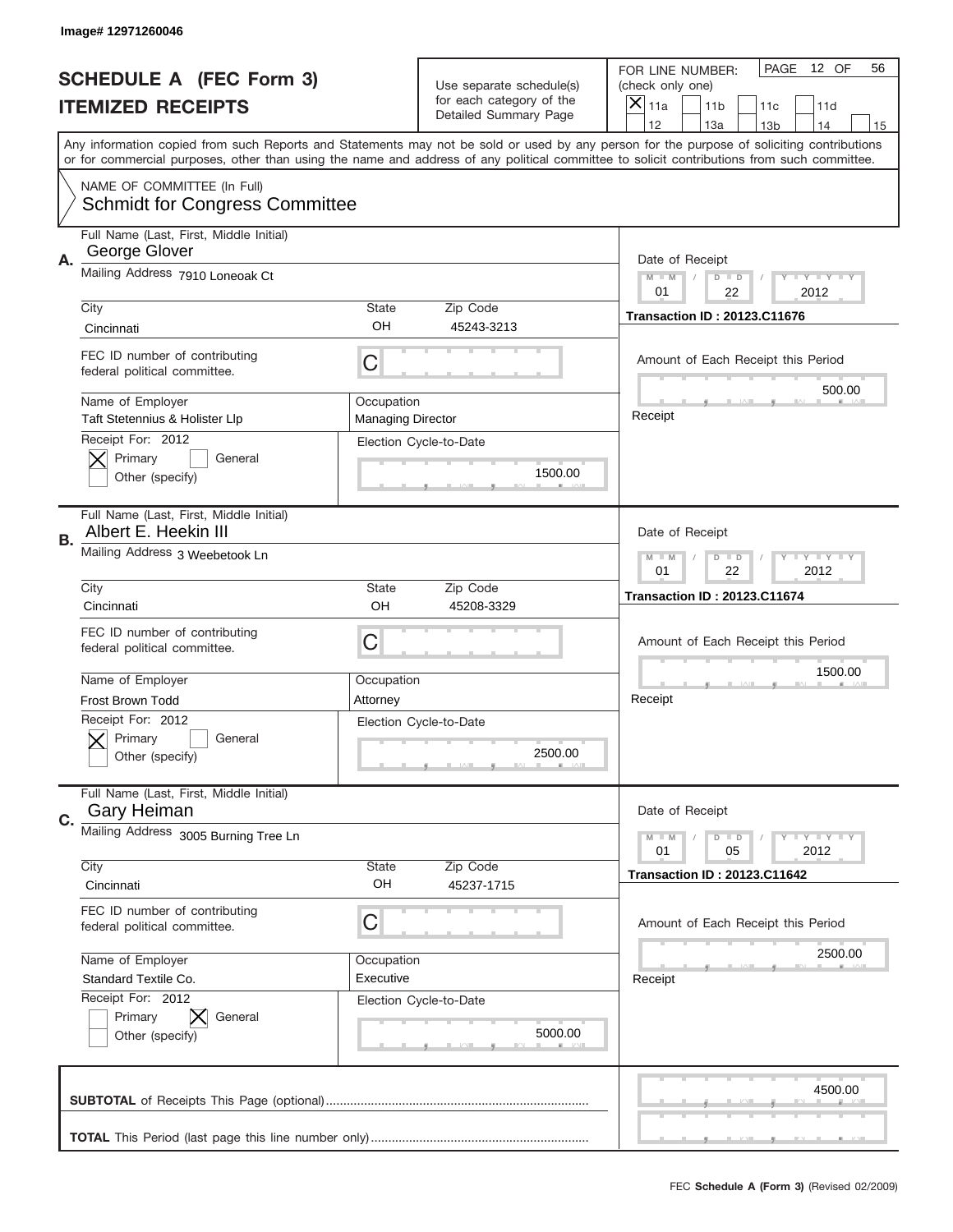|    | Image# 12971260047                                                   |                        |                                                   |                                                                                                                                                                                       |
|----|----------------------------------------------------------------------|------------------------|---------------------------------------------------|---------------------------------------------------------------------------------------------------------------------------------------------------------------------------------------|
|    | <b>SCHEDULE A (FEC Form 3)</b>                                       |                        | Use separate schedule(s)                          | PAGE<br>13 OF<br>56<br>FOR LINE NUMBER:<br>(check only one)                                                                                                                           |
|    | <b>ITEMIZED RECEIPTS</b>                                             |                        | for each category of the<br>Detailed Summary Page | ×<br>11a<br>11 <sub>b</sub><br>11c<br>11d                                                                                                                                             |
|    |                                                                      |                        |                                                   | 12<br>13a<br>14<br>13 <sub>b</sub><br>15<br>Any information copied from such Reports and Statements may not be sold or used by any person for the purpose of soliciting contributions |
|    |                                                                      |                        |                                                   | or for commercial purposes, other than using the name and address of any political committee to solicit contributions from such committee.                                            |
|    | NAME OF COMMITTEE (In Full)<br><b>Schmidt for Congress Committee</b> |                        |                                                   |                                                                                                                                                                                       |
| Α. | Full Name (Last, First, Middle Initial)<br>Michael Hirschfeld        |                        |                                                   | Date of Receipt                                                                                                                                                                       |
|    | Mailing Address 6878 Stonington Rd                                   |                        |                                                   | $M - M$<br>Y I Y I Y I Y<br>$D$ $D$<br>22<br>01<br>2012                                                                                                                               |
|    | City<br>Cincinnati                                                   | <b>State</b><br>OH     | Zip Code<br>45230-3811                            | <b>Transaction ID: 20123.C11681</b>                                                                                                                                                   |
|    | FEC ID number of contributing<br>federal political committee.        | C                      |                                                   | Amount of Each Receipt this Period                                                                                                                                                    |
|    | Name of Employer<br>Gradon Head & Ritchey Llp                        | Occupation<br>Attorney |                                                   | 250.00<br>Receipt                                                                                                                                                                     |
|    | Receipt For: 2012<br>Primary<br>General<br>Other (specify)           |                        | Election Cycle-to-Date<br>350.00                  |                                                                                                                                                                                       |
| В. | Full Name (Last, First, Middle Initial)<br>Donald Larosa             |                        |                                                   | Date of Receipt                                                                                                                                                                       |
|    | Mailing Address 2334 Boudinot Ave                                    |                        |                                                   | $T$ $Y$ $T$ $Y$ $T$ $Y$<br>$M - M$<br>$D$ $D$<br>02<br>02<br>2012                                                                                                                     |
|    | City<br>Cincinnati                                                   | <b>State</b><br>OH     | Zip Code<br>45238-3417                            | <b>Transaction ID: 20222.C11724</b>                                                                                                                                                   |
|    | FEC ID number of contributing<br>federal political committee.        | C                      |                                                   | Amount of Each Receipt this Period                                                                                                                                                    |
|    | Name of Employer                                                     | Occupation             |                                                   | 2500.00                                                                                                                                                                               |
|    | Larosas<br>Receipt For: 2012                                         | Ceo                    |                                                   | Receipt                                                                                                                                                                               |
|    | General<br>Primary<br>Other (specify)                                |                        | Election Cycle-to-Date<br>2500.00                 |                                                                                                                                                                                       |
| C. | Full Name (Last, First, Middle Initial)<br>Donald Larosa             |                        |                                                   | Date of Receipt                                                                                                                                                                       |
|    | Mailing Address 2334 Boudinot Ave                                    |                        |                                                   | Y FY FY FY<br>$M - M$<br>$D$ $D$<br>02<br>02<br>2012                                                                                                                                  |
|    | City<br>Cincinnati                                                   | State<br>OH            | Zip Code<br>45238-3417                            | <b>Transaction ID: 20222.C11723</b>                                                                                                                                                   |
|    | FEC ID number of contributing<br>federal political committee.        | C                      |                                                   | Amount of Each Receipt this Period                                                                                                                                                    |
|    | Name of Employer                                                     | Occupation             |                                                   | 2500.00                                                                                                                                                                               |
|    | Larosas<br>Receipt For: 2012                                         | Ceo                    | Election Cycle-to-Date                            | Receipt                                                                                                                                                                               |
|    | Primary<br>General<br>Other (specify)                                |                        | 5000.00                                           |                                                                                                                                                                                       |
|    |                                                                      |                        |                                                   | 5250.00                                                                                                                                                                               |
|    |                                                                      |                        |                                                   |                                                                                                                                                                                       |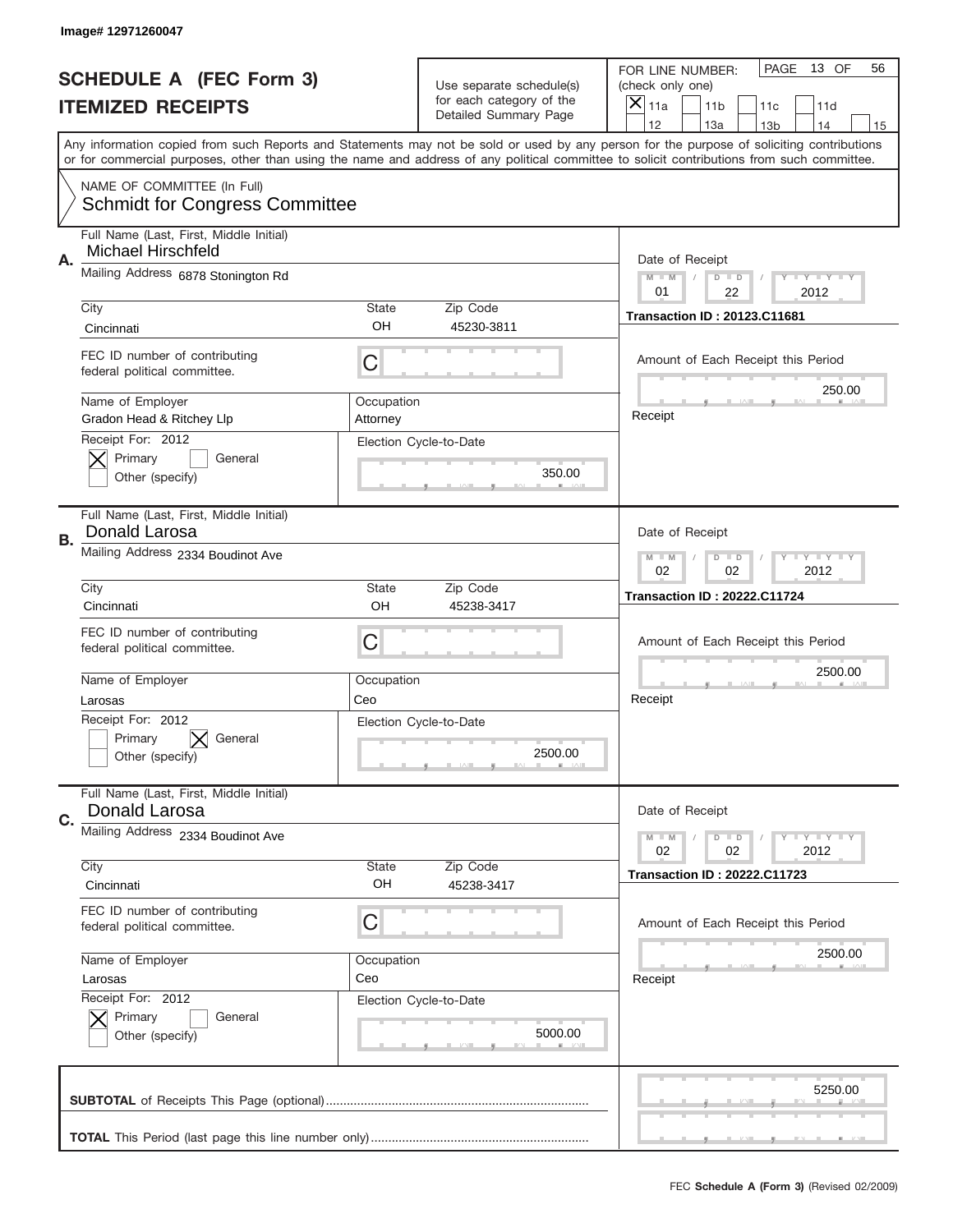|    | Image# 12971260048                                                   |                           |                                                   |                                                                                                                                                                                       |
|----|----------------------------------------------------------------------|---------------------------|---------------------------------------------------|---------------------------------------------------------------------------------------------------------------------------------------------------------------------------------------|
|    | <b>SCHEDULE A (FEC Form 3)</b>                                       |                           | Use separate schedule(s)                          | PAGE<br>14 OF<br>56<br>FOR LINE NUMBER:<br>(check only one)                                                                                                                           |
|    | <b>ITEMIZED RECEIPTS</b>                                             |                           | for each category of the<br>Detailed Summary Page | ×<br>11a<br>11 <sub>b</sub><br>11c<br>11d                                                                                                                                             |
|    |                                                                      |                           |                                                   | 12<br>13a<br>14<br>13 <sub>b</sub><br>15<br>Any information copied from such Reports and Statements may not be sold or used by any person for the purpose of soliciting contributions |
|    |                                                                      |                           |                                                   | or for commercial purposes, other than using the name and address of any political committee to solicit contributions from such committee.                                            |
|    | NAME OF COMMITTEE (In Full)<br><b>Schmidt for Congress Committee</b> |                           |                                                   |                                                                                                                                                                                       |
| Α. | Full Name (Last, First, Middle Initial)<br>R. Matthew Litter         |                           |                                                   | Date of Receipt                                                                                                                                                                       |
|    | Mailing Address 891 Sandusky Blvd.                                   |                           |                                                   | $M - M$<br>Y I Y I Y I Y<br>$D$ $D$<br>01<br>10<br>2012                                                                                                                               |
|    | City                                                                 | <b>State</b>              | Zip Code                                          | <b>Transaction ID: 20123.C11661</b>                                                                                                                                                   |
|    | Chillicothe                                                          | OH                        | 45601                                             |                                                                                                                                                                                       |
|    | FEC ID number of contributing<br>federal political committee.        | C                         |                                                   | Amount of Each Receipt this Period<br>1000.00                                                                                                                                         |
|    | Name of Employer<br>Litter Distributing                              | Occupation<br>Executive   |                                                   | Receipt                                                                                                                                                                               |
|    | Receipt For: 2012<br>Primary<br>General<br>Other (specify)           |                           | Election Cycle-to-Date<br>1000.00                 |                                                                                                                                                                                       |
| В. | Full Name (Last, First, Middle Initial)<br><b>Craig Maier</b>        |                           |                                                   | Date of Receipt                                                                                                                                                                       |
|    | Mailing Address 8520 Kugler Mill Rd                                  |                           |                                                   | $T$ $Y$ $T$ $Y$ $T$ $Y$<br>$M - M$<br>$D$ $D$<br>02<br>02<br>2012                                                                                                                     |
|    | City                                                                 | <b>State</b>              | Zip Code                                          | <b>Transaction ID: 20222.C11725</b>                                                                                                                                                   |
|    | Cincinnati                                                           | OH                        | 45243-1424                                        |                                                                                                                                                                                       |
|    | FEC ID number of contributing<br>federal political committee.        | C                         |                                                   | Amount of Each Receipt this Period                                                                                                                                                    |
|    | Name of Employer                                                     | Occupation                |                                                   | 200.00                                                                                                                                                                                |
|    | <b>Frischs Restaurants</b>                                           | Executive                 |                                                   | Receipt                                                                                                                                                                               |
|    | Receipt For: 2012<br>Primary<br>General<br>Other (specify)           |                           | Election Cycle-to-Date<br>200.00                  |                                                                                                                                                                                       |
| C. | Full Name (Last, First, Middle Initial)<br>Jill T. McGruder          |                           |                                                   | Date of Receipt                                                                                                                                                                       |
|    | Mailing Address 8405 Shawnee Run Road                                |                           |                                                   | <b>TEY TEY TEY</b><br>$M - M$<br>$D$ $D$<br>29<br>2012<br>01                                                                                                                          |
|    | City<br>Cincinnati                                                   | <b>State</b><br>OH        | Zip Code<br>45243                                 | <b>Transaction ID: 20130.C11700</b>                                                                                                                                                   |
|    | FEC ID number of contributing<br>federal political committee.        | C                         |                                                   | Amount of Each Receipt this Period                                                                                                                                                    |
|    | Name of Employer                                                     | Occupation                |                                                   | 1000.00                                                                                                                                                                               |
|    | Western & Southern Financial                                         | <b>Financial Services</b> |                                                   | Receipt                                                                                                                                                                               |
|    | Receipt For: 2012<br>Primary<br>General<br>Other (specify)           |                           | Election Cycle-to-Date<br>1000.00                 |                                                                                                                                                                                       |
|    |                                                                      |                           |                                                   | 2200.00                                                                                                                                                                               |
|    |                                                                      |                           |                                                   |                                                                                                                                                                                       |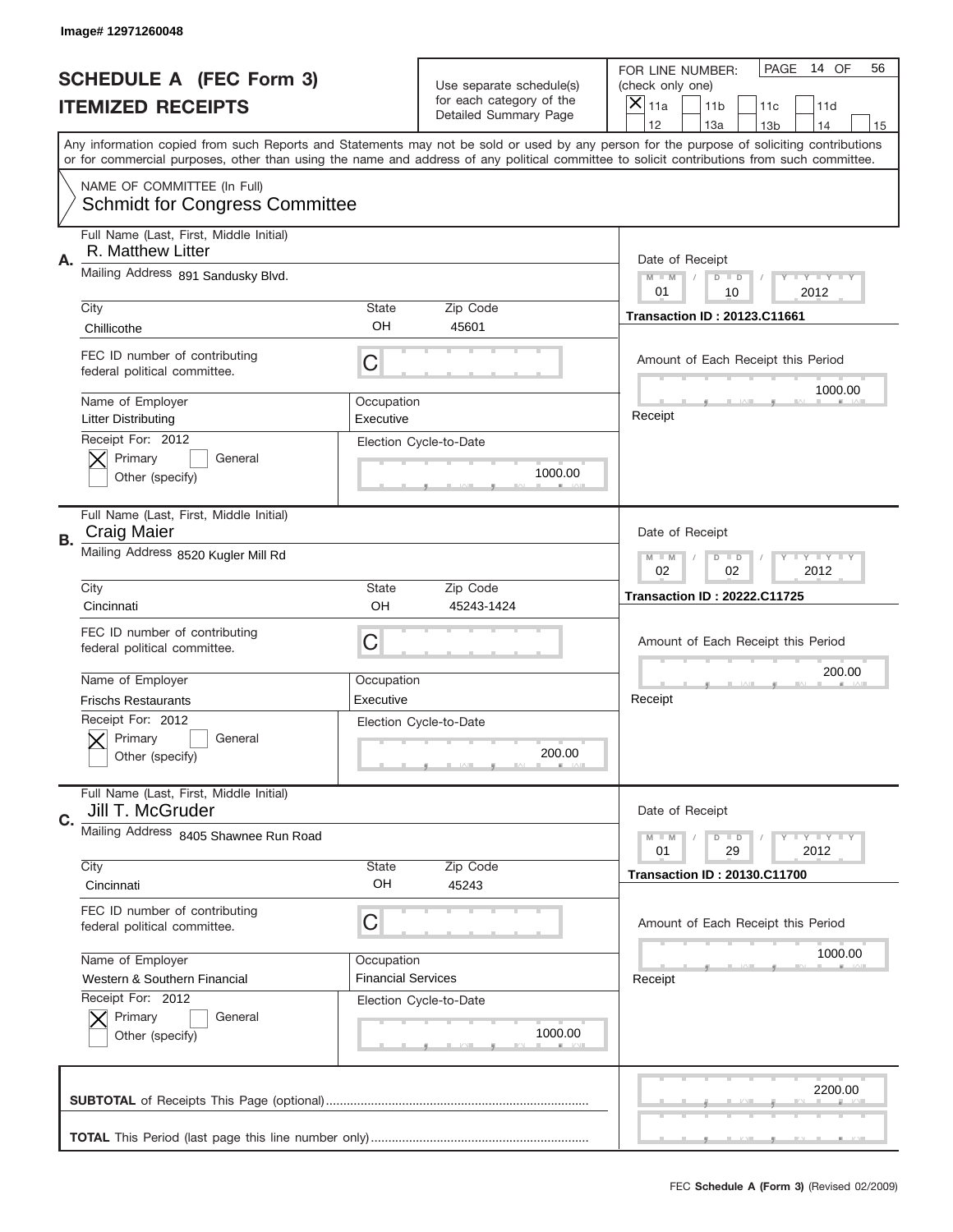|    | Image# 12971260049                                                   |                       |                                                   |                                                                                                                                                                                                                                                                                         |
|----|----------------------------------------------------------------------|-----------------------|---------------------------------------------------|-----------------------------------------------------------------------------------------------------------------------------------------------------------------------------------------------------------------------------------------------------------------------------------------|
|    | <b>SCHEDULE A (FEC Form 3)</b>                                       |                       | Use separate schedule(s)                          | PAGE<br>15 OF<br>56<br>FOR LINE NUMBER:<br>(check only one)                                                                                                                                                                                                                             |
|    | <b>ITEMIZED RECEIPTS</b>                                             |                       | for each category of the<br>Detailed Summary Page | ×<br>11a<br>11 <sub>b</sub><br>11c<br>11d                                                                                                                                                                                                                                               |
|    |                                                                      |                       |                                                   | 12<br>13a<br>13 <sub>b</sub><br>14<br>15                                                                                                                                                                                                                                                |
|    |                                                                      |                       |                                                   | Any information copied from such Reports and Statements may not be sold or used by any person for the purpose of soliciting contributions<br>or for commercial purposes, other than using the name and address of any political committee to solicit contributions from such committee. |
|    | NAME OF COMMITTEE (In Full)<br><b>Schmidt for Congress Committee</b> |                       |                                                   |                                                                                                                                                                                                                                                                                         |
|    | Full Name (Last, First, Middle Initial)<br><b>Patricia Mills</b>     |                       |                                                   |                                                                                                                                                                                                                                                                                         |
| Α. | Mailing Address 8001 Monte Dr                                        |                       |                                                   | Date of Receipt<br>Y TY TY TY<br>$M - M$<br>$D$ $D$<br>01<br>22<br>2012                                                                                                                                                                                                                 |
|    | City                                                                 | State                 | Zip Code                                          | <b>Transaction ID: 20123.C11679</b>                                                                                                                                                                                                                                                     |
|    | Cincinnati                                                           | OH                    | 45242-7073                                        |                                                                                                                                                                                                                                                                                         |
|    | FEC ID number of contributing<br>federal political committee.        | C                     |                                                   | Amount of Each Receipt this Period<br>100.00                                                                                                                                                                                                                                            |
|    | Name of Employer<br>Retired                                          | Occupation<br>Retired |                                                   | Receipt                                                                                                                                                                                                                                                                                 |
|    | Receipt For: 2012<br>Primary<br>General                              |                       | Election Cycle-to-Date                            |                                                                                                                                                                                                                                                                                         |
|    | Other (specify)                                                      |                       | 300.00                                            |                                                                                                                                                                                                                                                                                         |
| В. | Full Name (Last, First, Middle Initial)<br>John Milne                |                       |                                                   | Date of Receipt                                                                                                                                                                                                                                                                         |
|    | Mailing Address 409 G Street                                         |                       |                                                   | Y TY TY TY<br>$M - M$<br>$D$ $D$<br>02<br>15<br>2012                                                                                                                                                                                                                                    |
|    | City                                                                 | State                 | Zip Code                                          | <b>Transaction ID: 20223.C11806</b>                                                                                                                                                                                                                                                     |
|    | Washington                                                           | DC                    | 20003                                             |                                                                                                                                                                                                                                                                                         |
|    | FEC ID number of contributing<br>federal political committee.        | C                     |                                                   | Amount of Each Receipt this Period                                                                                                                                                                                                                                                      |
|    | Name of Employer                                                     | Occupation            |                                                   | 500.00                                                                                                                                                                                                                                                                                  |
|    | Jefferson Govt Relations                                             | Vice President        |                                                   | Receipt                                                                                                                                                                                                                                                                                 |
|    | Receipt For: 2012<br>General<br>Primary<br>Other (specify)           |                       | Election Cycle-to-Date<br>1000.00                 |                                                                                                                                                                                                                                                                                         |
| C. | Full Name (Last, First, Middle Initial)<br>Peter J. Pantuso          |                       |                                                   | Date of Receipt                                                                                                                                                                                                                                                                         |
|    | Mailing Address 6251 Walkers Croft Way                               |                       |                                                   | Y TY TY TY<br>$M - M$<br>$D$ $D$<br>02<br>2012<br>15                                                                                                                                                                                                                                    |
|    | City                                                                 | State                 | Zip Code                                          | <b>Transaction ID: 20223.C11805</b>                                                                                                                                                                                                                                                     |
|    | Alexandria                                                           | VA                    | 22315-5228                                        |                                                                                                                                                                                                                                                                                         |
|    | FEC ID number of contributing<br>federal political committee.        | C                     |                                                   | Amount of Each Receipt this Period                                                                                                                                                                                                                                                      |
|    | Name of Employer                                                     | Occupation            |                                                   | 500.00                                                                                                                                                                                                                                                                                  |
|    | American Business Assoc.                                             | President             |                                                   | Receipt                                                                                                                                                                                                                                                                                 |
|    | Receipt For: 2012                                                    |                       | Election Cycle-to-Date                            |                                                                                                                                                                                                                                                                                         |
|    | Primary<br>General<br>Other (specify)                                |                       | 500.00                                            |                                                                                                                                                                                                                                                                                         |
|    |                                                                      |                       |                                                   | 1100.00                                                                                                                                                                                                                                                                                 |
|    |                                                                      |                       |                                                   |                                                                                                                                                                                                                                                                                         |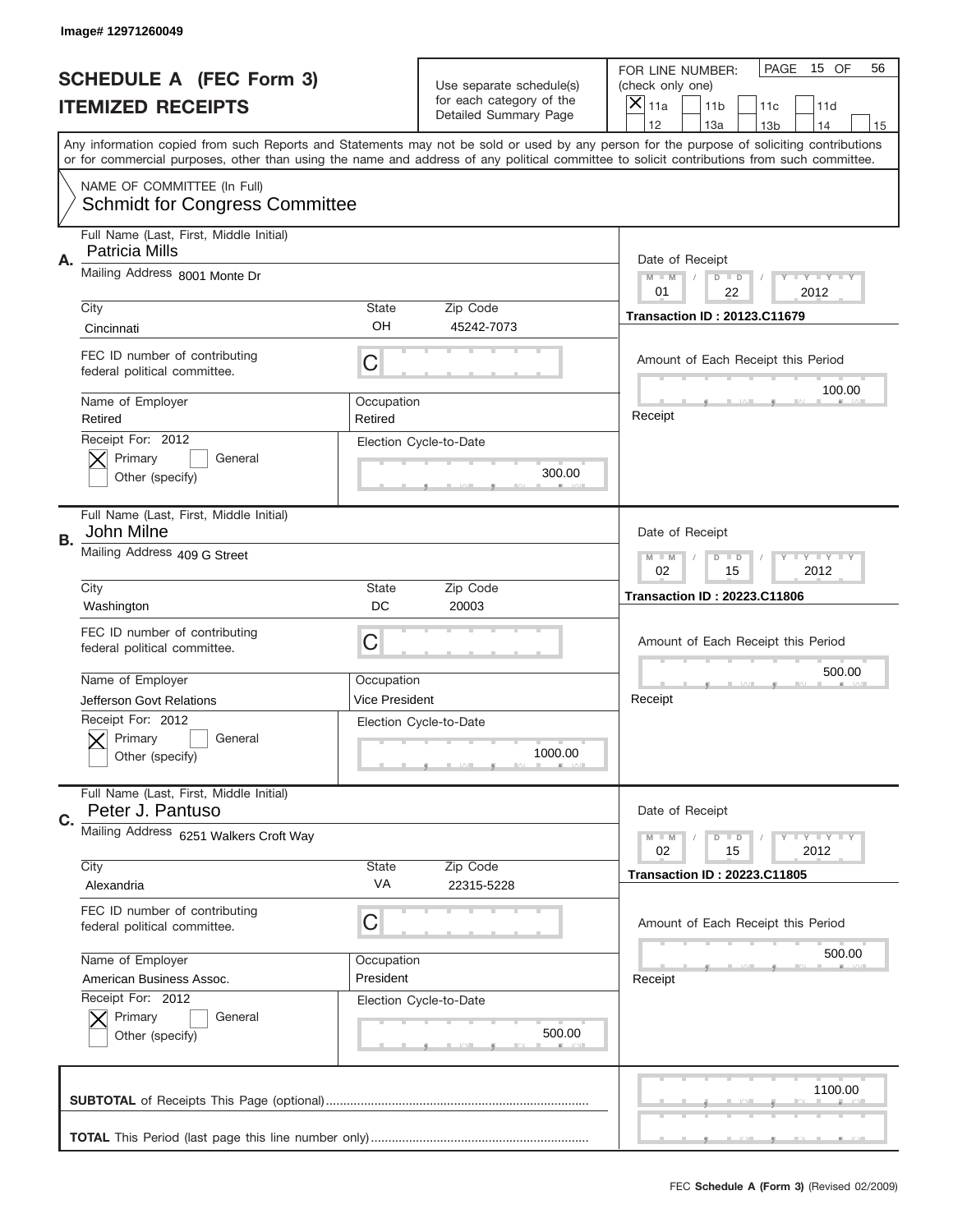|    | Image#12971260050                                                                  |                     |                                                   |                                                                                                                                                                                                                                                                                                                                     |
|----|------------------------------------------------------------------------------------|---------------------|---------------------------------------------------|-------------------------------------------------------------------------------------------------------------------------------------------------------------------------------------------------------------------------------------------------------------------------------------------------------------------------------------|
|    | <b>SCHEDULE A (FEC Form 3)</b>                                                     |                     | Use separate schedule(s)                          | PAGE<br>16 OF<br>56<br>FOR LINE NUMBER:<br>(check only one)                                                                                                                                                                                                                                                                         |
|    | <b>ITEMIZED RECEIPTS</b>                                                           |                     | for each category of the<br>Detailed Summary Page | ×<br>11a<br>11 <sub>b</sub><br>11c<br>11d                                                                                                                                                                                                                                                                                           |
|    |                                                                                    |                     |                                                   | 12<br>13a<br>14<br>13 <sub>b</sub><br>15<br>Any information copied from such Reports and Statements may not be sold or used by any person for the purpose of soliciting contributions<br>or for commercial purposes, other than using the name and address of any political committee to solicit contributions from such committee. |
|    | NAME OF COMMITTEE (In Full)<br><b>Schmidt for Congress Committee</b>               |                     |                                                   |                                                                                                                                                                                                                                                                                                                                     |
| Α. | Full Name (Last, First, Middle Initial)<br>Peebles Monument Co., LLC               |                     |                                                   | Date of Receipt                                                                                                                                                                                                                                                                                                                     |
|    | Mailing Address 172 N. Main Street<br>PO Box 386                                   |                     |                                                   | $M - M$<br>Y I Y I Y I Y<br>$D$ $D$<br>01<br>10<br>2012                                                                                                                                                                                                                                                                             |
|    | City<br>Peebles                                                                    | <b>State</b><br>OH  | Zip Code<br>45660                                 | <b>Transaction ID: 20123.C11650</b>                                                                                                                                                                                                                                                                                                 |
|    | FEC ID number of contributing<br>federal political committee.                      | C                   |                                                   | Amount of Each Receipt this Period<br>200.00                                                                                                                                                                                                                                                                                        |
|    | Name of Employer                                                                   | Occupation          |                                                   | Receipt                                                                                                                                                                                                                                                                                                                             |
|    | Receipt For: 2012<br>Primary<br>General<br>Other (specify)                         |                     | Election Cycle-to-Date<br>200.00                  |                                                                                                                                                                                                                                                                                                                                     |
| В. | Full Name (Last, First, Middle Initial)<br>Stephen C. Ryan                         |                     |                                                   | Date of Receipt                                                                                                                                                                                                                                                                                                                     |
|    | Mailing Address 172 N. Main Street                                                 |                     |                                                   | $T$ $Y$ $T$ $Y$ $T$ $Y$<br>$M - M$<br>$D$ $D$<br>01<br>10<br>2012                                                                                                                                                                                                                                                                   |
|    | City<br>Peebles                                                                    | <b>State</b><br>OH  | Zip Code<br>45660                                 | <b>Transaction ID: 20123.C11651</b>                                                                                                                                                                                                                                                                                                 |
|    | FEC ID number of contributing<br>federal political committee.                      | C                   |                                                   | Amount of Each Receipt this Period                                                                                                                                                                                                                                                                                                  |
|    | Name of Employer                                                                   | Occupation          |                                                   | 200.00                                                                                                                                                                                                                                                                                                                              |
|    | Peebles Monument Co.<br>Receipt For: 2012<br>General<br>Primary<br>Other (specify) | Owner               | Election Cycle-to-Date<br>200.00                  | Memo<br>[MEMO ITEM]<br>Partnership->Peebles Monument Co., LLC<br><b>PARTNERSHIP</b>                                                                                                                                                                                                                                                 |
| C. | Full Name (Last, First, Middle Initial)<br>Joseph Prus                             |                     |                                                   | Date of Receipt                                                                                                                                                                                                                                                                                                                     |
|    | Mailing Address 5325 Wooster Pike<br>City                                          | State               | Zip Code                                          | Y FY FY FY<br>$M - M$<br>$D$ $D$<br>2012<br>01<br>18                                                                                                                                                                                                                                                                                |
|    | Cincinnati                                                                         | OH                  | 45226-2224                                        | <b>Transaction ID: 20123.C11667</b>                                                                                                                                                                                                                                                                                                 |
|    | FEC ID number of contributing<br>federal political committee.                      | C                   |                                                   | Amount of Each Receipt this Period                                                                                                                                                                                                                                                                                                  |
|    | Name of Employer<br>Prus Construction Co                                           | Occupation<br>Owner |                                                   | 1000.00<br>Receipt                                                                                                                                                                                                                                                                                                                  |
|    | Receipt For: 2012<br>Primary<br>General<br>Other (specify)                         |                     | Election Cycle-to-Date<br>1000.00                 |                                                                                                                                                                                                                                                                                                                                     |
|    |                                                                                    |                     |                                                   | 1200.00                                                                                                                                                                                                                                                                                                                             |
|    |                                                                                    |                     |                                                   |                                                                                                                                                                                                                                                                                                                                     |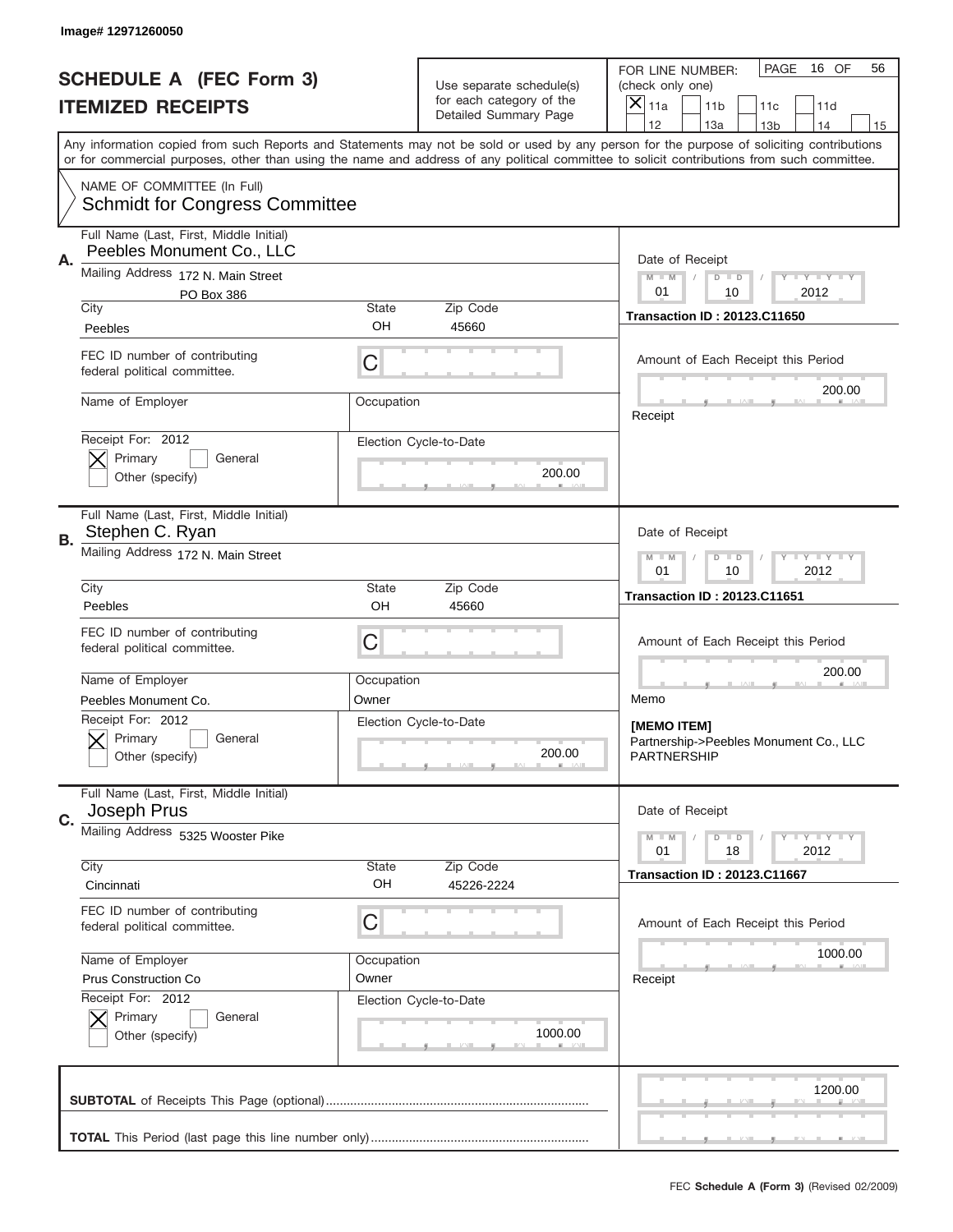| Image# 12971260051                                                    |                         |                                                                               |                                                                                                                                                                                                                                                                                         |
|-----------------------------------------------------------------------|-------------------------|-------------------------------------------------------------------------------|-----------------------------------------------------------------------------------------------------------------------------------------------------------------------------------------------------------------------------------------------------------------------------------------|
| <b>SCHEDULE A (FEC Form 3)</b><br><b>ITEMIZED RECEIPTS</b>            |                         | Use separate schedule(s)<br>for each category of the<br>Detailed Summary Page | PAGE<br>17 OF<br>56<br>FOR LINE NUMBER:<br>(check only one)<br>$\times$<br>11a<br>11 <sub>b</sub><br>11c<br>11d<br>12<br>13a<br>14<br>13 <sub>b</sub><br>15                                                                                                                             |
|                                                                       |                         |                                                                               | Any information copied from such Reports and Statements may not be sold or used by any person for the purpose of soliciting contributions<br>or for commercial purposes, other than using the name and address of any political committee to solicit contributions from such committee. |
| NAME OF COMMITTEE (In Full)<br><b>Schmidt for Congress Committee</b>  |                         |                                                                               |                                                                                                                                                                                                                                                                                         |
| Full Name (Last, First, Middle Initial)<br>Thomas H. Quinn, Jr.<br>Α. |                         |                                                                               | Date of Receipt                                                                                                                                                                                                                                                                         |
| Mailing Address 2750 Baker Place                                      |                         |                                                                               | Y TY TY TY<br>$M$ M<br>$D$ $D$<br>01<br>29<br>2012                                                                                                                                                                                                                                      |
| City<br>Cincinnati                                                    | State<br>OH             | Zip Code<br>45206                                                             | <b>Transaction ID: 20130.C11715</b>                                                                                                                                                                                                                                                     |
| FEC ID number of contributing<br>federal political committee.         | C                       |                                                                               | Amount of Each Receipt this Period                                                                                                                                                                                                                                                      |
| Name of Employer<br>Ilsco                                             | Occupation<br>Executive |                                                                               | 1500.00<br>Receipt                                                                                                                                                                                                                                                                      |
| Receipt For: 2012<br>Primary<br>General<br>Other (specify)            |                         | Election Cycle-to-Date<br>2500.00                                             |                                                                                                                                                                                                                                                                                         |
| Full Name (Last, First, Middle Initial)<br>Paul W. Schinkal<br>В.     |                         |                                                                               | Date of Receipt                                                                                                                                                                                                                                                                         |
| Mailing Address 4551 Ebenezer Rd.                                     |                         |                                                                               | Y TY TY TY<br>$M$ $M$<br>$D$ $D$<br>01<br>29<br>2012                                                                                                                                                                                                                                    |
| City<br>Cincinnati                                                    | State<br>OH             | Zip Code<br>45248-1520                                                        | <b>Transaction ID: 20130.C11693</b>                                                                                                                                                                                                                                                     |
| FEC ID number of contributing<br>federal political committee.         | C                       |                                                                               | Amount of Each Receipt this Period                                                                                                                                                                                                                                                      |
|                                                                       |                         |                                                                               |                                                                                                                                                                                                                                                                                         |
| Name of Employer<br>Retired                                           | Occupation<br>Retired   |                                                                               | 100.00<br>Receipt                                                                                                                                                                                                                                                                       |
| Receipt For: 2012<br>General<br>Primary<br>Other (specify)            |                         | Election Cycle-to-Date<br>1325.00                                             |                                                                                                                                                                                                                                                                                         |
| Full Name (Last, First, Middle Initial)<br>Paul W. Schinkal           |                         |                                                                               | Date of Receipt                                                                                                                                                                                                                                                                         |
| Mailing Address 4551 Ebenezer Rd.                                     |                         |                                                                               | Y FY FY FY<br>$M - M$<br>$D$ $D$<br>2012<br>02<br>15                                                                                                                                                                                                                                    |
| City<br>Cincinnati                                                    | State<br>OH             | Zip Code<br>45248-1520                                                        | <b>Transaction ID: 20222.C11800</b>                                                                                                                                                                                                                                                     |
| FEC ID number of contributing<br>federal political committee.         | C                       |                                                                               | Amount of Each Receipt this Period                                                                                                                                                                                                                                                      |
| Name of Employer<br>Retired                                           | Occupation<br>Retired   |                                                                               | 1000.00<br>Receipt                                                                                                                                                                                                                                                                      |
| Receipt For: 2012<br>Primary<br>General<br>Other (specify)            |                         | Election Cycle-to-Date<br>2325.00                                             |                                                                                                                                                                                                                                                                                         |
| C.                                                                    |                         |                                                                               | 2600.00                                                                                                                                                                                                                                                                                 |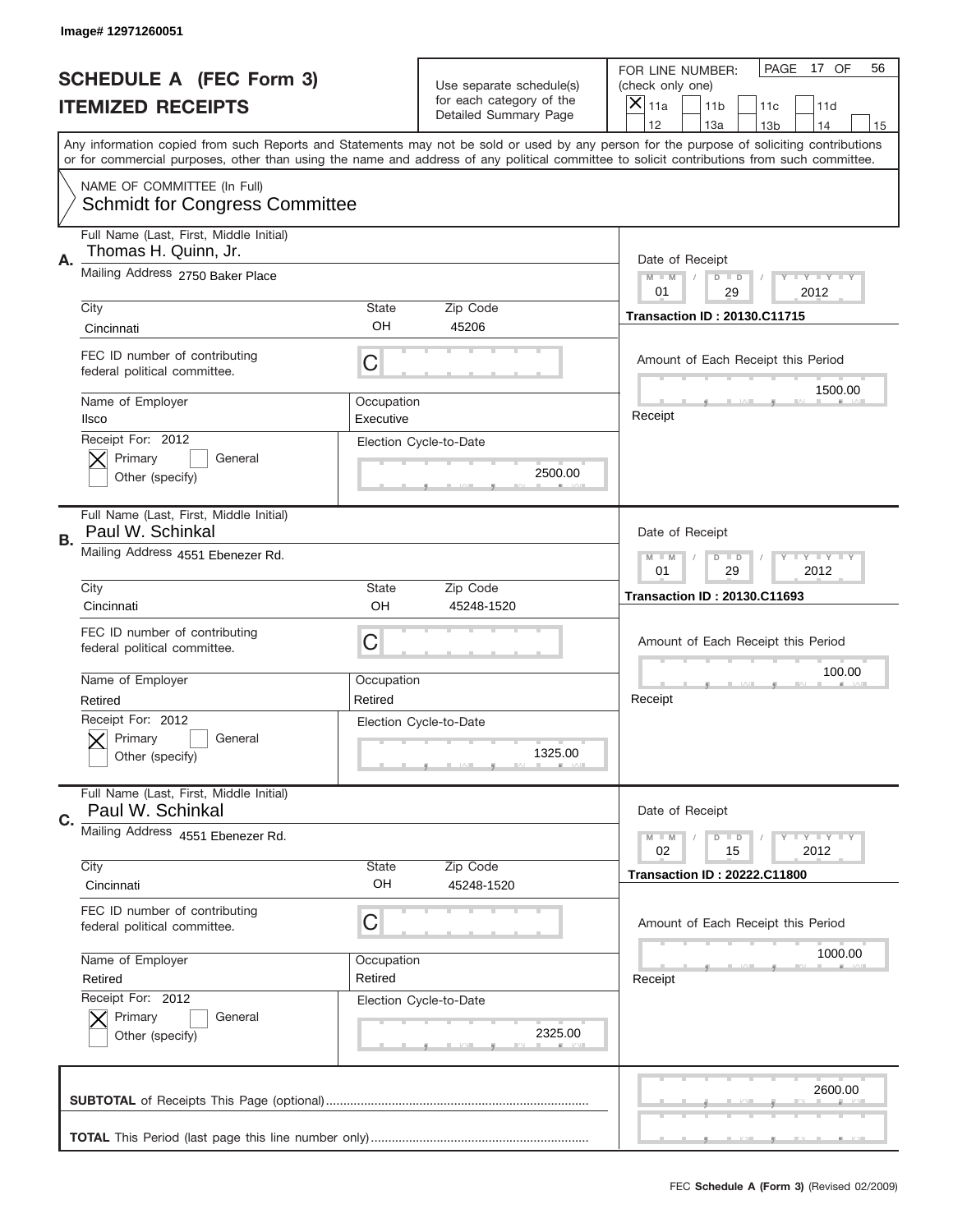|    | Image# 12971260052                                                   |                         |                                                   |                                                                                                                                                                                                                                                                                         |
|----|----------------------------------------------------------------------|-------------------------|---------------------------------------------------|-----------------------------------------------------------------------------------------------------------------------------------------------------------------------------------------------------------------------------------------------------------------------------------------|
|    | <b>SCHEDULE A (FEC Form 3)</b>                                       |                         | Use separate schedule(s)                          | PAGE<br>18 OF<br>56<br>FOR LINE NUMBER:<br>(check only one)                                                                                                                                                                                                                             |
|    | <b>ITEMIZED RECEIPTS</b>                                             |                         | for each category of the<br>Detailed Summary Page | ×<br>11a<br>11 <sub>b</sub><br>11c<br>11d                                                                                                                                                                                                                                               |
|    |                                                                      |                         |                                                   | 12<br>13a<br>14<br>13 <sub>b</sub><br>15                                                                                                                                                                                                                                                |
|    |                                                                      |                         |                                                   | Any information copied from such Reports and Statements may not be sold or used by any person for the purpose of soliciting contributions<br>or for commercial purposes, other than using the name and address of any political committee to solicit contributions from such committee. |
|    | NAME OF COMMITTEE (In Full)<br><b>Schmidt for Congress Committee</b> |                         |                                                   |                                                                                                                                                                                                                                                                                         |
| Α. | Full Name (Last, First, Middle Initial)<br>Jeff Schrand              |                         |                                                   | Date of Receipt                                                                                                                                                                                                                                                                         |
|    | Mailing Address 3521 Brookwood Mdw.                                  |                         |                                                   | $M$ $M$<br>Y FY FY FY<br>$D$ $D$<br>01<br>29<br>2012                                                                                                                                                                                                                                    |
|    | City                                                                 | State                   | Zip Code                                          | <b>Transaction ID: 20130.C11718</b>                                                                                                                                                                                                                                                     |
|    | Cincinnati                                                           | OH                      | 45208                                             |                                                                                                                                                                                                                                                                                         |
|    | FEC ID number of contributing<br>federal political committee.        | C                       |                                                   | Amount of Each Receipt this Period<br>1000.00                                                                                                                                                                                                                                           |
|    | Name of Employer<br>Presto Foods                                     | Occupation<br>Executive |                                                   | Receipt                                                                                                                                                                                                                                                                                 |
|    | Receipt For: 2012<br>Primary<br>General<br>Other (specify)           |                         | Election Cycle-to-Date<br>1000.00                 |                                                                                                                                                                                                                                                                                         |
|    | Full Name (Last, First, Middle Initial)<br>Carol Ann Smith           |                         |                                                   | Date of Receipt                                                                                                                                                                                                                                                                         |
| В. | Mailing Address 6880 Man O War Lane                                  |                         |                                                   | Y TY TY TY<br>$M$ $M$<br>$D$ $D$                                                                                                                                                                                                                                                        |
|    |                                                                      |                         |                                                   | 02<br>02<br>2012                                                                                                                                                                                                                                                                        |
|    | City                                                                 | State<br>OH             | Zip Code                                          | <b>Transaction ID: 20222.C11721</b>                                                                                                                                                                                                                                                     |
|    | Mason                                                                |                         | 45040                                             |                                                                                                                                                                                                                                                                                         |
|    | FEC ID number of contributing<br>federal political committee.        | C                       |                                                   | Amount of Each Receipt this Period                                                                                                                                                                                                                                                      |
|    | Name of Employer                                                     | Occupation              |                                                   | 250.00                                                                                                                                                                                                                                                                                  |
|    | Civic Volunteer                                                      | Civic Volunteer         |                                                   | Receipt                                                                                                                                                                                                                                                                                 |
|    | Receipt For: 2012<br>General<br>Primary<br>Other (specify)           |                         | Election Cycle-to-Date<br>1250.00                 |                                                                                                                                                                                                                                                                                         |
|    | Full Name (Last, First, Middle Initial)<br><b>Edward Steiner</b>     |                         |                                                   | Date of Receipt                                                                                                                                                                                                                                                                         |
| C. | Mailing Address 2624 Handasyde Ave                                   |                         |                                                   | Y FY FY FY<br>$M$ M<br>$D$ $D$<br>22<br>2012<br>01                                                                                                                                                                                                                                      |
|    | City                                                                 | State                   | Zip Code                                          | <b>Transaction ID: 20123.C11675</b>                                                                                                                                                                                                                                                     |
|    | Cincinnati                                                           | OH                      | 45208-2718                                        |                                                                                                                                                                                                                                                                                         |
|    | FEC ID number of contributing<br>federal political committee.        | C                       |                                                   | Amount of Each Receipt this Period                                                                                                                                                                                                                                                      |
|    | Name of Employer                                                     | Occupation              |                                                   | 250.00                                                                                                                                                                                                                                                                                  |
|    | Kmk Law Firm                                                         | Attorney                |                                                   | Receipt                                                                                                                                                                                                                                                                                 |
|    | Receipt For: 2012                                                    |                         | Election Cycle-to-Date                            |                                                                                                                                                                                                                                                                                         |
|    | Primary<br>General<br>Other (specify)                                |                         | 1250.00                                           |                                                                                                                                                                                                                                                                                         |
|    |                                                                      |                         |                                                   | 1500.00                                                                                                                                                                                                                                                                                 |
|    |                                                                      |                         |                                                   |                                                                                                                                                                                                                                                                                         |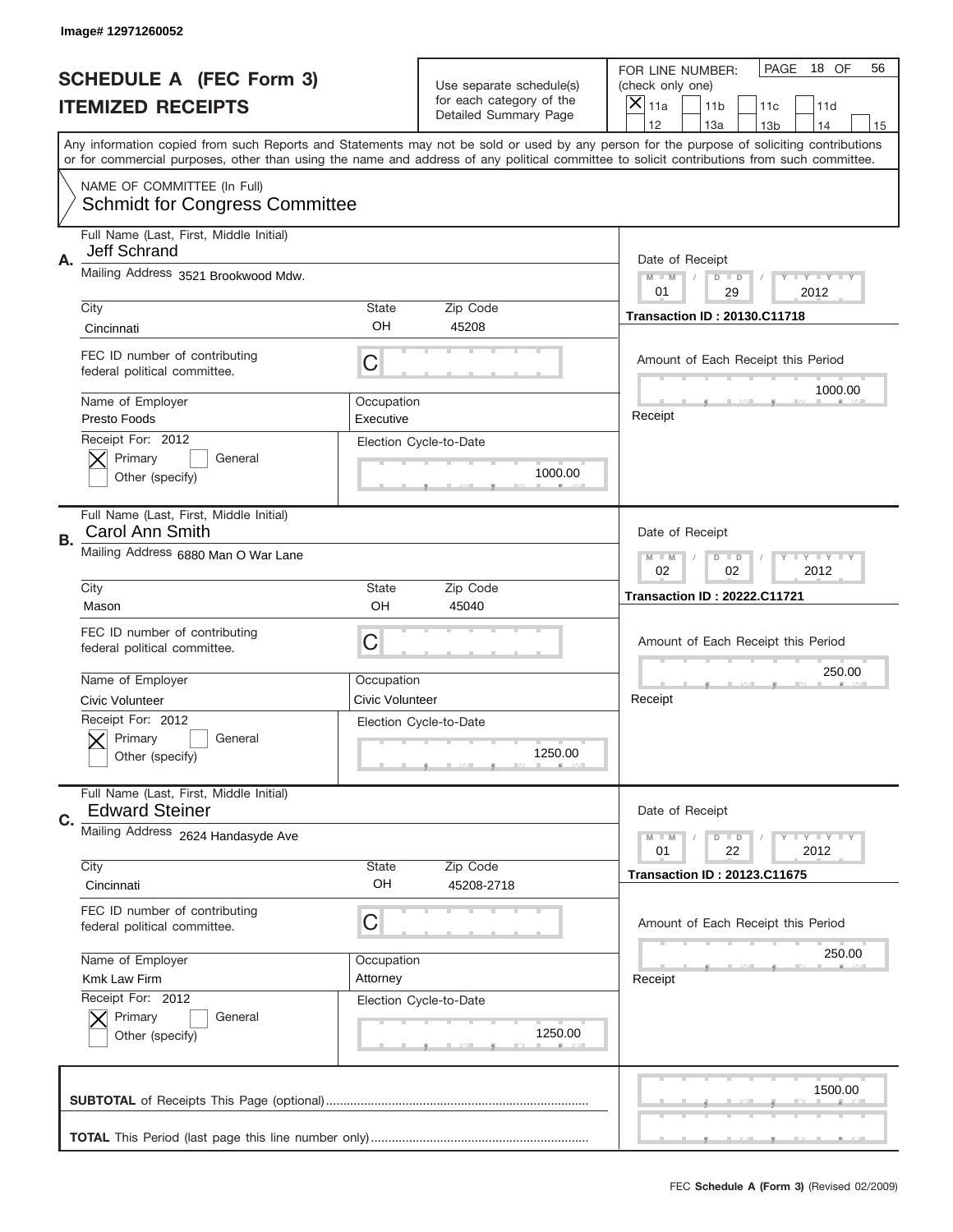|    | Image# 12971260053                                                   |            |                                                   |                                                                                                                                                                                                                                                                                         |
|----|----------------------------------------------------------------------|------------|---------------------------------------------------|-----------------------------------------------------------------------------------------------------------------------------------------------------------------------------------------------------------------------------------------------------------------------------------------|
|    | <b>SCHEDULE A (FEC Form 3)</b>                                       |            | Use separate schedule(s)                          | PAGE<br>19 OF<br>56<br>FOR LINE NUMBER:<br>(check only one)                                                                                                                                                                                                                             |
|    | <b>ITEMIZED RECEIPTS</b>                                             |            | for each category of the<br>Detailed Summary Page | ×<br>11a<br>11 <sub>b</sub><br>11c<br>11d                                                                                                                                                                                                                                               |
|    |                                                                      |            |                                                   | 12<br>13a<br>14<br>13 <sub>b</sub><br>15                                                                                                                                                                                                                                                |
|    |                                                                      |            |                                                   | Any information copied from such Reports and Statements may not be sold or used by any person for the purpose of soliciting contributions<br>or for commercial purposes, other than using the name and address of any political committee to solicit contributions from such committee. |
|    | NAME OF COMMITTEE (In Full)<br><b>Schmidt for Congress Committee</b> |            |                                                   |                                                                                                                                                                                                                                                                                         |
| А. | Full Name (Last, First, Middle Initial)<br>Robin Lynn Sweeney        |            |                                                   | Date of Receipt                                                                                                                                                                                                                                                                         |
|    | Mailing Address 8157 Deer Path Lane                                  |            |                                                   | $M$ $M$<br>Y FY FY FY<br>$D$ $D$<br>02<br>2012<br>15                                                                                                                                                                                                                                    |
|    | City                                                                 | State      | Zip Code                                          | <b>Transaction ID: 20223.C11803</b>                                                                                                                                                                                                                                                     |
|    | Cincinnati                                                           | OH         | 45243                                             |                                                                                                                                                                                                                                                                                         |
|    | FEC ID number of contributing<br>federal political committee.        | C          |                                                   | Amount of Each Receipt this Period<br>500.00                                                                                                                                                                                                                                            |
|    | Name of Employer                                                     | Occupation |                                                   | Receipt                                                                                                                                                                                                                                                                                 |
|    | Homemaker                                                            | Homemaker  |                                                   |                                                                                                                                                                                                                                                                                         |
|    | Receipt For: 2012<br>Primary<br>General                              |            | Election Cycle-to-Date                            |                                                                                                                                                                                                                                                                                         |
|    | Other (specify)                                                      |            | 500.00                                            |                                                                                                                                                                                                                                                                                         |
|    |                                                                      |            |                                                   |                                                                                                                                                                                                                                                                                         |
| В. | Full Name (Last, First, Middle Initial)<br>David E. Taylor           |            |                                                   | Date of Receipt                                                                                                                                                                                                                                                                         |
|    | Mailing Address 5750 Drake Road                                      |            |                                                   | Y TY TY TY<br>$M$ $M$<br>$D$ $D$                                                                                                                                                                                                                                                        |
|    |                                                                      | State      |                                                   | 01<br>10<br>2012                                                                                                                                                                                                                                                                        |
|    | City<br>Cincinnati                                                   | OH         | Zip Code<br>45243                                 | <b>Transaction ID: 20123.C11654</b>                                                                                                                                                                                                                                                     |
|    | FEC ID number of contributing                                        |            |                                                   |                                                                                                                                                                                                                                                                                         |
|    | federal political committee.                                         | C          |                                                   | Amount of Each Receipt this Period                                                                                                                                                                                                                                                      |
|    |                                                                      |            |                                                   | 150.00                                                                                                                                                                                                                                                                                  |
|    | Name of Employer                                                     | Occupation |                                                   |                                                                                                                                                                                                                                                                                         |
|    | Ohio Valley Orthopaedics                                             | Surgeon    |                                                   | Receipt                                                                                                                                                                                                                                                                                 |
|    | Receipt For: 2012<br>General<br>Primary                              |            | Election Cycle-to-Date                            |                                                                                                                                                                                                                                                                                         |
|    | Other (specify)                                                      |            | 300.00                                            |                                                                                                                                                                                                                                                                                         |
|    |                                                                      |            |                                                   |                                                                                                                                                                                                                                                                                         |
| C. | Full Name (Last, First, Middle Initial)<br>George H. Vincent         |            |                                                   | Date of Receipt                                                                                                                                                                                                                                                                         |
|    | Mailing Address 8150 Varner Rd                                       |            |                                                   | Y FY FY FY<br>$M - M$<br>$D$ $D$<br>22<br>2012<br>01                                                                                                                                                                                                                                    |
|    | City                                                                 | State      | Zip Code                                          | <b>Transaction ID: 20123.C11672</b>                                                                                                                                                                                                                                                     |
|    | Cincinnati                                                           | OH         | 45243-4130                                        |                                                                                                                                                                                                                                                                                         |
|    | FEC ID number of contributing<br>federal political committee.        | C          |                                                   | Amount of Each Receipt this Period                                                                                                                                                                                                                                                      |
|    | Name of Employer                                                     | Occupation |                                                   | 500.00                                                                                                                                                                                                                                                                                  |
|    | Dinsmore & Shohl                                                     | Attorney   |                                                   | Receipt                                                                                                                                                                                                                                                                                 |
|    | Receipt For: 2012                                                    |            | Election Cycle-to-Date                            |                                                                                                                                                                                                                                                                                         |
|    | Primary<br>General                                                   |            |                                                   |                                                                                                                                                                                                                                                                                         |
|    | Other (specify)                                                      |            | 1500.00                                           |                                                                                                                                                                                                                                                                                         |
|    |                                                                      |            |                                                   |                                                                                                                                                                                                                                                                                         |
|    |                                                                      |            |                                                   | 1150.00                                                                                                                                                                                                                                                                                 |
|    |                                                                      |            |                                                   |                                                                                                                                                                                                                                                                                         |
|    |                                                                      |            |                                                   |                                                                                                                                                                                                                                                                                         |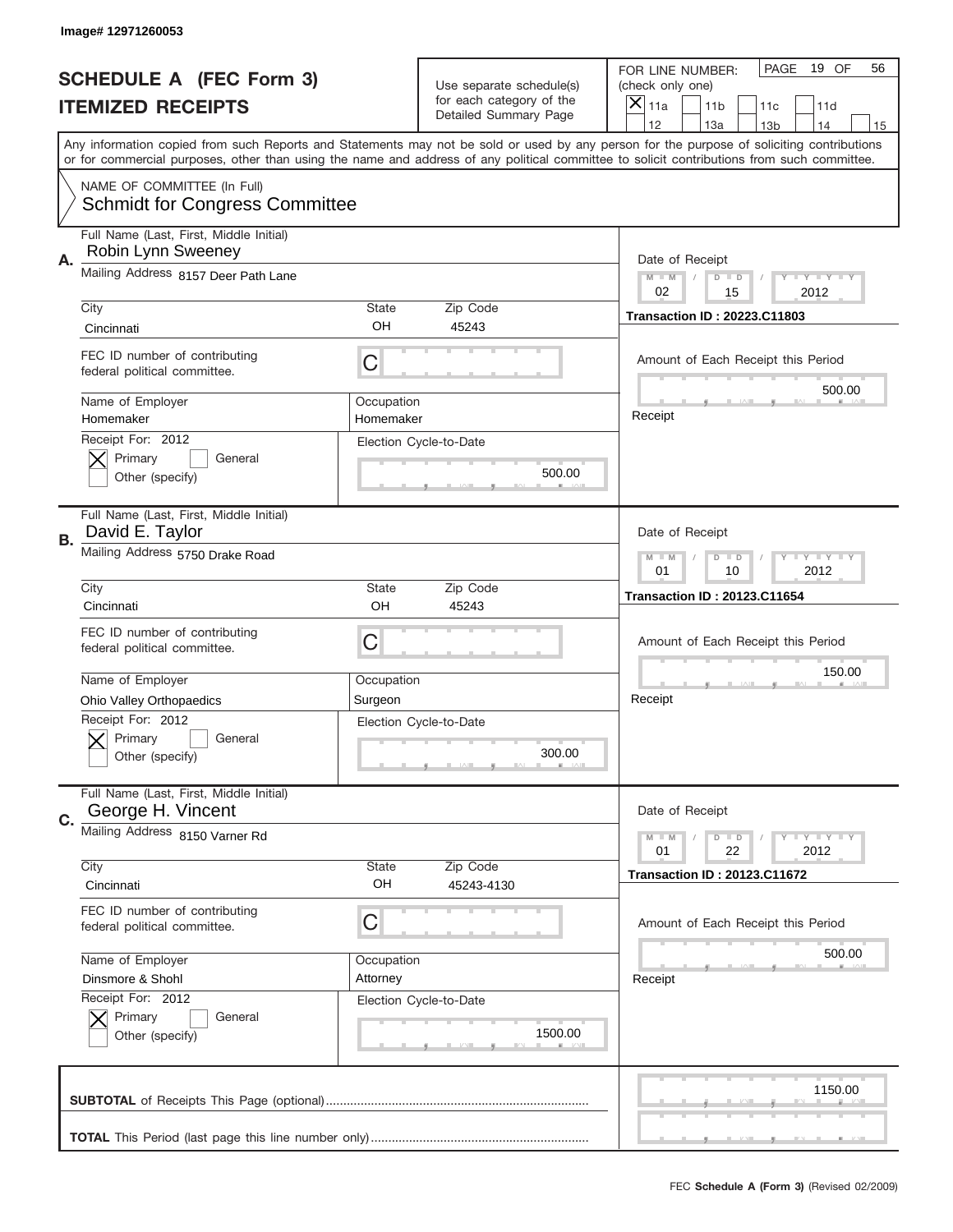|    | Image# 12971260054                                                   |                                         |                                                                               |                                                                                                                                                                                                                                                                                         |
|----|----------------------------------------------------------------------|-----------------------------------------|-------------------------------------------------------------------------------|-----------------------------------------------------------------------------------------------------------------------------------------------------------------------------------------------------------------------------------------------------------------------------------------|
|    | <b>SCHEDULE A (FEC Form 3)</b><br><b>ITEMIZED RECEIPTS</b>           |                                         | Use separate schedule(s)<br>for each category of the<br>Detailed Summary Page | PAGE<br>20 OF<br>56<br>FOR LINE NUMBER:<br>(check only one)<br>$\times$<br>11 <sub>b</sub><br>11a<br>11c<br>11d<br>12<br>13a<br>14<br>13 <sub>b</sub><br>15                                                                                                                             |
|    |                                                                      |                                         |                                                                               | Any information copied from such Reports and Statements may not be sold or used by any person for the purpose of soliciting contributions<br>or for commercial purposes, other than using the name and address of any political committee to solicit contributions from such committee. |
|    | NAME OF COMMITTEE (In Full)<br><b>Schmidt for Congress Committee</b> |                                         |                                                                               |                                                                                                                                                                                                                                                                                         |
| Α. | Full Name (Last, First, Middle Initial)<br>Jack F. Weiss             |                                         |                                                                               | Date of Receipt                                                                                                                                                                                                                                                                         |
|    | Mailing Address 10839 Omaha Trce.                                    |                                         |                                                                               | Y TY TY TY<br>$M$ $M$<br>$D$ $D$<br>01<br>22<br>2012                                                                                                                                                                                                                                    |
|    | City<br>Union                                                        | State<br>KY                             | Zip Code<br>41091                                                             | <b>Transaction ID: 20123.C11684</b>                                                                                                                                                                                                                                                     |
|    | FEC ID number of contributing<br>federal political committee.        | C                                       |                                                                               | Amount of Each Receipt this Period                                                                                                                                                                                                                                                      |
|    | Name of Employer<br>Cincinnati Bulk Terminals                        | Occupation<br>President                 |                                                                               | 1000.00<br>Receipt                                                                                                                                                                                                                                                                      |
|    | Receipt For: 2012<br>Primary<br>General<br>Other (specify)           |                                         | Election Cycle-to-Date<br>1000.00                                             |                                                                                                                                                                                                                                                                                         |
| В. | Full Name (Last, First, Middle Initial)<br>Joel T. Wilson            |                                         |                                                                               | Date of Receipt                                                                                                                                                                                                                                                                         |
|    | Mailing Address 1262 Secretariat Court                               |                                         |                                                                               | Y TY TY TY<br>$M$ $M$<br>$D$ $D$<br>01<br>22<br>2012                                                                                                                                                                                                                                    |
|    | City<br>Batavia                                                      | State<br>OH                             | Zip Code<br>45103                                                             | <b>Transaction ID: 20123.C11673</b>                                                                                                                                                                                                                                                     |
|    | FEC ID number of contributing<br>federal political committee.        | C                                       |                                                                               | Amount of Each Receipt this Period                                                                                                                                                                                                                                                      |
|    | Name of Employer                                                     | Occupation<br><b>Real Estate Broker</b> |                                                                               | 150.00<br>Receipt                                                                                                                                                                                                                                                                       |
|    | Self<br>Receipt For: 2012<br>General<br>Primary<br>Other (specify)   |                                         | Election Cycle-to-Date<br>550.00                                              |                                                                                                                                                                                                                                                                                         |
| C. | Full Name (Last, First, Middle Initial)                              |                                         |                                                                               | Date of Receipt                                                                                                                                                                                                                                                                         |
|    | <b>Mailing Address</b>                                               |                                         |                                                                               | Y LY LY LY<br>$M - M$<br>$D$ $D$                                                                                                                                                                                                                                                        |
|    | City                                                                 | State                                   | Zip Code                                                                      |                                                                                                                                                                                                                                                                                         |
|    | FEC ID number of contributing<br>federal political committee.        | C                                       |                                                                               | Amount of Each Receipt this Period                                                                                                                                                                                                                                                      |
|    | Name of Employer                                                     | Occupation                              |                                                                               |                                                                                                                                                                                                                                                                                         |
|    | Receipt For:<br>Primary<br>General<br>Other (specify)                |                                         | Election Cycle-to-Date                                                        |                                                                                                                                                                                                                                                                                         |
|    |                                                                      |                                         |                                                                               | 1150.00<br>37300.00                                                                                                                                                                                                                                                                     |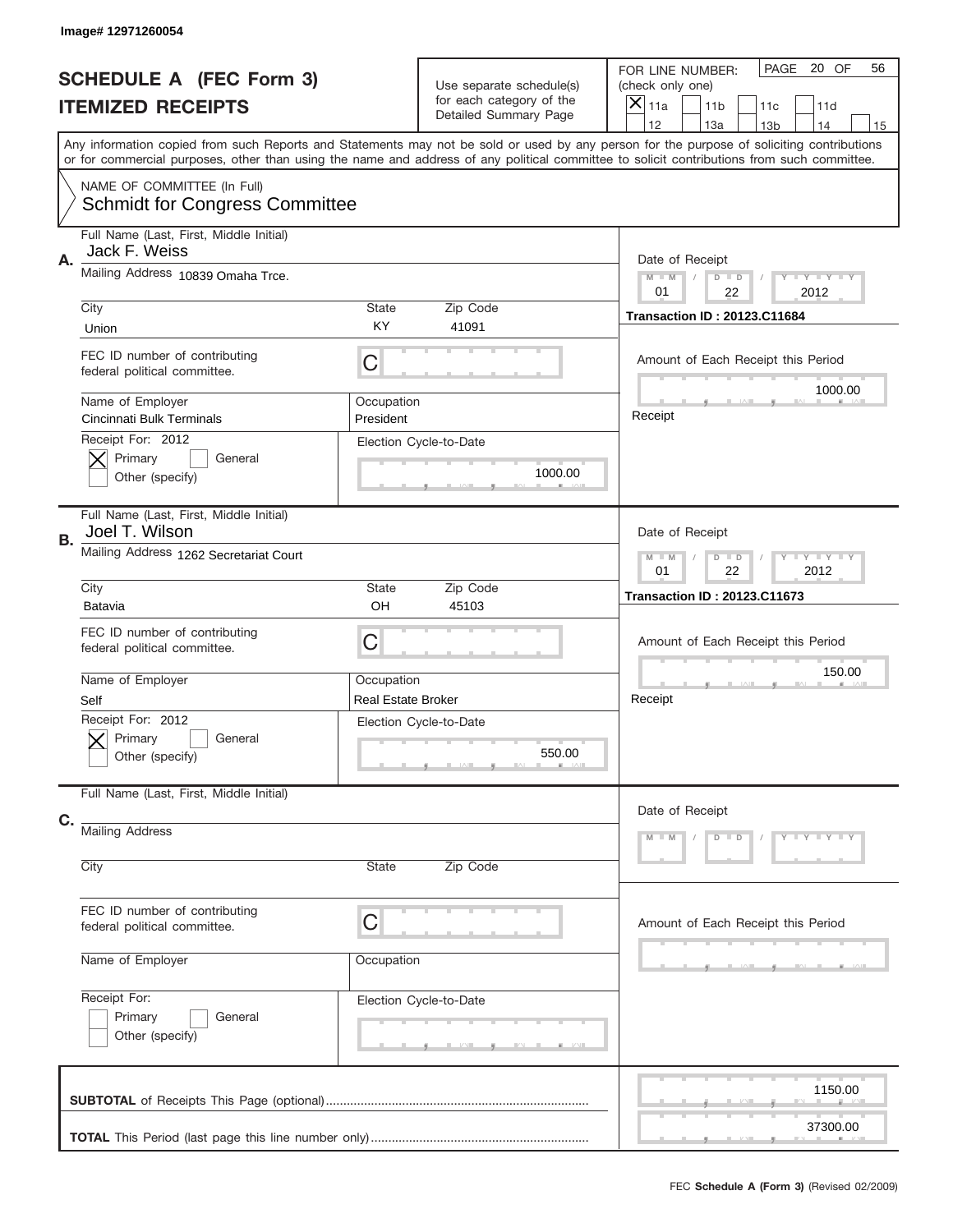|    | Image#12971260055                                                                 |                    |                                                   |                                                                                                                                                                                                                                                                                                                               |
|----|-----------------------------------------------------------------------------------|--------------------|---------------------------------------------------|-------------------------------------------------------------------------------------------------------------------------------------------------------------------------------------------------------------------------------------------------------------------------------------------------------------------------------|
|    | <b>SCHEDULE A (FEC Form 3)</b>                                                    |                    | Use separate schedule(s)                          | PAGE 21 OF<br>56<br>FOR LINE NUMBER:<br>(check only one)                                                                                                                                                                                                                                                                      |
|    | <b>ITEMIZED RECEIPTS</b>                                                          |                    | for each category of the<br>Detailed Summary Page | $ \overline{\mathsf{X}} _{\mathsf{11c}}$<br>11a<br>11 <sub>b</sub><br>11d<br>14                                                                                                                                                                                                                                               |
|    |                                                                                   |                    |                                                   | 12<br>13a<br>13 <sub>b</sub><br>15<br>Any information copied from such Reports and Statements may not be sold or used by any person for the purpose of soliciting contributions<br>or for commercial purposes, other than using the name and address of any political committee to solicit contributions from such committee. |
|    | NAME OF COMMITTEE (In Full)<br><b>Schmidt for Congress Committee</b>              |                    |                                                   |                                                                                                                                                                                                                                                                                                                               |
| Α. | Full Name (Last, First, Middle Initial)<br><b>ABX AIR PAC</b>                     |                    |                                                   | Date of Receipt                                                                                                                                                                                                                                                                                                               |
|    | Mailing Address 145 Hunter Dr.                                                    |                    |                                                   | $M - M$<br><b>LYLYLY</b><br>$D$ $D$<br>02<br>15<br>2012                                                                                                                                                                                                                                                                       |
|    | City<br>Wilmington                                                                | State<br>OH        | Zip Code<br>45177                                 | <b>Transaction ID: 20223.C11807</b>                                                                                                                                                                                                                                                                                           |
|    | FEC ID number of contributing<br>federal political committee.                     | C                  | C00238311                                         | Amount of Each Receipt this Period<br>1000.00                                                                                                                                                                                                                                                                                 |
|    | Name of Employer                                                                  | Occupation         |                                                   | Receipt                                                                                                                                                                                                                                                                                                                       |
|    | Receipt For: 2012<br>Primary<br>General<br>Other (specify)                        |                    | Election Cycle-to-Date<br>2500.00                 |                                                                                                                                                                                                                                                                                                                               |
| В. | Full Name (Last, First, Middle Initial)<br>American Dental Political Action Cmte. |                    |                                                   | Date of Receipt                                                                                                                                                                                                                                                                                                               |
|    | Mailing Address 1111 14th Street Nw<br><b>Suite 1100</b>                          |                    |                                                   | <b>LYLYLY</b><br>$M - M$<br>$D$ $D$<br>01<br>18<br>2012                                                                                                                                                                                                                                                                       |
|    | City<br>Washington                                                                | State<br>DC        | Zip Code<br>20005                                 | <b>Transaction ID: 20123.C11665</b>                                                                                                                                                                                                                                                                                           |
|    | FEC ID number of contributing<br>federal political committee.                     | C                  | C00000729                                         | Amount of Each Receipt this Period                                                                                                                                                                                                                                                                                            |
|    | Name of Employer                                                                  | Occupation         |                                                   | 2000.00<br>Receipt                                                                                                                                                                                                                                                                                                            |
|    | Receipt For: 2012<br>Primary<br>General<br>Other (specify)                        |                    | Election Cycle-to-Date<br>2000.00                 |                                                                                                                                                                                                                                                                                                                               |
| C. | Full Name (Last, First, Middle Initial)<br>American Soybean Association PAC       |                    |                                                   | Date of Receipt                                                                                                                                                                                                                                                                                                               |
|    | <b>Mailing Address</b><br>12125 Woodcrest Executive Drive<br>Ste. 100             |                    |                                                   | <b>LEY LEY LEY</b><br>$M - M$<br>$D$ $D$<br>2012<br>01<br>10                                                                                                                                                                                                                                                                  |
|    | City<br>Saint Louis                                                               | <b>State</b><br>МO | Zip Code<br>63141                                 | <b>Transaction ID: 20123.C11660</b>                                                                                                                                                                                                                                                                                           |
|    | FEC ID number of contributing<br>federal political committee.                     | C                  | C00408468                                         | Amount of Each Receipt this Period                                                                                                                                                                                                                                                                                            |
|    | Name of Employer                                                                  | Occupation         |                                                   | 1000.00<br>Receipt                                                                                                                                                                                                                                                                                                            |
|    |                                                                                   |                    | Election Cycle-to-Date                            |                                                                                                                                                                                                                                                                                                                               |
|    | Receipt For: 2012<br>Primary<br>General<br>Other (specify)                        |                    | 1000.00                                           |                                                                                                                                                                                                                                                                                                                               |
|    |                                                                                   |                    |                                                   | 4000.00                                                                                                                                                                                                                                                                                                                       |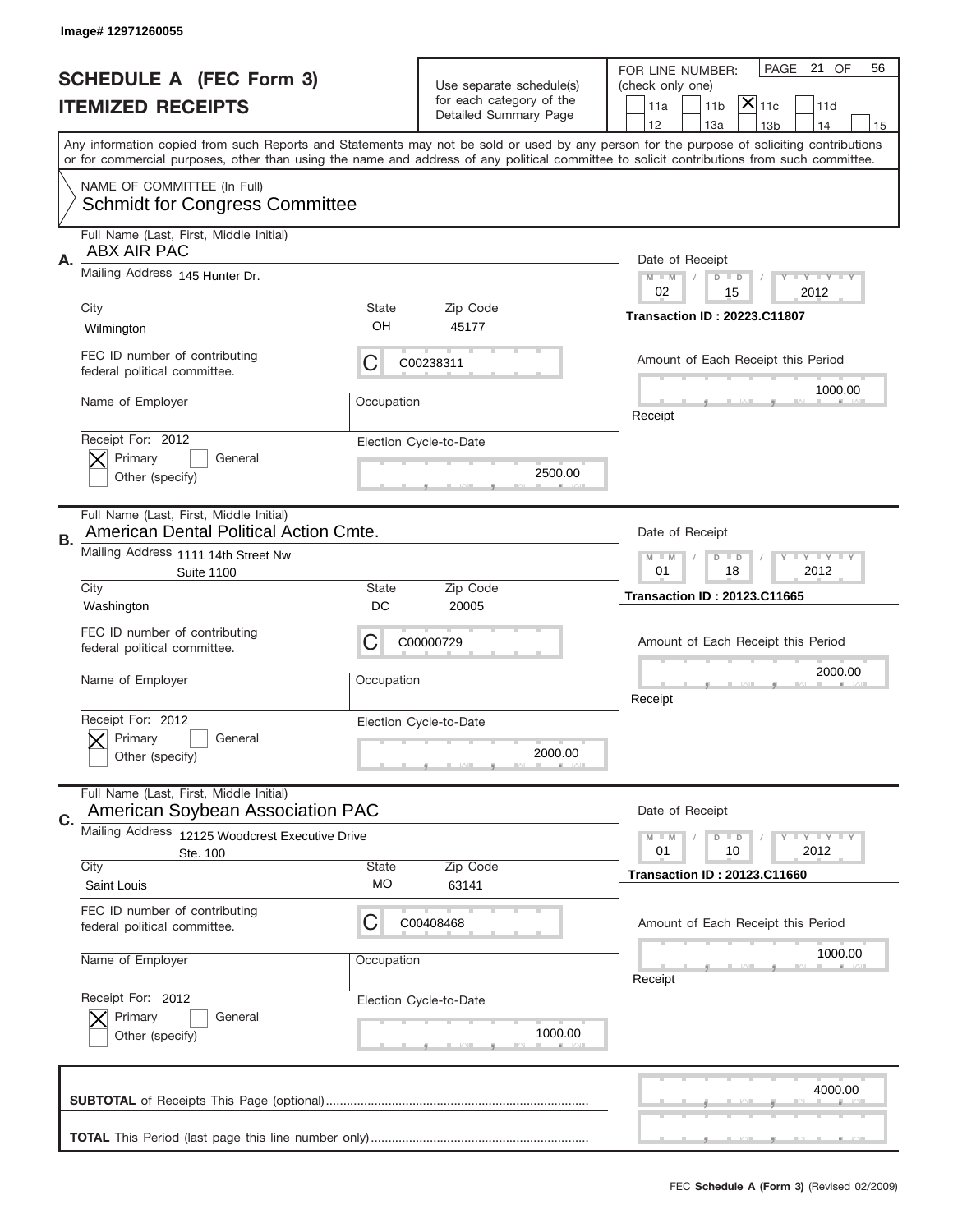|    | Image# 12971260056                                                       |                    |                                                                               |                                                                                                                                                                                                                                                                                                                                     |
|----|--------------------------------------------------------------------------|--------------------|-------------------------------------------------------------------------------|-------------------------------------------------------------------------------------------------------------------------------------------------------------------------------------------------------------------------------------------------------------------------------------------------------------------------------------|
|    | <b>SCHEDULE A (FEC Form 3)</b><br><b>ITEMIZED RECEIPTS</b>               |                    | Use separate schedule(s)<br>for each category of the<br>Detailed Summary Page | PAGE 22 OF<br>56<br>FOR LINE NUMBER:<br>(check only one)<br>$ \overline{\mathsf{X}} _{\mathsf{11c}}$<br>11 <sub>b</sub><br>11a<br>11d                                                                                                                                                                                               |
|    |                                                                          |                    |                                                                               | 12<br>13a<br>14<br>13 <sub>b</sub><br>15<br>Any information copied from such Reports and Statements may not be sold or used by any person for the purpose of soliciting contributions<br>or for commercial purposes, other than using the name and address of any political committee to solicit contributions from such committee. |
|    | NAME OF COMMITTEE (In Full)<br><b>Schmidt for Congress Committee</b>     |                    |                                                                               |                                                                                                                                                                                                                                                                                                                                     |
| Α. | Full Name (Last, First, Middle Initial)<br><b>AOPA PAC</b>               |                    |                                                                               | Date of Receipt                                                                                                                                                                                                                                                                                                                     |
|    | Mailing Address 421 Aviation Way                                         |                    |                                                                               | $M - M$<br>$T - Y = -Y$<br>$D$ $D$<br>02<br>15<br>2012                                                                                                                                                                                                                                                                              |
|    | City<br>Frederick                                                        | <b>State</b><br>MD | Zip Code<br>21701-4756                                                        | <b>Transaction ID: 20222.C11727</b>                                                                                                                                                                                                                                                                                                 |
|    | FEC ID number of contributing<br>federal political committee.            | С                  | C00131185                                                                     | Amount of Each Receipt this Period                                                                                                                                                                                                                                                                                                  |
|    | Name of Employer                                                         | Occupation         |                                                                               | 1000.00<br>Receipt                                                                                                                                                                                                                                                                                                                  |
|    | Receipt For: 2012<br>Primary<br>General<br>Other (specify)               |                    | Election Cycle-to-Date<br>2000.00                                             |                                                                                                                                                                                                                                                                                                                                     |
| В. | Full Name (Last, First, Middle Initial)<br><b>Babcock and Wilcox PAC</b> |                    |                                                                               | Date of Receipt                                                                                                                                                                                                                                                                                                                     |
|    | Mailing Address 2016 Mt. Athos Road                                      |                    |                                                                               | $T$ $T$ $T$ $T$ $T$ $T$ $T$ $T$ $T$<br>$M$ $M$<br>$D$ $D$<br>02<br>15<br>2012                                                                                                                                                                                                                                                       |
|    | City<br>Lynchburg                                                        | <b>State</b><br>VA | Zip Code<br>24504                                                             | <b>Transaction ID: 20222.C11760</b>                                                                                                                                                                                                                                                                                                 |
|    |                                                                          |                    |                                                                               |                                                                                                                                                                                                                                                                                                                                     |
|    | FEC ID number of contributing<br>federal political committee.            | С                  | C00365502                                                                     | Amount of Each Receipt this Period                                                                                                                                                                                                                                                                                                  |
|    | Name of Employer                                                         | Occupation         |                                                                               | 1000.00<br>Receipt                                                                                                                                                                                                                                                                                                                  |
|    | Receipt For: 2012<br>General<br>Primary<br>Other (specify)               |                    | Election Cycle-to-Date<br>1000.00                                             |                                                                                                                                                                                                                                                                                                                                     |
|    | Full Name (Last, First, Middle Initial)<br><b>Build PAC</b>              |                    |                                                                               | Date of Receipt                                                                                                                                                                                                                                                                                                                     |
| C. | Mailing Address 1201 15th St NW                                          |                    |                                                                               | <b>LYLYLY</b><br>$M - M$<br>$D$ $D$<br>2012<br>02<br>15                                                                                                                                                                                                                                                                             |
|    | City<br>Washington                                                       | State<br>DC        | Zip Code<br>20005-2842                                                        | <b>Transaction ID: 20223.C11810</b>                                                                                                                                                                                                                                                                                                 |
|    | FEC ID number of contributing<br>federal political committee.            | С                  | C00000901                                                                     | Amount of Each Receipt this Period                                                                                                                                                                                                                                                                                                  |
|    | Name of Employer                                                         | Occupation         |                                                                               | 1000.00<br>Receipt                                                                                                                                                                                                                                                                                                                  |
|    | Receipt For: 2012<br>Primary<br>General<br>Other (specify)               |                    | Election Cycle-to-Date<br>1000.00                                             |                                                                                                                                                                                                                                                                                                                                     |
|    |                                                                          |                    |                                                                               | 3000.00                                                                                                                                                                                                                                                                                                                             |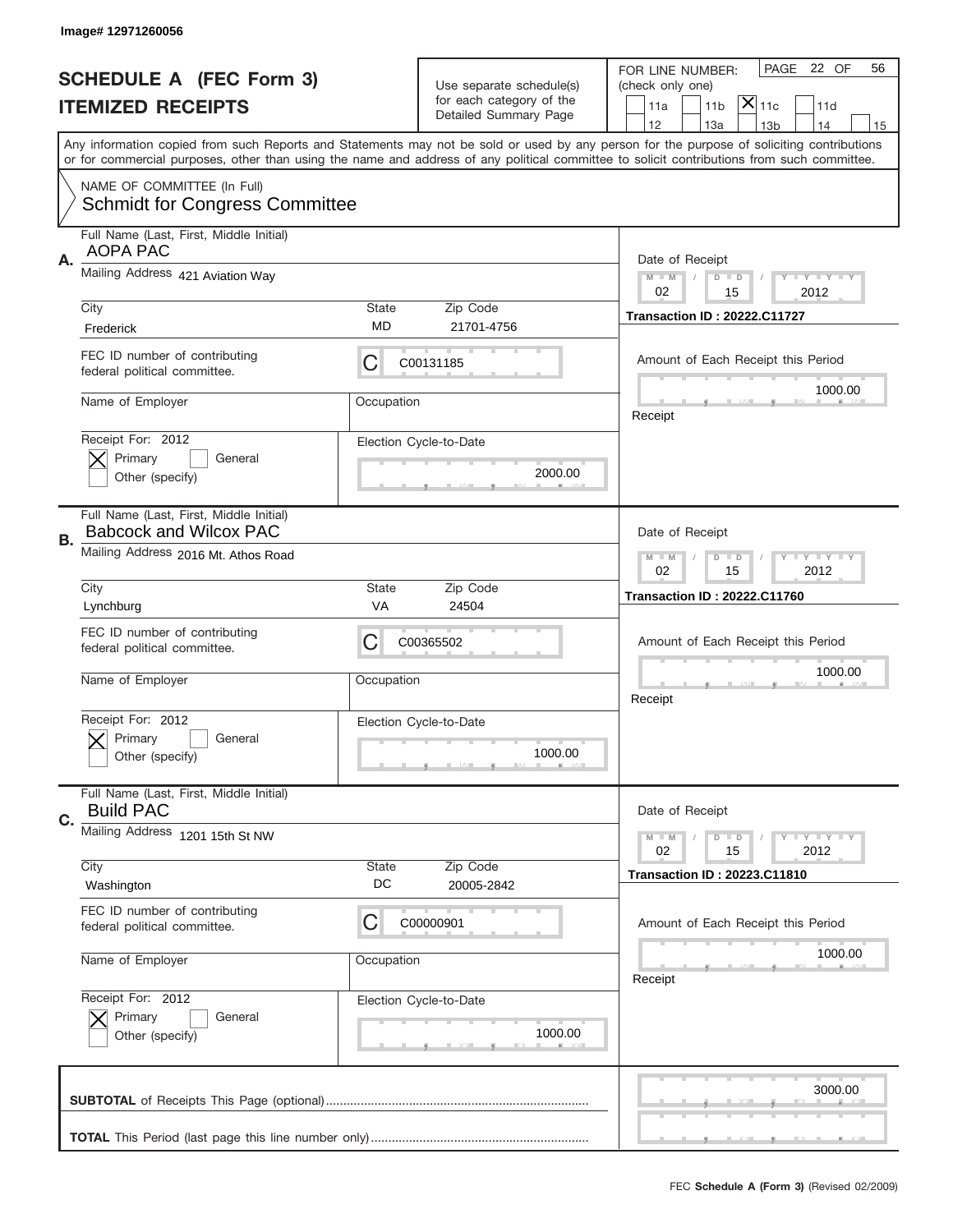|    | Image# 12971260057                                                                 |             |                                                      |                                                                                                                                                                                                                                                                                         |
|----|------------------------------------------------------------------------------------|-------------|------------------------------------------------------|-----------------------------------------------------------------------------------------------------------------------------------------------------------------------------------------------------------------------------------------------------------------------------------------|
|    | <b>SCHEDULE A (FEC Form 3)</b>                                                     |             |                                                      | PAGE<br>23 OF<br>56<br>FOR LINE NUMBER:                                                                                                                                                                                                                                                 |
|    |                                                                                    |             | Use separate schedule(s)<br>for each category of the | (check only one)<br>$ \mathsf{\overline{X}} _{\mathsf{11c}}$                                                                                                                                                                                                                            |
|    | <b>ITEMIZED RECEIPTS</b>                                                           |             | Detailed Summary Page                                | 11 <sub>b</sub><br>11a<br>11d<br>12<br>13a<br>13 <sub>b</sub><br>14<br>15                                                                                                                                                                                                               |
|    |                                                                                    |             |                                                      | Any information copied from such Reports and Statements may not be sold or used by any person for the purpose of soliciting contributions<br>or for commercial purposes, other than using the name and address of any political committee to solicit contributions from such committee. |
|    | NAME OF COMMITTEE (In Full)<br><b>Schmidt for Congress Committee</b>               |             |                                                      |                                                                                                                                                                                                                                                                                         |
| А. | Full Name (Last, First, Middle Initial)<br>Carpenters Legislative Improvement Comm |             |                                                      | Date of Receipt                                                                                                                                                                                                                                                                         |
|    | Mailing Address 101 Constitution Ave NW FI 10                                      |             |                                                      | $M$ $M$<br>Y I Y I Y I Y<br>$D$ $D$<br>02<br>2012<br>15                                                                                                                                                                                                                                 |
|    | City<br>Washington                                                                 | State<br>DC | Zip Code<br>20001-2153                               | <b>Transaction ID: 20222.C11739</b>                                                                                                                                                                                                                                                     |
|    | FEC ID number of contributing<br>federal political committee.                      | C           | C00001016                                            | Amount of Each Receipt this Period<br>2500.00                                                                                                                                                                                                                                           |
|    | Name of Employer                                                                   | Occupation  |                                                      | Receipt                                                                                                                                                                                                                                                                                 |
|    | Receipt For: 2012<br>Primary<br>General<br>Other (specify)                         |             | Election Cycle-to-Date<br>2500.00                    |                                                                                                                                                                                                                                                                                         |
| В. | Full Name (Last, First, Middle Initial)<br><b>Cintas Corporate Partners PAC</b>    |             |                                                      | Date of Receipt                                                                                                                                                                                                                                                                         |
|    | Mailing Address 6800 Cintas Boulevard                                              |             |                                                      | <b>LY LY LY</b><br>$M - M$<br>$D$ $D$<br>01<br>29<br>2012                                                                                                                                                                                                                               |
|    | City<br>Mason                                                                      | State<br>OH | Zip Code<br>45040                                    | <b>Transaction ID: 20130.C11689</b>                                                                                                                                                                                                                                                     |
|    | FEC ID number of contributing<br>federal political committee.                      | C           | C00449165                                            | Amount of Each Receipt this Period                                                                                                                                                                                                                                                      |
|    | Name of Employer                                                                   | Occupation  |                                                      | 500.00<br>Receipt                                                                                                                                                                                                                                                                       |
|    | Receipt For: 2012<br>Primary<br>General<br>Other (specify)                         |             | Election Cycle-to-Date<br>500.00                     |                                                                                                                                                                                                                                                                                         |
| C. | Full Name (Last, First, Middle Initial)<br><b>Convergys Corporation PAC</b>        |             |                                                      | Date of Receipt                                                                                                                                                                                                                                                                         |
|    | Mailing Address 201 East 4th Street                                                |             |                                                      | $T$ $Y$ $T$ $Y$ $T$ $Y$<br>$M - M$<br>$D$ $D$<br>02<br>2012<br>15                                                                                                                                                                                                                       |
|    |                                                                                    |             |                                                      |                                                                                                                                                                                                                                                                                         |
|    | City<br>Cincinnati                                                                 | State<br>OH | Zip Code<br>45201                                    | <b>Transaction ID: 20222.C11746</b>                                                                                                                                                                                                                                                     |
|    | FEC ID number of contributing<br>federal political committee.                      | C           | C00350108                                            | Amount of Each Receipt this Period                                                                                                                                                                                                                                                      |
|    | Name of Employer                                                                   | Occupation  |                                                      | 1000.00<br>Receipt                                                                                                                                                                                                                                                                      |
|    | Receipt For: 2012<br>Primary<br>General<br>Other (specify)                         |             | Election Cycle-to-Date<br>1000.00                    |                                                                                                                                                                                                                                                                                         |
|    |                                                                                    |             |                                                      | 4000.00                                                                                                                                                                                                                                                                                 |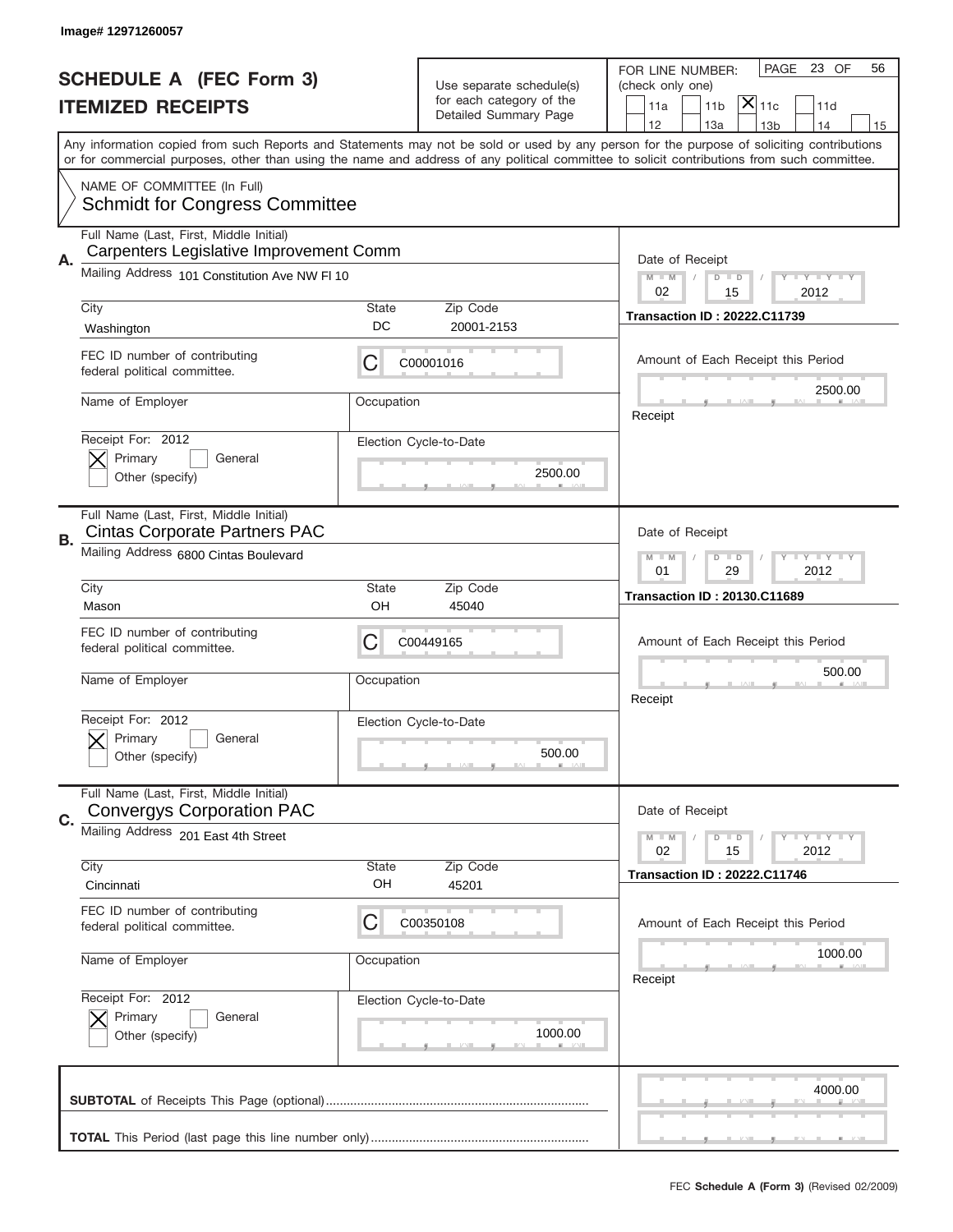|    | Image# 12971260058                                                                                                         |                 |                                                                               |                                                                                                                                                                                                                                                                                         |
|----|----------------------------------------------------------------------------------------------------------------------------|-----------------|-------------------------------------------------------------------------------|-----------------------------------------------------------------------------------------------------------------------------------------------------------------------------------------------------------------------------------------------------------------------------------------|
|    | <b>SCHEDULE A (FEC Form 3)</b><br><b>ITEMIZED RECEIPTS</b>                                                                 |                 | Use separate schedule(s)<br>for each category of the<br>Detailed Summary Page | PAGE<br>24 OF<br>56<br>FOR LINE NUMBER:<br>(check only one)<br>$ \mathsf{X} _{\mathsf{11c}}$<br>11 <sub>b</sub><br>11a<br>11d<br>12<br>13a<br>13 <sub>b</sub><br>14<br>15                                                                                                               |
|    |                                                                                                                            |                 |                                                                               | Any information copied from such Reports and Statements may not be sold or used by any person for the purpose of soliciting contributions<br>or for commercial purposes, other than using the name and address of any political committee to solicit contributions from such committee. |
|    | NAME OF COMMITTEE (In Full)<br><b>Schmidt for Congress Committee</b>                                                       |                 |                                                                               |                                                                                                                                                                                                                                                                                         |
| Α. | Full Name (Last, First, Middle Initial)<br>Dealers Election Action Committee Of The<br>Mailing Address 8400 Westpark Drive |                 |                                                                               | Date of Receipt<br>$M - M$<br>Y I Y I Y I Y<br>$D$ $D$                                                                                                                                                                                                                                  |
|    | City<br>Mclean                                                                                                             | State<br>VA     | Zip Code<br>22102                                                             | 02<br>02<br>2012<br><b>Transaction ID: 20222.C11726</b>                                                                                                                                                                                                                                 |
|    | FEC ID number of contributing<br>federal political committee.                                                              | C               | C00040998                                                                     | Amount of Each Receipt this Period                                                                                                                                                                                                                                                      |
|    | Name of Employer                                                                                                           | Occupation      |                                                                               | 2500.00<br>Receipt                                                                                                                                                                                                                                                                      |
|    | Receipt For: 2012<br>Primary<br>General<br>Other (specify)                                                                 |                 | Election Cycle-to-Date<br>5000.00                                             |                                                                                                                                                                                                                                                                                         |
| В. | Full Name (Last, First, Middle Initial)<br>Deloitte & Touche Federal PAC<br>Mailing Address PO Box 365                     |                 |                                                                               | Date of Receipt                                                                                                                                                                                                                                                                         |
|    | City                                                                                                                       | State           | Zip Code                                                                      | $T$ $Y$ $T$ $Y$ $T$ $Y$<br>$M - M$<br>$D$ $D$<br>02<br>15<br>2012<br><b>Transaction ID: 20222.C11730</b>                                                                                                                                                                                |
|    |                                                                                                                            |                 |                                                                               |                                                                                                                                                                                                                                                                                         |
|    | Washington<br>FEC ID number of contributing<br>federal political committee.                                                | DC<br>C         | 20044-0365<br>C00211318                                                       | Amount of Each Receipt this Period                                                                                                                                                                                                                                                      |
|    | Name of Employer                                                                                                           | Occupation      |                                                                               | 1000.00<br>Receipt                                                                                                                                                                                                                                                                      |
|    | Receipt For: 2012<br>Primary<br>General<br>Other (specify)                                                                 |                 | Election Cycle-to-Date<br>1000.00                                             |                                                                                                                                                                                                                                                                                         |
| C. | Full Name (Last, First, Middle Initial)<br>Delta PAC                                                                       |                 |                                                                               | Date of Receipt                                                                                                                                                                                                                                                                         |
|    | Mailing Address PO Box 20706<br>City                                                                                       | State           | Zip Code                                                                      | Y TY TY TY<br>$M - M$<br>$D$ $D$<br>02<br>2012<br>15                                                                                                                                                                                                                                    |
|    | Atlanta<br>FEC ID number of contributing                                                                                   | GA              | 30320                                                                         | <b>Transaction ID: 20222.C11761</b>                                                                                                                                                                                                                                                     |
|    | federal political committee.<br>Name of Employer                                                                           | C<br>Occupation | C00104802                                                                     | Amount of Each Receipt this Period<br>2000.00                                                                                                                                                                                                                                           |
|    | Receipt For: 2012<br>Primary<br>General<br>Other (specify)                                                                 |                 | Election Cycle-to-Date<br>2000.00                                             | Receipt                                                                                                                                                                                                                                                                                 |
|    |                                                                                                                            |                 |                                                                               | 5500.00                                                                                                                                                                                                                                                                                 |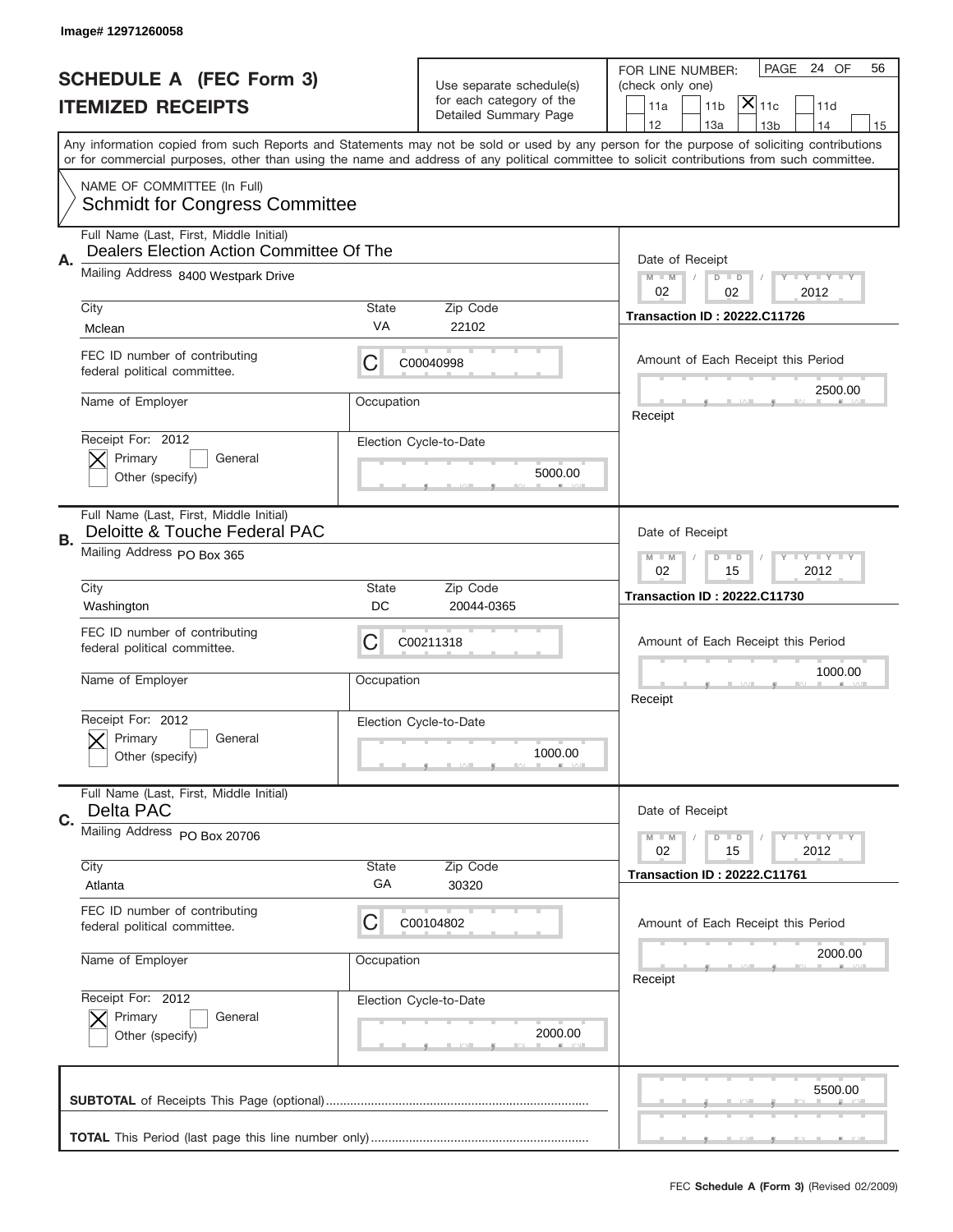|    | Image# 12971260059                                                                                                     |                    |                                                                               |                                                                                                                                                                                                                                                                                         |
|----|------------------------------------------------------------------------------------------------------------------------|--------------------|-------------------------------------------------------------------------------|-----------------------------------------------------------------------------------------------------------------------------------------------------------------------------------------------------------------------------------------------------------------------------------------|
|    | <b>SCHEDULE A (FEC Form 3)</b><br><b>ITEMIZED RECEIPTS</b>                                                             |                    | Use separate schedule(s)<br>for each category of the<br>Detailed Summary Page | PAGE<br>25 OF<br>56<br>FOR LINE NUMBER:<br>(check only one)<br>$ \mathsf{\overline{X}} _{\mathsf{11c}}$<br>11 <sub>b</sub><br>11a<br>11d<br>12<br>13a<br>13 <sub>b</sub><br>14<br>15                                                                                                    |
|    |                                                                                                                        |                    |                                                                               | Any information copied from such Reports and Statements may not be sold or used by any person for the purpose of soliciting contributions<br>or for commercial purposes, other than using the name and address of any political committee to solicit contributions from such committee. |
|    | NAME OF COMMITTEE (In Full)<br><b>Schmidt for Congress Committee</b>                                                   |                    |                                                                               |                                                                                                                                                                                                                                                                                         |
| А. | Full Name (Last, First, Middle Initial)<br>Fifth Third Bancorp Political Action Com<br>Mailing Address 550 E Walnut St |                    |                                                                               | Date of Receipt<br>$M$ $M$<br>Y I Y I Y I Y<br>$D$ $D$                                                                                                                                                                                                                                  |
|    | City                                                                                                                   | State              | Zip Code                                                                      | 02<br>2012<br>15<br><b>Transaction ID: 20222.C11751</b>                                                                                                                                                                                                                                 |
|    | Columbus<br>FEC ID number of contributing<br>federal political committee.                                              | OH<br>C            | 43215-5323<br>C00290502                                                       | Amount of Each Receipt this Period                                                                                                                                                                                                                                                      |
|    | Name of Employer                                                                                                       | Occupation         |                                                                               | 1000.00<br>Receipt                                                                                                                                                                                                                                                                      |
|    | Receipt For: 2012<br>Primary<br>General<br>Other (specify)                                                             |                    | Election Cycle-to-Date<br>2000.00                                             |                                                                                                                                                                                                                                                                                         |
| В. | Full Name (Last, First, Middle Initial)<br>FreshPAC<br>Mailing Address 1901 Pennsylvania Ave., NW, Ste. 1              |                    |                                                                               | Date of Receipt                                                                                                                                                                                                                                                                         |
|    | City                                                                                                                   | State<br>DC        | Zip Code                                                                      | $T$ $Y$ $Y$ $Y$ $Y$<br>$M$ $M$<br>$D$ $D$<br>02<br>15<br>2012<br><b>Transaction ID: 20222.C11765</b>                                                                                                                                                                                    |
|    |                                                                                                                        |                    |                                                                               |                                                                                                                                                                                                                                                                                         |
|    | Washington<br>FEC ID number of contributing<br>federal political committee.                                            | C                  | 20006<br>C00040725                                                            | Amount of Each Receipt this Period                                                                                                                                                                                                                                                      |
|    | Name of Employer                                                                                                       | Occupation         |                                                                               | 1500.00<br>Receipt                                                                                                                                                                                                                                                                      |
|    | Receipt For: 2012<br>General<br>Primary<br>Other (specify)                                                             |                    | Election Cycle-to-Date<br>1500.00                                             |                                                                                                                                                                                                                                                                                         |
| C. | Full Name (Last, First, Middle Initial)<br>FreshPAC                                                                    |                    |                                                                               | Date of Receipt                                                                                                                                                                                                                                                                         |
|    | Mailing Address 1901 Pennsylvania Ave., NW, Ste. 1                                                                     |                    |                                                                               | <b>TEY TEY TEY</b><br>$M - M$<br>$D$ $D$<br>02<br>2012<br>15                                                                                                                                                                                                                            |
|    | City<br>Washington                                                                                                     | <b>State</b><br>DC | Zip Code<br>20006                                                             | <b>Transaction ID: 20222.C11764</b>                                                                                                                                                                                                                                                     |
|    | FEC ID number of contributing<br>federal political committee.                                                          | C                  | C00040725                                                                     | Amount of Each Receipt this Period                                                                                                                                                                                                                                                      |
|    | Name of Employer                                                                                                       | Occupation         |                                                                               | 2500.00<br>Receipt                                                                                                                                                                                                                                                                      |
|    | Receipt For: 2012<br>Primary<br>General<br>Other (specify)                                                             |                    | Election Cycle-to-Date<br>4000.00                                             |                                                                                                                                                                                                                                                                                         |
|    |                                                                                                                        |                    |                                                                               | 5000.00                                                                                                                                                                                                                                                                                 |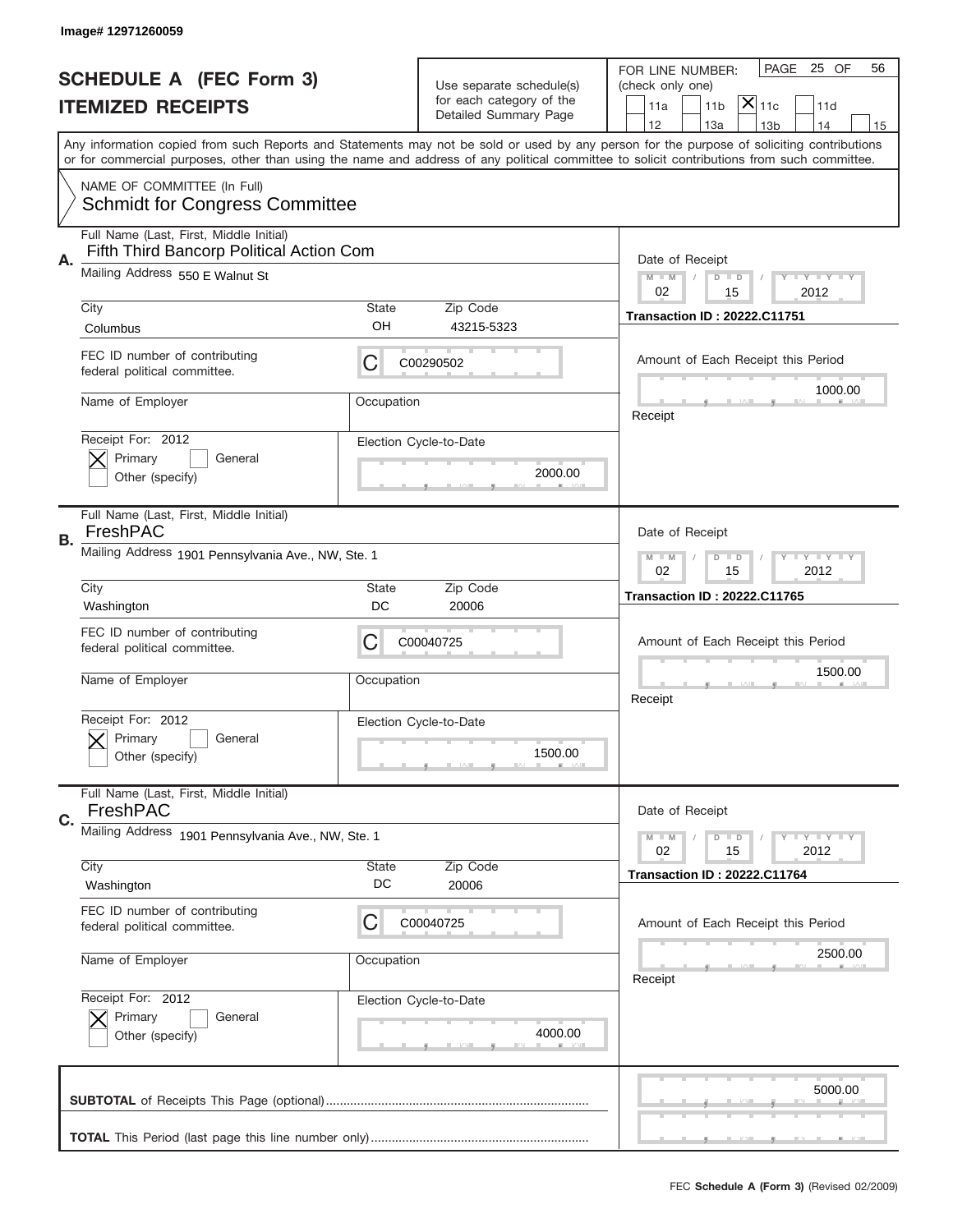|    | Image# 12971260060                                                                                                                         |                     |                                                      |                                                                                                                                           |
|----|--------------------------------------------------------------------------------------------------------------------------------------------|---------------------|------------------------------------------------------|-------------------------------------------------------------------------------------------------------------------------------------------|
|    |                                                                                                                                            |                     |                                                      | PAGE<br>26 OF<br>56<br>FOR LINE NUMBER:                                                                                                   |
|    | <b>SCHEDULE A (FEC Form 3)</b>                                                                                                             |                     | Use separate schedule(s)<br>for each category of the | (check only one)<br>$ \overline{\mathsf{x}} _{\text{11c}}$                                                                                |
|    | <b>ITEMIZED RECEIPTS</b>                                                                                                                   |                     | Detailed Summary Page                                | 11 <sub>b</sub><br>11a<br>11d<br>12<br>13a<br>14<br>13 <sub>b</sub><br>15                                                                 |
|    | or for commercial purposes, other than using the name and address of any political committee to solicit contributions from such committee. |                     |                                                      | Any information copied from such Reports and Statements may not be sold or used by any person for the purpose of soliciting contributions |
|    | NAME OF COMMITTEE (In Full)<br><b>Schmidt for Congress Committee</b>                                                                       |                     |                                                      |                                                                                                                                           |
| А. | Full Name (Last, First, Middle Initial)<br><b>General Dynamics Voluntary PAC</b>                                                           |                     |                                                      | Date of Receipt                                                                                                                           |
|    | Mailing Address 2941 Fairview Park Dr., #100                                                                                               |                     |                                                      | <b>LYLYLY</b><br>$M - M$<br>$D$ $D$<br>02<br>15<br>2012                                                                                   |
|    | City<br><b>Falls Church</b>                                                                                                                | <b>State</b><br>VA  | Zip Code<br>22042                                    | <b>Transaction ID: 20222.C11762</b>                                                                                                       |
|    | FEC ID number of contributing<br>federal political committee.                                                                              | С                   | C00078451                                            | Amount of Each Receipt this Period                                                                                                        |
|    | Name of Employer                                                                                                                           | Occupation          |                                                      | 1000.00<br>Receipt                                                                                                                        |
|    | Receipt For: 2012<br>Primary<br>General<br>Other (specify)                                                                                 |                     | Election Cycle-to-Date<br>2000.00                    |                                                                                                                                           |
| В. | Full Name (Last, First, Middle Initial)<br><b>General Electric Company PAC</b>                                                             |                     |                                                      | Date of Receipt                                                                                                                           |
|    | Mailing Address 1299 Pennsylvania Ave NW<br>Ste 1100                                                                                       |                     |                                                      | <b>LY LY LY</b><br>$M$ $M$<br>$D$ $D$<br>02<br>15<br>2012                                                                                 |
|    | City<br>Washington                                                                                                                         | <b>State</b><br>DC  | Zip Code<br>20004-2400                               | <b>Transaction ID: 20222.C11741</b>                                                                                                       |
|    | FEC ID number of contributing<br>federal political committee.                                                                              | С                   | C00024869                                            | Amount of Each Receipt this Period                                                                                                        |
|    | Name of Employer                                                                                                                           | Occupation          |                                                      | 2000.00<br>Receipt                                                                                                                        |
|    | Receipt For: 2012<br>Primary<br>General<br>Other (specify)                                                                                 |                     | Election Cycle-to-Date<br>4000.00                    |                                                                                                                                           |
| C. | Full Name (Last, First, Middle Initial)<br>Harris Federal Political Action Committe                                                        |                     |                                                      | Date of Receipt                                                                                                                           |
|    | Mailing Address 1025 W Nasa Blvd                                                                                                           |                     |                                                      | <b>LY LY LY</b><br>$M - M$<br>$D$ $D$<br>2012<br>02<br>15                                                                                 |
|    | City<br>Melbourne                                                                                                                          | <b>State</b><br>FL. | Zip Code<br>32919-0002                               | <b>Transaction ID: 20222.C11740</b>                                                                                                       |
|    | FEC ID number of contributing<br>federal political committee.                                                                              | С                   | C00100321                                            | Amount of Each Receipt this Period                                                                                                        |
|    | Name of Employer                                                                                                                           | Occupation          |                                                      | 1000.00<br>Receipt                                                                                                                        |
|    | Receipt For: 2012<br>Primary<br>General<br>Other (specify)                                                                                 |                     | Election Cycle-to-Date<br>1000.00                    |                                                                                                                                           |
|    |                                                                                                                                            |                     |                                                      | 4000.00                                                                                                                                   |
|    |                                                                                                                                            |                     |                                                      |                                                                                                                                           |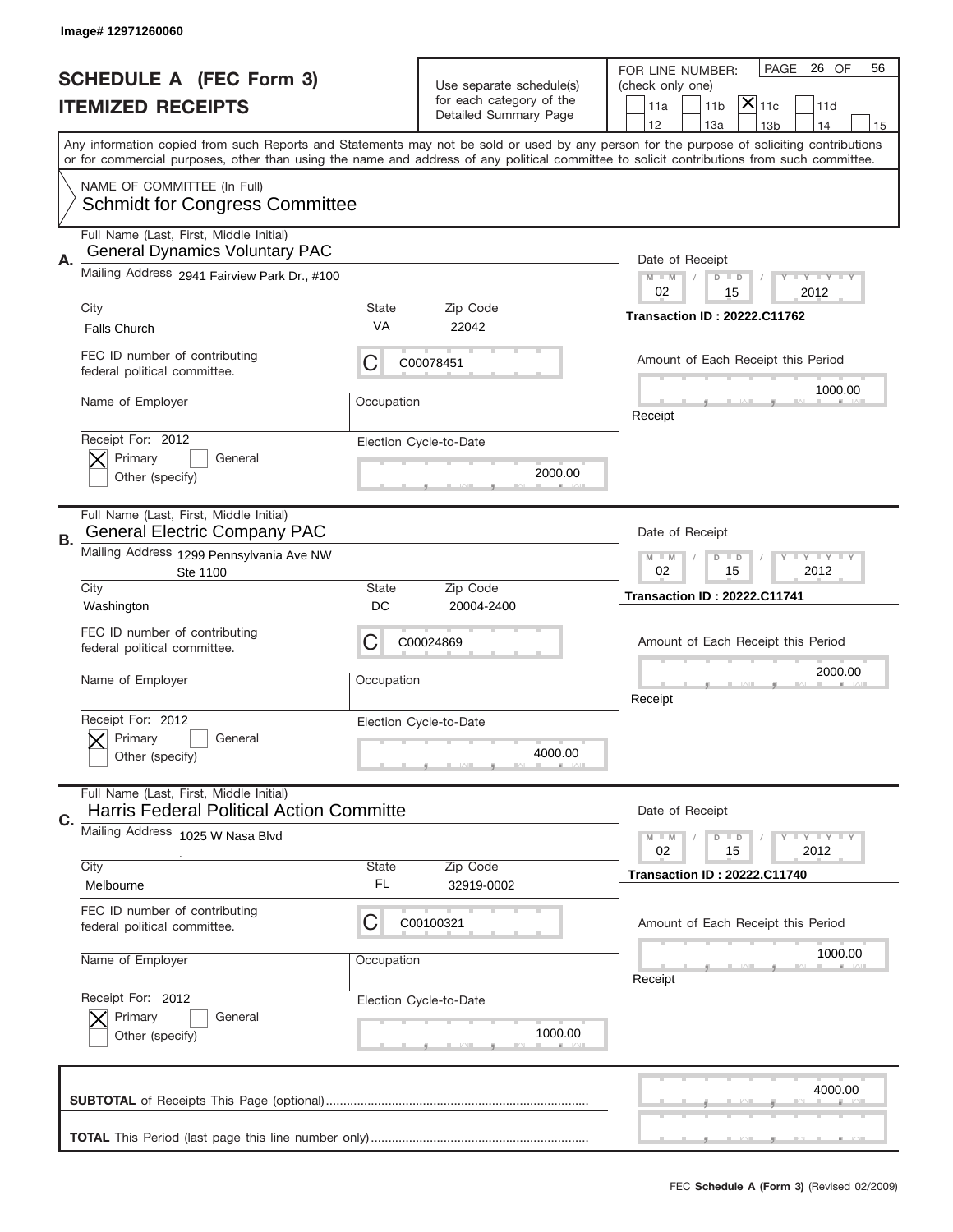|    | Image# 12971260061                                                                  |             |                                                      |                                                                                                                                                                                                                                                                                         |
|----|-------------------------------------------------------------------------------------|-------------|------------------------------------------------------|-----------------------------------------------------------------------------------------------------------------------------------------------------------------------------------------------------------------------------------------------------------------------------------------|
|    | <b>SCHEDULE A (FEC Form 3)</b>                                                      |             |                                                      | PAGE<br>27 OF<br>56<br>FOR LINE NUMBER:                                                                                                                                                                                                                                                 |
|    | <b>ITEMIZED RECEIPTS</b>                                                            |             | Use separate schedule(s)<br>for each category of the | (check only one)<br>$ \mathsf{\overline{X}} _{\mathsf{11c}}$<br>11 <sub>b</sub><br>11a<br>11d                                                                                                                                                                                           |
|    |                                                                                     |             | Detailed Summary Page                                | 12<br>13a<br>13 <sub>b</sub><br>14<br>15                                                                                                                                                                                                                                                |
|    |                                                                                     |             |                                                      | Any information copied from such Reports and Statements may not be sold or used by any person for the purpose of soliciting contributions<br>or for commercial purposes, other than using the name and address of any political committee to solicit contributions from such committee. |
|    | NAME OF COMMITTEE (In Full)<br><b>Schmidt for Congress Committee</b>                |             |                                                      |                                                                                                                                                                                                                                                                                         |
|    |                                                                                     |             |                                                      |                                                                                                                                                                                                                                                                                         |
| А. | Full Name (Last, First, Middle Initial)<br>Independent Community Bankers Of America |             |                                                      | Date of Receipt                                                                                                                                                                                                                                                                         |
|    | Mailing Address 1615 L St NW Ste 900                                                |             |                                                      | $M$ $M$<br>Y I Y I Y I Y<br>$D$ $D$<br>02<br>2012<br>15                                                                                                                                                                                                                                 |
|    | City                                                                                | State       | Zip Code                                             |                                                                                                                                                                                                                                                                                         |
|    | Washington                                                                          | DC          | 20036-5623                                           | <b>Transaction ID: 20222.C11743</b>                                                                                                                                                                                                                                                     |
|    | FEC ID number of contributing<br>federal political committee.                       | C           | C00032698                                            | Amount of Each Receipt this Period                                                                                                                                                                                                                                                      |
|    | Name of Employer                                                                    | Occupation  |                                                      | 1000.00<br>Receipt                                                                                                                                                                                                                                                                      |
|    | Receipt For: 2012<br>Primary<br>General                                             |             | Election Cycle-to-Date                               |                                                                                                                                                                                                                                                                                         |
|    | Other (specify)                                                                     |             | 2000.00                                              |                                                                                                                                                                                                                                                                                         |
|    | Full Name (Last, First, Middle Initial)<br><b>IP PAC</b>                            |             |                                                      | Date of Receipt                                                                                                                                                                                                                                                                         |
| В. | Mailing Address 1101 Pennsylvania Ave NW Ste 200                                    |             |                                                      | $T$ $Y$ $Y$ $Y$ $Y$<br>$M$ $M$<br>$D$ $D$<br>02<br>15<br>2012                                                                                                                                                                                                                           |
|    | City                                                                                | State       | Zip Code                                             | <b>Transaction ID: 20222.C11763</b>                                                                                                                                                                                                                                                     |
|    |                                                                                     |             |                                                      |                                                                                                                                                                                                                                                                                         |
|    | Washington                                                                          | DC          | 20004-2514                                           |                                                                                                                                                                                                                                                                                         |
|    | FEC ID number of contributing<br>federal political committee.                       | C           | C00034405                                            | Amount of Each Receipt this Period                                                                                                                                                                                                                                                      |
|    | Name of Employer                                                                    | Occupation  |                                                      | 1000.00                                                                                                                                                                                                                                                                                 |
|    |                                                                                     |             |                                                      | Receipt                                                                                                                                                                                                                                                                                 |
|    | Receipt For: 2012                                                                   |             | Election Cycle-to-Date                               |                                                                                                                                                                                                                                                                                         |
|    | General<br>Primary<br>Other (specify)                                               |             | 2000.00                                              |                                                                                                                                                                                                                                                                                         |
|    | Full Name (Last, First, Middle Initial)                                             |             |                                                      |                                                                                                                                                                                                                                                                                         |
| C. | Limited Brands Inc. PAC<br>Mailing Address Three Limited Parkway                    |             |                                                      | Date of Receipt<br>$T$ $Y$ $Y$ $Y$ $Y$<br>$M$ M<br>$D$ $D$                                                                                                                                                                                                                              |
|    |                                                                                     |             |                                                      | 2012<br>01<br>10                                                                                                                                                                                                                                                                        |
|    | City<br>Columbus                                                                    | State<br>OH | Zip Code<br>43230                                    | <b>Transaction ID: 20123.C11659</b>                                                                                                                                                                                                                                                     |
|    | FEC ID number of contributing<br>federal political committee.                       | C           | C00214338                                            | Amount of Each Receipt this Period                                                                                                                                                                                                                                                      |
|    | Name of Employer                                                                    | Occupation  |                                                      | 2500.00<br>Receipt                                                                                                                                                                                                                                                                      |
|    | Receipt For: 2012                                                                   |             | Election Cycle-to-Date                               |                                                                                                                                                                                                                                                                                         |
|    | Primary<br>General<br>Other (specify)                                               |             | 2500.00                                              |                                                                                                                                                                                                                                                                                         |
|    |                                                                                     |             |                                                      | 4500.00                                                                                                                                                                                                                                                                                 |
|    |                                                                                     |             |                                                      |                                                                                                                                                                                                                                                                                         |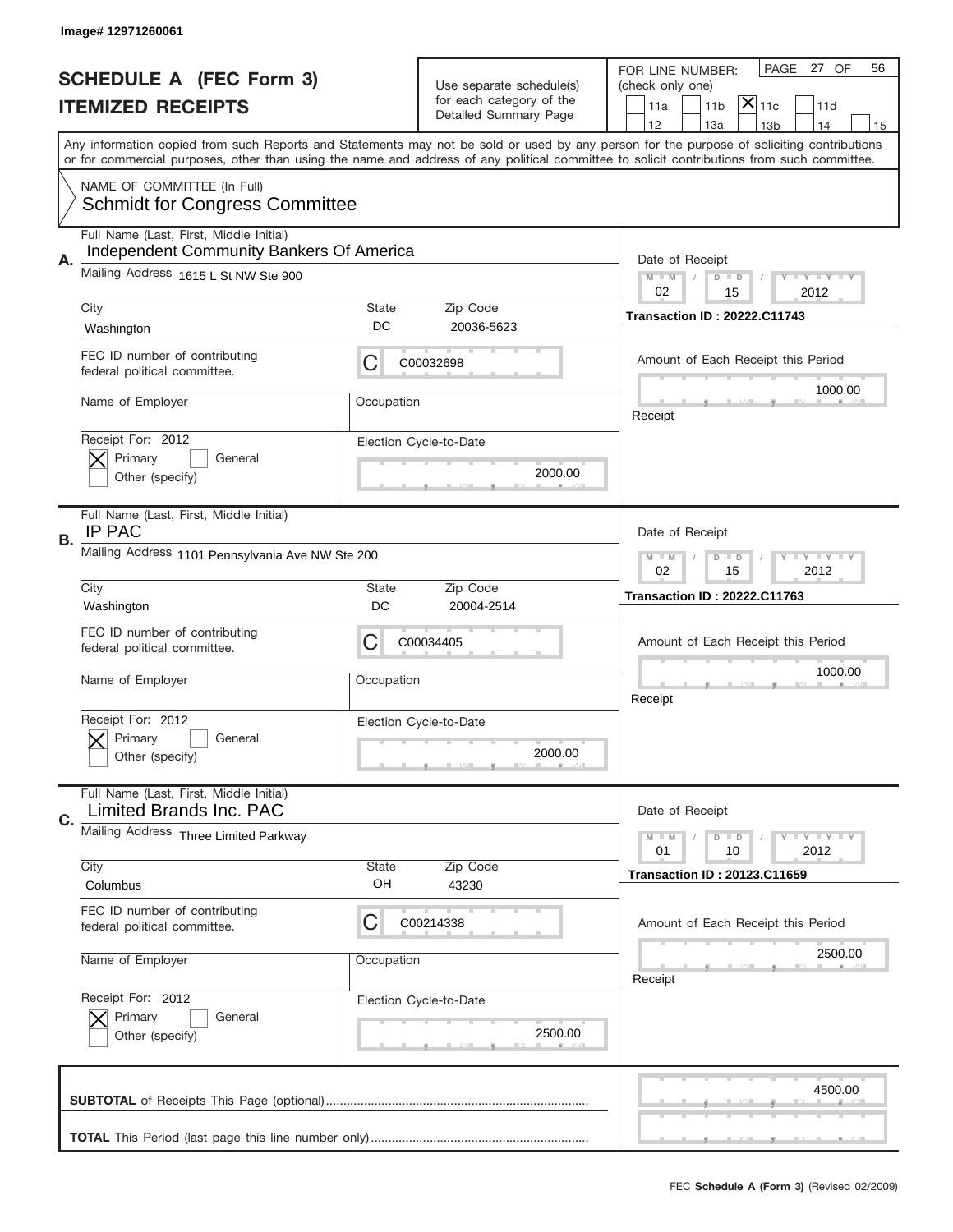|    | Image# 12971260062                                                             |             |                                                      |                                                                                                                                                                                                                                                                                         |
|----|--------------------------------------------------------------------------------|-------------|------------------------------------------------------|-----------------------------------------------------------------------------------------------------------------------------------------------------------------------------------------------------------------------------------------------------------------------------------------|
|    | <b>SCHEDULE A (FEC Form 3)</b>                                                 |             |                                                      | PAGE<br>28 OF<br>56<br>FOR LINE NUMBER:                                                                                                                                                                                                                                                 |
|    | <b>ITEMIZED RECEIPTS</b>                                                       |             | Use separate schedule(s)<br>for each category of the | (check only one)<br>$ \mathsf{\overline{X}} _{\mathsf{11c}}$<br>11 <sub>b</sub><br>11a<br>11d                                                                                                                                                                                           |
|    |                                                                                |             | Detailed Summary Page                                | 12<br>13a<br>13 <sub>b</sub><br>14<br>15                                                                                                                                                                                                                                                |
|    |                                                                                |             |                                                      | Any information copied from such Reports and Statements may not be sold or used by any person for the purpose of soliciting contributions<br>or for commercial purposes, other than using the name and address of any political committee to solicit contributions from such committee. |
|    | NAME OF COMMITTEE (In Full)<br><b>Schmidt for Congress Committee</b>           |             |                                                      |                                                                                                                                                                                                                                                                                         |
| Α. | Full Name (Last, First, Middle Initial)<br><b>McDonalds PAC</b>                |             |                                                      | Date of Receipt                                                                                                                                                                                                                                                                         |
|    | Mailing Address 2111 McDonalds Dr.                                             |             |                                                      | $M - M$<br>Y I Y I Y I Y<br>$D$ $D$<br>01<br>29<br>2012                                                                                                                                                                                                                                 |
|    | City<br>Oak Brook                                                              | State<br>IL | Zip Code<br>60523                                    | <b>Transaction ID: 20130.C11707</b>                                                                                                                                                                                                                                                     |
|    | FEC ID number of contributing<br>federal political committee.                  | C           | C00063164                                            | Amount of Each Receipt this Period<br>2500.00                                                                                                                                                                                                                                           |
|    | Name of Employer                                                               | Occupation  |                                                      | Receipt                                                                                                                                                                                                                                                                                 |
|    | Receipt For: 2012<br>Primary<br>General<br>Other (specify)                     |             | Election Cycle-to-Date<br>2500.00                    |                                                                                                                                                                                                                                                                                         |
| В. | Full Name (Last, First, Middle Initial)<br>National Cattlemens Beef Assoc. PAC |             |                                                      | Date of Receipt                                                                                                                                                                                                                                                                         |
|    | Mailing Address 9110 E. Nichols Ave.<br>Ste. 300                               |             |                                                      | $T$ $Y$ $Y$ $Y$ $Y$<br>$M$ $M$<br>$D$ $D$<br>02<br>15<br>2012                                                                                                                                                                                                                           |
|    | City<br>Englewood                                                              | State<br>CO | Zip Code<br>80112                                    | <b>Transaction ID: 20223.C11814</b>                                                                                                                                                                                                                                                     |
|    | FEC ID number of contributing<br>federal political committee.                  | C           | C00028787                                            | Amount of Each Receipt this Period                                                                                                                                                                                                                                                      |
|    |                                                                                |             |                                                      | 1000.00                                                                                                                                                                                                                                                                                 |
|    | Name of Employer                                                               | Occupation  |                                                      | Receipt                                                                                                                                                                                                                                                                                 |
|    | Receipt For: 2012<br>General<br>Primary<br>Other (specify)                     |             | Election Cycle-to-Date<br>4000.00                    |                                                                                                                                                                                                                                                                                         |
|    | Full Name (Last, First, Middle Initial)<br>National Propane Gas Assoc. PAC     |             |                                                      | Date of Receipt                                                                                                                                                                                                                                                                         |
| C. | Mailing Address 1150 17th St NW Ste 310                                        |             |                                                      | <b>TY TY TY</b><br>$M - M$<br>$D$ $D$<br>29<br>2012<br>01                                                                                                                                                                                                                               |
|    | City<br>Washington                                                             | State<br>DC | Zip Code<br>20036-4623                               | <b>Transaction ID: 20130.C11710</b>                                                                                                                                                                                                                                                     |
|    | FEC ID number of contributing<br>federal political committee.                  | C           | C00079681                                            | Amount of Each Receipt this Period                                                                                                                                                                                                                                                      |
|    | Name of Employer                                                               | Occupation  |                                                      | 1000.00<br>Receipt                                                                                                                                                                                                                                                                      |
|    | Receipt For: 2012<br>Primary<br>General<br>Other (specify)                     |             | Election Cycle-to-Date<br>1000.00                    |                                                                                                                                                                                                                                                                                         |
|    |                                                                                |             |                                                      | 4500.00                                                                                                                                                                                                                                                                                 |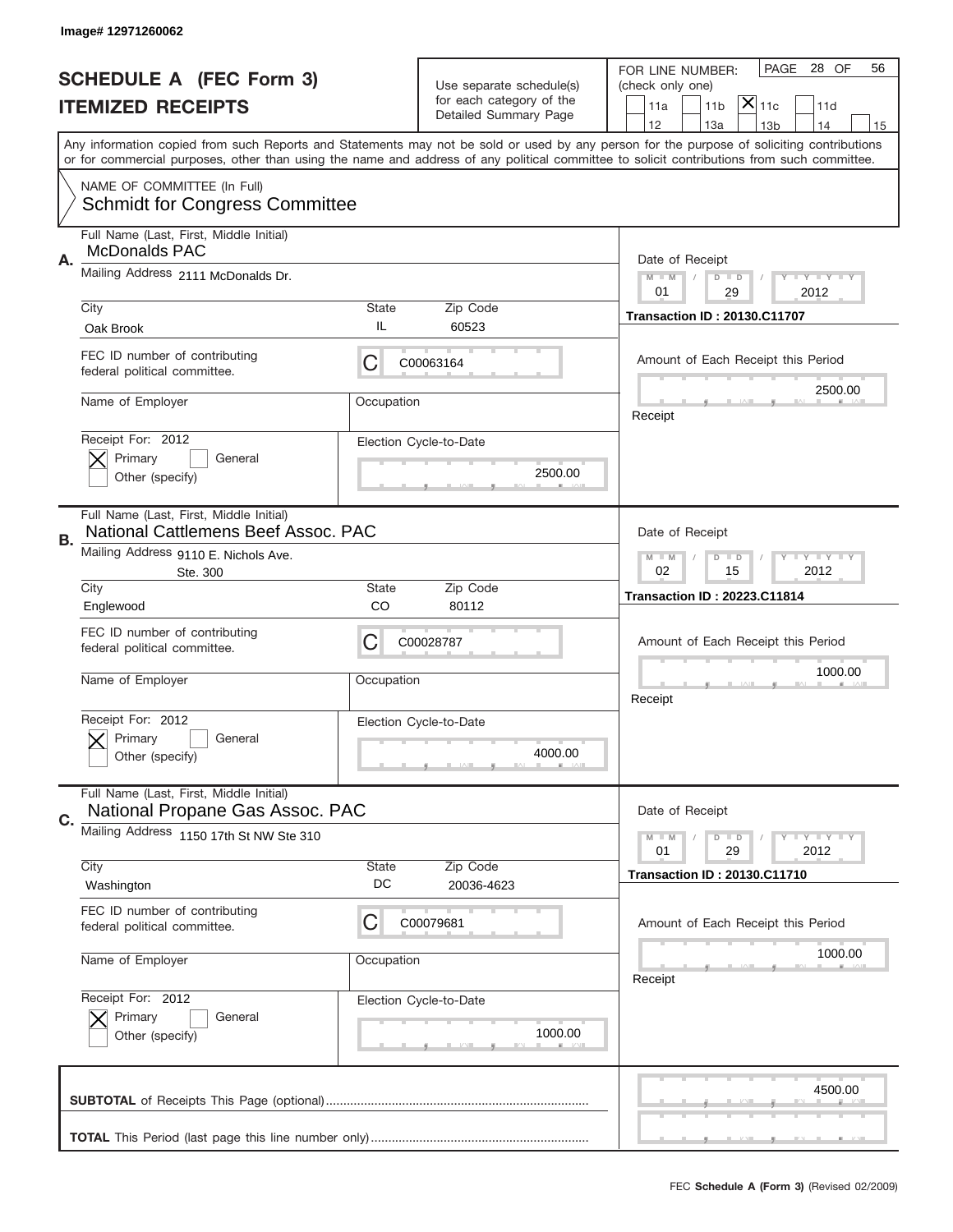|    | Image# 12971260063                                                                  |              |                                                      |                                                                                                                                                                                                                                                                                         |
|----|-------------------------------------------------------------------------------------|--------------|------------------------------------------------------|-----------------------------------------------------------------------------------------------------------------------------------------------------------------------------------------------------------------------------------------------------------------------------------------|
|    |                                                                                     |              |                                                      | PAGE<br>29 OF<br>56<br>FOR LINE NUMBER:                                                                                                                                                                                                                                                 |
|    | <b>SCHEDULE A (FEC Form 3)</b>                                                      |              | Use separate schedule(s)<br>for each category of the | (check only one)<br>$ \mathsf{X} _{\mathsf{11c}}$                                                                                                                                                                                                                                       |
|    | <b>ITEMIZED RECEIPTS</b>                                                            |              | Detailed Summary Page                                | 11 <sub>b</sub><br>11a<br>11d<br>12<br>13a<br>13 <sub>b</sub><br>14<br>15                                                                                                                                                                                                               |
|    |                                                                                     |              |                                                      | Any information copied from such Reports and Statements may not be sold or used by any person for the purpose of soliciting contributions<br>or for commercial purposes, other than using the name and address of any political committee to solicit contributions from such committee. |
|    | NAME OF COMMITTEE (In Full)<br><b>Schmidt for Congress Committee</b>                |              |                                                      |                                                                                                                                                                                                                                                                                         |
| Α. | Full Name (Last, First, Middle Initial)<br><b>NAWG WheatPAC</b>                     |              |                                                      | Date of Receipt                                                                                                                                                                                                                                                                         |
|    | Mailing Address 415 2nd Street NE<br>Ste. 300                                       |              |                                                      | $M$ $M$<br>Y I Y I Y I Y<br>$D$ $D$<br>02<br>2012<br>15                                                                                                                                                                                                                                 |
|    | City                                                                                | State<br>DC  | Zip Code<br>20002                                    | <b>Transaction ID: 20223.C11812</b>                                                                                                                                                                                                                                                     |
|    | Washington                                                                          |              |                                                      |                                                                                                                                                                                                                                                                                         |
|    | FEC ID number of contributing<br>federal political committee.                       | C            | C00139964                                            | Amount of Each Receipt this Period<br>500.00                                                                                                                                                                                                                                            |
|    | Name of Employer                                                                    | Occupation   |                                                      | Receipt                                                                                                                                                                                                                                                                                 |
|    | Receipt For: 2012                                                                   |              | Election Cycle-to-Date                               |                                                                                                                                                                                                                                                                                         |
|    | Primary<br>General<br>Other (specify)                                               |              | 500.00                                               |                                                                                                                                                                                                                                                                                         |
| В. | Full Name (Last, First, Middle Initial)<br>Nisource Inc. PAC                        |              |                                                      | Date of Receipt                                                                                                                                                                                                                                                                         |
|    | Mailing Address 200 Civic Center Drive                                              |              |                                                      | Y TYTTYTTY<br>$M - M$<br>$D$ $D$<br>02<br>15<br>2012                                                                                                                                                                                                                                    |
|    | City<br>Columbus                                                                    | State<br>OH  | Zip Code<br>43215                                    | <b>Transaction ID: 20222.C11744</b>                                                                                                                                                                                                                                                     |
|    | FEC ID number of contributing                                                       |              |                                                      |                                                                                                                                                                                                                                                                                         |
|    | federal political committee.                                                        | C            | C00051979                                            | Amount of Each Receipt this Period                                                                                                                                                                                                                                                      |
|    |                                                                                     |              |                                                      |                                                                                                                                                                                                                                                                                         |
|    | Name of Employer                                                                    | Occupation   |                                                      | 1000.00<br>Receipt                                                                                                                                                                                                                                                                      |
|    | Receipt For: 2012                                                                   |              | Election Cycle-to-Date                               |                                                                                                                                                                                                                                                                                         |
|    | General<br>Primary<br>Other (specify)                                               |              | 1000.00                                              |                                                                                                                                                                                                                                                                                         |
|    | Full Name (Last, First, Middle Initial)<br>Ohio National Life Insurance Company Pol |              |                                                      | Date of Receipt                                                                                                                                                                                                                                                                         |
| C. | Mailing Address One Financial Way                                                   |              |                                                      | <b>LYLYLY</b><br>$M$ $M$<br>$D$ $D$                                                                                                                                                                                                                                                     |
|    | Post Office Box 237<br>City                                                         | <b>State</b> | Zip Code                                             | 29<br>2012<br>01                                                                                                                                                                                                                                                                        |
|    | Cincinnati                                                                          | OH           | 45201                                                | <b>Transaction ID: 20130.C11709</b>                                                                                                                                                                                                                                                     |
|    | FEC ID number of contributing<br>federal political committee.                       | C            | C00296657                                            | Amount of Each Receipt this Period                                                                                                                                                                                                                                                      |
|    | Name of Employer                                                                    | Occupation   |                                                      | 1000.00<br>Receipt                                                                                                                                                                                                                                                                      |
|    | Receipt For: 2012                                                                   |              | Election Cycle-to-Date                               |                                                                                                                                                                                                                                                                                         |
|    | Primary<br>General<br>Other (specify)                                               |              | 3500.00                                              |                                                                                                                                                                                                                                                                                         |
|    |                                                                                     |              |                                                      | 2500.00                                                                                                                                                                                                                                                                                 |
|    |                                                                                     |              |                                                      |                                                                                                                                                                                                                                                                                         |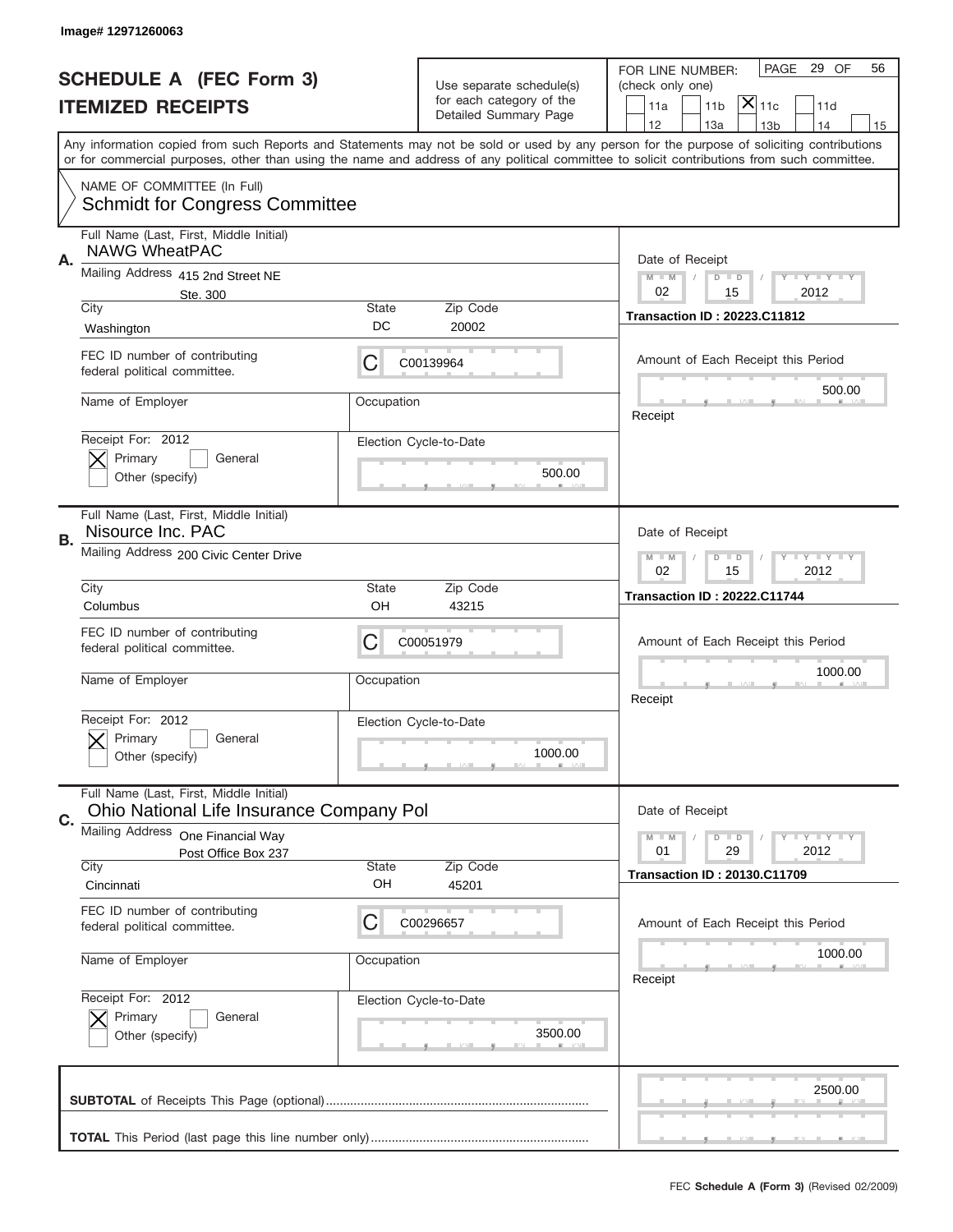|    | Image#12971260064                                                                                                                     |                                                         |                                                                               |                                                                                                                                                                                                                                                                                         |
|----|---------------------------------------------------------------------------------------------------------------------------------------|---------------------------------------------------------|-------------------------------------------------------------------------------|-----------------------------------------------------------------------------------------------------------------------------------------------------------------------------------------------------------------------------------------------------------------------------------------|
|    | <b>SCHEDULE A (FEC Form 3)</b><br><b>ITEMIZED RECEIPTS</b>                                                                            |                                                         | Use separate schedule(s)<br>for each category of the<br>Detailed Summary Page | PAGE<br>30 OF<br>56<br>FOR LINE NUMBER:<br>(check only one)<br>$ \overline{\mathsf{X}} _{\mathsf{11c}}$<br>11a<br>11 <sub>b</sub><br>11d<br>12<br>13a<br>13 <sub>b</sub><br>14<br>15                                                                                                    |
|    |                                                                                                                                       |                                                         |                                                                               | Any information copied from such Reports and Statements may not be sold or used by any person for the purpose of soliciting contributions<br>or for commercial purposes, other than using the name and address of any political committee to solicit contributions from such committee. |
|    | NAME OF COMMITTEE (In Full)<br><b>Schmidt for Congress Committee</b>                                                                  |                                                         |                                                                               |                                                                                                                                                                                                                                                                                         |
| Α. | Full Name (Last, First, Middle Initial)<br><b>Omnicare PAC</b><br>Mailing Address 1600 River Center II<br>100 East River Center Blvd. |                                                         |                                                                               | Date of Receipt<br>$M - M$<br><b>LEY LEY LEY</b><br>$D$ $D$<br>02<br>15<br>2012                                                                                                                                                                                                         |
|    | City                                                                                                                                  | <b>State</b>                                            | Zip Code                                                                      | <b>Transaction ID: 20222.C11737</b>                                                                                                                                                                                                                                                     |
|    | Covington<br>FEC ID number of contributing<br>federal political committee.                                                            | KY<br>C                                                 | 41011<br>C00392886                                                            | Amount of Each Receipt this Period                                                                                                                                                                                                                                                      |
|    | Name of Employer                                                                                                                      | Occupation                                              |                                                                               | 1000.00<br>Receipt                                                                                                                                                                                                                                                                      |
|    | Receipt For: 2012<br>Primary<br>General<br>Other (specify)                                                                            |                                                         | Election Cycle-to-Date<br>1000.00                                             |                                                                                                                                                                                                                                                                                         |
| В. | Full Name (Last, First, Middle Initial)<br><b>Outdoor Advertising PAC</b>                                                             | Date of Receipt                                         |                                                                               |                                                                                                                                                                                                                                                                                         |
|    | Mailing Address 1850 M. Street, N.W., #1040                                                                                           | $M - M$<br><b>LYLYLY</b><br>$D$ $D$<br>02<br>15<br>2012 |                                                                               |                                                                                                                                                                                                                                                                                         |
|    | City<br>Washington                                                                                                                    | State<br>DC                                             | Zip Code<br>20036                                                             | <b>Transaction ID: 20222.C11735</b>                                                                                                                                                                                                                                                     |
|    |                                                                                                                                       |                                                         |                                                                               |                                                                                                                                                                                                                                                                                         |
|    | FEC ID number of contributing<br>federal political committee.                                                                         | C                                                       | C00045781                                                                     | Amount of Each Receipt this Period                                                                                                                                                                                                                                                      |
|    | Name of Employer                                                                                                                      | Occupation                                              |                                                                               | 1000.00<br>Receipt                                                                                                                                                                                                                                                                      |
|    | Receipt For: 2012<br>General<br>Primary<br>Other (specify)                                                                            |                                                         | Election Cycle-to-Date<br>1000.00                                             |                                                                                                                                                                                                                                                                                         |
|    | Full Name (Last, First, Middle Initial)<br>Pistachio PAC                                                                              |                                                         |                                                                               | Date of Receipt                                                                                                                                                                                                                                                                         |
| C. | Mailing Address 512 C Street, N.E.                                                                                                    |                                                         |                                                                               | <b>LYLYLY</b><br>$M - M$<br>$D$ $D$<br>2012<br>01<br>01                                                                                                                                                                                                                                 |
|    | City<br>Washington                                                                                                                    | State<br>DC                                             | Zip Code<br>20002                                                             | <b>Transaction ID: 20604.C12004</b>                                                                                                                                                                                                                                                     |
|    | FEC ID number of contributing<br>federal political committee.                                                                         | C                                                       | C00197715                                                                     | Amount of Each Receipt this Period                                                                                                                                                                                                                                                      |
|    | Name of Employer                                                                                                                      | Occupation                                              |                                                                               | 1386.00<br>In-kind                                                                                                                                                                                                                                                                      |
|    | Receipt For: 2012<br>Primary<br>General<br>Other (specify)                                                                            |                                                         | Election Cycle-to-Date<br>8386.00                                             | <b>IN-Kind Dinner</b>                                                                                                                                                                                                                                                                   |
|    |                                                                                                                                       |                                                         |                                                                               | 3386.00                                                                                                                                                                                                                                                                                 |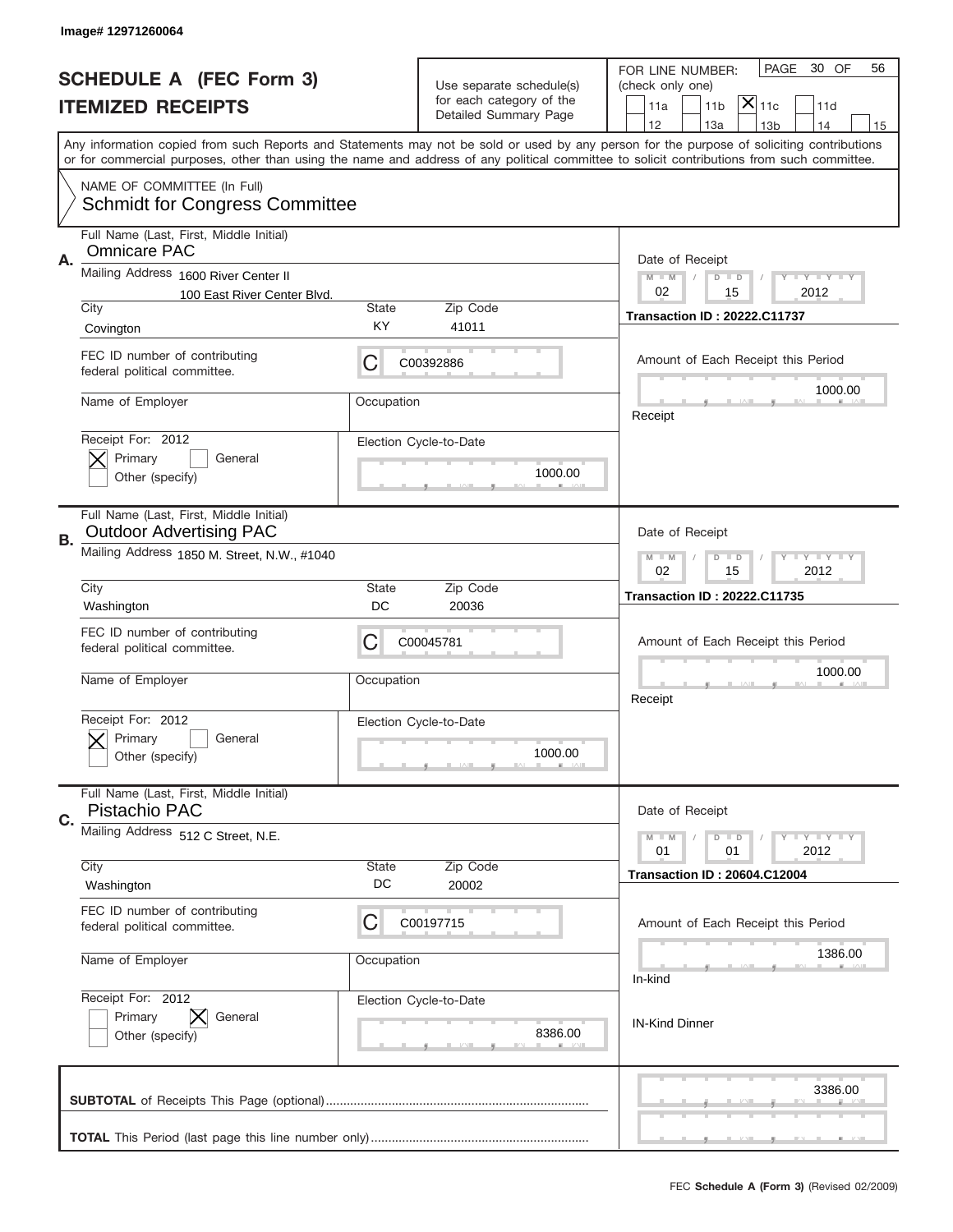|    | Image# 12971260065                                                   |                    |                                                      |                                                                                                                                                                                                                                                                                         |
|----|----------------------------------------------------------------------|--------------------|------------------------------------------------------|-----------------------------------------------------------------------------------------------------------------------------------------------------------------------------------------------------------------------------------------------------------------------------------------|
|    | <b>SCHEDULE A (FEC Form 3)</b>                                       |                    |                                                      | 31 OF<br>PAGE<br>56<br>FOR LINE NUMBER:                                                                                                                                                                                                                                                 |
|    | <b>ITEMIZED RECEIPTS</b>                                             |                    | Use separate schedule(s)<br>for each category of the | (check only one)<br>$\overline{ {\mathsf X} }_{\text{11c}}$<br>11a<br>11 <sub>b</sub><br>11d                                                                                                                                                                                            |
|    |                                                                      |                    | Detailed Summary Page                                | 12<br>13a<br>13 <sub>b</sub><br>14<br>15                                                                                                                                                                                                                                                |
|    |                                                                      |                    |                                                      | Any information copied from such Reports and Statements may not be sold or used by any person for the purpose of soliciting contributions<br>or for commercial purposes, other than using the name and address of any political committee to solicit contributions from such committee. |
|    | NAME OF COMMITTEE (In Full)<br><b>Schmidt for Congress Committee</b> |                    |                                                      |                                                                                                                                                                                                                                                                                         |
|    | Full Name (Last, First, Middle Initial)<br><b>PNC Bank PAC</b>       |                    |                                                      |                                                                                                                                                                                                                                                                                         |
| Α. | Mailing Address One PNC Plaza                                        |                    |                                                      | Date of Receipt<br>$M - M$<br><b>THEY THEY</b><br>$D$ $D$<br>01<br>29<br>2012                                                                                                                                                                                                           |
|    | City                                                                 | State<br><b>PA</b> | Zip Code<br>15222                                    | <b>Transaction ID: 20130.C11708</b>                                                                                                                                                                                                                                                     |
|    | Pittsburgh<br>FEC ID number of contributing                          | C                  | C00186064                                            | Amount of Each Receipt this Period                                                                                                                                                                                                                                                      |
|    | federal political committee.                                         |                    |                                                      | 1000.00                                                                                                                                                                                                                                                                                 |
|    | Name of Employer                                                     | Occupation         |                                                      | Receipt                                                                                                                                                                                                                                                                                 |
|    | Receipt For: 2012<br>Primary<br>General                              |                    | Election Cycle-to-Date                               |                                                                                                                                                                                                                                                                                         |
|    | Other (specify)                                                      |                    | 2000.00                                              |                                                                                                                                                                                                                                                                                         |
|    | Full Name (Last, First, Middle Initial)<br>Pork PAC                  |                    |                                                      | Date of Receipt                                                                                                                                                                                                                                                                         |
| В. | Mailing Address PO Box 10383                                         |                    |                                                      | $T$ $Y$ $T$ $Y$ $T$ $Y$<br>$D$ $D$<br>$M - M$<br>02<br>15<br>2012                                                                                                                                                                                                                       |
|    | City                                                                 | State<br>IA        | Zip Code<br>50306-0383                               | <b>Transaction ID: 20223.C11813</b>                                                                                                                                                                                                                                                     |
|    | Des Moines                                                           |                    |                                                      |                                                                                                                                                                                                                                                                                         |
|    | FEC ID number of contributing<br>federal political committee.        | C                  | C00201871                                            | Amount of Each Receipt this Period                                                                                                                                                                                                                                                      |
|    | Name of Employer                                                     | Occupation         |                                                      | 500.00                                                                                                                                                                                                                                                                                  |
|    |                                                                      |                    |                                                      | Receipt                                                                                                                                                                                                                                                                                 |
|    | Receipt For: 2012<br>General<br>Primary                              |                    | Election Cycle-to-Date                               |                                                                                                                                                                                                                                                                                         |
|    | Other (specify)                                                      |                    | 2000.00                                              |                                                                                                                                                                                                                                                                                         |
| C. | Full Name (Last, First, Middle Initial)<br><b>Teva PAC</b>           |                    |                                                      | Date of Receipt                                                                                                                                                                                                                                                                         |
|    | <b>Mailing Address</b><br>1090 Horsham Road                          |                    |                                                      | <b>LYLYLY</b><br>$M - M$<br>$D$ $D$<br>2012<br>02<br>15                                                                                                                                                                                                                                 |
|    | PO Box 1090<br>City                                                  | State              | Zip Code                                             | <b>Transaction ID: 20222.C11745</b>                                                                                                                                                                                                                                                     |
|    | North Wales                                                          | PA                 | 19454                                                |                                                                                                                                                                                                                                                                                         |
|    | FEC ID number of contributing<br>federal political committee.        | C                  | C00434811                                            | Amount of Each Receipt this Period                                                                                                                                                                                                                                                      |
|    | Name of Employer                                                     | Occupation         |                                                      | 1000.00<br>Receipt                                                                                                                                                                                                                                                                      |
|    | Receipt For: 2012                                                    |                    | Election Cycle-to-Date                               |                                                                                                                                                                                                                                                                                         |
|    | Primary<br>General<br>Other (specify)                                |                    | 1000.00                                              |                                                                                                                                                                                                                                                                                         |
|    |                                                                      |                    |                                                      |                                                                                                                                                                                                                                                                                         |
|    |                                                                      |                    |                                                      | 2500.00                                                                                                                                                                                                                                                                                 |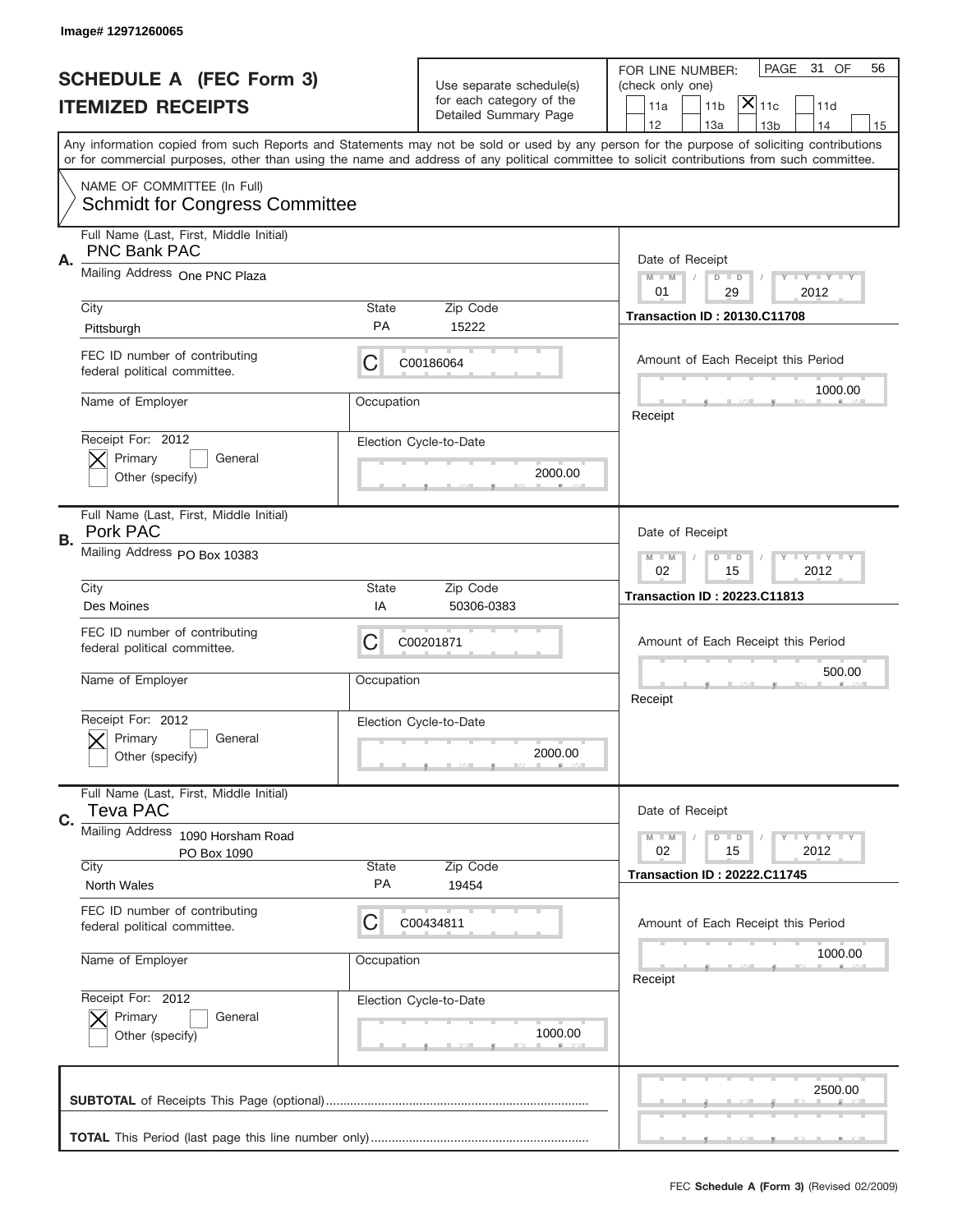|    | Image# 12971260066                                                   |             |                                                      |                                                                                                                                                                                                                                                                                         |
|----|----------------------------------------------------------------------|-------------|------------------------------------------------------|-----------------------------------------------------------------------------------------------------------------------------------------------------------------------------------------------------------------------------------------------------------------------------------------|
|    | <b>SCHEDULE A (FEC Form 3)</b>                                       |             |                                                      | PAGE<br>32 OF<br>56<br>FOR LINE NUMBER:                                                                                                                                                                                                                                                 |
|    |                                                                      |             | Use separate schedule(s)<br>for each category of the | (check only one)<br>$ \mathsf{\overline{X}} _{\mathsf{11c}}$<br>11 <sub>b</sub><br>11a<br>11d                                                                                                                                                                                           |
|    | <b>ITEMIZED RECEIPTS</b>                                             |             | Detailed Summary Page                                | 12<br>13a<br>13 <sub>b</sub><br>14<br>15                                                                                                                                                                                                                                                |
|    |                                                                      |             |                                                      | Any information copied from such Reports and Statements may not be sold or used by any person for the purpose of soliciting contributions<br>or for commercial purposes, other than using the name and address of any political committee to solicit contributions from such committee. |
|    | NAME OF COMMITTEE (In Full)<br><b>Schmidt for Congress Committee</b> |             |                                                      |                                                                                                                                                                                                                                                                                         |
| А. | Full Name (Last, First, Middle Initial)<br>The Freedom Project       |             |                                                      | Date of Receipt                                                                                                                                                                                                                                                                         |
|    | Mailing Address 424 C St NE                                          |             |                                                      | $M$ $M$<br>Y I Y I Y I Y<br>$D$ $D$<br>02<br>2012<br>15                                                                                                                                                                                                                                 |
|    | City<br>Washington                                                   | State<br>DC | Zip Code<br>20002-5818                               | <b>Transaction ID: 20222.C11738</b>                                                                                                                                                                                                                                                     |
|    | FEC ID number of contributing<br>federal political committee.        | C           | C00305805                                            | Amount of Each Receipt this Period<br>5000.00                                                                                                                                                                                                                                           |
|    | Name of Employer                                                     | Occupation  |                                                      | Receipt                                                                                                                                                                                                                                                                                 |
|    | Receipt For: 2012<br>Primary<br>General<br>Other (specify)           |             | Election Cycle-to-Date<br>5000.00                    |                                                                                                                                                                                                                                                                                         |
|    | Full Name (Last, First, Middle Initial)<br><b>UPSPAC</b>             |             |                                                      | Date of Receipt                                                                                                                                                                                                                                                                         |
| В. | Mailing Address 55 Glenlake Pkwy NE                                  |             |                                                      | $T$ $Y$ $Y$ $Y$ $Y$<br>$M$ M<br>$D$ $D$<br>01<br>29<br>2012                                                                                                                                                                                                                             |
|    | City<br>Atlanta                                                      | State<br>GA | Zip Code<br>30328-3474                               | <b>Transaction ID: 20130.C11716</b>                                                                                                                                                                                                                                                     |
|    | FEC ID number of contributing<br>federal political committee.        | C           | C00064766                                            | Amount of Each Receipt this Period                                                                                                                                                                                                                                                      |
|    | Name of Employer                                                     | Occupation  |                                                      | 500.00<br>Receipt                                                                                                                                                                                                                                                                       |
|    | Receipt For: 2012<br>General<br>Primary<br>Other (specify)           |             | Election Cycle-to-Date<br>4000.00                    |                                                                                                                                                                                                                                                                                         |
| C. | Full Name (Last, First, Middle Initial)<br><b>USEC Inc. PAC</b>      |             |                                                      | Date of Receipt                                                                                                                                                                                                                                                                         |
|    | Mailing Address 6903 Rockledge Drive<br>10th Fl. Rm. 1018<br>City    | State       | Zip Code                                             | $T$ $Y$ $Y$ $Y$ $Y$<br>$M - M$<br>$D$ $D$<br>02<br>2012<br>15                                                                                                                                                                                                                           |
|    | Bethesda                                                             | MD          | 20817                                                | <b>Transaction ID: 20222.C11742</b>                                                                                                                                                                                                                                                     |
|    | FEC ID number of contributing<br>federal political committee.        | C           | C00355719                                            | Amount of Each Receipt this Period                                                                                                                                                                                                                                                      |
|    | Name of Employer                                                     | Occupation  |                                                      | 1000.00<br>Receipt                                                                                                                                                                                                                                                                      |
|    | Receipt For: 2012<br>Primary<br>General<br>Other (specify)           |             | Election Cycle-to-Date<br>6000.00                    |                                                                                                                                                                                                                                                                                         |
|    |                                                                      |             |                                                      | 6500.00                                                                                                                                                                                                                                                                                 |
|    |                                                                      |             |                                                      |                                                                                                                                                                                                                                                                                         |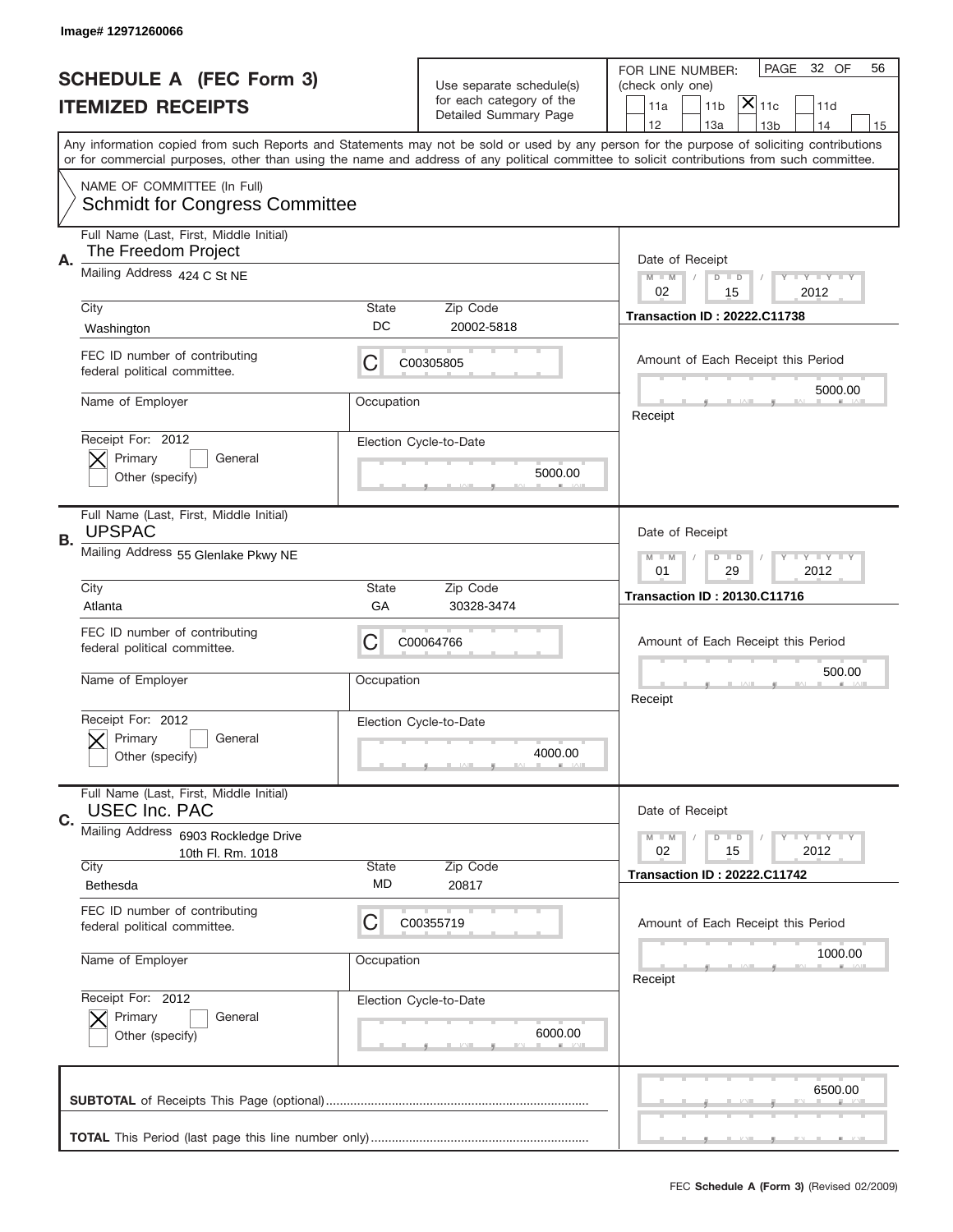|    | Image# 12971260067                                                   |             |                                                                               |                                                                                                                                                                                                                                                                                         |  |  |
|----|----------------------------------------------------------------------|-------------|-------------------------------------------------------------------------------|-----------------------------------------------------------------------------------------------------------------------------------------------------------------------------------------------------------------------------------------------------------------------------------------|--|--|
|    | <b>SCHEDULE A (FEC Form 3)</b><br><b>ITEMIZED RECEIPTS</b>           |             | Use separate schedule(s)<br>for each category of the<br>Detailed Summary Page | PAGE<br>33 OF<br>56<br>FOR LINE NUMBER:<br>(check only one)<br>$\overline{ {\mathsf X} }_{\text{11c}}$<br>11 <sub>b</sub><br>11a<br>11d<br>12<br>13a<br>14<br>13 <sub>b</sub><br>15                                                                                                     |  |  |
|    |                                                                      |             |                                                                               | Any information copied from such Reports and Statements may not be sold or used by any person for the purpose of soliciting contributions<br>or for commercial purposes, other than using the name and address of any political committee to solicit contributions from such committee. |  |  |
|    | NAME OF COMMITTEE (In Full)<br><b>Schmidt for Congress Committee</b> |             |                                                                               |                                                                                                                                                                                                                                                                                         |  |  |
| Α. | Full Name (Last, First, Middle Initial)<br><b>White Castle PAC</b>   |             |                                                                               | Date of Receipt                                                                                                                                                                                                                                                                         |  |  |
|    | Mailing Address 555 W Goodale St                                     |             |                                                                               | Y TY TY TY<br>$M$ $M$<br>$D$ $D$<br>02<br>15<br>2012                                                                                                                                                                                                                                    |  |  |
|    | City<br>Columbus                                                     | State<br>OH | Zip Code<br>43215-1104                                                        | <b>Transaction ID: 20222.C11736</b>                                                                                                                                                                                                                                                     |  |  |
|    | FEC ID number of contributing<br>federal political committee.        | С           | C00112623                                                                     | Amount of Each Receipt this Period                                                                                                                                                                                                                                                      |  |  |
|    | Name of Employer                                                     | Occupation  |                                                                               | 1000.00<br>Receipt                                                                                                                                                                                                                                                                      |  |  |
|    | Receipt For: 2012<br>Primary<br>General<br>Other (specify)           |             | Election Cycle-to-Date<br>4000.00                                             |                                                                                                                                                                                                                                                                                         |  |  |
|    | Full Name (Last, First, Middle Initial)                              |             |                                                                               | Date of Receipt                                                                                                                                                                                                                                                                         |  |  |
| В. | <b>Mailing Address</b>                                               |             |                                                                               | Y TY TY TY<br>$M - M$<br>$D$ $D$                                                                                                                                                                                                                                                        |  |  |
|    | City                                                                 | State       | Zip Code                                                                      |                                                                                                                                                                                                                                                                                         |  |  |
|    | FEC ID number of contributing<br>federal political committee.        | C           |                                                                               | Amount of Each Receipt this Period                                                                                                                                                                                                                                                      |  |  |
|    | Name of Employer                                                     | Occupation  |                                                                               |                                                                                                                                                                                                                                                                                         |  |  |
|    | Receipt For:<br>Primary<br>General<br>Other (specify)                |             | Election Cycle-to-Date                                                        |                                                                                                                                                                                                                                                                                         |  |  |
|    | Full Name (Last, First, Middle Initial)                              |             |                                                                               | Date of Receipt                                                                                                                                                                                                                                                                         |  |  |
| C. | <b>Mailing Address</b><br>City                                       | State       | Zip Code                                                                      | $Y - Y - Y - Y - Y$<br>$M - M$<br>$D$ $D$                                                                                                                                                                                                                                               |  |  |
|    | FEC ID number of contributing<br>federal political committee.        | C           |                                                                               | Amount of Each Receipt this Period                                                                                                                                                                                                                                                      |  |  |
|    | Name of Employer                                                     | Occupation  |                                                                               |                                                                                                                                                                                                                                                                                         |  |  |
|    | Receipt For:<br>Primary<br>General<br>Other (specify)                |             | Election Cycle-to-Date                                                        |                                                                                                                                                                                                                                                                                         |  |  |
|    |                                                                      |             |                                                                               | 1000.00<br>50386.00                                                                                                                                                                                                                                                                     |  |  |
|    |                                                                      |             |                                                                               |                                                                                                                                                                                                                                                                                         |  |  |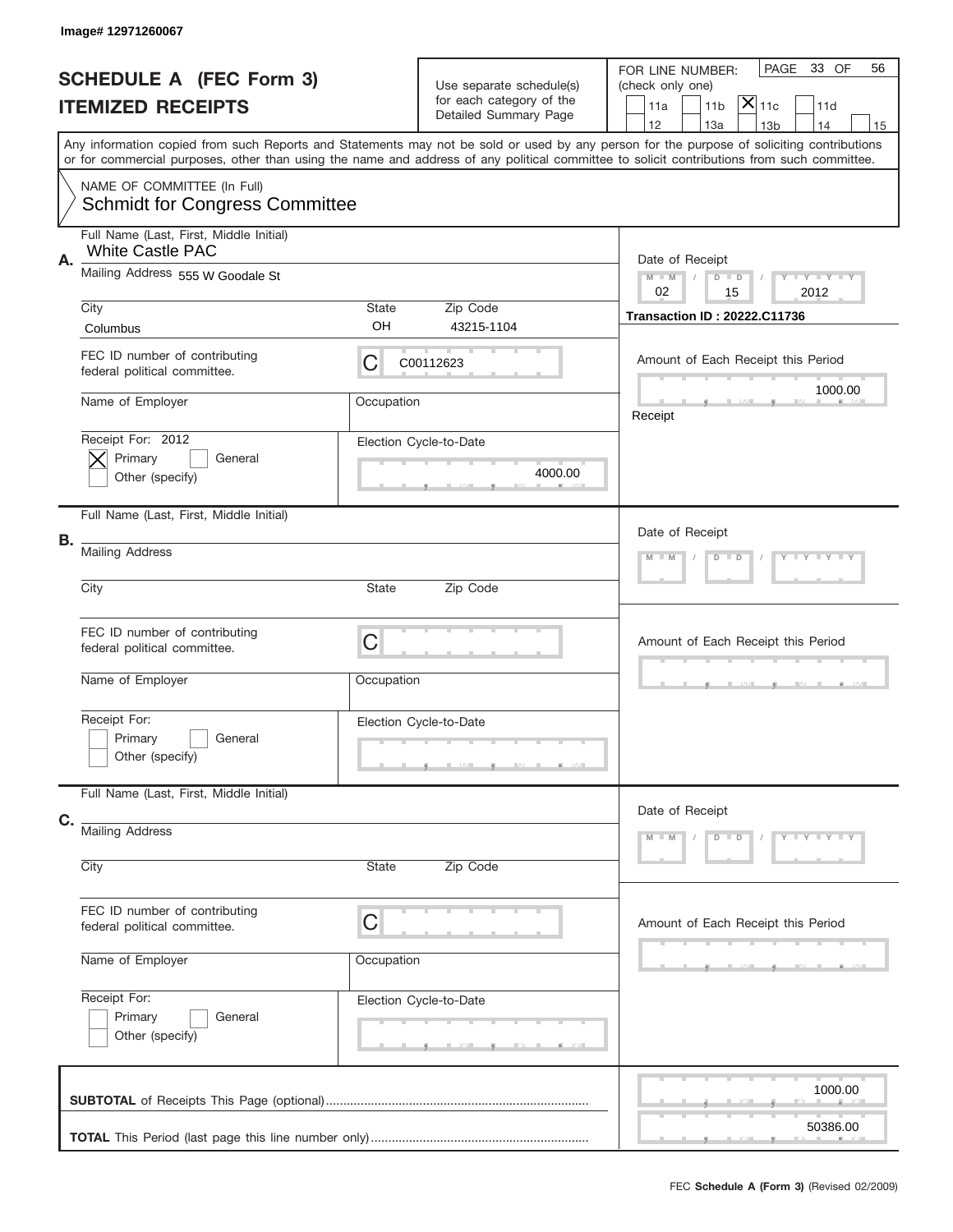|           | Image#12971260068                                                                                                                                                                                                                                                                       |                                                                                                       |                                              |                                                                                                                                                               |
|-----------|-----------------------------------------------------------------------------------------------------------------------------------------------------------------------------------------------------------------------------------------------------------------------------------------|-------------------------------------------------------------------------------------------------------|----------------------------------------------|---------------------------------------------------------------------------------------------------------------------------------------------------------------|
|           | <b>SCHEDULE B (FEC Form 3)</b><br><b>ITEMIZED DISBURSEMENTS</b>                                                                                                                                                                                                                         | Use separate schedule(s)<br>for each category of the<br>Detailed Summary Page                         |                                              | PAGE 34 OF<br>56<br>FOR LINE NUMBER:<br>(check only one)<br>$\times$<br>17<br>18<br>19a<br>19 <sub>b</sub><br>20a<br>20 <sub>b</sub><br>20 <sub>c</sub><br>21 |
|           | Any information copied from such Reports and Statements may not be sold or used by any person for the purpose of soliciting contributions<br>or for commercial purposes, other than using the name and address of any political committee to solicit contributions from such committee. |                                                                                                       |                                              |                                                                                                                                                               |
|           | NAME OF COMMITTEE (In Full)<br><b>Schmidt for Congress Committee</b>                                                                                                                                                                                                                    |                                                                                                       |                                              |                                                                                                                                                               |
|           | Full Name (Last, First, Middle Initial)<br>Aristotle International                                                                                                                                                                                                                      |                                                                                                       |                                              | Date of Disbursement<br>$T$ $Y$ $Y$ $Y$ $Y$<br>$M - M$<br>$D$ $D$                                                                                             |
|           | Mailing Address 205 Pennsylvania Ave SE                                                                                                                                                                                                                                                 |                                                                                                       |                                              | 2012<br>02<br>15                                                                                                                                              |
|           | City<br><b>State</b><br>DC<br>Washington                                                                                                                                                                                                                                                | Zip Code<br>20003-1164                                                                                |                                              | Amount of Each Disbursement this Period                                                                                                                       |
|           | Purpose of Disbursement<br>Cost of Service Fee                                                                                                                                                                                                                                          |                                                                                                       |                                              | 307.50<br><b>Transaction ID: 20222.E2811</b>                                                                                                                  |
|           | Candidate Name                                                                                                                                                                                                                                                                          |                                                                                                       | Category/<br>Type                            |                                                                                                                                                               |
|           | Disbursement For:<br>Office Sought:<br>House<br>Primary<br>Senate<br>President<br>Other (specify)<br>District:<br>State:                                                                                                                                                                | General                                                                                               |                                              | <b>COST OF SERVICE FEE</b>                                                                                                                                    |
| <b>B.</b> | Full Name (Last, First, Middle Initial)<br><b>Blackburns Family Food Mart</b>                                                                                                                                                                                                           | Date of Disbursement<br>$\cdots$ $\gamma$ $\cdots$ $\gamma$ $\cdots$ $\gamma$<br>M<br>$D =$<br>M<br>D |                                              |                                                                                                                                                               |
|           | Mailing Address 3520 Rhodes Avenue                                                                                                                                                                                                                                                      | 2012<br>01<br>15                                                                                      |                                              |                                                                                                                                                               |
|           | City<br>State<br>OH<br>Portsmouth                                                                                                                                                                                                                                                       | Zip Code<br>45662-                                                                                    |                                              | Amount of Each Disbursement this Period                                                                                                                       |
|           | Purpose of Disbursement<br>Food supplies for Event<br>Candidate Name                                                                                                                                                                                                                    | Category/<br>Type                                                                                     | 285.65<br><b>Transaction ID: 20222.E2773</b> |                                                                                                                                                               |
|           | Disbursement For:<br>Office Sought:<br>House<br>Primary<br>Senate<br>Other (specify)<br>President<br>State:<br>District:                                                                                                                                                                | General                                                                                               |                                              | FOOD SUPPLIES FOR EVENT                                                                                                                                       |
|           | Full Name (Last, First, Middle Initial)<br>c. Capitol Hill Club                                                                                                                                                                                                                         |                                                                                                       |                                              | Date of Disbursement                                                                                                                                          |
|           | Mailing Address 300 First St., SE                                                                                                                                                                                                                                                       |                                                                                                       |                                              | ү "ү "ү "ү<br>M<br>$\overline{\phantom{a}}$ D<br>M<br>D<br>15<br>2012<br>01                                                                                   |
|           | City<br>State<br>DC<br>Washington                                                                                                                                                                                                                                                       | Zip Code<br>20003-                                                                                    |                                              | Amount of Each Disbursement this Period                                                                                                                       |
|           | Purpose of Disbursement<br>Dues<br>Candidate Name                                                                                                                                                                                                                                       | Category/                                                                                             | 50.00<br><b>Transaction ID: 20222.E2775</b>  |                                                                                                                                                               |
|           | Office Sought:<br>Disbursement For:<br>House<br>Primary<br>Senate<br>Other (specify)<br>President<br>State:<br>District:                                                                                                                                                                | General                                                                                               | Type                                         | <b>DUES</b>                                                                                                                                                   |
|           |                                                                                                                                                                                                                                                                                         |                                                                                                       |                                              | 643.15                                                                                                                                                        |
|           |                                                                                                                                                                                                                                                                                         |                                                                                                       |                                              |                                                                                                                                                               |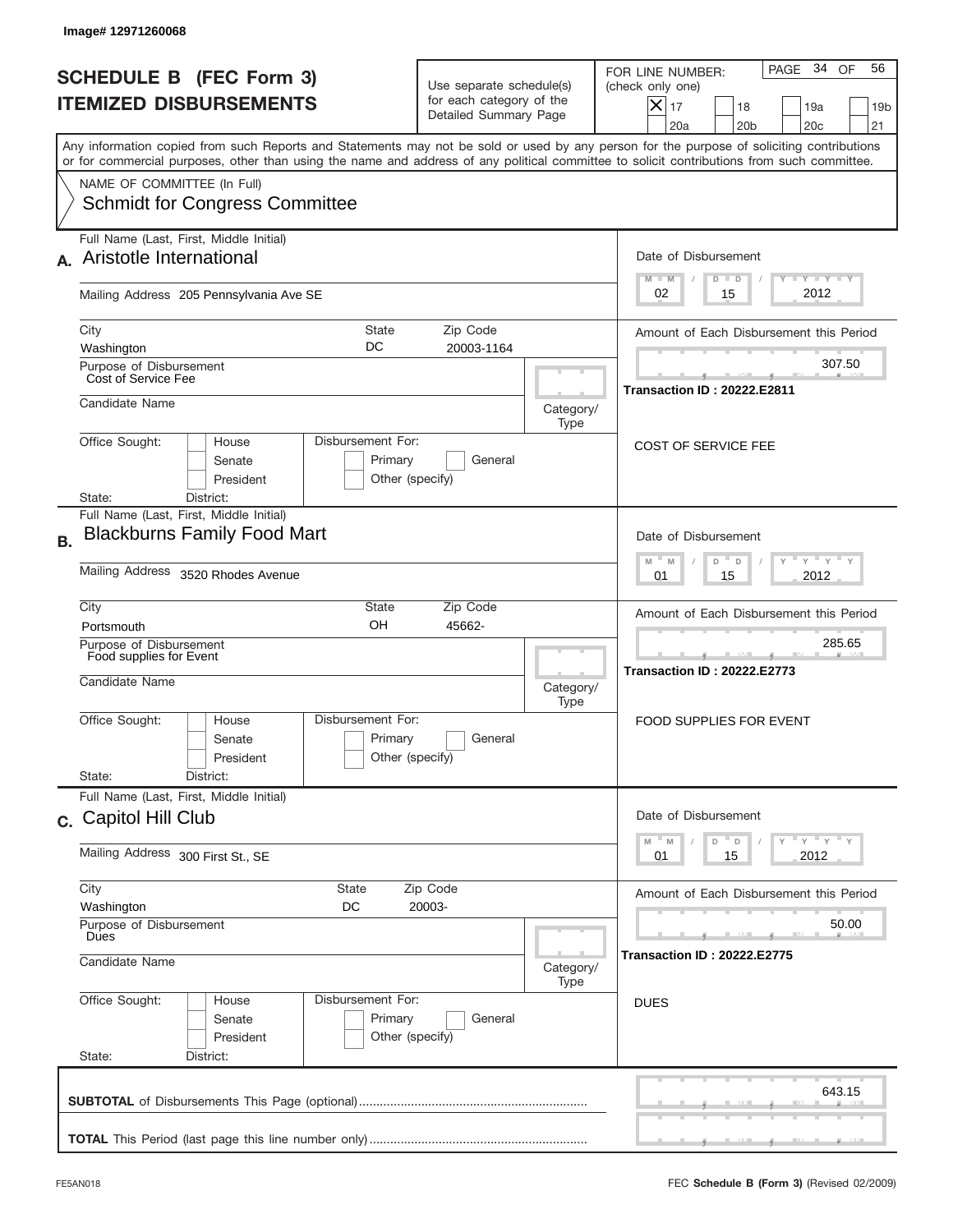|           | Image#12971260069                                                                                                                                                                                                                                                                       |                                                                                                    |                                                         |                                                                                                                                                          |
|-----------|-----------------------------------------------------------------------------------------------------------------------------------------------------------------------------------------------------------------------------------------------------------------------------------------|----------------------------------------------------------------------------------------------------|---------------------------------------------------------|----------------------------------------------------------------------------------------------------------------------------------------------------------|
|           | <b>SCHEDULE B</b> (FEC Form 3)<br><b>ITEMIZED DISBURSEMENTS</b>                                                                                                                                                                                                                         | Use separate schedule(s)<br>for each category of the<br>Detailed Summary Page                      |                                                         | PAGE 35 OF<br>56<br>FOR LINE NUMBER:<br>(check only one)<br>$X _{17}$<br>18<br>19a<br>19 <sub>b</sub><br>20a<br>20 <sub>b</sub><br>20 <sub>c</sub><br>21 |
|           | Any information copied from such Reports and Statements may not be sold or used by any person for the purpose of soliciting contributions<br>or for commercial purposes, other than using the name and address of any political committee to solicit contributions from such committee. |                                                                                                    |                                                         |                                                                                                                                                          |
|           | NAME OF COMMITTEE (In Full)<br><b>Schmidt for Congress Committee</b>                                                                                                                                                                                                                    |                                                                                                    |                                                         |                                                                                                                                                          |
|           | Full Name (Last, First, Middle Initial)<br><b>Cardmember Services</b>                                                                                                                                                                                                                   | Date of Disbursement<br>$T - Y$ $T - Y$<br>$M - M$<br>$D$ $D$                                      |                                                         |                                                                                                                                                          |
|           | Mailing Address PO Box 790408                                                                                                                                                                                                                                                           |                                                                                                    |                                                         | 2012<br>01<br>01                                                                                                                                         |
|           | City<br><b>State</b><br>MO<br>Saint Louis                                                                                                                                                                                                                                               | Zip Code<br>63179-0408                                                                             |                                                         | Amount of Each Disbursement this Period                                                                                                                  |
|           | Purpose of Disbursement<br>Credit Card: See Below                                                                                                                                                                                                                                       |                                                                                                    |                                                         | 6958.47<br><b>Transaction ID: 20222.E2785</b>                                                                                                            |
|           | Candidate Name                                                                                                                                                                                                                                                                          |                                                                                                    | Category/<br>Type                                       |                                                                                                                                                          |
|           | Disbursement For:<br>Office Sought:<br>House<br>Primary<br>Senate<br>President<br>Other (specify)<br>District:<br>State:                                                                                                                                                                | General                                                                                            |                                                         | <b>CREDIT CARD: SEE BELOW</b>                                                                                                                            |
| <b>B.</b> | Full Name (Last, First, Middle Initial)<br>Public Charters, Inc.                                                                                                                                                                                                                        | Date of Disbursement<br>$\cdots$ $\gamma$ $\cdots$ $\gamma$ $\cdots$ $\gamma$<br>$M - M$<br>D<br>D |                                                         |                                                                                                                                                          |
|           | Mailing Address 201 Hanger Road                                                                                                                                                                                                                                                         |                                                                                                    |                                                         | 2012<br>01<br>01                                                                                                                                         |
|           | City<br>State<br>PA<br><b>Wilkes Barre</b><br>Purpose of Disbursement                                                                                                                                                                                                                   | Zip Code<br>18702-                                                                                 |                                                         | Amount of Each Disbursement this Period<br>395.00                                                                                                        |
|           | Airfare<br>Candidate Name                                                                                                                                                                                                                                                               | Category/<br>Type                                                                                  | --<br><b>Transaction ID: 20222.E2801</b><br>[MEMO ITEM] |                                                                                                                                                          |
|           | Disbursement For:<br>Office Sought:<br>House<br>Primary<br>Senate<br>Other (specify)<br>President                                                                                                                                                                                       | General                                                                                            |                                                         | <b>MEMO: AIRFARE</b>                                                                                                                                     |
|           | State:<br>District:<br>Full Name (Last, First, Middle Initial)                                                                                                                                                                                                                          |                                                                                                    |                                                         |                                                                                                                                                          |
|           | c. Delta Airlines                                                                                                                                                                                                                                                                       |                                                                                                    |                                                         | Date of Disbursement                                                                                                                                     |
|           | Mailing Address<br>Delta Blvd.<br>P 20706                                                                                                                                                                                                                                               |                                                                                                    |                                                         | γ <sup>=</sup> γ <sup>=</sup> γ <sup>=</sup> γ<br>$M$ $M$<br>D<br>D<br>2012<br>01<br>01                                                                  |
|           | City<br>State<br>Atlanta<br>GА                                                                                                                                                                                                                                                          | Zip Code<br>30320-                                                                                 |                                                         | Amount of Each Disbursement this Period                                                                                                                  |
|           | Purpose of Disbursement<br>2 tickets for travel to event                                                                                                                                                                                                                                |                                                                                                    | 1116.60<br><b>Transaction ID: 20222.E2802</b>           |                                                                                                                                                          |
|           | Candidate Name                                                                                                                                                                                                                                                                          |                                                                                                    | Category/<br>Type                                       | [MEMO ITEM]                                                                                                                                              |
|           | Office Sought:<br>Disbursement For:<br>House<br>Primary<br>Senate<br>President<br>Other (specify)<br>State:<br>District:                                                                                                                                                                | General                                                                                            |                                                         | MEMO: 2 TICKETS FOR TRAVEL TO EVENT                                                                                                                      |
|           |                                                                                                                                                                                                                                                                                         |                                                                                                    |                                                         | 6958.47                                                                                                                                                  |
|           |                                                                                                                                                                                                                                                                                         |                                                                                                    |                                                         |                                                                                                                                                          |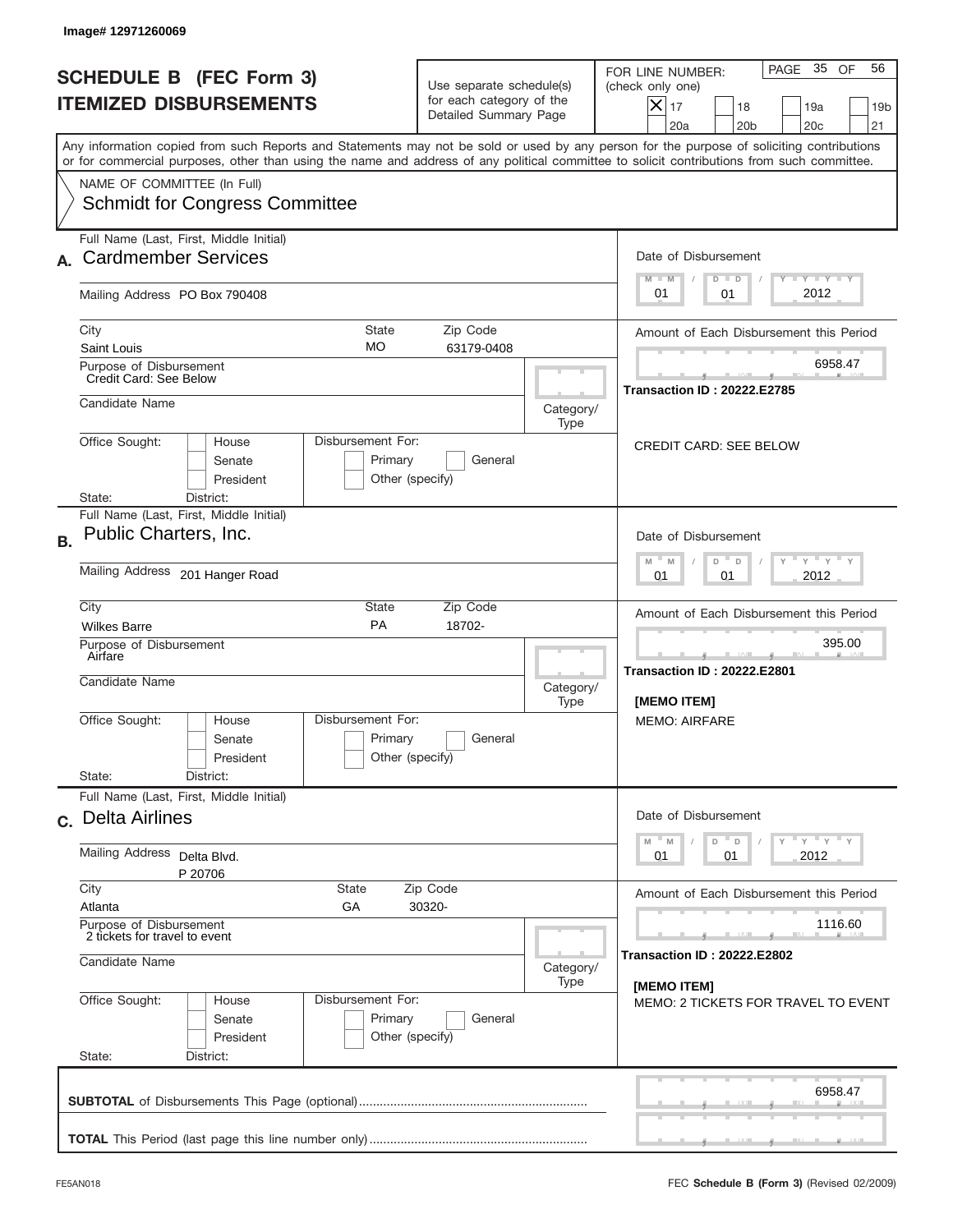|           | Image# 12971260070                                                                                                                                                                                                                                                                                                     |                                                                            |                                                                               |                   |                                                                                                                                                          |  |
|-----------|------------------------------------------------------------------------------------------------------------------------------------------------------------------------------------------------------------------------------------------------------------------------------------------------------------------------|----------------------------------------------------------------------------|-------------------------------------------------------------------------------|-------------------|----------------------------------------------------------------------------------------------------------------------------------------------------------|--|
|           | <b>SCHEDULE B (FEC Form 3)</b><br><b>ITEMIZED DISBURSEMENTS</b>                                                                                                                                                                                                                                                        |                                                                            | Use separate schedule(s)<br>for each category of the<br>Detailed Summary Page |                   | PAGE 36 OF<br>56<br>FOR LINE NUMBER:<br>(check only one)<br>$X _{17}$<br>18<br>19a<br>19 <sub>b</sub><br>20a<br>20 <sub>b</sub><br>20 <sub>c</sub><br>21 |  |
|           | Any information copied from such Reports and Statements may not be sold or used by any person for the purpose of soliciting contributions<br>or for commercial purposes, other than using the name and address of any political committee to solicit contributions from such committee.<br>NAME OF COMMITTEE (In Full) |                                                                            |                                                                               |                   |                                                                                                                                                          |  |
|           | <b>Schmidt for Congress Committee</b>                                                                                                                                                                                                                                                                                  |                                                                            |                                                                               |                   |                                                                                                                                                          |  |
| А.        | Full Name (Last, First, Middle Initial)<br><b>Delta Airlines</b>                                                                                                                                                                                                                                                       |                                                                            |                                                                               |                   | Date of Disbursement<br>Y LY LY LY<br>$M - M$<br>$D$ $D$                                                                                                 |  |
|           | Mailing Address Delta Blvd.<br>P 20706                                                                                                                                                                                                                                                                                 | 2012<br>01<br>01                                                           |                                                                               |                   |                                                                                                                                                          |  |
|           | City<br><b>State</b><br>GA<br>Atlanta                                                                                                                                                                                                                                                                                  |                                                                            | Zip Code<br>30320-                                                            |                   | Amount of Each Disbursement this Period                                                                                                                  |  |
|           | Purpose of Disbursement<br>Airline ticket change fee                                                                                                                                                                                                                                                                   |                                                                            |                                                                               |                   | 400.00<br><b>Transaction ID: 20222.E2803</b>                                                                                                             |  |
|           | Candidate Name                                                                                                                                                                                                                                                                                                         |                                                                            |                                                                               | Category/<br>Type | [MEMO ITEM]                                                                                                                                              |  |
|           | Disbursement For:<br>Office Sought:<br>House<br>Senate<br>President<br>State:<br>District:                                                                                                                                                                                                                             | Primary<br>Other (specify)                                                 | General                                                                       |                   | <b>MEMO: AIRLINE TICKET CHANGE FEE</b>                                                                                                                   |  |
| <b>B.</b> | Full Name (Last, First, Middle Initial)<br><b>Delta Airlines</b>                                                                                                                                                                                                                                                       | Date of Disbursement<br>$Y$ $Y$ $Y$ $Y$ $Y$<br>$M - M$<br>D<br>$\mathsf D$ |                                                                               |                   |                                                                                                                                                          |  |
|           | <b>Mailing Address</b><br>Delta Blvd.<br>P 20706                                                                                                                                                                                                                                                                       |                                                                            |                                                                               |                   | 2012<br>01<br>01                                                                                                                                         |  |
|           | City<br>State<br>GA<br>Atlanta                                                                                                                                                                                                                                                                                         |                                                                            | Zip Code<br>30320-                                                            |                   | Amount of Each Disbursement this Period                                                                                                                  |  |
|           | Purpose of Disbursement<br>Airline ticket - roundtrip<br>Candidate Name                                                                                                                                                                                                                                                |                                                                            | 1388.90<br><b>Transaction ID: 20222.E2804</b>                                 |                   |                                                                                                                                                          |  |
|           |                                                                                                                                                                                                                                                                                                                        |                                                                            |                                                                               | Category/<br>Type | [MEMO ITEM]                                                                                                                                              |  |
|           | Disbursement For:<br>Office Sought:<br>House<br>Senate<br>President                                                                                                                                                                                                                                                    | Primary<br>Other (specify)                                                 | General                                                                       |                   | <b>MEMO: AIRLINE TICKET - ROUNDTRIP</b>                                                                                                                  |  |
|           | State:<br>District:<br>Full Name (Last, First, Middle Initial)                                                                                                                                                                                                                                                         |                                                                            |                                                                               |                   |                                                                                                                                                          |  |
|           | c. Delta Airlines                                                                                                                                                                                                                                                                                                      |                                                                            |                                                                               |                   | Date of Disbursement<br>$\gamma$ = $\gamma$ = $\gamma$ = $\gamma$<br>M<br>D                                                                              |  |
|           | Mailing Address<br>Delta Blvd.<br>P 20706                                                                                                                                                                                                                                                                              |                                                                            |                                                                               |                   | M<br>$\mathsf D$<br>2012<br>01<br>01                                                                                                                     |  |
|           | City<br>State<br>Atlanta<br>GA                                                                                                                                                                                                                                                                                         | Zip Code<br>30320-                                                         |                                                                               |                   | Amount of Each Disbursement this Period                                                                                                                  |  |
|           | Purpose of Disbursement<br>Airfare - 1 airline ticket                                                                                                                                                                                                                                                                  |                                                                            | 429.70                                                                        |                   |                                                                                                                                                          |  |
|           | Candidate Name                                                                                                                                                                                                                                                                                                         |                                                                            |                                                                               | Category/<br>Type | <b>Transaction ID: 20222.E2805</b><br>[MEMO ITEM]                                                                                                        |  |
|           | Office Sought:<br>Disbursement For:<br>House<br>Primary<br>Senate<br>President<br>Other (specify)<br>State:<br>District:                                                                                                                                                                                               | <b>MEMO: AIRFARE - 1 AIRLINE TICKET</b>                                    |                                                                               |                   |                                                                                                                                                          |  |
|           |                                                                                                                                                                                                                                                                                                                        |                                                                            |                                                                               |                   | 0.00                                                                                                                                                     |  |
|           |                                                                                                                                                                                                                                                                                                                        |                                                                            |                                                                               |                   |                                                                                                                                                          |  |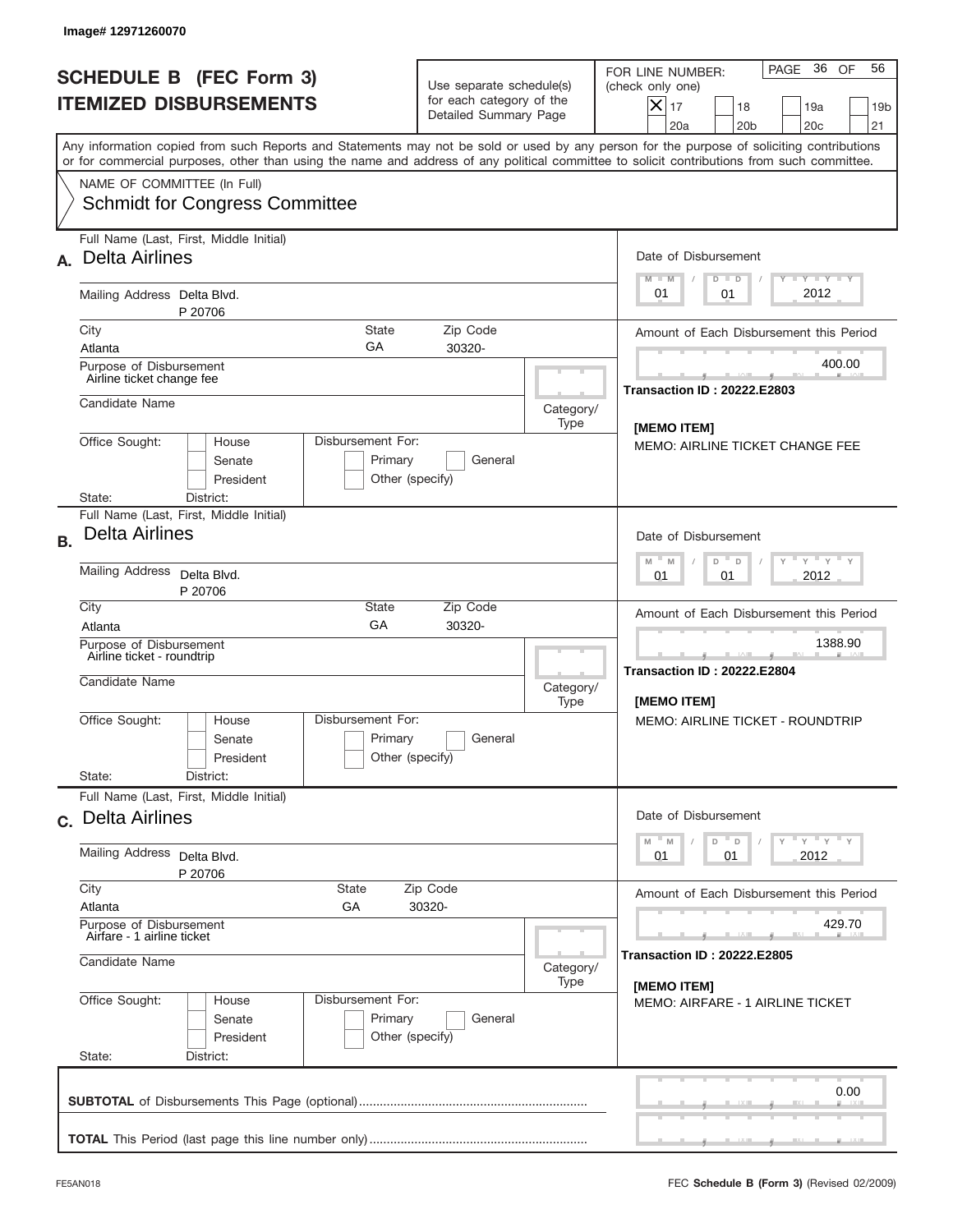| Image#12971260071                                                                                                                                                                                                                                                                       |                                                                               |                   |                                                                                                                                                                    |  |  |
|-----------------------------------------------------------------------------------------------------------------------------------------------------------------------------------------------------------------------------------------------------------------------------------------|-------------------------------------------------------------------------------|-------------------|--------------------------------------------------------------------------------------------------------------------------------------------------------------------|--|--|
| <b>SCHEDULE B (FEC Form 3)</b><br><b>ITEMIZED DISBURSEMENTS</b>                                                                                                                                                                                                                         | Use separate schedule(s)<br>for each category of the<br>Detailed Summary Page |                   | PAGE 37 OF<br>56<br>FOR LINE NUMBER:<br>(check only one)<br>$ \mathsf{X} _{17}$<br>18<br>19a<br>19 <sub>b</sub><br>20a<br>20 <sub>b</sub><br>20 <sub>c</sub><br>21 |  |  |
| Any information copied from such Reports and Statements may not be sold or used by any person for the purpose of soliciting contributions<br>or for commercial purposes, other than using the name and address of any political committee to solicit contributions from such committee. |                                                                               |                   |                                                                                                                                                                    |  |  |
| NAME OF COMMITTEE (In Full)<br><b>Schmidt for Congress Committee</b>                                                                                                                                                                                                                    |                                                                               |                   |                                                                                                                                                                    |  |  |
| Full Name (Last, First, Middle Initial)<br><b>Vonderhaars Catering</b>                                                                                                                                                                                                                  |                                                                               |                   | Date of Disbursement<br>Y TY TY TY<br>$M - M$<br>$D$ $D$                                                                                                           |  |  |
| Mailing Address 19 West Pleasant Street                                                                                                                                                                                                                                                 |                                                                               |                   | 2012<br>01<br>01                                                                                                                                                   |  |  |
| City<br><b>State</b><br>OH<br>Cincinnati                                                                                                                                                                                                                                                | Zip Code<br>45215-                                                            |                   | Amount of Each Disbursement this Period                                                                                                                            |  |  |
| Purpose of Disbursement<br><b>Reception Catering</b>                                                                                                                                                                                                                                    | 1000.00<br><b>Transaction ID: 20222.E2806</b>                                 |                   |                                                                                                                                                                    |  |  |
| Candidate Name                                                                                                                                                                                                                                                                          |                                                                               | Category/<br>Type | [MEMO ITEM]                                                                                                                                                        |  |  |
| Disbursement For:<br>Office Sought:<br>House<br>Senate<br>Primary<br>President                                                                                                                                                                                                          | General<br>Other (specify)                                                    |                   | <b>MEMO: RECEPTION CATERING</b>                                                                                                                                    |  |  |
| District:<br>State:<br>Full Name (Last, First, Middle Initial)                                                                                                                                                                                                                          |                                                                               |                   |                                                                                                                                                                    |  |  |
| <b>Hilton Hotels</b><br><b>B.</b><br>Mailing Address 2050 Chenault Drive                                                                                                                                                                                                                |                                                                               |                   | Date of Disbursement<br>$\cdots$ $\gamma$ $\cdots$ $\gamma$ $\cdots$ $\gamma$<br>$M - M$<br>D<br>D<br>2012<br>01<br>01                                             |  |  |
| City<br>State<br><b>TX</b><br>Carrollton                                                                                                                                                                                                                                                | Zip Code<br>75006-                                                            |                   | Amount of Each Disbursement this Period                                                                                                                            |  |  |
| Purpose of Disbursement<br>Room Charges<br>Candidate Name                                                                                                                                                                                                                               |                                                                               |                   | 271.30<br><b>Transaction ID: 20222.E2807</b><br><b>IMEMO ITEMI</b>                                                                                                 |  |  |
| Disbursement For:<br>Office Sought:<br>House<br>Primary<br>Senate<br>President<br>State:<br>District:                                                                                                                                                                                   | General<br>Other (specify)                                                    | Type              | <b>MEMO: ROOM CHARGES</b>                                                                                                                                          |  |  |
| Full Name (Last, First, Middle Initial)<br>c. US Post Office                                                                                                                                                                                                                            |                                                                               |                   | Date of Disbursement                                                                                                                                               |  |  |
| Mailing Address US Post Office                                                                                                                                                                                                                                                          |                                                                               |                   | $\gamma$ = $\gamma$ = $\gamma$ = $\gamma$<br>$-M$<br>D<br>M<br>$\mathsf D$<br>2012<br>01<br>01                                                                     |  |  |
| City<br>State<br>Milford<br>OН                                                                                                                                                                                                                                                          | Zip Code<br>45150-                                                            |                   |                                                                                                                                                                    |  |  |
| Purpose of Disbursement<br>Postage                                                                                                                                                                                                                                                      | 1704.91<br>Transaction ID : 20222.E2808                                       |                   |                                                                                                                                                                    |  |  |
| Candidate Name                                                                                                                                                                                                                                                                          | Category/<br>Type                                                             | [MEMO ITEM]       |                                                                                                                                                                    |  |  |
| Disbursement For:<br>Office Sought:<br>House<br>Primary<br>Senate<br>President<br>State:<br>District:                                                                                                                                                                                   | General<br>Other (specify)                                                    |                   | <b>MEMO: POSTAGE</b>                                                                                                                                               |  |  |
|                                                                                                                                                                                                                                                                                         |                                                                               |                   | 0.00                                                                                                                                                               |  |  |
|                                                                                                                                                                                                                                                                                         |                                                                               |                   |                                                                                                                                                                    |  |  |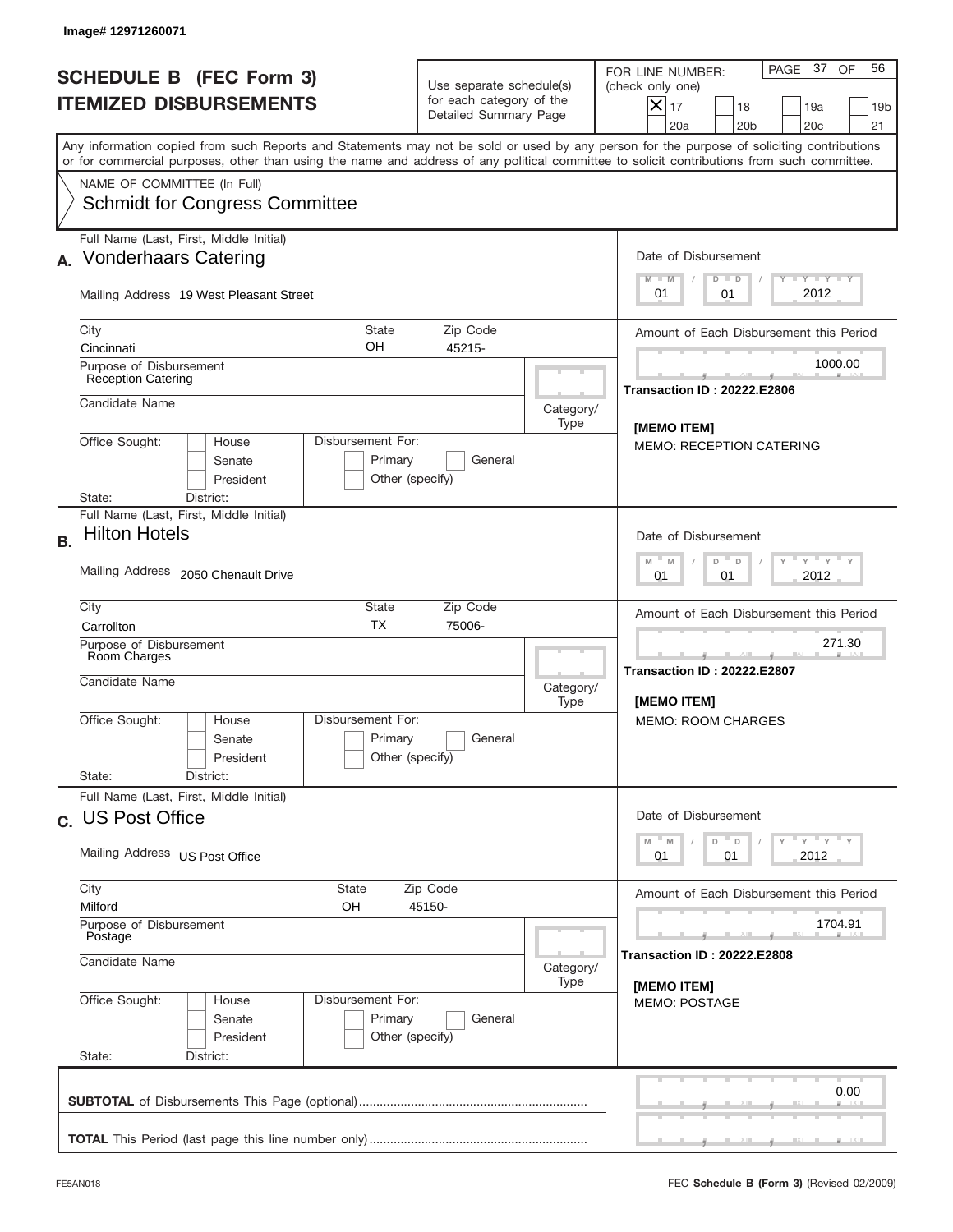|           | Image# 12971260072                                                                                                                                                                                                                                                                      |                                                                               |                   |                                                                                                                                                        |
|-----------|-----------------------------------------------------------------------------------------------------------------------------------------------------------------------------------------------------------------------------------------------------------------------------------------|-------------------------------------------------------------------------------|-------------------|--------------------------------------------------------------------------------------------------------------------------------------------------------|
|           | <b>SCHEDULE B (FEC Form 3)</b><br><b>ITEMIZED DISBURSEMENTS</b>                                                                                                                                                                                                                         | Use separate schedule(s)<br>for each category of the<br>Detailed Summary Page |                   | PAGE 38 OF<br>56<br>FOR LINE NUMBER:<br>(check only one)<br>$ \mathsf{X} _{17}$<br>18<br>19a<br>19 <sub>b</sub><br>20a<br>20 <sub>b</sub><br>20c<br>21 |
|           | Any information copied from such Reports and Statements may not be sold or used by any person for the purpose of soliciting contributions<br>or for commercial purposes, other than using the name and address of any political committee to solicit contributions from such committee. |                                                                               |                   |                                                                                                                                                        |
|           | NAME OF COMMITTEE (In Full)<br><b>Schmidt for Congress Committee</b>                                                                                                                                                                                                                    |                                                                               |                   |                                                                                                                                                        |
|           | Full Name (Last, First, Middle Initial)<br><b>Cardmember Services</b>                                                                                                                                                                                                                   |                                                                               |                   | Date of Disbursement<br>Y TY TY TY<br>$M - M$<br>$D$ $D$                                                                                               |
|           | Mailing Address PO Box 790408                                                                                                                                                                                                                                                           |                                                                               |                   | 2012<br>02<br>09                                                                                                                                       |
|           | City<br><b>State</b><br>MO<br>Saint Louis                                                                                                                                                                                                                                               | Zip Code<br>63179-0408                                                        |                   | Amount of Each Disbursement this Period                                                                                                                |
|           | Purpose of Disbursement<br>Credit Card: See Below                                                                                                                                                                                                                                       |                                                                               |                   | 8582.04<br><b>Transaction ID: 20222.E2793</b>                                                                                                          |
|           | Candidate Name                                                                                                                                                                                                                                                                          |                                                                               | Category/<br>Type |                                                                                                                                                        |
|           | Disbursement For:<br>Office Sought:<br>House<br>Senate<br>Primary<br>President<br>Other (specify)<br>District:<br>State:                                                                                                                                                                | General                                                                       |                   | <b>CREDIT CARD: SEE BELOW</b>                                                                                                                          |
| <b>B.</b> | Full Name (Last, First, Middle Initial)<br><b>US Post Office</b><br>Mailing Address US Post Office                                                                                                                                                                                      |                                                                               |                   | Date of Disbursement<br>$Y$ $Y$ $Y$ $Y$ $Y$<br>$M - M$<br>D<br>$\Box$<br>2012<br>02<br>09                                                              |
|           | City<br>State<br>OH<br>Milford                                                                                                                                                                                                                                                          | Zip Code<br>45150-                                                            |                   | Amount of Each Disbursement this Period                                                                                                                |
|           | Purpose of Disbursement<br>Postage<br>Candidate Name                                                                                                                                                                                                                                    |                                                                               | Category/<br>Type | 1012.00<br><b>Transaction ID: 20222.E2794</b><br>[MEMO ITEM]                                                                                           |
|           | Disbursement For:<br>Office Sought:<br>House<br>Primary<br>Senate<br>Other (specify)<br>President<br>State:<br>District:                                                                                                                                                                | General                                                                       |                   | <b>MEMO: POSTAGE</b>                                                                                                                                   |
|           | Full Name (Last, First, Middle Initial)<br>c. Lowes Home Centers                                                                                                                                                                                                                        |                                                                               |                   | Date of Disbursement                                                                                                                                   |
|           | Mailing Address 618 Mount Moriah Dr                                                                                                                                                                                                                                                     |                                                                               |                   | ү" ү" ү" ү<br>$-M$<br>$\mathbb M$<br>D<br>D<br>02<br>2012<br>09                                                                                        |
|           | City<br>State<br>Cincinnati<br>OH<br>Purpose of Disbursement<br>Sign Posts                                                                                                                                                                                                              | Zip Code<br>45245-2113                                                        |                   | Amount of Each Disbursement this Period<br>253.02                                                                                                      |
|           | Candidate Name                                                                                                                                                                                                                                                                          |                                                                               | Category/<br>Type | <b>Transaction ID: 20222.E2795</b><br>[MEMO ITEM]                                                                                                      |
|           | Office Sought:<br>Disbursement For:<br>House<br>Primary<br>Senate<br>President<br>Other (specify)<br>State:<br>District:                                                                                                                                                                | General                                                                       |                   | <b>MEMO: SIGN POSTS</b>                                                                                                                                |
|           |                                                                                                                                                                                                                                                                                         |                                                                               |                   | 8582.04                                                                                                                                                |
|           |                                                                                                                                                                                                                                                                                         |                                                                               |                   |                                                                                                                                                        |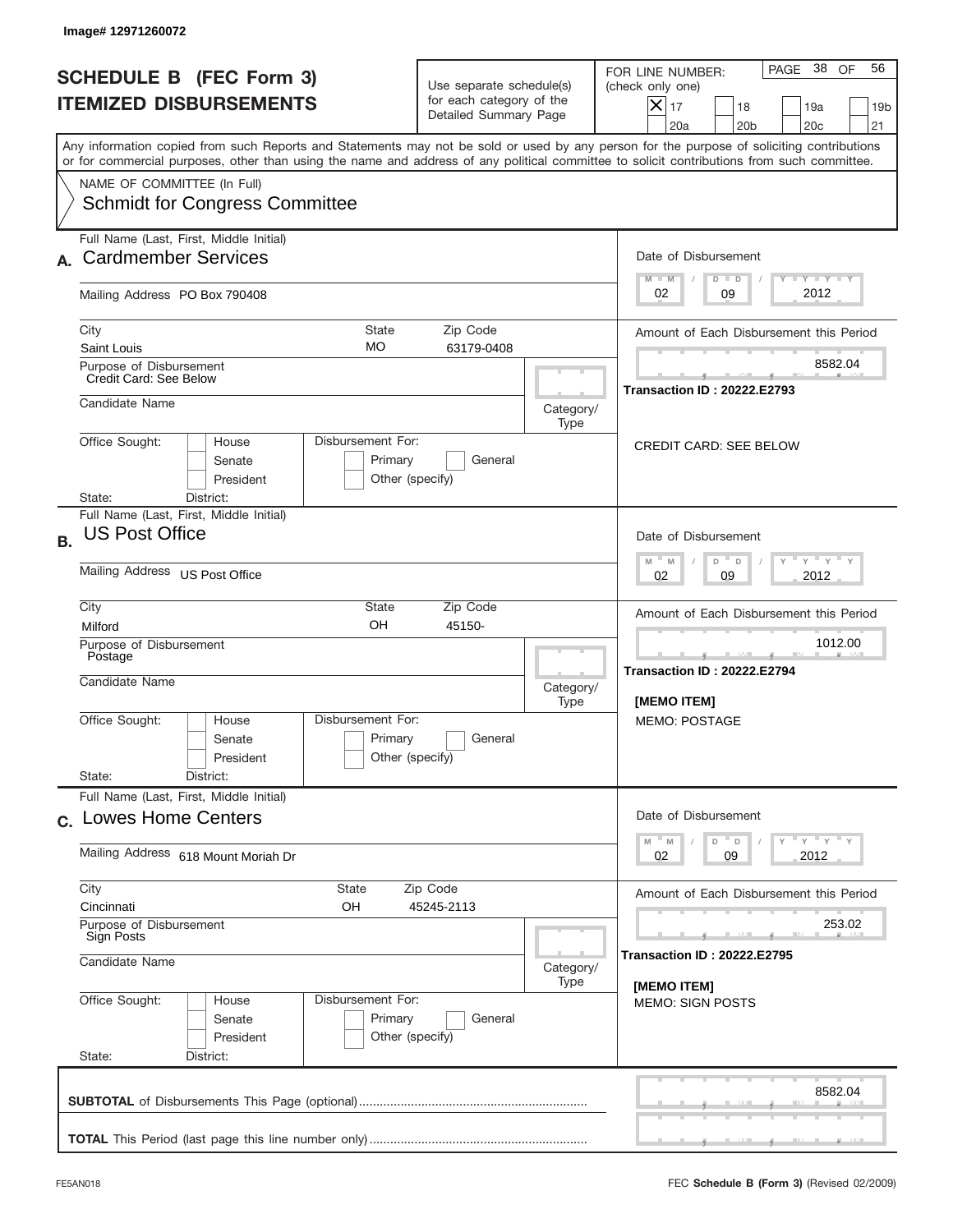| Image#12971260073                                                               |                                                                                 |                                                                               |                   |                                                                                                                                                                                                                                                                                         |  |
|---------------------------------------------------------------------------------|---------------------------------------------------------------------------------|-------------------------------------------------------------------------------|-------------------|-----------------------------------------------------------------------------------------------------------------------------------------------------------------------------------------------------------------------------------------------------------------------------------------|--|
| <b>SCHEDULE B (FEC Form 3)</b><br><b>ITEMIZED DISBURSEMENTS</b>                 |                                                                                 | Use separate schedule(s)<br>for each category of the<br>Detailed Summary Page |                   | PAGE 39 OF<br>56<br>FOR LINE NUMBER:<br>(check only one)<br>$X _{17}$<br>18<br>19a<br>19 <sub>b</sub><br>20a<br>20 <sub>b</sub><br>20 <sub>c</sub><br>21                                                                                                                                |  |
|                                                                                 |                                                                                 |                                                                               |                   | Any information copied from such Reports and Statements may not be sold or used by any person for the purpose of soliciting contributions<br>or for commercial purposes, other than using the name and address of any political committee to solicit contributions from such committee. |  |
| NAME OF COMMITTEE (In Full)                                                     | <b>Schmidt for Congress Committee</b>                                           |                                                                               |                   |                                                                                                                                                                                                                                                                                         |  |
| Full Name (Last, First, Middle Initial)<br>Kroger<br>А.                         |                                                                                 |                                                                               |                   | Date of Disbursement                                                                                                                                                                                                                                                                    |  |
| Mailing Address 3760 Paxton Ave                                                 |                                                                                 |                                                                               |                   | Y LY LY LY<br>$M - M$<br>$D$ $D$<br>2012<br>02<br>09                                                                                                                                                                                                                                    |  |
| City<br>Cincinnati                                                              | <b>State</b><br>OН                                                              | Zip Code<br>45209-                                                            |                   | Amount of Each Disbursement this Period                                                                                                                                                                                                                                                 |  |
| Purpose of Disbursement<br>Food for Event                                       |                                                                                 |                                                                               |                   | 205.79<br><b>Transaction ID: 20222.E2796</b>                                                                                                                                                                                                                                            |  |
| Candidate Name                                                                  |                                                                                 |                                                                               | Category/<br>Type | [MEMO ITEM]                                                                                                                                                                                                                                                                             |  |
| Office Sought:<br>State:<br>District:                                           | Disbursement For:<br>House<br>Senate<br>Primary<br>President<br>Other (specify) | General                                                                       |                   | <b>MEMO: FOOD FOR EVENT</b>                                                                                                                                                                                                                                                             |  |
| Full Name (Last, First, Middle Initial)<br><b>Verizon Wireless</b><br><b>B.</b> |                                                                                 |                                                                               |                   | Date of Disbursement                                                                                                                                                                                                                                                                    |  |
| Mailing Address PO Box 25506                                                    |                                                                                 | $Y$ $Y$ $Y$ $Y$ $Y$<br>$M - M$<br>D<br>D<br>2012<br>02<br>09                  |                   |                                                                                                                                                                                                                                                                                         |  |
| City<br>Lehigh Valley                                                           | State<br>PA                                                                     | Zip Code<br>18002-                                                            |                   | Amount of Each Disbursement this Period                                                                                                                                                                                                                                                 |  |
| Purpose of Disbursement<br>Phone Charges<br>Candidate Name                      |                                                                                 |                                                                               | Category/         | 519.86<br><b>Transaction ID: 20222.E2797</b><br>[MEMO ITEM]                                                                                                                                                                                                                             |  |
| Office Sought:<br>State:<br>District:                                           | Disbursement For:<br>House<br>Primary<br>Senate<br>Other (specify)<br>President | General                                                                       | Type              | <b>MEMO: PHONE CHARGES</b>                                                                                                                                                                                                                                                              |  |
| Full Name (Last, First, Middle Initial)<br>c. Aristotle International           |                                                                                 |                                                                               |                   | Date of Disbursement                                                                                                                                                                                                                                                                    |  |
| Mailing Address 205 Pennsylvania Ave SE                                         |                                                                                 |                                                                               |                   | $\mathbb{F}$ $\mathsf{y}$ $\mathbb{F}$ $\mathsf{y}$ $\mathbb{F}$ $\mathsf{y}$<br>M<br>$\mathbb M$<br>D<br>D<br>02<br>09<br>2012                                                                                                                                                         |  |
| City<br>Washington                                                              | State<br>DC                                                                     | Zip Code<br>20003-1164                                                        |                   | Amount of Each Disbursement this Period                                                                                                                                                                                                                                                 |  |
| Purpose of Disbursement<br>Campaign Software<br>Candidate Name                  |                                                                                 |                                                                               | Category/         | 1755.00<br><b>Transaction ID: 20222.E2798</b>                                                                                                                                                                                                                                           |  |
| Office Sought:<br>State:<br>District:                                           | Disbursement For:<br>House<br>Primary<br>Senate<br>President<br>Other (specify) | General                                                                       | Type              | [MEMO ITEM]<br><b>MEMO: CAMPAIGN SOFTWARE</b>                                                                                                                                                                                                                                           |  |
|                                                                                 |                                                                                 |                                                                               |                   | 0.00                                                                                                                                                                                                                                                                                    |  |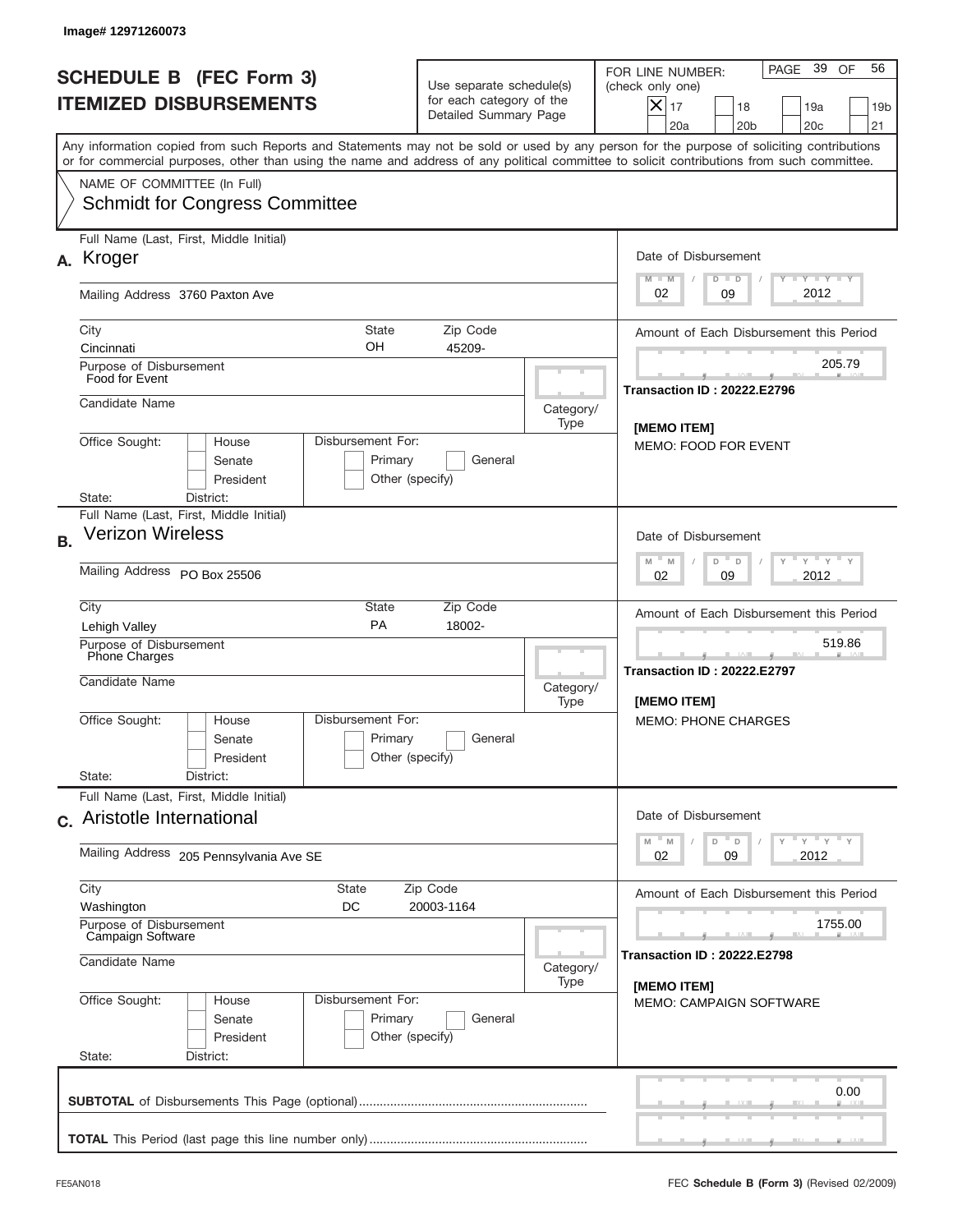| <b>SCHEDULE B</b> (FEC Form 3)<br><b>ITEMIZED DISBURSEMENTS</b>                                                                                                                                                                                                                                                        | Use separate schedule(s)<br>for each category of the<br>Detailed Summary Page                  | 40 OF<br>56<br><b>PAGE</b><br>FOR LINE NUMBER:<br>(check only one)<br>$\overline{\mathsf{x}}$ 17<br>18<br>19a<br>19 <sub>b</sub><br>21<br>20a<br>20 <sub>b</sub><br>20c |  |  |  |  |
|------------------------------------------------------------------------------------------------------------------------------------------------------------------------------------------------------------------------------------------------------------------------------------------------------------------------|------------------------------------------------------------------------------------------------|-------------------------------------------------------------------------------------------------------------------------------------------------------------------------|--|--|--|--|
| Any information copied from such Reports and Statements may not be sold or used by any person for the purpose of soliciting contributions<br>or for commercial purposes, other than using the name and address of any political committee to solicit contributions from such committee.<br>NAME OF COMMITTEE (In Full) |                                                                                                |                                                                                                                                                                         |  |  |  |  |
| <b>Schmidt for Congress Committee</b>                                                                                                                                                                                                                                                                                  |                                                                                                |                                                                                                                                                                         |  |  |  |  |
| Full Name (Last, First, Middle Initial)<br>A. Elegant Fare                                                                                                                                                                                                                                                             |                                                                                                |                                                                                                                                                                         |  |  |  |  |
| Mailing Address 2575 Commerce Blvd.                                                                                                                                                                                                                                                                                    |                                                                                                | Y TY TY TY<br>$M - M$<br>$D$ $D$<br>2012<br>09<br>02                                                                                                                    |  |  |  |  |
| City<br>State<br>OH.<br>Cincinnati                                                                                                                                                                                                                                                                                     | Zip Code<br>45241-                                                                             | Amount of Each Disbursement this Period                                                                                                                                 |  |  |  |  |
| Purpose of Disbursement<br>Event Catering                                                                                                                                                                                                                                                                              |                                                                                                | 2822.17<br><b>Transaction ID: 20222.E2799</b>                                                                                                                           |  |  |  |  |
| Candidate Name                                                                                                                                                                                                                                                                                                         | Category/<br>Type                                                                              |                                                                                                                                                                         |  |  |  |  |
| Office Sought:<br>Disbursement For:<br>House<br>Primary<br>Senate<br>President<br>Other (specify)<br>State:<br>District:                                                                                                                                                                                               | [MEMO ITEM]<br><b>MEMO: EVENT CATERING</b>                                                     |                                                                                                                                                                         |  |  |  |  |
| Full Name (Last, First, Middle Initial)<br><b>Monks Copy Shop</b><br><b>B.</b>                                                                                                                                                                                                                                         | Date of Disbursement                                                                           |                                                                                                                                                                         |  |  |  |  |
| Mailing Address 47 East Gay Street                                                                                                                                                                                                                                                                                     | " γ " γ " γ<br>$- M$<br>D<br>M<br>D<br>09<br>2012<br>02                                        |                                                                                                                                                                         |  |  |  |  |
| City<br>State<br>OH<br>Columbus                                                                                                                                                                                                                                                                                        | Zip Code<br>43215-                                                                             |                                                                                                                                                                         |  |  |  |  |
| Purpose of Disbursement<br><b>Fundraising Mailing</b><br>Candidate Name                                                                                                                                                                                                                                                |                                                                                                | 356.15<br>__<br><b>Transaction ID: 20222.E2800</b>                                                                                                                      |  |  |  |  |
| Disbursement For:                                                                                                                                                                                                                                                                                                      | Category/<br>Type                                                                              | [MEMO ITEM]                                                                                                                                                             |  |  |  |  |
| Office Sought:<br>House<br>Primary<br>Senate<br>Other (specify)<br>President                                                                                                                                                                                                                                           | General                                                                                        | <b>MEMO: FUNDRAISING MAILING</b>                                                                                                                                        |  |  |  |  |
| State:<br>District:<br>Full Name (Last, First, Middle Initial)                                                                                                                                                                                                                                                         |                                                                                                |                                                                                                                                                                         |  |  |  |  |
| c. Marriott Hotel                                                                                                                                                                                                                                                                                                      | Date of Disbursement<br>$\mathsf{Y} \mathsf{Y} \mathsf{Y} \mathsf{Y}$<br>D<br>M<br>M<br>$\Box$ |                                                                                                                                                                         |  |  |  |  |
| Mailing Address 700 Aliceanna Street                                                                                                                                                                                                                                                                                   | 02<br>2012<br>09                                                                               |                                                                                                                                                                         |  |  |  |  |
| City<br>State<br><b>Baltimore</b><br>MD                                                                                                                                                                                                                                                                                | Zip Code<br>21202-                                                                             | Amount of Each Disbursement this Period                                                                                                                                 |  |  |  |  |
| Purpose of Disbursement<br>2012 Congressional Retreat Lodging<br>Candidate Name                                                                                                                                                                                                                                        | Category/                                                                                      | 1050.00<br><b>Transaction ID: 20222.E2809</b>                                                                                                                           |  |  |  |  |
| Office Sought:<br>Disbursement For:<br>House                                                                                                                                                                                                                                                                           | Type                                                                                           | [MEMO ITEM]                                                                                                                                                             |  |  |  |  |
| Primary<br>Senate<br>Other (specify)<br>President<br>State:<br>District:                                                                                                                                                                                                                                               | General                                                                                        | MEMO: 2012 CONGRESSIONAL RETREAT LODGING                                                                                                                                |  |  |  |  |
|                                                                                                                                                                                                                                                                                                                        |                                                                                                | 0.00                                                                                                                                                                    |  |  |  |  |
|                                                                                                                                                                                                                                                                                                                        |                                                                                                |                                                                                                                                                                         |  |  |  |  |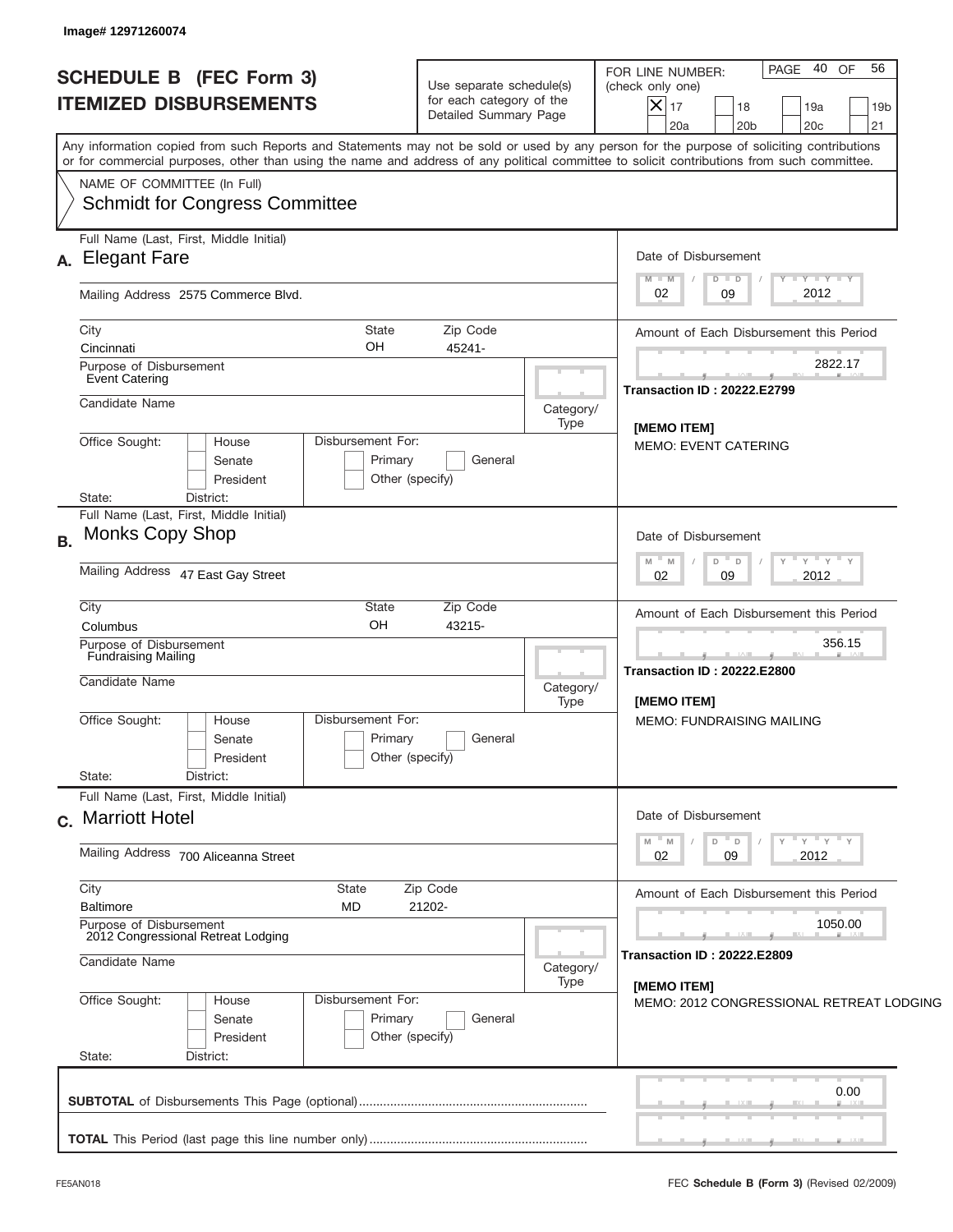| Image# 12971260075                                                                                                                                                                                                                                                                                                     |                                                                               |                                                                                                                                                              |
|------------------------------------------------------------------------------------------------------------------------------------------------------------------------------------------------------------------------------------------------------------------------------------------------------------------------|-------------------------------------------------------------------------------|--------------------------------------------------------------------------------------------------------------------------------------------------------------|
| <b>SCHEDULE B (FEC Form 3)</b><br><b>ITEMIZED DISBURSEMENTS</b>                                                                                                                                                                                                                                                        | Use separate schedule(s)<br>for each category of the<br>Detailed Summary Page | 41<br>OF<br>56<br>PAGE<br>FOR LINE NUMBER:<br>(check only one)<br>$ \mathsf{X} _{17}$<br>18<br>19a<br>19 <sub>b</sub><br>20a<br>20 <sub>b</sub><br>20c<br>21 |
| Any information copied from such Reports and Statements may not be sold or used by any person for the purpose of soliciting contributions<br>or for commercial purposes, other than using the name and address of any political committee to solicit contributions from such committee.<br>NAME OF COMMITTEE (In Full) |                                                                               |                                                                                                                                                              |
| <b>Schmidt for Congress Committee</b>                                                                                                                                                                                                                                                                                  |                                                                               |                                                                                                                                                              |
| Full Name (Last, First, Middle Initial)<br><b>Chester Willcox &amp; Saxbe LLP</b>                                                                                                                                                                                                                                      |                                                                               | Date of Disbursement<br>Y TY TY TY<br>$M - M$<br>$D$ $D$                                                                                                     |
| Mailing Address 65 E State St Ste 1000                                                                                                                                                                                                                                                                                 |                                                                               | 2012<br>02<br>01                                                                                                                                             |
| City<br><b>State</b><br>OH<br>Columbus                                                                                                                                                                                                                                                                                 | Zip Code<br>43215-4216                                                        | Amount of Each Disbursement this Period                                                                                                                      |
| Purpose of Disbursement<br>Legal Services                                                                                                                                                                                                                                                                              |                                                                               | 6528.88<br><b>Transaction ID: 20222.E2790</b>                                                                                                                |
| Candidate Name<br>Disbursement For:<br>Office Sought:<br>House                                                                                                                                                                                                                                                         |                                                                               | Category/<br>Type<br><b>LEGAL SERVICES</b>                                                                                                                   |
| Senate<br>Primary<br>President<br>District:<br>State:                                                                                                                                                                                                                                                                  | General<br>Other (specify)                                                    |                                                                                                                                                              |
| Full Name (Last, First, Middle Initial)<br>Cincinnati Bell<br>B <sub>1</sub>                                                                                                                                                                                                                                           |                                                                               | Date of Disbursement<br>$Y$ $Y$ $Y$ $Y$ $Y$<br>$M - M$<br>D<br>$\mathsf D$                                                                                   |
| Mailing Address PO Box 748003                                                                                                                                                                                                                                                                                          | 2012<br>01<br>01                                                              |                                                                                                                                                              |
| City<br>State<br>OH<br>Cincinnati                                                                                                                                                                                                                                                                                      | Zip Code<br>45274-                                                            | Amount of Each Disbursement this Period                                                                                                                      |
| Purpose of Disbursement<br>Phone Charges<br>Candidate Name                                                                                                                                                                                                                                                             |                                                                               | 156.50<br><b>Transaction ID: 20222.E2782</b><br>Category/<br>Type                                                                                            |
| Disbursement For:<br>Office Sought:<br>House<br>Primary<br>Senate<br>President                                                                                                                                                                                                                                         | General<br>Other (specify)                                                    | PHONE CHARGES                                                                                                                                                |
| State:<br>District:<br>Full Name (Last, First, Middle Initial)<br>c. Cincinnati Bell                                                                                                                                                                                                                                   |                                                                               | Date of Disbursement                                                                                                                                         |
| Mailing Address PO Box 748003                                                                                                                                                                                                                                                                                          |                                                                               | $\gamma$ = $\gamma$ = $\gamma$ = $\gamma$<br>$-M$<br>$\mathbb M$<br>D<br>D<br>03<br>2012<br>01                                                               |
| City<br>State<br>Cincinnati<br>OH                                                                                                                                                                                                                                                                                      | Zip Code<br>45274-                                                            | Amount of Each Disbursement this Period                                                                                                                      |
| Purpose of Disbursement<br>Phone Charges                                                                                                                                                                                                                                                                               |                                                                               | 196.45<br><b>Transaction ID: 20222.E2792</b>                                                                                                                 |
| Candidate Name                                                                                                                                                                                                                                                                                                         | Category/<br>Type                                                             |                                                                                                                                                              |
| Office Sought:<br>Disbursement For:<br>House<br>Primary<br>Senate<br>President<br>State:<br>District:                                                                                                                                                                                                                  | General<br>Other (specify)                                                    | <b>PHONE CHARGES</b>                                                                                                                                         |
|                                                                                                                                                                                                                                                                                                                        |                                                                               | 6881.83                                                                                                                                                      |
|                                                                                                                                                                                                                                                                                                                        |                                                                               |                                                                                                                                                              |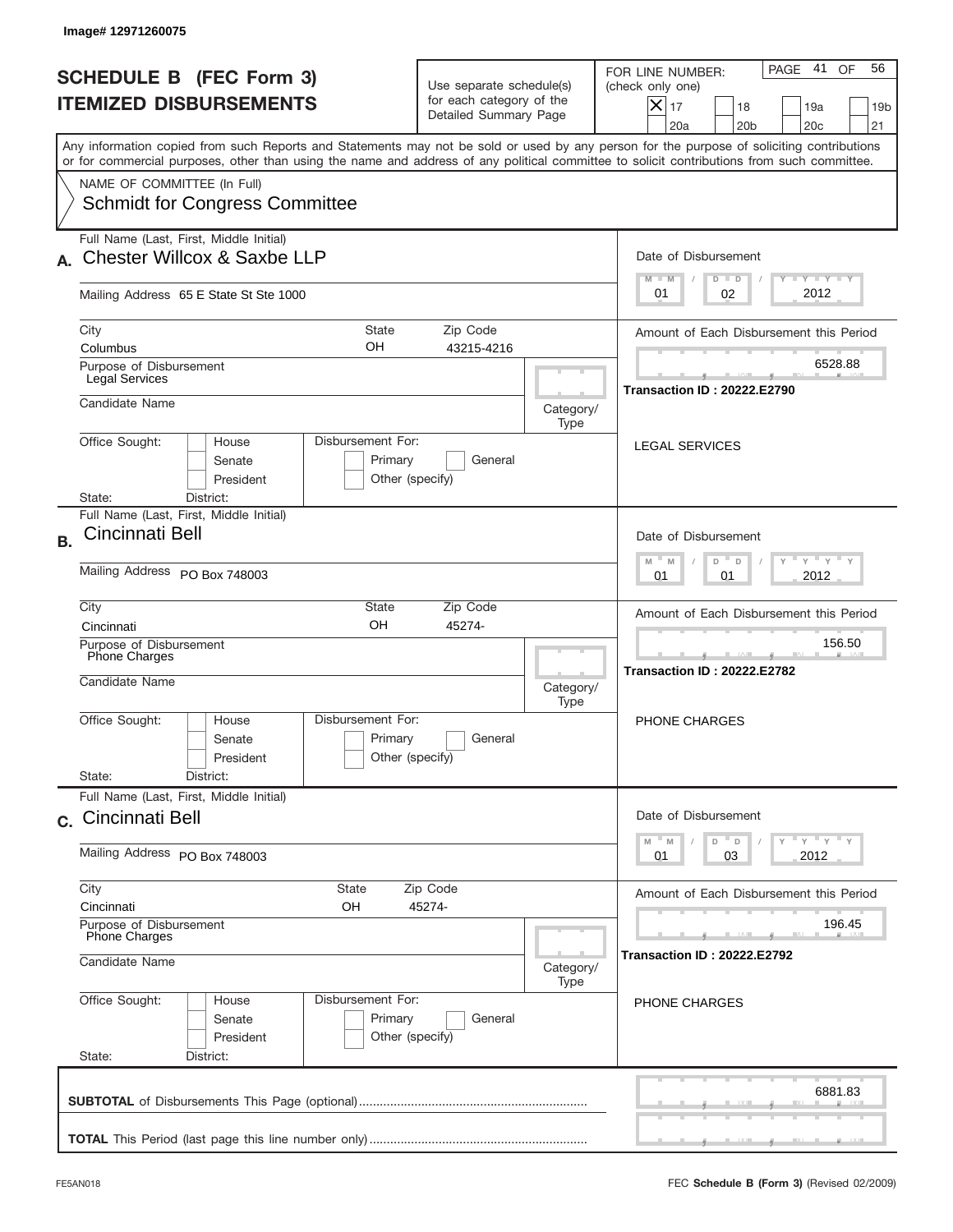|           | Image#12971260076                                                                                                                                                                                                                                                                                                      |                                                                               |                   |                                                                                                                                                                     |
|-----------|------------------------------------------------------------------------------------------------------------------------------------------------------------------------------------------------------------------------------------------------------------------------------------------------------------------------|-------------------------------------------------------------------------------|-------------------|---------------------------------------------------------------------------------------------------------------------------------------------------------------------|
|           | <b>SCHEDULE B (FEC Form 3)</b><br><b>ITEMIZED DISBURSEMENTS</b>                                                                                                                                                                                                                                                        | Use separate schedule(s)<br>for each category of the<br>Detailed Summary Page |                   | 42 OF<br>56<br>PAGE<br>FOR LINE NUMBER:<br>(check only one)<br>$ \boldsymbol{\times} $<br>17<br>18<br>19a<br>19 <sub>b</sub><br>20a<br>20 <sub>b</sub><br>20c<br>21 |
|           | Any information copied from such Reports and Statements may not be sold or used by any person for the purpose of soliciting contributions<br>or for commercial purposes, other than using the name and address of any political committee to solicit contributions from such committee.<br>NAME OF COMMITTEE (In Full) |                                                                               |                   |                                                                                                                                                                     |
|           | <b>Schmidt for Congress Committee</b>                                                                                                                                                                                                                                                                                  |                                                                               |                   |                                                                                                                                                                     |
|           | Full Name (Last, First, Middle Initial)<br><b>Clermont Co. Chamber of Commerce</b>                                                                                                                                                                                                                                     |                                                                               |                   | Date of Disbursement<br>Y TY TY TY<br>$M - M$<br>$D$ $D$                                                                                                            |
|           | Mailing Address 553 Chamber Dr                                                                                                                                                                                                                                                                                         |                                                                               |                   | 2012<br>01<br>01                                                                                                                                                    |
|           | City<br><b>State</b><br>OH<br>Milford                                                                                                                                                                                                                                                                                  | Zip Code<br>45150-1498                                                        |                   | Amount of Each Disbursement this Period                                                                                                                             |
|           | Purpose of Disbursement<br>Membership                                                                                                                                                                                                                                                                                  |                                                                               |                   | 353.00<br><b>Transaction ID: 20222.E2787</b>                                                                                                                        |
|           | Candidate Name                                                                                                                                                                                                                                                                                                         |                                                                               | Category/<br>Type |                                                                                                                                                                     |
|           | Disbursement For:<br>Office Sought:<br>House<br>Primary<br>Senate<br>President<br>Other (specify)<br>District:<br>State:                                                                                                                                                                                               | General                                                                       |                   | <b>MEMBERSHIP</b>                                                                                                                                                   |
| <b>B.</b> | Full Name (Last, First, Middle Initial)<br>CPMM Services Group, Inc.                                                                                                                                                                                                                                                   |                                                                               |                   | Date of Disbursement<br>ү " ү " ү " ү<br>$-$ M<br>M<br>D<br>D                                                                                                       |
|           | Mailing Address 3785 Indianola Ave.<br>City<br>State                                                                                                                                                                                                                                                                   | Zip Code                                                                      |                   | 2012<br>01<br>23                                                                                                                                                    |
|           | OH<br>Columbus<br>Purpose of Disbursement                                                                                                                                                                                                                                                                              | 43214-                                                                        |                   | Amount of Each Disbursement this Period<br>345.75                                                                                                                   |
|           | <b>Fundraising Mailing</b><br>Candidate Name                                                                                                                                                                                                                                                                           |                                                                               | Category/<br>Type | <b>Transaction ID: 20222.E2771</b>                                                                                                                                  |
|           | Disbursement For:<br>Office Sought:<br>House<br>Primary<br>Senate<br>Other (specify)<br>President                                                                                                                                                                                                                      | General                                                                       |                   | <b>FUNDRAISING MAILING</b>                                                                                                                                          |
|           | State:<br>District:<br>Full Name (Last, First, Middle Initial)                                                                                                                                                                                                                                                         |                                                                               |                   |                                                                                                                                                                     |
|           | c. Dark Horse Communications                                                                                                                                                                                                                                                                                           |                                                                               |                   | Date of Disbursement<br>$\gamma$ = $\gamma$ = $\gamma$ = $\gamma$<br>M<br>${\mathbb M}$<br>D<br>D                                                                   |
|           | Mailing Address 36 W Kossuth St                                                                                                                                                                                                                                                                                        |                                                                               |                   | 02<br>2012<br>01                                                                                                                                                    |
|           | City<br>State<br>Columbus<br>OН                                                                                                                                                                                                                                                                                        | Zip Code<br>43206-1914                                                        |                   | Amount of Each Disbursement this Period                                                                                                                             |
|           | Purpose of Disbursement<br><b>Fundraising Services</b><br>Candidate Name                                                                                                                                                                                                                                               |                                                                               | Category/<br>Type | 4500.00<br><b>Transaction ID : 20222.E2789</b>                                                                                                                      |
|           | Office Sought:<br>Disbursement For:<br>House<br>Primary<br>Senate<br>President<br>Other (specify)<br>State:<br>District:                                                                                                                                                                                               | General                                                                       |                   | <b>FUNDRAISING SERVICES</b>                                                                                                                                         |
|           |                                                                                                                                                                                                                                                                                                                        |                                                                               |                   | 5198.75                                                                                                                                                             |
|           |                                                                                                                                                                                                                                                                                                                        |                                                                               |                   |                                                                                                                                                                     |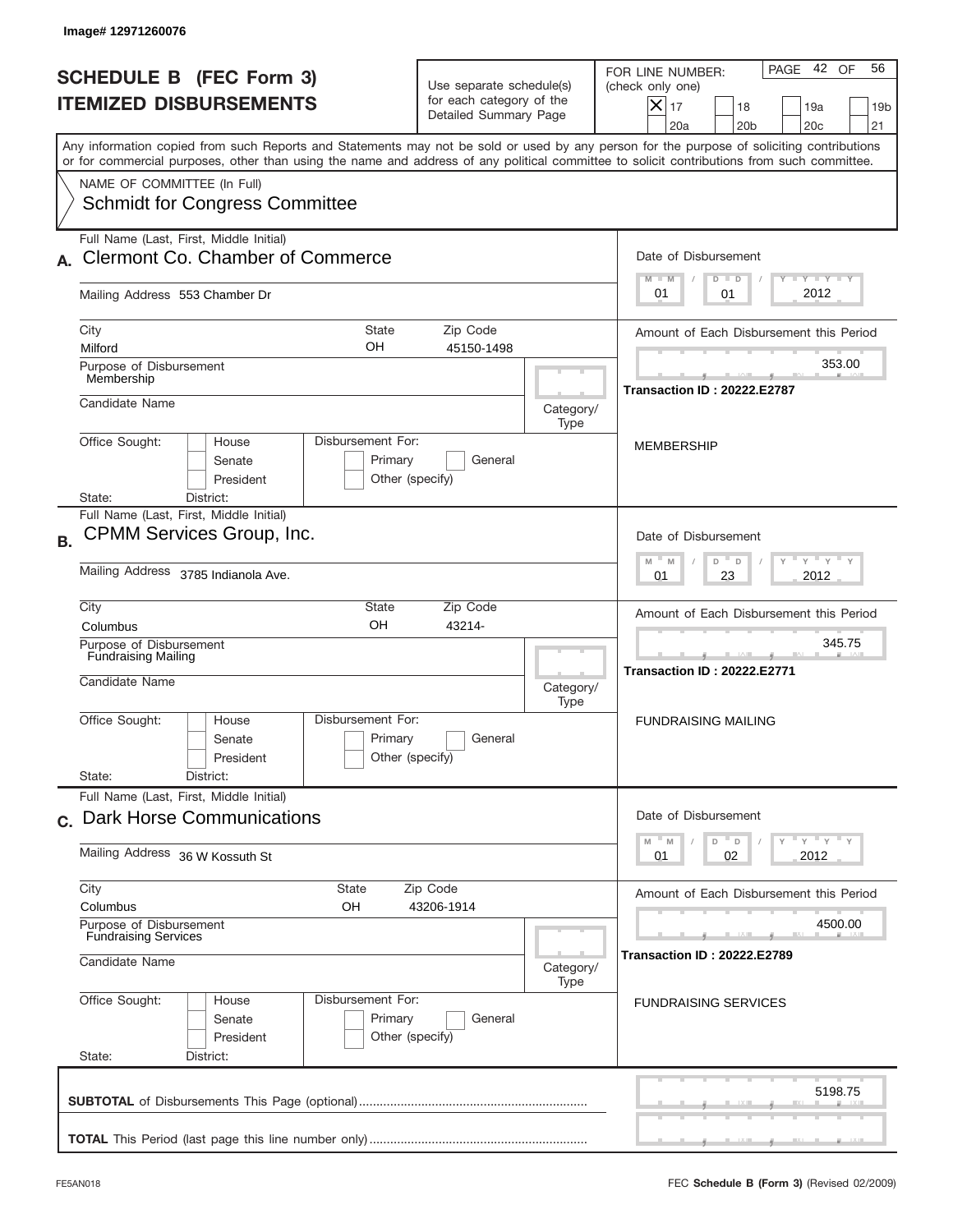|           | Image#12971260077                                                                          |                                                                             |                                                 |                                                                               |                   |                                                                                                                                                                                                                                                                                         |
|-----------|--------------------------------------------------------------------------------------------|-----------------------------------------------------------------------------|-------------------------------------------------|-------------------------------------------------------------------------------|-------------------|-----------------------------------------------------------------------------------------------------------------------------------------------------------------------------------------------------------------------------------------------------------------------------------------|
|           |                                                                                            | <b>SCHEDULE B (FEC Form 3)</b><br><b>ITEMIZED DISBURSEMENTS</b>             |                                                 | Use separate schedule(s)<br>for each category of the<br>Detailed Summary Page |                   | PAGE 43<br>OF<br>56<br>FOR LINE NUMBER:<br>(check only one)<br>$X _{17}$<br>18<br>19a<br>19 <sub>b</sub><br>20a<br>20 <sub>b</sub><br>20 <sub>c</sub><br>21                                                                                                                             |
|           |                                                                                            |                                                                             |                                                 |                                                                               |                   | Any information copied from such Reports and Statements may not be sold or used by any person for the purpose of soliciting contributions<br>or for commercial purposes, other than using the name and address of any political committee to solicit contributions from such committee. |
|           | NAME OF COMMITTEE (In Full)                                                                | <b>Schmidt for Congress Committee</b>                                       |                                                 |                                                                               |                   |                                                                                                                                                                                                                                                                                         |
|           |                                                                                            | Full Name (Last, First, Middle Initial)<br><b>Dark Horse Communications</b> |                                                 |                                                                               |                   | Date of Disbursement<br>$T - Y$ $T - Y$<br>$M - M$<br>$D$ $D$                                                                                                                                                                                                                           |
|           |                                                                                            | Mailing Address 36 W Kossuth St                                             |                                                 |                                                                               |                   | 2012<br>03<br>01                                                                                                                                                                                                                                                                        |
|           | City<br>Columbus<br>Purpose of Disbursement                                                |                                                                             | <b>State</b><br>OH.                             | Zip Code<br>43206-1914                                                        |                   | Amount of Each Disbursement this Period<br>6000.00                                                                                                                                                                                                                                      |
|           | <b>Fundraising Services</b><br>Candidate Name                                              |                                                                             |                                                 |                                                                               | Category/<br>Type | <b>Transaction ID: 20222.E2788</b>                                                                                                                                                                                                                                                      |
|           | Office Sought:<br>State:                                                                   | House<br>Senate<br>President<br>District:                                   | Disbursement For:<br>Primary<br>Other (specify) | General                                                                       |                   | <b>FUNDRAISING SERVICES</b>                                                                                                                                                                                                                                                             |
| <b>B.</b> | <b>Duke Realty</b>                                                                         | Full Name (Last, First, Middle Initial)                                     |                                                 |                                                                               |                   | Date of Disbursement                                                                                                                                                                                                                                                                    |
|           | <b>Mailing Address</b>                                                                     | 75 Remittance Drive<br><b>Suite 3205</b>                                    |                                                 |                                                                               |                   | $\cdots$ $\gamma$ $\cdots$ $\gamma$ $\cdots$ $\gamma$<br>$M - M$<br>D<br>D<br>2012<br>02<br>07                                                                                                                                                                                          |
|           | City<br>Chicago<br>Purpose of Disbursement<br>Rent<br>Candidate Name                       |                                                                             | State<br>IL                                     | Zip Code<br>60675-                                                            | Category/<br>Type | Amount of Each Disbursement this Period<br>2000.06<br><b>Transaction ID: 20222.E2786</b>                                                                                                                                                                                                |
|           | Office Sought:<br>State:                                                                   | House<br>Senate<br>President<br>District:                                   | Disbursement For:<br>Primary<br>Other (specify) | General                                                                       |                   | <b>RENT</b>                                                                                                                                                                                                                                                                             |
|           |                                                                                            | Full Name (Last, First, Middle Initial)<br>c. First Wave Concepts LLC       |                                                 |                                                                               |                   | Date of Disbursement<br>γ <sup>=</sup> γ <sup>=</sup> γ <sup>=</sup> γ<br>$M - M$<br>D<br>$\mathsf D$                                                                                                                                                                                   |
|           |                                                                                            | Mailing Address 4258 Mayfair Ln                                             |                                                 |                                                                               |                   | 12<br>2012<br>01                                                                                                                                                                                                                                                                        |
|           | City<br>Port Orange<br>Purpose of Disbursement<br><b>Website Service</b><br>Candidate Name |                                                                             | State<br>FL.                                    | Zip Code<br>32129-7512                                                        |                   | Amount of Each Disbursement this Period<br>105.00<br><b>Transaction ID: 20222.E2776</b>                                                                                                                                                                                                 |
|           | Office Sought:<br>State:                                                                   | House<br>Senate<br>President<br>District:                                   | Disbursement For:<br>Primary<br>Other (specify) | General                                                                       | Category/<br>Type | <b>WEBSITE SERVICE</b>                                                                                                                                                                                                                                                                  |
|           |                                                                                            |                                                                             |                                                 |                                                                               |                   | 8105.06                                                                                                                                                                                                                                                                                 |
|           |                                                                                            |                                                                             |                                                 |                                                                               |                   |                                                                                                                                                                                                                                                                                         |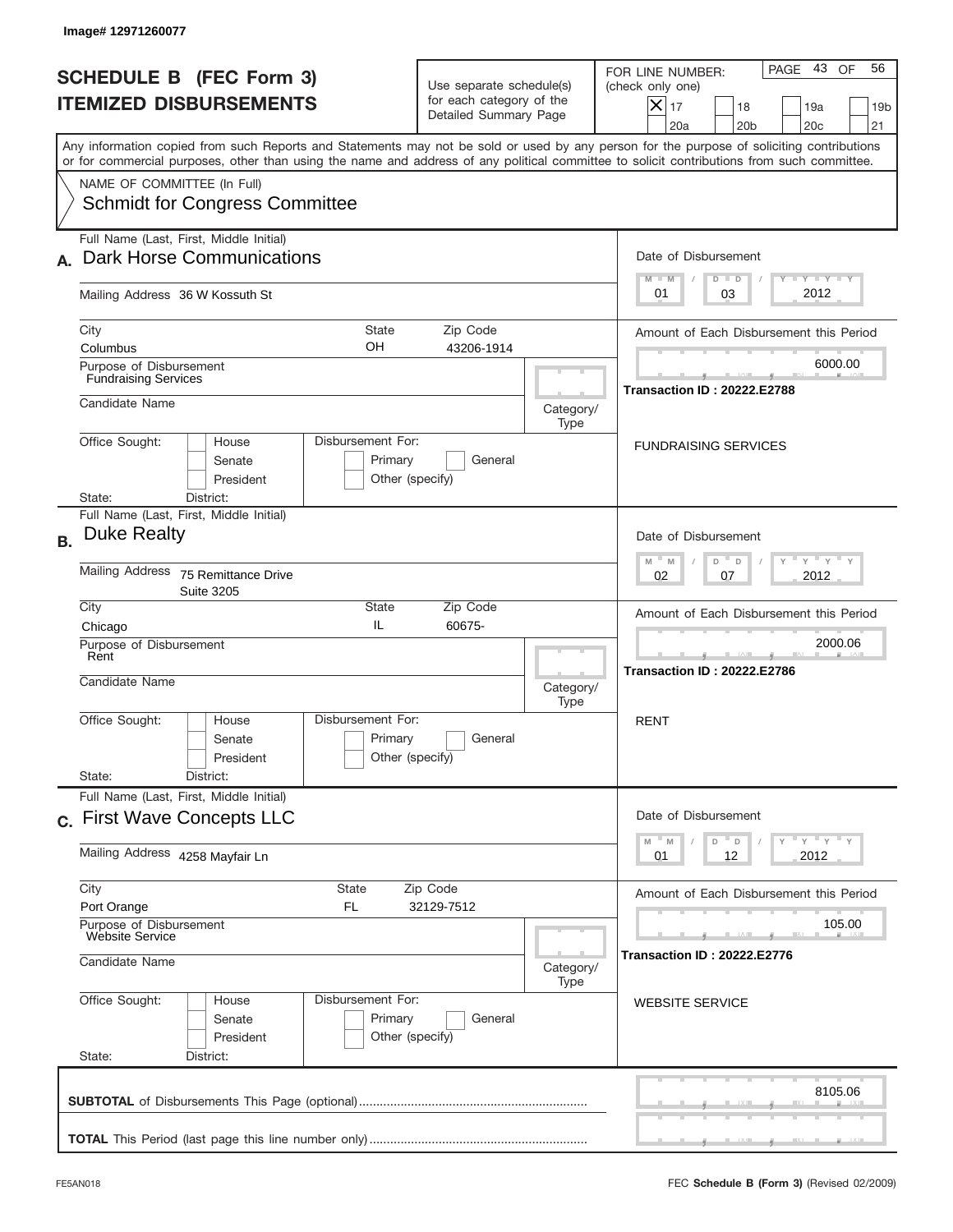|           | Image# 12971260078                                                                                                                                                                                                                                                                      |                                                                               |                   |                                                                                                                                                                     |  |
|-----------|-----------------------------------------------------------------------------------------------------------------------------------------------------------------------------------------------------------------------------------------------------------------------------------------|-------------------------------------------------------------------------------|-------------------|---------------------------------------------------------------------------------------------------------------------------------------------------------------------|--|
|           | <b>SCHEDULE B (FEC Form 3)</b><br><b>ITEMIZED DISBURSEMENTS</b>                                                                                                                                                                                                                         | Use separate schedule(s)<br>for each category of the<br>Detailed Summary Page |                   | 44<br>56<br>PAGE<br>OF<br>FOR LINE NUMBER:<br>(check only one)<br>$\times$<br>17<br>18<br>19a<br>19 <sub>b</sub><br>20a<br>20 <sub>b</sub><br>20 <sub>c</sub><br>21 |  |
|           | Any information copied from such Reports and Statements may not be sold or used by any person for the purpose of soliciting contributions<br>or for commercial purposes, other than using the name and address of any political committee to solicit contributions from such committee. |                                                                               |                   |                                                                                                                                                                     |  |
|           | NAME OF COMMITTEE (In Full)<br><b>Schmidt for Congress Committee</b>                                                                                                                                                                                                                    |                                                                               |                   |                                                                                                                                                                     |  |
|           | Full Name (Last, First, Middle Initial)<br><b>Hartong Digital Media</b>                                                                                                                                                                                                                 |                                                                               |                   | Date of Disbursement                                                                                                                                                |  |
|           | Mailing Address 11711 Princeton Pike<br>Suite 341-159                                                                                                                                                                                                                                   |                                                                               |                   | $T - Y$ $T - Y$<br>$M - M$<br>$D$ $D$<br>2012<br>01<br>23                                                                                                           |  |
|           | City<br><b>State</b>                                                                                                                                                                                                                                                                    | Zip Code                                                                      |                   | Amount of Each Disbursement this Period                                                                                                                             |  |
|           | OΗ<br>Cincinnati<br>Purpose of Disbursement<br>Photography                                                                                                                                                                                                                              | 45246-                                                                        |                   | 764.00                                                                                                                                                              |  |
|           | Candidate Name                                                                                                                                                                                                                                                                          |                                                                               | Category/<br>Type | <b>Transaction ID: 20222.E2770</b>                                                                                                                                  |  |
|           | Disbursement For:<br>Office Sought:<br>House<br>Primary<br>Senate<br>President<br>District:<br>State:                                                                                                                                                                                   | General<br>Other (specify)                                                    |                   | PHOTOGRAPHY                                                                                                                                                         |  |
| <b>B.</b> | Full Name (Last, First, Middle Initial)<br><b>Marketing Support Services</b>                                                                                                                                                                                                            |                                                                               |                   | Date of Disbursement                                                                                                                                                |  |
|           | Mailing Address 3241 Omni Drive                                                                                                                                                                                                                                                         |                                                                               |                   | $\cdots$ $\gamma$ $\cdots$ $\gamma$ $\cdots$ $\gamma$<br>$M - M$<br>D<br>D<br>2012<br>01<br>27                                                                      |  |
|           | City<br>State<br>OH<br>Cincinnati                                                                                                                                                                                                                                                       | Zip Code<br>45245-1515                                                        |                   | Amount of Each Disbursement this Period                                                                                                                             |  |
|           | Purpose of Disbursement<br>Mailing<br>Candidate Name                                                                                                                                                                                                                                    |                                                                               | Category/         | 19933.00<br>Transaction ID: 20222.E2767                                                                                                                             |  |
|           | Disbursement For:<br>Office Sought:<br>House<br>Primary<br>Senate<br>President                                                                                                                                                                                                          | General<br>Other (specify)                                                    | Type              | <b>MAILING</b>                                                                                                                                                      |  |
|           | State:<br>District:                                                                                                                                                                                                                                                                     |                                                                               |                   |                                                                                                                                                                     |  |
|           | Full Name (Last, First, Middle Initial)<br>c. Morrison Printing & Office Supplies                                                                                                                                                                                                       |                                                                               |                   | Date of Disbursement                                                                                                                                                |  |
|           | Mailing Address 111 E Main St                                                                                                                                                                                                                                                           |                                                                               |                   | γ <sup>=</sup> γ <sup>=</sup> γ <sup>=</sup> γ<br>$M - M$<br>D<br>D<br>2012<br>01<br>15                                                                             |  |
|           | City<br>State<br><b>West Union</b><br>OН                                                                                                                                                                                                                                                | Zip Code<br>45693-1301                                                        |                   | Amount of Each Disbursement this Period                                                                                                                             |  |
|           | Purpose of Disbursement<br>Event Invites                                                                                                                                                                                                                                                |                                                                               |                   | 1981.22                                                                                                                                                             |  |
|           | Candidate Name                                                                                                                                                                                                                                                                          |                                                                               | Category/<br>Type | <b>Transaction ID: 20222.E2774</b>                                                                                                                                  |  |
|           | Office Sought:<br>Disbursement For:<br>House<br>Primary<br>Senate<br>President<br>State:<br>District:                                                                                                                                                                                   | General<br>Other (specify)                                                    |                   | <b>EVENT INVITES</b>                                                                                                                                                |  |
|           |                                                                                                                                                                                                                                                                                         |                                                                               |                   | 22678.22                                                                                                                                                            |  |
|           |                                                                                                                                                                                                                                                                                         |                                                                               |                   |                                                                                                                                                                     |  |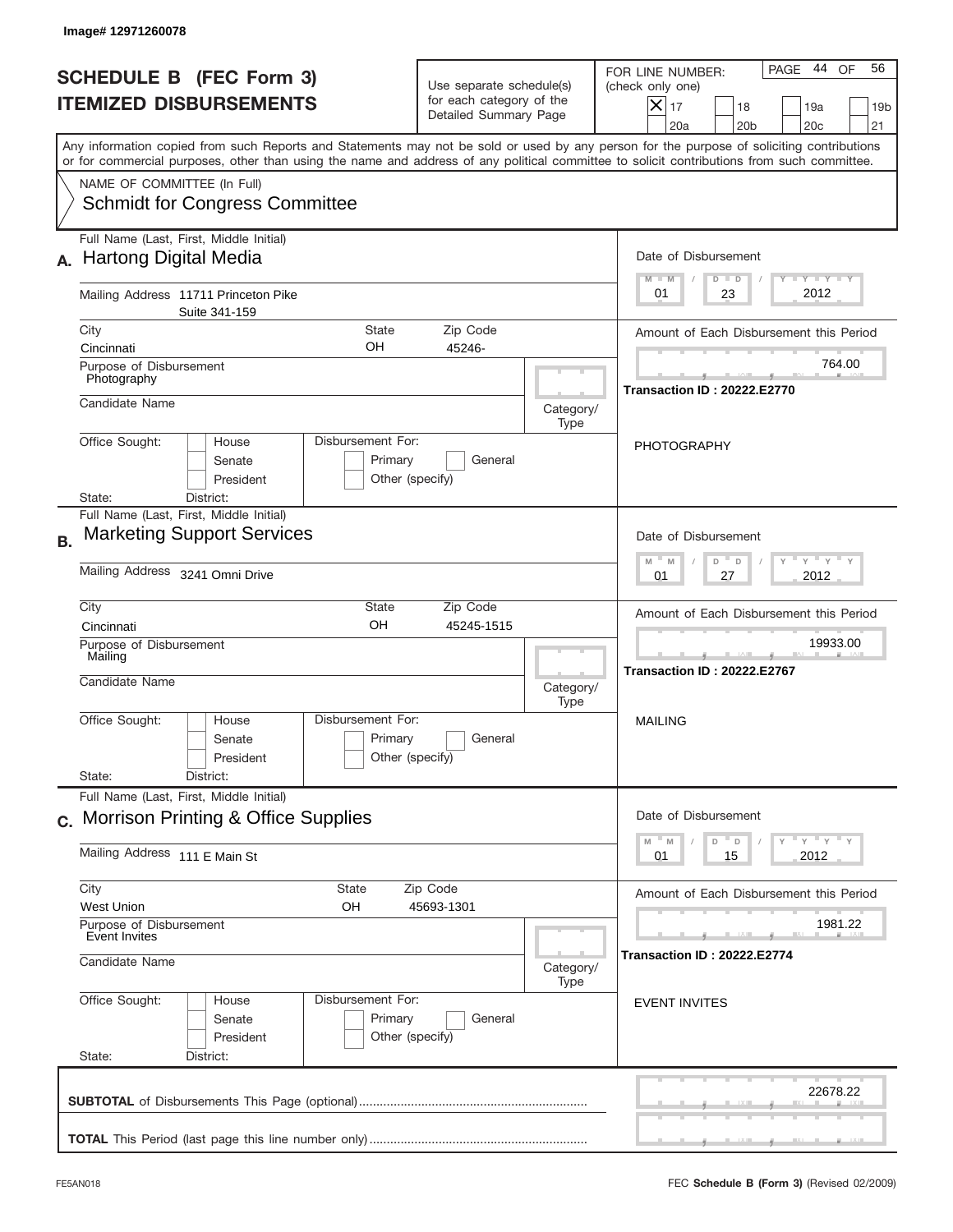|              | Image#12971260079                                                       |                                                                 |                                                 |                                                                               |                   |                                                                                                                                                                                                                                                                                         |
|--------------|-------------------------------------------------------------------------|-----------------------------------------------------------------|-------------------------------------------------|-------------------------------------------------------------------------------|-------------------|-----------------------------------------------------------------------------------------------------------------------------------------------------------------------------------------------------------------------------------------------------------------------------------------|
|              |                                                                         | <b>SCHEDULE B (FEC Form 3)</b><br><b>ITEMIZED DISBURSEMENTS</b> |                                                 | Use separate schedule(s)<br>for each category of the<br>Detailed Summary Page |                   | 45 OF<br>56<br>PAGE<br>FOR LINE NUMBER:<br>(check only one)<br>$ \mathsf{X} _{17}$<br>18<br>19a<br>19 <sub>b</sub><br>20a<br>20 <sub>b</sub><br>20 <sub>c</sub><br>21                                                                                                                   |
|              |                                                                         |                                                                 |                                                 |                                                                               |                   | Any information copied from such Reports and Statements may not be sold or used by any person for the purpose of soliciting contributions<br>or for commercial purposes, other than using the name and address of any political committee to solicit contributions from such committee. |
|              | NAME OF COMMITTEE (In Full)                                             | <b>Schmidt for Congress Committee</b>                           |                                                 |                                                                               |                   |                                                                                                                                                                                                                                                                                         |
| $\mathbf{A}$ | Full Name (Last, First, Middle Initial)<br>NEHCRC-PAC                   |                                                                 |                                                 |                                                                               |                   | Date of Disbursement<br>Y TY TY TY                                                                                                                                                                                                                                                      |
|              | Mailing Address PO Box 428619                                           |                                                                 |                                                 |                                                                               |                   | $M - M$<br>$D$ $D$<br>2012<br>09<br>01                                                                                                                                                                                                                                                  |
| City         | Cincinnati                                                              |                                                                 | <b>State</b><br>OH                              | Zip Code<br>45242-8619                                                        |                   | Amount of Each Disbursement this Period                                                                                                                                                                                                                                                 |
|              | Purpose of Disbursement<br>Pancake Breakfast Tickets and Ad             |                                                                 |                                                 |                                                                               |                   | 360.00<br><b>Transaction ID: 20222.E2779</b>                                                                                                                                                                                                                                            |
|              | Candidate Name                                                          |                                                                 |                                                 |                                                                               | Category/<br>Type |                                                                                                                                                                                                                                                                                         |
| State:       | Office Sought:                                                          | House<br>Senate<br>President<br>District:                       | Disbursement For:<br>Primary<br>Other (specify) | General                                                                       |                   | PANCAKE BREAKFAST TICKETS AND AD                                                                                                                                                                                                                                                        |
| <b>B.</b>    | Full Name (Last, First, Middle Initial)                                 | <b>Oxford Communications LLC</b>                                |                                                 |                                                                               |                   | Date of Disbursement<br>$Y$ $Y$ $Y$ $Y$ $Y$                                                                                                                                                                                                                                             |
|              | Mailing Address 121 S Alfred St                                         |                                                                 |                                                 |                                                                               |                   | $M - M$<br>D<br>D<br>2012<br>01<br>02                                                                                                                                                                                                                                                   |
| City         | Alexandria<br>Purpose of Disbursement<br><b>Fundraising Mailing</b>     |                                                                 | State<br><b>VA</b>                              | Zip Code<br>22314-3049                                                        |                   | Amount of Each Disbursement this Period<br>8328.31                                                                                                                                                                                                                                      |
|              | Candidate Name                                                          |                                                                 |                                                 |                                                                               | Category/<br>Type | <b>Transaction ID: 20222.E2780</b>                                                                                                                                                                                                                                                      |
| State:       | Office Sought:                                                          | House<br>Senate<br>President<br>District:                       | Disbursement For:<br>Primary<br>Other (specify) | General                                                                       |                   | <b>FUNDRAISING MAILING</b>                                                                                                                                                                                                                                                              |
|              | Full Name (Last, First, Middle Initial)                                 | c. Oxford Communications LLC                                    |                                                 |                                                                               |                   | Date of Disbursement                                                                                                                                                                                                                                                                    |
|              | Mailing Address 121 S Alfred St                                         |                                                                 |                                                 |                                                                               |                   | $\gamma$ = $\gamma$ = $\gamma$ = $\gamma$<br>M<br>$\mathbb M$<br>D<br>D<br>2012<br>01<br>28                                                                                                                                                                                             |
| City         | Alexandria                                                              |                                                                 | State<br>VA                                     | Zip Code<br>22314-3049                                                        |                   | Amount of Each Disbursement this Period                                                                                                                                                                                                                                                 |
|              | Purpose of Disbursement<br><b>Fundraising Mailing</b><br>Candidate Name |                                                                 |                                                 |                                                                               | Category/         | 2496.99<br><b>Transaction ID: 20222.E2766</b>                                                                                                                                                                                                                                           |
| State:       | Office Sought:                                                          | House<br>Senate<br>President<br>District:                       | Disbursement For:<br>Primary<br>Other (specify) | General                                                                       | Type              | <b>FUNDRAISING MAILING</b>                                                                                                                                                                                                                                                              |
|              |                                                                         |                                                                 |                                                 |                                                                               |                   | 11185.30                                                                                                                                                                                                                                                                                |
|              |                                                                         |                                                                 |                                                 |                                                                               |                   |                                                                                                                                                                                                                                                                                         |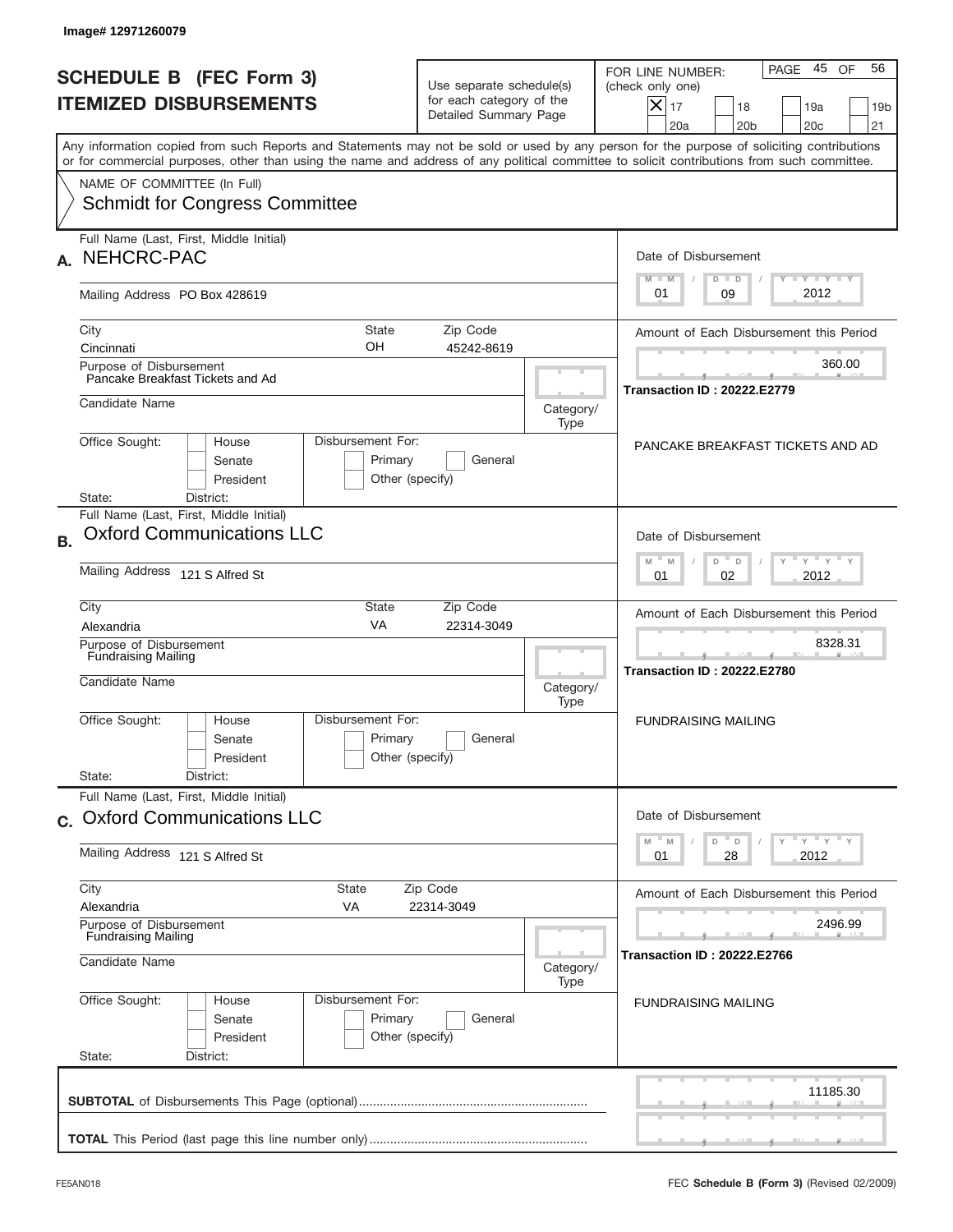| Image# 12971260080                                                                                                                                                                                                                                                                      |                                                                               |                                                                                                                                                                       |
|-----------------------------------------------------------------------------------------------------------------------------------------------------------------------------------------------------------------------------------------------------------------------------------------|-------------------------------------------------------------------------------|-----------------------------------------------------------------------------------------------------------------------------------------------------------------------|
| <b>SCHEDULE B (FEC Form 3)</b><br><b>ITEMIZED DISBURSEMENTS</b>                                                                                                                                                                                                                         | Use separate schedule(s)<br>for each category of the<br>Detailed Summary Page | 46 OF<br>56<br>PAGE<br>FOR LINE NUMBER:<br>(check only one)<br>$ \mathsf{X} _{17}$<br>18<br>19a<br>19 <sub>b</sub><br>20a<br>20 <sub>b</sub><br>20 <sub>c</sub><br>21 |
| Any information copied from such Reports and Statements may not be sold or used by any person for the purpose of soliciting contributions<br>or for commercial purposes, other than using the name and address of any political committee to solicit contributions from such committee. |                                                                               |                                                                                                                                                                       |
| NAME OF COMMITTEE (In Full)<br><b>Schmidt for Congress Committee</b>                                                                                                                                                                                                                    |                                                                               |                                                                                                                                                                       |
| Full Name (Last, First, Middle Initial)<br>Pistachio PAC<br>А.                                                                                                                                                                                                                          |                                                                               | Date of Disbursement                                                                                                                                                  |
| Mailing Address 512 C Street, N.E.                                                                                                                                                                                                                                                      |                                                                               | Y TY TY TY<br>$M - M$<br>$D$ $D$<br>2012<br>01<br>01                                                                                                                  |
| City<br><b>State</b><br>DC<br>Washington                                                                                                                                                                                                                                                | Zip Code<br>20002-                                                            | Amount of Each Disbursement this Period                                                                                                                               |
| Purpose of Disbursement<br><b>IN-Kind Dinner</b>                                                                                                                                                                                                                                        |                                                                               | 1386.00<br><b>Transaction ID: 20604.C12004IK</b>                                                                                                                      |
| Candidate Name                                                                                                                                                                                                                                                                          |                                                                               | Category/<br>Type                                                                                                                                                     |
| Disbursement For:<br>Office Sought:<br>House<br>Primary<br>Senate<br>President<br>District:<br>State:                                                                                                                                                                                   | General<br>Other (specify)                                                    | IN KIND: IN-KIND DINNER                                                                                                                                               |
| Full Name (Last, First, Middle Initial)<br><b>Preferred Communications</b><br><b>B.</b>                                                                                                                                                                                                 |                                                                               | Date of Disbursement                                                                                                                                                  |
| Mailing Address 6090 Franconia Road, Ste. D                                                                                                                                                                                                                                             |                                                                               | $Y$ $Y$ $Y$ $Y$ $Y$<br>$-$ M<br>M<br>D<br>D<br>2012<br>01<br>24                                                                                                       |
| City<br>State<br><b>VA</b><br>Alexandria                                                                                                                                                                                                                                                | Zip Code<br>22310-                                                            | Amount of Each Disbursement this Period                                                                                                                               |
| Purpose of Disbursement<br><b>Fundraiser Mailing List Rental</b><br>Candidate Name                                                                                                                                                                                                      |                                                                               | 1009.50<br><b>Transaction ID: 20222.E2768</b><br>Category/<br>Type                                                                                                    |
| Disbursement For:<br>Office Sought:<br>House<br>Primary<br>Senate<br>President                                                                                                                                                                                                          | General<br>Other (specify)                                                    | FUNDRAISER MAILING LIST RENTAL                                                                                                                                        |
| State:<br>District:<br>Full Name (Last, First, Middle Initial)                                                                                                                                                                                                                          |                                                                               |                                                                                                                                                                       |
| c. St. Patrick Parade Committee<br>Mailing Address 4295 Delryan Dr.                                                                                                                                                                                                                     |                                                                               | Date of Disbursement<br>ү" ү" ү" ү<br>M<br>$\mathbb M$<br>D<br>D<br>03<br>2012<br>01                                                                                  |
| City<br>State                                                                                                                                                                                                                                                                           | Zip Code                                                                      | Amount of Each Disbursement this Period                                                                                                                               |
| Cincinnati<br>OH<br>Purpose of Disbursement<br>Parade Entry Fee                                                                                                                                                                                                                         | 45238-6057                                                                    | 325.00                                                                                                                                                                |
| Candidate Name                                                                                                                                                                                                                                                                          |                                                                               | <b>Transaction ID: 20222.E2791</b><br>Category/<br>Type                                                                                                               |
| Office Sought:<br>Disbursement For:<br>House<br>Primary<br>Senate<br>President<br>State:<br>District:                                                                                                                                                                                   | General<br>Other (specify)                                                    | PARADE ENTRY FEE                                                                                                                                                      |
|                                                                                                                                                                                                                                                                                         |                                                                               | 2720.50                                                                                                                                                               |
|                                                                                                                                                                                                                                                                                         |                                                                               |                                                                                                                                                                       |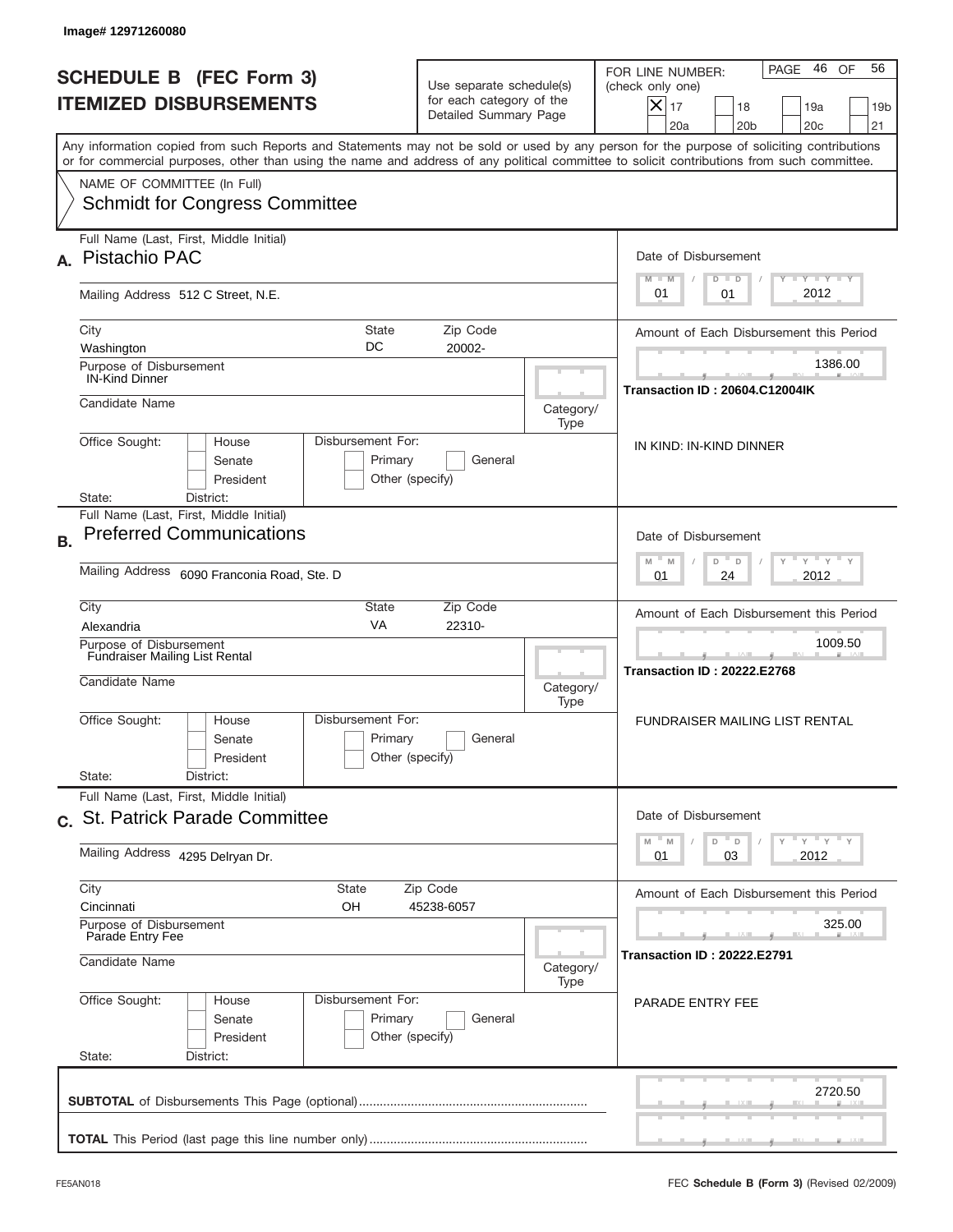|           | Image# 12971260081                                                                                                                                                                                                                                                                      |                                     |                                                                               |                   |                                                                                                                                                             |
|-----------|-----------------------------------------------------------------------------------------------------------------------------------------------------------------------------------------------------------------------------------------------------------------------------------------|-------------------------------------|-------------------------------------------------------------------------------|-------------------|-------------------------------------------------------------------------------------------------------------------------------------------------------------|
|           | <b>SCHEDULE B (FEC Form 3)</b><br><b>ITEMIZED DISBURSEMENTS</b>                                                                                                                                                                                                                         |                                     | Use separate schedule(s)<br>for each category of the<br>Detailed Summary Page |                   | PAGE 47<br>OF<br>56<br>FOR LINE NUMBER:<br>(check only one)<br>$X _{17}$<br>18<br>19a<br>19 <sub>b</sub><br>20 <sub>c</sub><br>20a<br>20 <sub>b</sub><br>21 |
|           | Any information copied from such Reports and Statements may not be sold or used by any person for the purpose of soliciting contributions<br>or for commercial purposes, other than using the name and address of any political committee to solicit contributions from such committee. |                                     |                                                                               |                   |                                                                                                                                                             |
|           | NAME OF COMMITTEE (In Full)<br><b>Schmidt for Congress Committee</b>                                                                                                                                                                                                                    |                                     |                                                                               |                   |                                                                                                                                                             |
|           | Full Name (Last, First, Middle Initial)<br>The American Israelite                                                                                                                                                                                                                       |                                     |                                                                               |                   | Date of Disbursement<br>$T - Y$ $T - Y$<br>$M - M$<br>$D$ $D$                                                                                               |
|           | Mailing Address 906 Main St.<br>Suite 508                                                                                                                                                                                                                                               |                                     |                                                                               |                   | 2012<br>02<br>01                                                                                                                                            |
|           | City<br>State<br>OΗ<br>Cincinnati<br>Purpose of Disbursement                                                                                                                                                                                                                            |                                     | Zip Code<br>45202-                                                            |                   | Amount of Each Disbursement this Period<br>240.00                                                                                                           |
|           | Advertising<br>Candidate Name                                                                                                                                                                                                                                                           |                                     |                                                                               | Category/         | <b>Transaction ID: 20222.E2781</b>                                                                                                                          |
|           | Office Sought:<br>Disbursement For:<br>House<br>Senate<br>President<br>State:<br>District:                                                                                                                                                                                              | Primary<br>Other (specify)          | General                                                                       | Type              | <b>ADVERTISING</b>                                                                                                                                          |
| <b>B.</b> | Full Name (Last, First, Middle Initial)<br>Townsend Group                                                                                                                                                                                                                               |                                     |                                                                               |                   | Date of Disbursement<br>$\cdots$ $\gamma$ $\cdots$ $\gamma$ $\cdots$<br>$-$ M<br>M<br>D<br>$\Box$                                                           |
|           | Mailing Address 1006 Pendleton St                                                                                                                                                                                                                                                       |                                     |                                                                               |                   | 2012<br>01<br>01                                                                                                                                            |
|           | City<br>State<br>VA<br>Alexandria<br>Purpose of Disbursement<br><b>Fundraising Services</b><br>Candidate Name                                                                                                                                                                           |                                     | Zip Code<br>22314-1837                                                        | Category/<br>Type | Amount of Each Disbursement this Period<br>2506.27<br><b>Transaction ID: 20222.E2784</b>                                                                    |
|           | Disbursement For:<br>Office Sought:<br>House<br>Senate<br>President<br>State:<br>District:                                                                                                                                                                                              | Primary<br>Other (specify)          | General                                                                       |                   | <b>FUNDRAISING SERVICES</b>                                                                                                                                 |
|           | Full Name (Last, First, Middle Initial)<br>c. Townsend Group                                                                                                                                                                                                                            |                                     |                                                                               |                   | Date of Disbursement<br>$=\frac{1}{\gamma}+\frac{1}{\gamma}+\frac{1}{\gamma}+\frac{1}{\gamma}$<br>$-M$<br>M<br>D<br>D                                       |
|           | Mailing Address 1006 Pendleton St                                                                                                                                                                                                                                                       | 02<br>2012<br>01                    |                                                                               |                   |                                                                                                                                                             |
|           | City<br>State<br>Alexandria<br>VA<br>Purpose of Disbursement<br><b>Fundraising Services</b>                                                                                                                                                                                             | Zip Code<br>22314-1837              |                                                                               |                   | Amount of Each Disbursement this Period<br>2802.08                                                                                                          |
|           | Candidate Name                                                                                                                                                                                                                                                                          | <b>Transaction ID : 20222.E2783</b> |                                                                               |                   |                                                                                                                                                             |
|           | Office Sought:<br>Disbursement For:<br>House<br>Senate<br>President<br>State:<br>District:                                                                                                                                                                                              | Primary<br>Other (specify)          | General                                                                       |                   | <b>FUNDRAISING SERVICES</b>                                                                                                                                 |
|           |                                                                                                                                                                                                                                                                                         |                                     |                                                                               |                   | 5548.35                                                                                                                                                     |
|           |                                                                                                                                                                                                                                                                                         |                                     |                                                                               |                   |                                                                                                                                                             |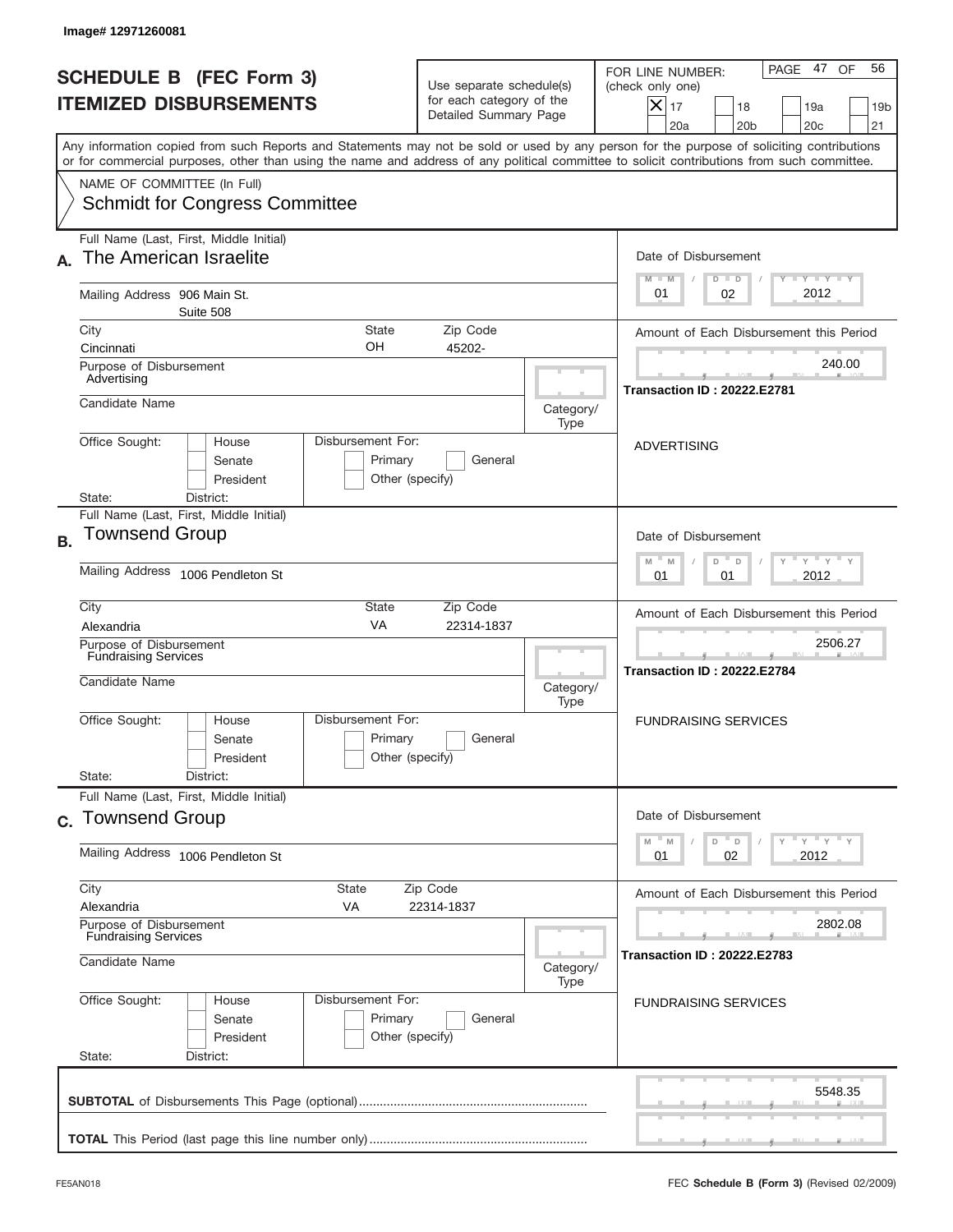| Image# 12971260082                                                                                                                                                                                                                                                                      |                                                                               |                   |                                                                                                                                                                           |  |  |
|-----------------------------------------------------------------------------------------------------------------------------------------------------------------------------------------------------------------------------------------------------------------------------------------|-------------------------------------------------------------------------------|-------------------|---------------------------------------------------------------------------------------------------------------------------------------------------------------------------|--|--|
| <b>SCHEDULE B (FEC Form 3)</b><br><b>ITEMIZED DISBURSEMENTS</b>                                                                                                                                                                                                                         | Use separate schedule(s)<br>for each category of the<br>Detailed Summary Page |                   | PAGE 48 OF<br>56<br>FOR LINE NUMBER:<br>(check only one)<br>$\overline{\mathsf{x}}$ 17<br>18<br>19a<br>19 <sub>b</sub><br>20a<br>20 <sub>b</sub><br>20 <sub>c</sub><br>21 |  |  |
| Any information copied from such Reports and Statements may not be sold or used by any person for the purpose of soliciting contributions<br>or for commercial purposes, other than using the name and address of any political committee to solicit contributions from such committee. |                                                                               |                   |                                                                                                                                                                           |  |  |
| NAME OF COMMITTEE (In Full)<br><b>Schmidt for Congress Committee</b>                                                                                                                                                                                                                    |                                                                               |                   |                                                                                                                                                                           |  |  |
| Full Name (Last, First, Middle Initial)<br><b>Vonderhaars Catering</b><br>А.                                                                                                                                                                                                            |                                                                               |                   | Date of Disbursement<br>Y TY TY TY                                                                                                                                        |  |  |
| Mailing Address 19 West Pleasant Street                                                                                                                                                                                                                                                 |                                                                               |                   | $M - M$<br>$D$ $D$<br>2012<br>01<br>10                                                                                                                                    |  |  |
| City<br>State<br>OН<br>Cincinnati                                                                                                                                                                                                                                                       | Zip Code<br>45215-                                                            |                   | Amount of Each Disbursement this Period                                                                                                                                   |  |  |
| Purpose of Disbursement<br><b>Reception Catering</b>                                                                                                                                                                                                                                    |                                                                               |                   | 1994.99<br><b>Transaction ID: 20222.E2777</b>                                                                                                                             |  |  |
| Candidate Name<br>Disbursement For:<br>Office Sought:<br>House                                                                                                                                                                                                                          |                                                                               | Category/<br>Type |                                                                                                                                                                           |  |  |
| Senate<br>Primary<br>President<br>State:<br>District:                                                                                                                                                                                                                                   | General<br>Other (specify)                                                    |                   | <b>RECEPTION CATERING</b>                                                                                                                                                 |  |  |
| Full Name (Last, First, Middle Initial)<br>В.                                                                                                                                                                                                                                           |                                                                               |                   | Date of Disbursement                                                                                                                                                      |  |  |
| <b>Mailing Address</b>                                                                                                                                                                                                                                                                  | M<br>D<br>M<br>D                                                              |                   |                                                                                                                                                                           |  |  |
| City<br><b>State</b>                                                                                                                                                                                                                                                                    | Zip Code                                                                      |                   | Amount of Each Disbursement this Period                                                                                                                                   |  |  |
| Purpose of Disbursement<br>Candidate Name                                                                                                                                                                                                                                               |                                                                               | Category/<br>Type |                                                                                                                                                                           |  |  |
| Disbursement For:<br>Office Sought:<br>House<br>Primary<br>Senate<br>President                                                                                                                                                                                                          | General<br>Other (specify)                                                    |                   |                                                                                                                                                                           |  |  |
| State:<br>District:<br>Full Name (Last, First, Middle Initial)                                                                                                                                                                                                                          |                                                                               |                   |                                                                                                                                                                           |  |  |
| C.<br><b>Mailing Address</b>                                                                                                                                                                                                                                                            |                                                                               |                   | Date of Disbursement<br>$\cdots$ $\vee$ $\cdots$<br>D<br>D                                                                                                                |  |  |
| City<br>State                                                                                                                                                                                                                                                                           | Zip Code                                                                      |                   |                                                                                                                                                                           |  |  |
| Purpose of Disbursement                                                                                                                                                                                                                                                                 |                                                                               |                   |                                                                                                                                                                           |  |  |
| Candidate Name                                                                                                                                                                                                                                                                          |                                                                               | Category/<br>Type |                                                                                                                                                                           |  |  |
| Office Sought:<br>Disbursement For:<br>House<br>Primary<br>Senate<br>President<br>State:<br>District:                                                                                                                                                                                   | General<br>Other (specify)                                                    |                   |                                                                                                                                                                           |  |  |
|                                                                                                                                                                                                                                                                                         |                                                                               |                   | 1994.99                                                                                                                                                                   |  |  |
|                                                                                                                                                                                                                                                                                         |                                                                               |                   | 80496.66                                                                                                                                                                  |  |  |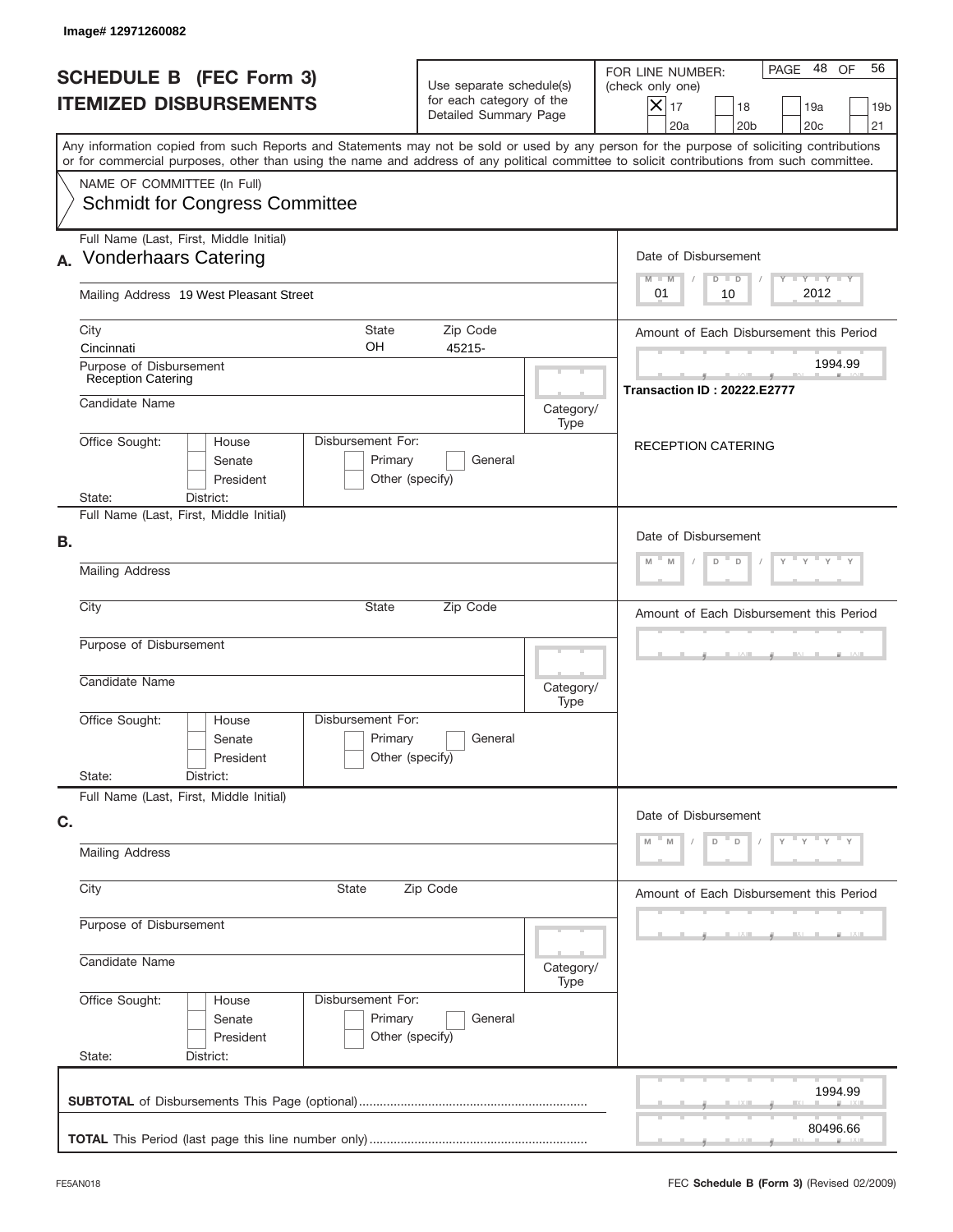| Image#12971260083                                                                                                                                                                                                                                                                       |                                                                               |                                                                                                                                                      |
|-----------------------------------------------------------------------------------------------------------------------------------------------------------------------------------------------------------------------------------------------------------------------------------------|-------------------------------------------------------------------------------|------------------------------------------------------------------------------------------------------------------------------------------------------|
| <b>SCHEDULE B (FEC Form 3)</b><br><b>ITEMIZED DISBURSEMENTS</b>                                                                                                                                                                                                                         | Use separate schedule(s)<br>for each category of the<br>Detailed Summary Page | 49 OF<br>56<br>PAGE<br>FOR LINE NUMBER:<br>(check only one)<br>$\times$<br>17<br>18<br>19a<br>19 <sub>b</sub><br>20a<br>20 <sub>b</sub><br>20c<br>21 |
| Any information copied from such Reports and Statements may not be sold or used by any person for the purpose of soliciting contributions<br>or for commercial purposes, other than using the name and address of any political committee to solicit contributions from such committee. |                                                                               |                                                                                                                                                      |
| NAME OF COMMITTEE (In Full)<br><b>Schmidt for Congress Committee</b>                                                                                                                                                                                                                    |                                                                               |                                                                                                                                                      |
| Full Name (Last, First, Middle Initial)<br>Jeannette Schmidt<br>$\mathbf{A}$                                                                                                                                                                                                            |                                                                               | Date of Disbursement<br>Y TY TY TY<br>$M - M$<br>$D$ $D$                                                                                             |
| Mailing Address 771 Wards Corner Rd                                                                                                                                                                                                                                                     |                                                                               | 2012<br>21<br>01                                                                                                                                     |
| City<br><b>State</b><br>OH<br>Loveland                                                                                                                                                                                                                                                  | Zip Code<br>45140-                                                            | Amount of Each Disbursement this Period                                                                                                              |
| Purpose of Disbursement<br>Repay Loan made/Guar. By Cand Repayment                                                                                                                                                                                                                      |                                                                               | 30000.00<br><b>Transaction ID: 20222.E2769</b>                                                                                                       |
| Candidate Name<br><b>JEANNETTE H SCHMIDT</b><br>Disbursement For: 2012                                                                                                                                                                                                                  | Category/<br>Type                                                             |                                                                                                                                                      |
| Office Sought:<br>House<br>Senate<br>Primary<br>President<br>OН<br>02<br>State:<br>District:                                                                                                                                                                                            | General<br>Other (specify) SP-2005                                            |                                                                                                                                                      |
| Full Name (Last, First, Middle Initial)<br>В.                                                                                                                                                                                                                                           |                                                                               | Date of Disbursement<br>D<br>M<br>M<br>D                                                                                                             |
| <b>Mailing Address</b>                                                                                                                                                                                                                                                                  |                                                                               |                                                                                                                                                      |
| City<br>State                                                                                                                                                                                                                                                                           | Zip Code                                                                      | Amount of Each Disbursement this Period                                                                                                              |
| Purpose of Disbursement<br>Candidate Name                                                                                                                                                                                                                                               | Category/                                                                     |                                                                                                                                                      |
| Disbursement For:<br>Office Sought:<br>House<br>Primary<br>Senate<br>President                                                                                                                                                                                                          | Type<br>General<br>Other (specify)                                            |                                                                                                                                                      |
| State:<br>District:<br>Full Name (Last, First, Middle Initial)                                                                                                                                                                                                                          |                                                                               |                                                                                                                                                      |
| C.                                                                                                                                                                                                                                                                                      |                                                                               | Date of Disbursement<br>Y Y<br>D<br>D                                                                                                                |
| <b>Mailing Address</b>                                                                                                                                                                                                                                                                  |                                                                               |                                                                                                                                                      |
| City<br>State                                                                                                                                                                                                                                                                           | Zip Code                                                                      | Amount of Each Disbursement this Period                                                                                                              |
| Purpose of Disbursement<br>Candidate Name                                                                                                                                                                                                                                               | Category/                                                                     |                                                                                                                                                      |
| Office Sought:<br>Disbursement For:<br>House<br>Primary<br>Senate<br>President<br>State:<br>District:                                                                                                                                                                                   | Type<br>General<br>Other (specify)                                            |                                                                                                                                                      |
|                                                                                                                                                                                                                                                                                         |                                                                               | 30000.00                                                                                                                                             |
|                                                                                                                                                                                                                                                                                         |                                                                               | 30000.00                                                                                                                                             |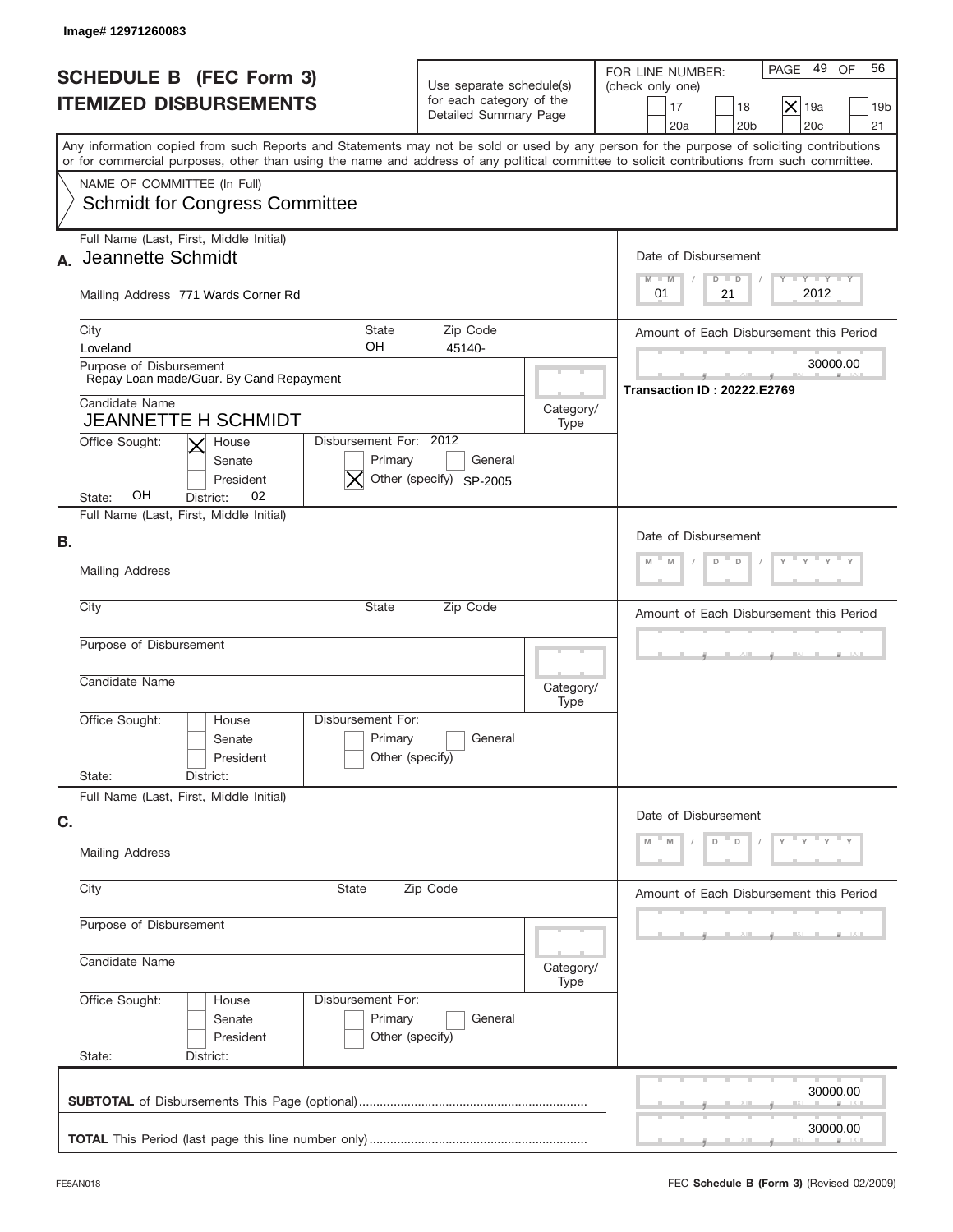| <b>SCHEDULE C</b> (FEC Form 3) |                                                                                                                                                                                                                                     |                                                                                                                           | Use separate schedule(s) |                                                                                                                                                                                                                                                                                             | PAGE<br>50<br>FOR LINE NUMBER:<br>(check only one)                                                                                                                                             | 56<br>OF<br>$\overline{\times}$<br>13a<br>13 <sub>b</sub>                                                                                                                                                           |
|--------------------------------|-------------------------------------------------------------------------------------------------------------------------------------------------------------------------------------------------------------------------------------|---------------------------------------------------------------------------------------------------------------------------|--------------------------|---------------------------------------------------------------------------------------------------------------------------------------------------------------------------------------------------------------------------------------------------------------------------------------------|------------------------------------------------------------------------------------------------------------------------------------------------------------------------------------------------|---------------------------------------------------------------------------------------------------------------------------------------------------------------------------------------------------------------------|
|                                |                                                                                                                                                                                                                                     |                                                                                                                           |                          |                                                                                                                                                                                                                                                                                             |                                                                                                                                                                                                |                                                                                                                                                                                                                     |
|                                |                                                                                                                                                                                                                                     |                                                                                                                           |                          |                                                                                                                                                                                                                                                                                             | Election:<br>2012<br>Primary<br>General                                                                                                                                                        |                                                                                                                                                                                                                     |
|                                |                                                                                                                                                                                                                                     |                                                                                                                           |                          |                                                                                                                                                                                                                                                                                             | $\overline{X}$ Other (specify) $\blacktriangledown$<br>SP-2005                                                                                                                                 |                                                                                                                                                                                                                     |
|                                | State                                                                                                                                                                                                                               |                                                                                                                           |                          |                                                                                                                                                                                                                                                                                             |                                                                                                                                                                                                |                                                                                                                                                                                                                     |
|                                | OH                                                                                                                                                                                                                                  |                                                                                                                           |                          |                                                                                                                                                                                                                                                                                             |                                                                                                                                                                                                |                                                                                                                                                                                                                     |
|                                |                                                                                                                                                                                                                                     |                                                                                                                           |                          |                                                                                                                                                                                                                                                                                             |                                                                                                                                                                                                |                                                                                                                                                                                                                     |
| 150.00                         |                                                                                                                                                                                                                                     |                                                                                                                           | 0.00                     |                                                                                                                                                                                                                                                                                             |                                                                                                                                                                                                | 150.00                                                                                                                                                                                                              |
|                                |                                                                                                                                                                                                                                     |                                                                                                                           |                          |                                                                                                                                                                                                                                                                                             |                                                                                                                                                                                                |                                                                                                                                                                                                                     |
| 2005<br>Y                      | $\mathsf D$<br>M<br>D                                                                                                                                                                                                               |                                                                                                                           |                          | 0.00                                                                                                                                                                                                                                                                                        | $%$ (apr)                                                                                                                                                                                      | Yes<br>No.                                                                                                                                                                                                          |
|                                |                                                                                                                                                                                                                                     |                                                                                                                           |                          |                                                                                                                                                                                                                                                                                             |                                                                                                                                                                                                |                                                                                                                                                                                                                     |
|                                |                                                                                                                                                                                                                                     |                                                                                                                           |                          |                                                                                                                                                                                                                                                                                             |                                                                                                                                                                                                |                                                                                                                                                                                                                     |
|                                |                                                                                                                                                                                                                                     |                                                                                                                           |                          |                                                                                                                                                                                                                                                                                             |                                                                                                                                                                                                |                                                                                                                                                                                                                     |
| <b>State</b>                   | ZIP Code                                                                                                                                                                                                                            |                                                                                                                           |                          |                                                                                                                                                                                                                                                                                             |                                                                                                                                                                                                |                                                                                                                                                                                                                     |
|                                |                                                                                                                                                                                                                                     |                                                                                                                           |                          |                                                                                                                                                                                                                                                                                             |                                                                                                                                                                                                |                                                                                                                                                                                                                     |
|                                |                                                                                                                                                                                                                                     |                                                                                                                           |                          |                                                                                                                                                                                                                                                                                             |                                                                                                                                                                                                |                                                                                                                                                                                                                     |
| State                          | ZIP Code                                                                                                                                                                                                                            |                                                                                                                           |                          |                                                                                                                                                                                                                                                                                             |                                                                                                                                                                                                |                                                                                                                                                                                                                     |
|                                |                                                                                                                                                                                                                                     |                                                                                                                           |                          |                                                                                                                                                                                                                                                                                             |                                                                                                                                                                                                |                                                                                                                                                                                                                     |
|                                |                                                                                                                                                                                                                                     |                                                                                                                           |                          |                                                                                                                                                                                                                                                                                             |                                                                                                                                                                                                |                                                                                                                                                                                                                     |
| <b>State</b>                   | ZIP Code                                                                                                                                                                                                                            |                                                                                                                           |                          |                                                                                                                                                                                                                                                                                             |                                                                                                                                                                                                |                                                                                                                                                                                                                     |
|                                |                                                                                                                                                                                                                                     |                                                                                                                           |                          |                                                                                                                                                                                                                                                                                             |                                                                                                                                                                                                |                                                                                                                                                                                                                     |
|                                |                                                                                                                                                                                                                                     |                                                                                                                           |                          |                                                                                                                                                                                                                                                                                             |                                                                                                                                                                                                |                                                                                                                                                                                                                     |
| State                          | ZIP Code                                                                                                                                                                                                                            |                                                                                                                           |                          |                                                                                                                                                                                                                                                                                             |                                                                                                                                                                                                |                                                                                                                                                                                                                     |
|                                |                                                                                                                                                                                                                                     |                                                                                                                           |                          |                                                                                                                                                                                                                                                                                             |                                                                                                                                                                                                | 150.00                                                                                                                                                                                                              |
|                                |                                                                                                                                                                                                                                     |                                                                                                                           |                          |                                                                                                                                                                                                                                                                                             |                                                                                                                                                                                                |                                                                                                                                                                                                                     |
|                                | <b>Schmidt for Congress Committee</b><br>1. Full Name (Last, First, Middle Initial)<br>OH<br>2. Full Name (Last, First, Middle Initial)<br>3. Full Name (Last, First, Middle Initial)<br>4. Full Name (Last, First, Middle Initial) | LOAN SOURCE Full Name (Last, First, Middle Initial)<br>List All Endorsers or Guarantors (if any) to Loan Source<br>45140- | 45140-<br>Date Due       | ZIP Code<br>Cumulative Payment To Date<br><b>ONDEMAND</b><br>Occupation<br>Member<br>Amount<br>Guaranteed<br>Outstanding:<br>Occupation<br>Amount<br>Guaranteed<br>Outstanding:<br>Occupation<br>Amount<br>Guaranteed<br>Outstanding:<br>Occupation<br>Amount<br>Guaranteed<br>Outstanding: | [PERSONAL FUNDS]<br><b>Interest Rate</b><br>Name of Employer<br>US House of Rep.<br>Name of Employer<br>Name of Employer<br>Name of Employer<br>$\blacktriangleright$<br>$\blacktriangleright$ | for each category of the<br>Detailed Summary Page<br>Transaction ID: LS51003.C19<br>Balance Outstanding at Close of This Period<br>Secured:<br>0.00<br>$\overline{y}$ $\overline{y}$<br>Transaction ID: LB51003.C19 |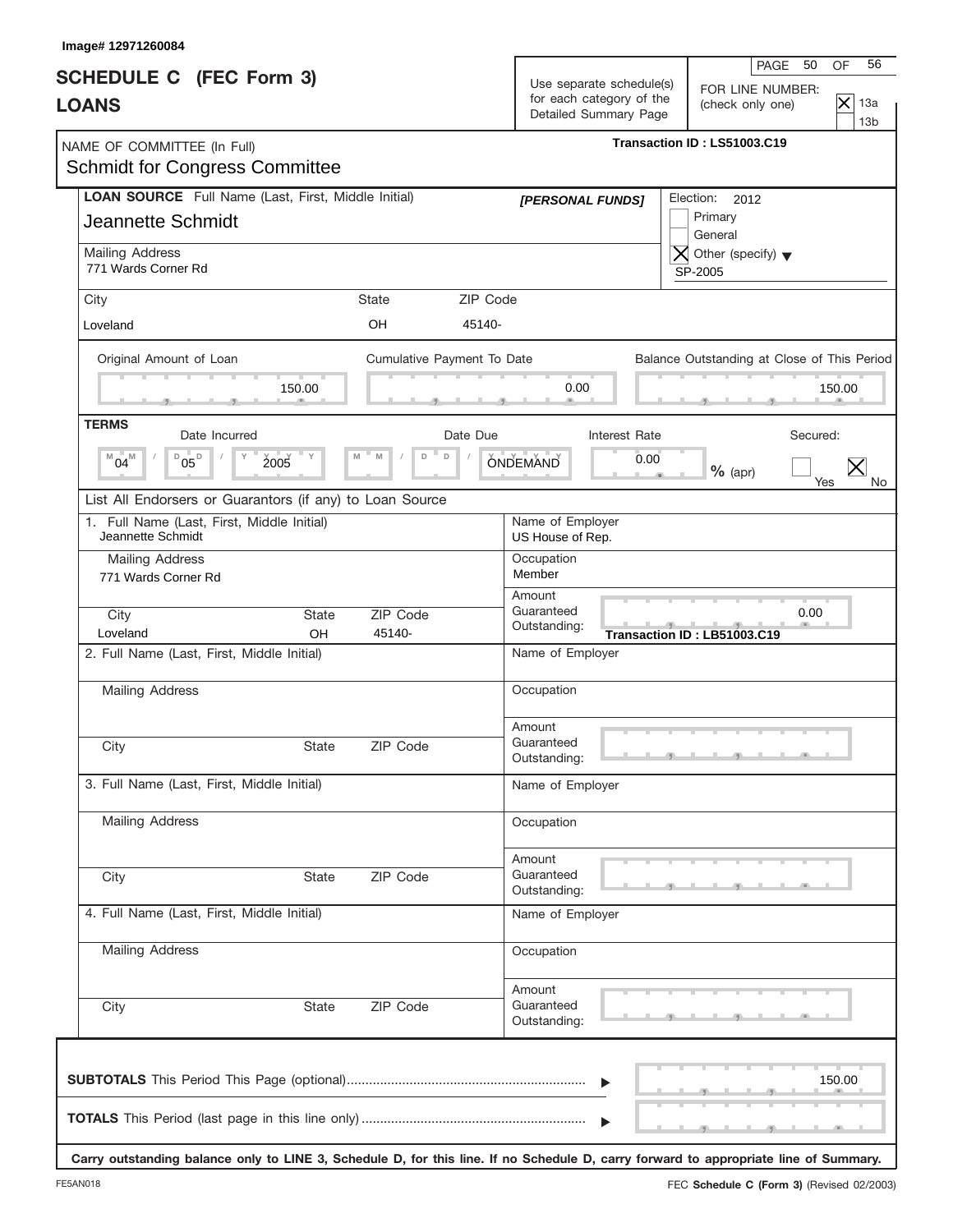| Image# 12971260085                                                                     |                            |                                                                               |                                                                                                                   |
|----------------------------------------------------------------------------------------|----------------------------|-------------------------------------------------------------------------------|-------------------------------------------------------------------------------------------------------------------|
| <b>SCHEDULE C</b> (FEC Form 3)<br><b>LOANS</b>                                         |                            | Use separate schedule(s)<br>for each category of the<br>Detailed Summary Page | 56<br>PAGE<br>OF<br>- 51<br>FOR LINE NUMBER:<br>$\overline{\times}$<br>13a<br>(check only one)<br>13 <sub>b</sub> |
| NAME OF COMMITTEE (In Full)<br><b>Schmidt for Congress Committee</b>                   |                            |                                                                               | Transaction ID: LS51003.C21                                                                                       |
| LOAN SOURCE Full Name (Last, First, Middle Initial)<br><b>Jeannette Schmidt</b>        |                            | [PERSONAL FUNDS]                                                              | Election:<br>2012<br>Primary<br>General                                                                           |
| Mailing Address<br>771 Wards Corner Rd                                                 |                            |                                                                               | $\overline{X}$ Other (specify) $\blacktriangledown$<br>SP-2005                                                    |
| City                                                                                   | ZIP Code<br>State          |                                                                               |                                                                                                                   |
| Loveland                                                                               | <b>OH</b><br>45140-        |                                                                               |                                                                                                                   |
| Original Amount of Loan                                                                | Cumulative Payment To Date |                                                                               | Balance Outstanding at Close of This Period                                                                       |
| 25000.00                                                                               |                            | 23000.00                                                                      | 2000.00                                                                                                           |
| <b>TERMS</b><br>Date Incurred                                                          | Date Due                   | <b>Interest Rate</b>                                                          | Secured:                                                                                                          |
| $^{\text{D}}$ 16 <sup><math>^{\text{D}}</math></sup><br>2005<br>Y<br>M<br>$05^{\rm M}$ | $\mathsf D$<br>M<br>D      | 0.00<br><b>ONDEMAND</b>                                                       | $%$ (apr)<br>Yes<br>No.                                                                                           |
| List All Endorsers or Guarantors (if any) to Loan Source                               |                            |                                                                               |                                                                                                                   |
| 1. Full Name (Last, First, Middle Initial)<br>Jeannette Schmidt                        |                            | Name of Employer<br>US House of Rep.                                          |                                                                                                                   |
| Mailing Address                                                                        |                            | Occupation                                                                    |                                                                                                                   |
| 771 Wards Corner Rd                                                                    |                            | Member                                                                        |                                                                                                                   |
| City<br><b>State</b><br>Loveland<br>OH                                                 | ZIP Code<br>45140-         | Amount<br>Guaranteed<br>Outstanding:                                          | 0.00<br>$\overline{y}$ and $\overline{y}$<br>Transaction ID: LB51003.C21                                          |
| 2. Full Name (Last, First, Middle Initial)                                             |                            | Name of Employer                                                              |                                                                                                                   |
| Mailing Address                                                                        |                            | Occupation                                                                    |                                                                                                                   |
|                                                                                        |                            | Amount                                                                        |                                                                                                                   |
| City<br>State                                                                          | ZIP Code                   | Guaranteed<br>Outstanding:                                                    |                                                                                                                   |
| 3. Full Name (Last, First, Middle Initial)                                             |                            | Name of Employer                                                              |                                                                                                                   |
| Mailing Address                                                                        |                            | Occupation                                                                    |                                                                                                                   |
| City<br><b>State</b>                                                                   | ZIP Code                   | Amount<br>Guaranteed<br>Outstanding:                                          |                                                                                                                   |
| 4. Full Name (Last, First, Middle Initial)                                             |                            | Name of Employer                                                              |                                                                                                                   |
| <b>Mailing Address</b>                                                                 |                            | Occupation                                                                    |                                                                                                                   |
| City<br>State                                                                          | ZIP Code                   | Amount<br>Guaranteed<br>Outstanding:                                          |                                                                                                                   |
|                                                                                        |                            | $\blacktriangleright$                                                         | 2000.00                                                                                                           |

**Carry outstanding balance only to LINE 3, Schedule D, for this line. If no Schedule D, carry forward to appropriate line of Summary.**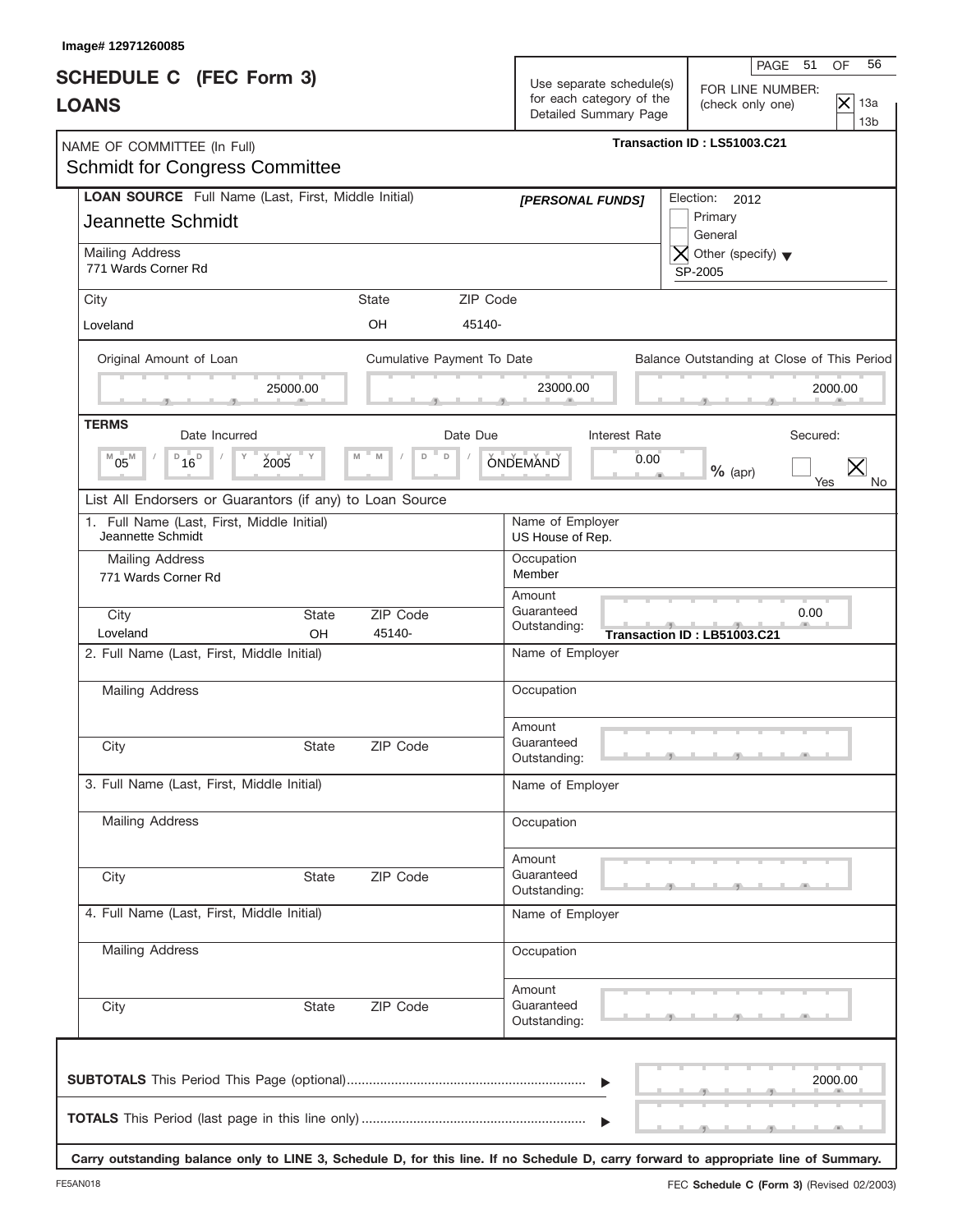| Image# 12971260086                                                              |                                   |                                                                               |                                                                                                                   |
|---------------------------------------------------------------------------------|-----------------------------------|-------------------------------------------------------------------------------|-------------------------------------------------------------------------------------------------------------------|
| <b>SCHEDULE C</b> (FEC Form 3)<br><b>LOANS</b>                                  |                                   | Use separate schedule(s)<br>for each category of the<br>Detailed Summary Page | 56<br>PAGE<br>OF<br>- 52<br>FOR LINE NUMBER:<br>$\overline{\times}$<br>13a<br>(check only one)<br>13 <sub>b</sub> |
| NAME OF COMMITTEE (In Full)<br><b>Schmidt for Congress Committee</b>            |                                   |                                                                               | Transaction ID: LS51003.C23                                                                                       |
| LOAN SOURCE Full Name (Last, First, Middle Initial)<br><b>Jeannette Schmidt</b> |                                   | [PERSONAL FUNDS]                                                              | Election:<br>2012<br>Primary<br>General                                                                           |
| Mailing Address<br>771 Wards Corner Rd                                          |                                   |                                                                               | $\overline{X}$ Other (specify) $\blacktriangledown$<br>SP-2005                                                    |
| City                                                                            | ZIP Code<br>State                 |                                                                               |                                                                                                                   |
| Loveland                                                                        | <b>OH</b><br>45140-               |                                                                               |                                                                                                                   |
| Original Amount of Loan                                                         | Cumulative Payment To Date        |                                                                               | Balance Outstanding at Close of This Period                                                                       |
| 39000.00                                                                        |                                   | 30000.00                                                                      | 9000.00                                                                                                           |
| <b>TERMS</b>                                                                    |                                   |                                                                               | Secured:                                                                                                          |
| Date Incurred<br>$D_{23}$<br>$05^{\rm M}$<br>2005<br>Y<br>M                     | Date Due<br>$\mathsf D$<br>M<br>D | <b>Interest Rate</b><br>0.00<br><b>ONDEMAND</b>                               | $%$ (apr)<br>Yes<br>No.                                                                                           |
| List All Endorsers or Guarantors (if any) to Loan Source                        |                                   |                                                                               |                                                                                                                   |
| 1. Full Name (Last, First, Middle Initial)<br>Jeannette Schmidt                 |                                   | Name of Employer<br>US House of Rep.                                          |                                                                                                                   |
| Mailing Address                                                                 |                                   | Occupation                                                                    |                                                                                                                   |
| 771 Wards Corner Rd                                                             |                                   | Member<br>Amount                                                              |                                                                                                                   |
| City<br><b>State</b><br>Loveland<br>OH                                          | ZIP Code<br>45140-                | Guaranteed<br>Outstanding:                                                    | 0.00<br>$-7 - 1 - 7$<br>Transaction ID: LB51003.C23                                                               |
| 2. Full Name (Last, First, Middle Initial)                                      |                                   | Name of Employer                                                              |                                                                                                                   |
| Mailing Address                                                                 |                                   | Occupation                                                                    |                                                                                                                   |
| City<br>State                                                                   | ZIP Code                          | Amount<br>Guaranteed                                                          |                                                                                                                   |
| 3. Full Name (Last, First, Middle Initial)                                      |                                   | Outstanding:<br>Name of Employer                                              |                                                                                                                   |
|                                                                                 |                                   |                                                                               |                                                                                                                   |
| <b>Mailing Address</b>                                                          |                                   | Occupation                                                                    |                                                                                                                   |
| City<br><b>State</b>                                                            | ZIP Code                          | Amount<br>Guaranteed<br>Outstanding:                                          |                                                                                                                   |
| 4. Full Name (Last, First, Middle Initial)                                      |                                   | Name of Employer                                                              |                                                                                                                   |
| <b>Mailing Address</b>                                                          |                                   | Occupation                                                                    |                                                                                                                   |
| City<br>State                                                                   | ZIP Code                          | Amount<br>Guaranteed<br>Outstanding:                                          |                                                                                                                   |
|                                                                                 |                                   | $\blacktriangleright$                                                         | 9000.00                                                                                                           |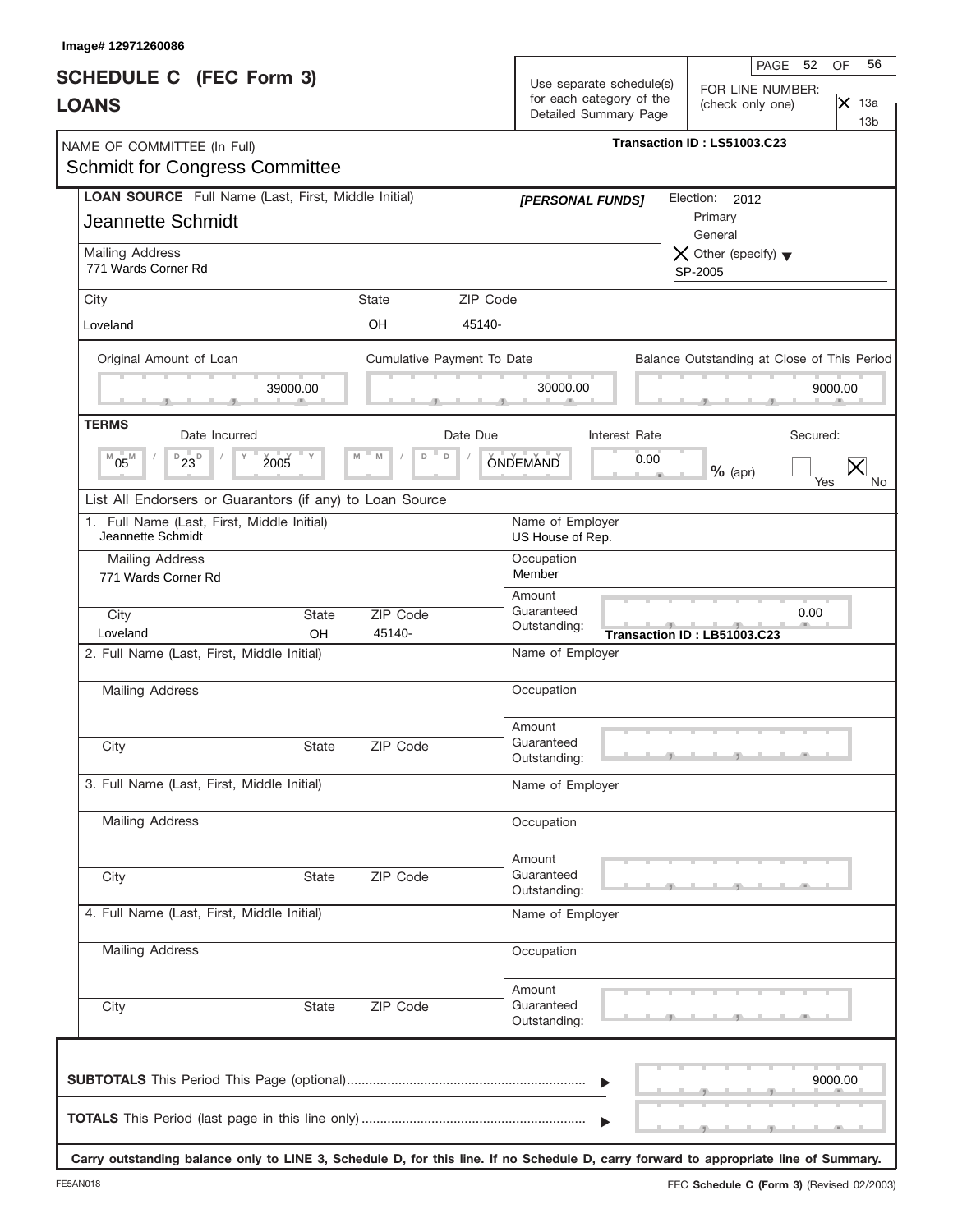| Image# 12971260087                                                              |                            |                                                                               |                                                                                                              |  |  |
|---------------------------------------------------------------------------------|----------------------------|-------------------------------------------------------------------------------|--------------------------------------------------------------------------------------------------------------|--|--|
| <b>SCHEDULE C</b> (FEC Form 3)<br><b>LOANS</b>                                  |                            | Use separate schedule(s)<br>for each category of the<br>Detailed Summary Page | 56<br>PAGE 53<br>OF<br>FOR LINE NUMBER:<br>$\overline{\times}$<br>13a<br>(check only one)<br>13 <sub>b</sub> |  |  |
| NAME OF COMMITTEE (In Full)<br><b>Schmidt for Congress Committee</b>            |                            | Transaction ID: LS51003.C24                                                   |                                                                                                              |  |  |
| LOAN SOURCE Full Name (Last, First, Middle Initial)<br><b>Jeannette Schmidt</b> |                            | [PERSONAL FUNDS]                                                              | Election:<br>2012<br>Primary<br>General                                                                      |  |  |
| Mailing Address<br>771 Wards Corner Rd                                          |                            |                                                                               | $\overline{X}$ Other (specify) $\blacktriangledown$<br>SP-2005                                               |  |  |
| City                                                                            | ZIP Code<br><b>State</b>   |                                                                               |                                                                                                              |  |  |
| Loveland                                                                        | OH<br>45140-               |                                                                               |                                                                                                              |  |  |
| Original Amount of Loan                                                         | Cumulative Payment To Date |                                                                               | Balance Outstanding at Close of This Period                                                                  |  |  |
| 6000.00                                                                         |                            | 0.00                                                                          | 6000.00                                                                                                      |  |  |
| <b>TERMS</b><br>Date Incurred                                                   | Date Due                   | Interest Rate                                                                 | Secured:                                                                                                     |  |  |
| $D_{25}D_{D}$<br>2005<br>= y<br>$^{M}05^{M}$                                    | $\mathsf D$<br>M<br>D      | <b>ONDEMAND</b><br>0.00                                                       | $%$ (apr)<br>Yes<br>No.                                                                                      |  |  |
| List All Endorsers or Guarantors (if any) to Loan Source                        |                            |                                                                               |                                                                                                              |  |  |
| 1. Full Name (Last, First, Middle Initial)                                      |                            | Name of Employer                                                              |                                                                                                              |  |  |
| Mailing Address                                                                 |                            | Occupation                                                                    |                                                                                                              |  |  |
|                                                                                 |                            | Amount                                                                        |                                                                                                              |  |  |
| City<br><b>State</b>                                                            | ZIP Code                   | Guaranteed<br>Outstanding:                                                    |                                                                                                              |  |  |
| 2. Full Name (Last, First, Middle Initial)                                      |                            | Name of Employer                                                              |                                                                                                              |  |  |
| Mailing Address                                                                 |                            | Occupation                                                                    |                                                                                                              |  |  |
|                                                                                 |                            | Amount                                                                        |                                                                                                              |  |  |
| City<br>State                                                                   | ZIP Code                   | Guaranteed<br>Outstanding:                                                    |                                                                                                              |  |  |
| 3. Full Name (Last, First, Middle Initial)                                      |                            | Name of Employer                                                              |                                                                                                              |  |  |
| Mailing Address                                                                 |                            | Occupation                                                                    |                                                                                                              |  |  |
|                                                                                 |                            | Amount                                                                        |                                                                                                              |  |  |
| City<br>State                                                                   | ZIP Code                   | Guaranteed<br>Outstanding:                                                    |                                                                                                              |  |  |
| 4. Full Name (Last, First, Middle Initial)                                      |                            | Name of Employer                                                              |                                                                                                              |  |  |
| <b>Mailing Address</b>                                                          |                            | Occupation                                                                    |                                                                                                              |  |  |
| City<br>State                                                                   | ZIP Code                   | Amount<br>Guaranteed<br>Outstanding:                                          |                                                                                                              |  |  |
|                                                                                 |                            | $\blacktriangleright$                                                         | 6000.00                                                                                                      |  |  |

**Carry outstanding balance only to LINE 3, Schedule D, for this line. If no Schedule D, carry forward to appropriate line of Summary.**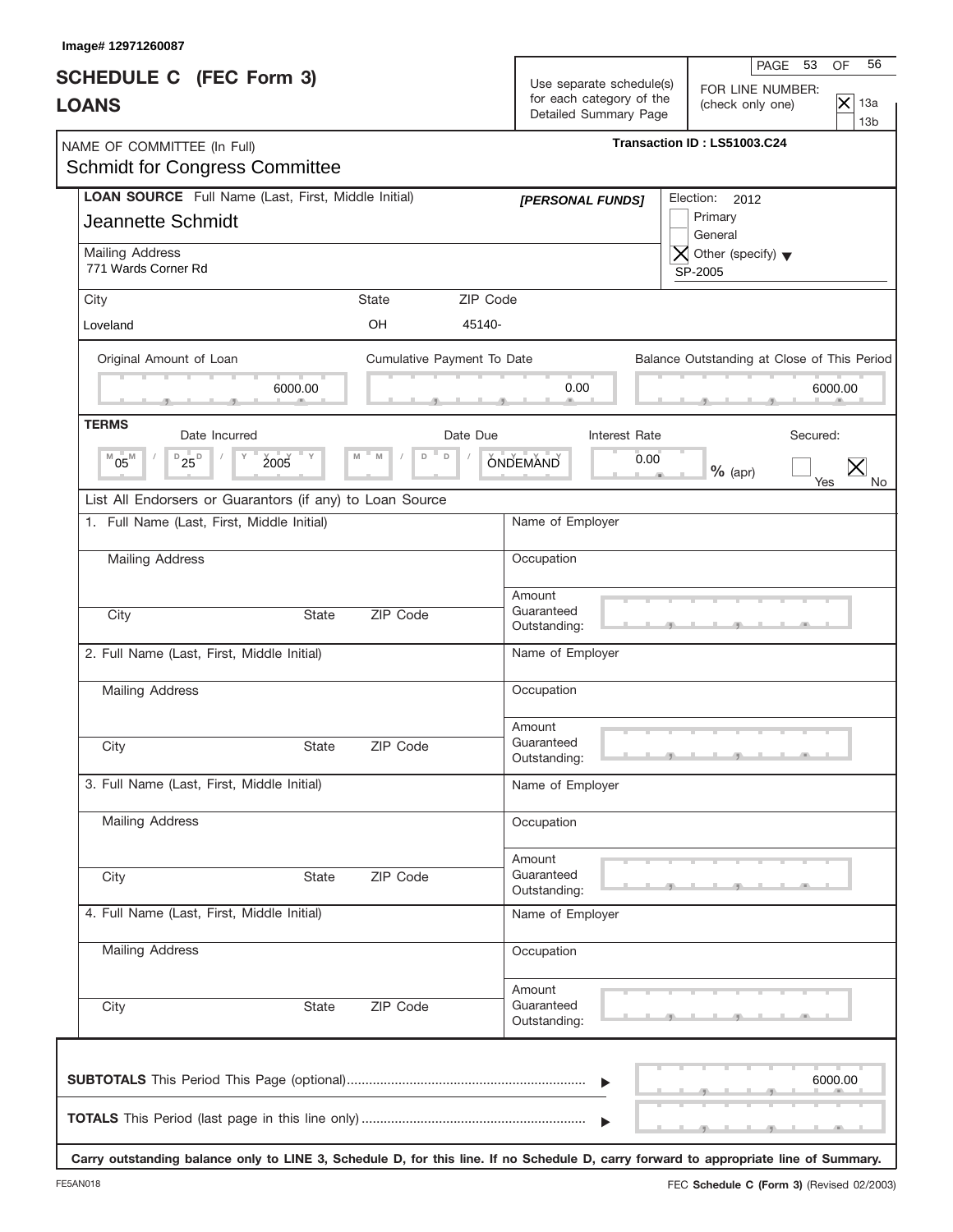| Image# 12971260088                                                              |                            |                                                                                                                                                                                                   |
|---------------------------------------------------------------------------------|----------------------------|---------------------------------------------------------------------------------------------------------------------------------------------------------------------------------------------------|
| <b>SCHEDULE C</b> (FEC Form 3)<br><b>LOANS</b>                                  |                            | 56<br>PAGE 54<br>OF<br>Use separate schedule(s)<br>FOR LINE NUMBER:<br>for each category of the<br>$\overline{\mathsf{x}}$<br>13a<br>(check only one)<br>Detailed Summary Page<br>13 <sub>b</sub> |
| NAME OF COMMITTEE (In Full)<br><b>Schmidt for Congress Committee</b>            |                            | Transaction ID: LS60419.C1871                                                                                                                                                                     |
| LOAN SOURCE Full Name (Last, First, Middle Initial)<br><b>Jeannette Schmidt</b> |                            | Election:<br>2012<br>[PERSONAL FUNDS]<br>Primary<br>General                                                                                                                                       |
| Mailing Address<br>771 Wards Corner Rd                                          |                            | $\bigtimes$ Other (specify) $\blacktriangledown$<br>P-2006                                                                                                                                        |
| City                                                                            | State                      | ZIP Code                                                                                                                                                                                          |
| Loveland                                                                        | <b>OH</b>                  | 45140-                                                                                                                                                                                            |
| Original Amount of Loan<br>100000.00                                            | Cumulative Payment To Date | Balance Outstanding at Close of This Period<br>0.00<br>100000.00                                                                                                                                  |
| <b>TERMS</b><br>Date Incurred                                                   |                            | Date Due<br>Interest Rate<br>Secured:                                                                                                                                                             |
| $D_{28}$<br>2006<br>$^{M}03^{M}$                                                | = Y<br>$\Box$<br>M<br>D    | <b>ONDEMAND</b><br>0.00<br>$%$ (apr)<br>Yes<br>No.                                                                                                                                                |
| List All Endorsers or Guarantors (if any) to Loan Source                        |                            |                                                                                                                                                                                                   |
| 1. Full Name (Last, First, Middle Initial)                                      |                            | Name of Employer                                                                                                                                                                                  |
| Mailing Address                                                                 |                            | Occupation                                                                                                                                                                                        |
| City                                                                            | ZIP Code<br><b>State</b>   | Amount<br>Guaranteed<br>Outstanding:                                                                                                                                                              |
| 2. Full Name (Last, First, Middle Initial)                                      |                            | Name of Employer                                                                                                                                                                                  |
| Mailing Address                                                                 |                            | Occupation                                                                                                                                                                                        |
| City                                                                            | ZIP Code<br>State          | Amount<br>Guaranteed<br>Outstanding:                                                                                                                                                              |
| 3. Full Name (Last, First, Middle Initial)                                      |                            | Name of Employer                                                                                                                                                                                  |
| <b>Mailing Address</b>                                                          |                            | Occupation                                                                                                                                                                                        |
| City                                                                            | ZIP Code<br>State          | Amount<br>Guaranteed<br>Outstanding:                                                                                                                                                              |
| 4. Full Name (Last, First, Middle Initial)                                      |                            | Name of Employer                                                                                                                                                                                  |
| <b>Mailing Address</b>                                                          |                            | Occupation                                                                                                                                                                                        |
| City                                                                            | ZIP Code<br>State          | Amount<br>Guaranteed<br>Outstanding:                                                                                                                                                              |
|                                                                                 |                            | 100000.00                                                                                                                                                                                         |

**Carry outstanding balance only to LINE 3, Schedule D, for this line. If no Schedule D, carry forward to appropriate line of Summary.**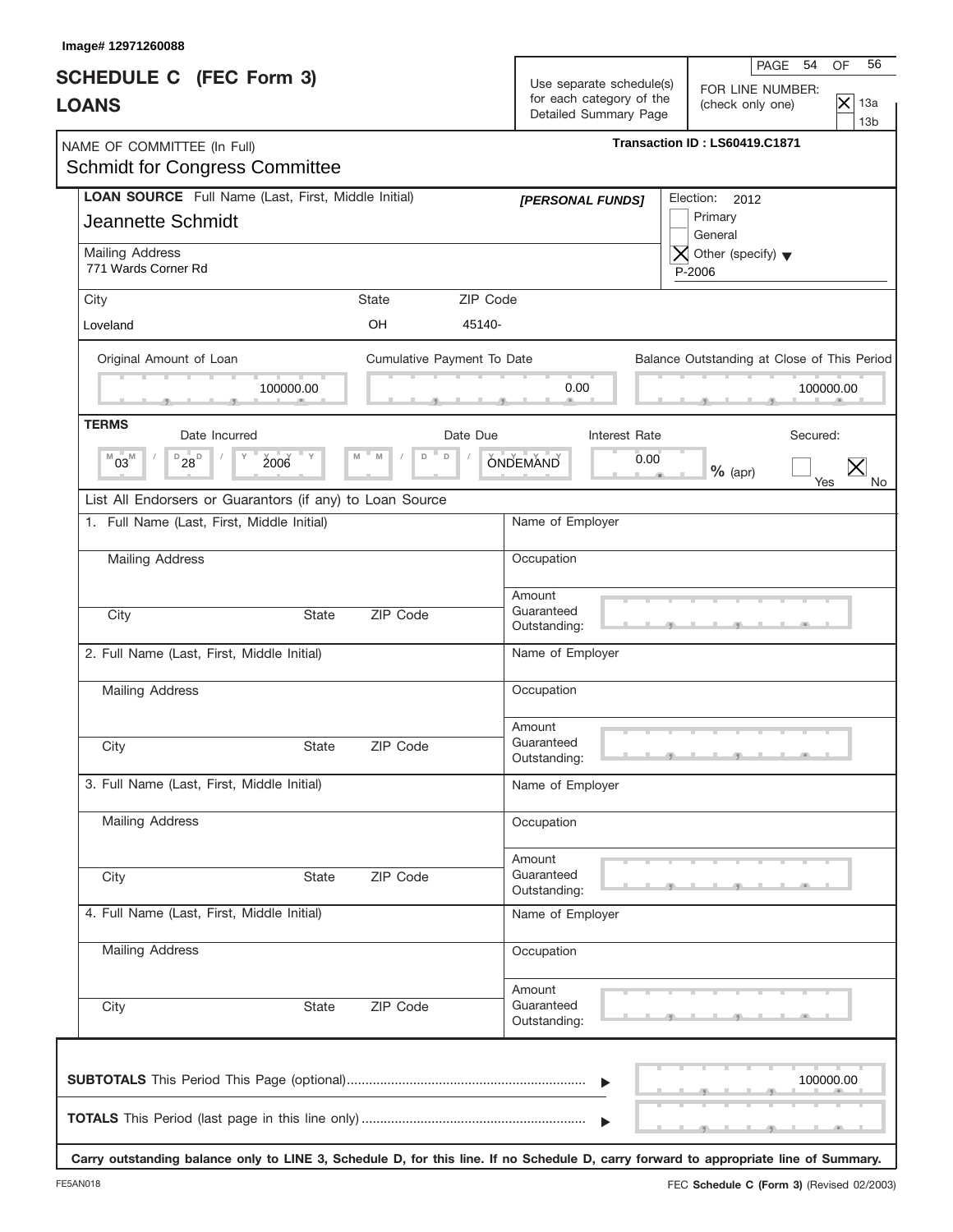| Image# 12971260089                                                              |                                            |                                                                               |                                                                                                                 |
|---------------------------------------------------------------------------------|--------------------------------------------|-------------------------------------------------------------------------------|-----------------------------------------------------------------------------------------------------------------|
| <b>SCHEDULE C</b> (FEC Form 3)<br><b>LOANS</b>                                  |                                            | Use separate schedule(s)<br>for each category of the<br>Detailed Summary Page | 56<br>PAGE<br>OF<br>55<br>FOR LINE NUMBER:<br>$\overline{\times}$<br>13a<br>(check only one)<br>13 <sub>b</sub> |
| NAME OF COMMITTEE (In Full)<br><b>Schmidt for Congress Committee</b>            |                                            |                                                                               | Transaction ID: LS60714.C1978                                                                                   |
| LOAN SOURCE Full Name (Last, First, Middle Initial)<br><b>Jeannette Schmidt</b> |                                            | [PERSONAL FUNDS]                                                              | Election:<br>2012<br>Primary<br>General                                                                         |
| Mailing Address<br>771 Wards Corner Rd                                          |                                            |                                                                               | $\overline{X}$ Other (specify) $\blacktriangledown$<br>P-2006                                                   |
| City                                                                            | ZIP Code<br><b>State</b>                   |                                                                               |                                                                                                                 |
| Loveland                                                                        | OH<br>45140-                               |                                                                               |                                                                                                                 |
| Original Amount of Loan                                                         | Cumulative Payment To Date                 |                                                                               | Balance Outstanding at Close of This Period                                                                     |
| 65000.00                                                                        |                                            | 0.00                                                                          | 65000.00                                                                                                        |
| <b>TERMS</b><br>Date Incurred                                                   | Date Due                                   | Interest Rate                                                                 | Secured:                                                                                                        |
| $D_{25}$<br>2006<br><b>ΓΥ</b><br>M<br>$04^{\mathsf{M}}$                         | M<br>$^{\circ}$ 06 $^{\circ}$<br>$^{M}$ 07 | 2006<br>0.00                                                                  | $%$ (apr)<br>Yes<br>No.                                                                                         |
| List All Endorsers or Guarantors (if any) to Loan Source                        |                                            |                                                                               |                                                                                                                 |
| 1. Full Name (Last, First, Middle Initial)                                      |                                            | Name of Employer                                                              |                                                                                                                 |
| Mailing Address                                                                 |                                            | Occupation                                                                    |                                                                                                                 |
| City<br><b>State</b>                                                            | ZIP Code                                   | Amount<br>Guaranteed                                                          |                                                                                                                 |
|                                                                                 |                                            | Outstanding:                                                                  |                                                                                                                 |
| 2. Full Name (Last, First, Middle Initial)                                      |                                            | Name of Employer                                                              |                                                                                                                 |
| Mailing Address                                                                 |                                            | Occupation                                                                    |                                                                                                                 |
| City<br>State                                                                   | ZIP Code                                   | Amount<br>Guaranteed<br>Outstanding:                                          |                                                                                                                 |
| 3. Full Name (Last, First, Middle Initial)                                      |                                            | Name of Employer                                                              |                                                                                                                 |
| <b>Mailing Address</b>                                                          |                                            | Occupation                                                                    |                                                                                                                 |
| City<br><b>State</b>                                                            | ZIP Code                                   | Amount<br>Guaranteed<br>Outstanding:                                          |                                                                                                                 |
| 4. Full Name (Last, First, Middle Initial)                                      |                                            | Name of Employer                                                              |                                                                                                                 |
| <b>Mailing Address</b>                                                          |                                            | Occupation                                                                    |                                                                                                                 |
| City<br>State                                                                   | ZIP Code                                   | Amount<br>Guaranteed<br>Outstanding:                                          |                                                                                                                 |
|                                                                                 |                                            | $\blacktriangleright$                                                         | 65000.00                                                                                                        |